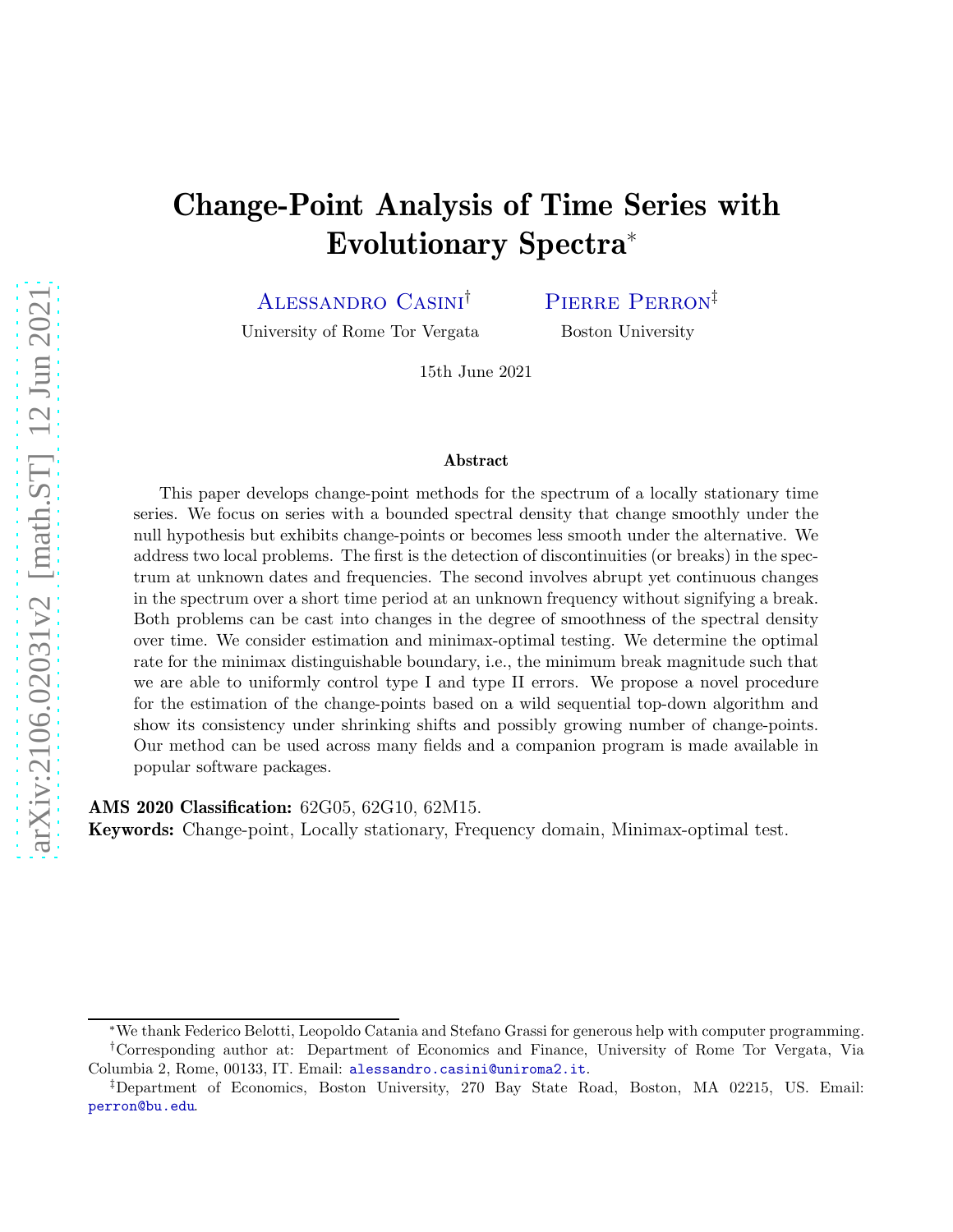## 1 Introduction

Classical change-point theory focuses on detecting and estimating structural breaks in the mean or regression coefficients. Early contributions include, among others, [Hinkley](#page-30-0) [\(1971](#page-30-0)), [Yao](#page-31-0) [\(1987\)](#page-31-0), [Andrews](#page-28-0) [\(1993](#page-28-0)), Horváth [\(1993\)](#page-30-1) and Bai and Perron (1998), who assume the presence of a single or multiple change-points in the parameters of an otherwise stationary time series model; see the reviews of Aue and H $\acute{o}$ rvath (2013) and Casini and Perron (2019) for more details. More recently there has been a growing interest about functional and time-varying parameter models where the latter are characterized by infinite-dimensional parameters which change continuously over time [see, e.g., [Dahlhaus](#page-29-0) [\(1997\)](#page-29-0), Neumann and von Sachs (1997), Hörmann and Kokoszka (2010), Dette, Preuß, and Vetter (2011), Zhang and Wu (2012), Panaretos and Tavakoli (2013), Aue, Dubart Nourinho, and Hormann (2015) and van Delft and Eichler (2018)]. Several authors have extended the scope of the stationarity tests originally introduced by Priestley and Subba Rao (1969), and further developed by, e.g., Dwivedi and Subba Rao (2010), Jentsch and Subba Rao (2015) and Bandyopadhyay, Carsten, and Subba Rao (2017), to these settings. In the context of locally stationary times series, [Paparoditis](#page-31-1) [\(2009\)](#page-31-1) proposed a test based on comparing a local estimate of the spectral density to a global estimate and Preuß, Vetter, and Dette (2013) proposed a test for stationarity using empirical process theory. In the context of functional time series, tests for stationarity were considered by Horváth, Kokoszka, and Rice  $(2014)$  and Aue, Rice, and Sönmez (2018) using time domain methods, and by Aue and van Delft (2020) and van Delft, Characiejus, and Dette (2018) using frequency domain methods.

We develop inference methods about the changes in the degree of smoothness of the spectrum of a locally stationary time series, and hence, about change-points in the spectrum as a special case. The key parameter is the regularity exponent that governs how smooth the path of the local spectral density is over time. We address two local problems. The first is the detection of discontinuities (or breaks) in the spectrum at unknown date and frequency. The second involves the detection of abrupt yet continuous changes in the spectrum over a short time period at an unknown frequency without signifying a break. For example, the spectrum becomes rougher over a short time period, meaning that the paths are less smooth as quantified by the regularity exponent. This can occur for a stationary process whose parameters start to evolve smoothly according to Lipschitz continuity, or for a locally stationary process with Lipschitz parameters that change to continuous but non-differentiable functional parameters. For example, the volatility of high-frequency stock prices or of other macroeconomic variables is known to become rougher (i.e., less smooth) without signifying a structural break after central banks' official announcements, especially in periods of high market uncertainty. In seismology, earthquakes are made up of several seismic waves that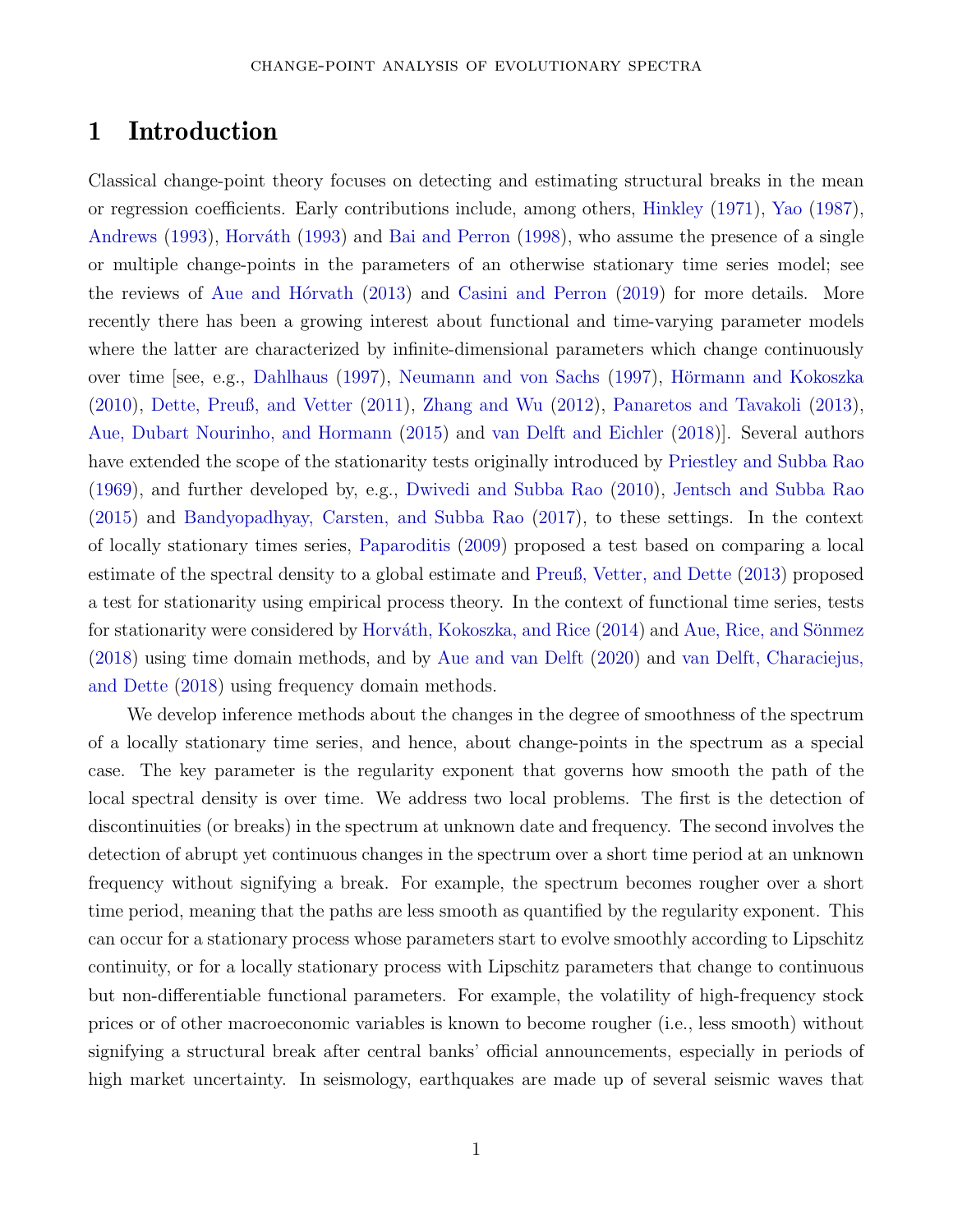arrive at different times and so changes in the smoothness properties of each wave is important for locating the epicenter and identifying what materials the waves have passed through. We consider minimax-optimal testing and estimation for both problems, following [Ingster](#page-30-2) [\(1993](#page-30-2)). We determine the optimal rate for the minimax distinguishable boundary, i.e., the minimum break magnitude such that we are still able to uniformly control type I and type II errors.

The problem of discriminating discontinuities from a continuous evolution in a nonparametric framework has received relatively less attention than the classical change-point problem with a few exceptions [Müller [\(1992\)](#page-30-3), [Spokoiny](#page-31-2) [\(1998\)](#page-31-2), Müller and Stadtmuller (1999), Wu and Zhao (2007) and Bibinger, Jirak, and Vetter (2017)]. These focused on nonparametric regression and highfrequency volatility, and considered time domain methods while we consider frequency domain methods. This adds a difficulty in that, e.g., the search for a break or smooth change has to run over two dimensions, the time and frequency indices at which the change-point occurs. Our test statistics are the maximum of local two-sample *t*-tests based on the local smoothed periodogram. We construct statistics that allows the researcher to test for a change-point in the spectrum at a prespecified frequency and others that allow to detect a break in the spectrum without prior knowledge about the frequencies. These test statistics can detect both discontinuous and smooth changes, and therefore are useful for both inference problems discussed above. The asymptotic null distribution follows an extreme value distribution. In order to derive this result, we first establish several asymptotic results, including bounds for higher-order cumulants and spectra of locally stationary processes. These results are complementary to some in [Dahlhaus](#page-29-0) [\(1997](#page-29-0)), Panaretos and Tavakoli (2013), Aue and van Delft (2020) and [Casini](#page-29-1) [\(2021](#page-29-1)), and extend some classical frequency domain results for stationary processes [see, e.g., [Brillinger](#page-28-1) [\(1975\)](#page-28-1)] to locally stationary processes.

Change-point problems have also been studied in the frequency domain in several fields, though with less generality. [Adak](#page-28-2) [\(1998\)](#page-28-2) investigated the detection of change-points in piecewise stationary time series by looking at the difference in the power spectral density for two adjacent regimes. He compared several distance metrics such as the Kolmogorov-Smirnov, Cramer-Von Mises and CUSUM-type distance proposed by Coates and Diggle (1986). Last and Shumway (2008) focused on detecting change-points in piecewise locally stationary series. They exploited some of the results in Kakizawa, Shumway, and Taniguchi (1998) and Huang, Ombao, and Stoffer (2004) to propose a Kullback-Liebler discrimination information but did not derive the null distribution of the test statistic. We provide a general change-point analysis about the time-varying spectrum of a time series and establish the relevant asymptotic theory of the proposed test statistics under both the null and alternative hypotheses.

We also address the problem of estimating the change-points, allowing their number to increase with the sample size and the distance between change-points to shrink to zero. We propose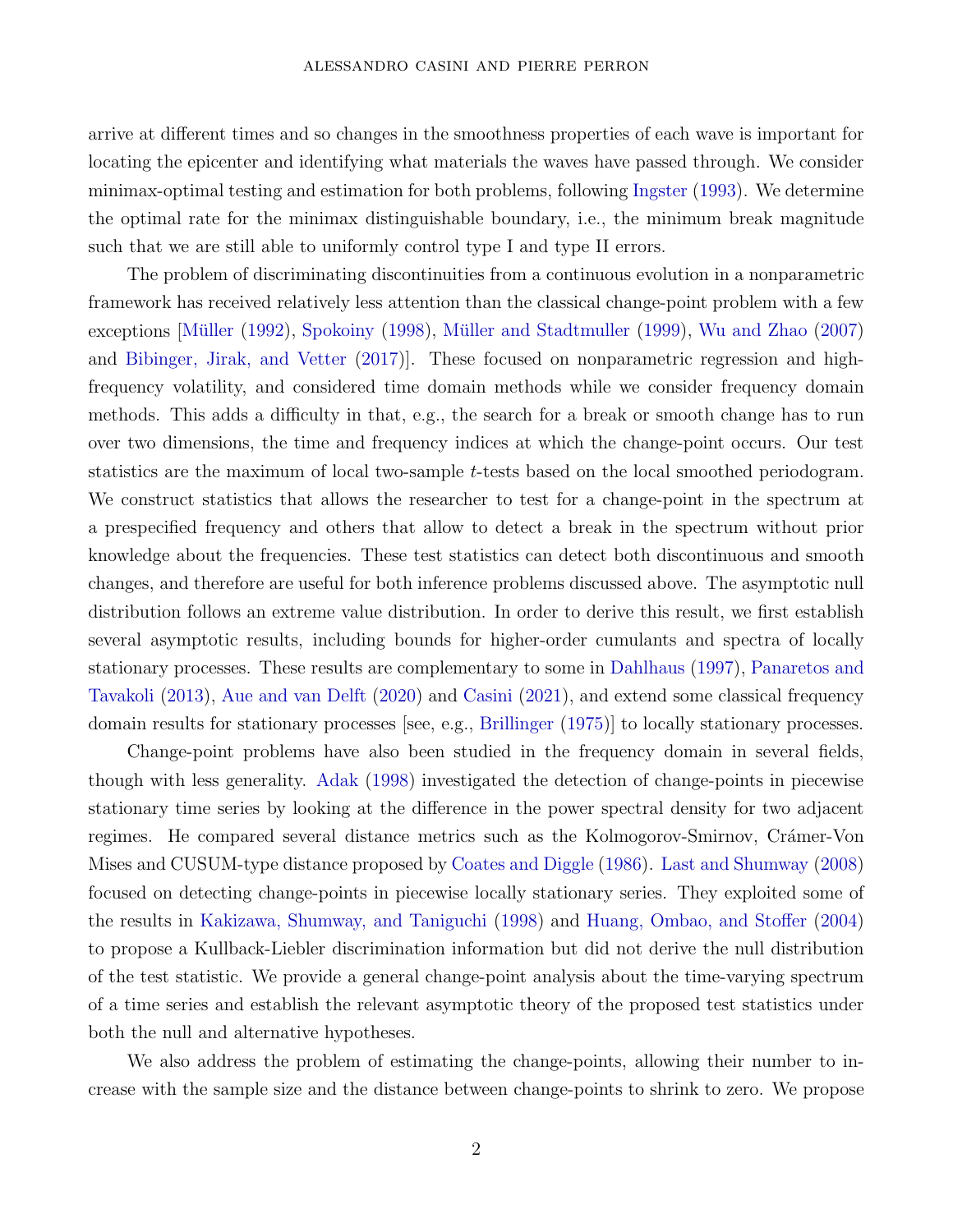#### change-point analysis of evolutionary spectra

a procedure based on a wild sequential top-down algorithm that exploits the idea of bisection combining it with a wild resampling technique similar to the one proposed by [Fryzlewicz](#page-30-4) [\(2014\)](#page-30-4). We establish the consistency of the procedure for the number of change-points and their locations. We compare the rate of convergence with that of standard change-point estimators under the classical setting [e.g., [Yao](#page-31-0) [\(1987](#page-31-0)), [Bai](#page-28-3) [\(1994](#page-28-3)), Casini and Perron (2021a), Casini and Perron (2020a) and Casini and Perron (2020b)]. We verify the performance of our methods via simulations which show their benefits. The advantage of using frequency domain methods to detect change-points is that they do not require to make assumptions about the data-generating process under the null hypothesis beyond the fact that the spectrum is bounded. Furthermore, the method allows for a broader range of alternative hypotheses than time domain methods which usually have good power only against some specific alternatives. For example, tests for change-points in the volatility do not have power for change-points in the dependence and vice versa. Our methods are readily available for use in many fields such as speech processing, biomedical signal processing, seismology, failure detection, economics and finance. It is also used as a pre-test before constructing the recently introduced double kernel long-run variance estimator that accounts more flexibly for nonstationarity [cf. [Casini](#page-29-1) [\(2021](#page-29-1)), Casini and Perron (2021b) and Casini, Deng, and Perron (2021)].

The rest of the paper is organized as follows. Section [2](#page-3-0) introduces the statistical setting and the hypothesis testing problems. Section [3](#page-7-0) presents the test statistics and state their null limit distributions. Section [4](#page-12-0) addresses the consistency of the tests and their minimax optimality. Section [5](#page-15-0) discusses the estimation of the change-points while Section [6](#page-19-0) provides details for the implementation of the methods. Section [7](#page-20-0) develops the asymptotic results for the higher-order cumulants and spectra of locally stationary processes that are needed in the proofs of the main results and are also of independent interest in the analysis of locally stationary processes. The results of some Monte Carlo simulations are presented in Section [8.](#page-24-0) Section [9](#page-27-0) reports brief concluding comments. An online supplement [cf. [Casini and Perron](#page-29-2) [\(2021c](#page-29-2))] contains all mathematical proofs. The code to implement our procedures is provided in Matlab, R and Stata languages through a Github repository.

## <span id="page-3-0"></span>2 Statistical Environment and the Testing Problems

Section [2.1](#page-4-0) introduces the statistical setting and Section [2.2](#page-5-0) presents the hypotheses testing problems. We work in the frequency domain under the locally stationary framework introduced by [Dahlhaus](#page-29-0) [\(1997](#page-29-0)). [Casini](#page-29-1) [\(2021\)](#page-29-1) extended his framework to allow for discontinuities in the spectrum which then results in a segmented locally stationary process. This corresponds to the relevant process under the alternative hypothesis of breaks in the spectrum. Since local stationarity is a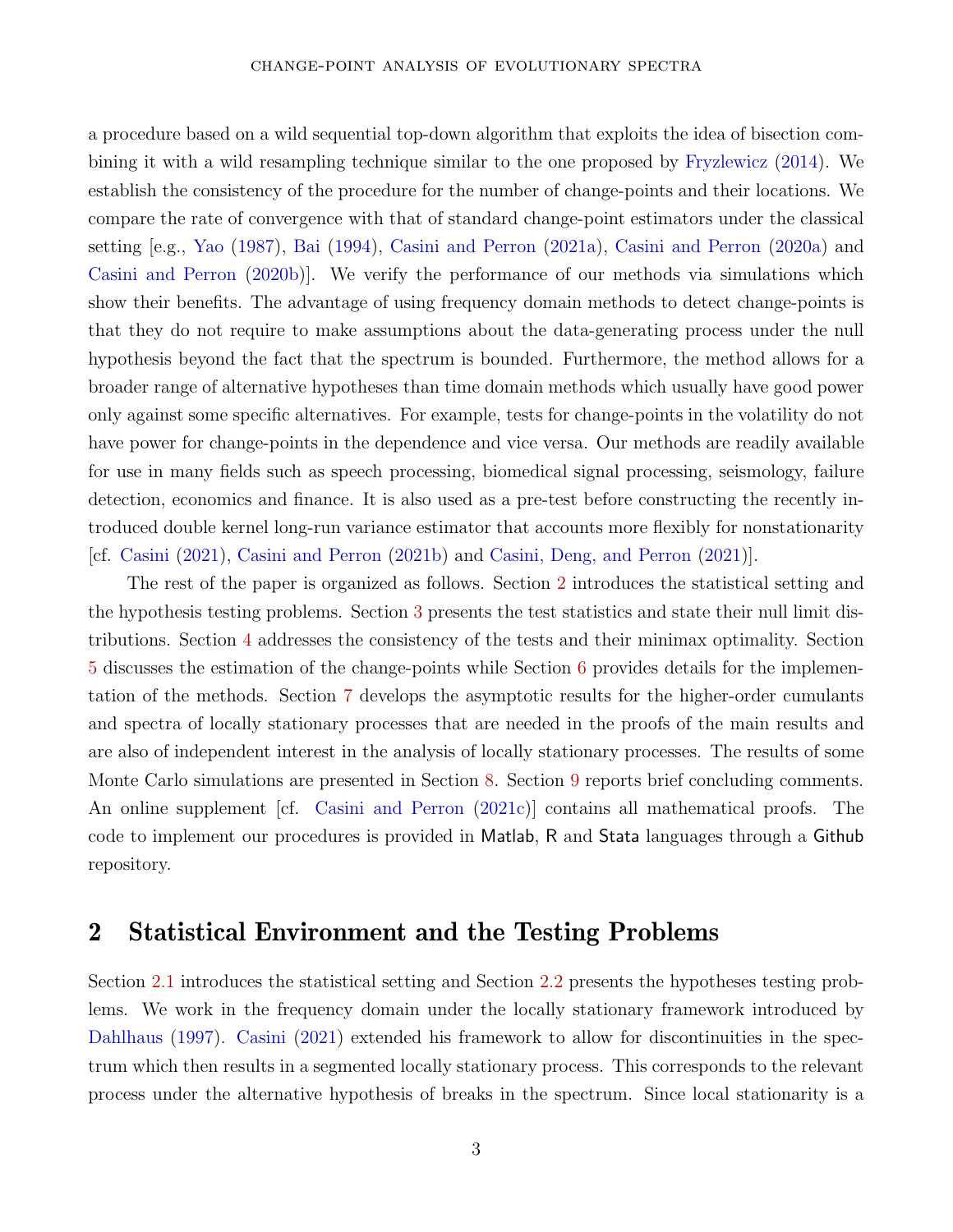special case of segmented local stationarity we begin with the latter. We use an infill asymptotic setting whereby we rescale the original discrete time horizon [1*, T*] by dividing each *t* by *T.*

### <span id="page-4-0"></span>2.1 Segmented Locally Stationary Processes

Suppose  ${X_t}_{t=1}^T$  is defined on an abstract probability space  $(\Omega, \mathscr{F}, \mathbb{P})$ , where  $\Omega$  is the sample space,  $\mathscr F$  is the  $\sigma$ -algebra and  $\mathbb P$  is a probability measure. Let  $i \triangleq \sqrt{-1}$ . We use the notation  $\overline A$ for the complex conjugate of  $A \in \mathbb{C}$ .

<span id="page-4-1"></span>**Definition 2.1.** A sequence of stochastic processes  $\{X_{t,T}\}_{t=1}^T$  is called segmented locally stationary (SLS) with  $m_0 + 1$  regimes, transfer function  $A^0$  and trend  $\mu$  if there exists a representation

$$
X_{t,T} = \mu_j(t/T) + \int_{-\pi}^{\pi} \exp(i\omega t) A_{j,t,T}^0(\omega) d\xi(\omega), \qquad \left(t = T_{j-1}^0 + 1, \ldots, T_j^0\right), \qquad (2.1)
$$

for  $j = 1, ..., m_0 + 1$ , where by convention  $T_0^0 = 0$  and  $T_{m_0+1}^0 = T$  ( $\mathcal{T} \triangleq \{T_1^0, ..., T_{m_0}^0\}$ ), and the following holds:

(i)  $\xi(\omega)$  is a stochastic process on  $[-\pi, \pi]$  with  $\overline{\xi(\omega)} = \xi(-\omega)$  and

cum 
$$
\{d\xi(\omega_1),..., d\xi(\omega_r)\} = \varphi\left(\sum_{j=1}^r \omega_j\right) g_r(\omega_1,..., \omega_{r-1}) d\omega_1 \cdots d\omega_r
$$
,

where cum  $\{\cdot\}$  is the cumulant of *r*th order,  $g_1 = 0$ ,  $g_2(\omega) = 1$ ,  $|g_r(\omega_1, \ldots, \omega_{r-1})| \leq M_r < \infty$  and  $\varphi(\omega) = \sum_{j=-\infty}^{\infty} \delta(\omega + 2\pi j)$  is the period  $2\pi$  extension of the Dirac delta function  $\delta(\cdot)$ .

(ii) There exists a constant  $K > 0$  and a piecewise continuous function  $A : [0, 1] \times \mathbb{R} \to \mathbb{C}$ such that, for each  $j = 1, \ldots, m_0 + 1$ , there exists a  $2\pi$ -periodic function  $A_j: (\lambda_{j-1}^0, \lambda_j^0] \times \mathbb{R} \to \mathbb{C}$ with  $A_j(u, -\omega) = \overline{A_j(u, \omega)}$ ,  $\lambda_j^0 \triangleq T_j^0/T$  and, for all *T*,

<span id="page-4-3"></span><span id="page-4-2"></span>
$$
A(u, \omega) = A_j(u, \omega) \text{ for } \lambda_{j-1}^0 < u \le \lambda_j^0,\tag{2.2}
$$

$$
\sup_{1 \le j \le m_0 + 1} \sup_{T_{j-1}^0 < t \le T_j^0} \sup_{\omega \in [-\pi, \pi]} \left| A_{j,t,T}^0(\omega) - A_j(t/T, \omega) \right| \le KT^{-1}.\tag{2.3}
$$

### (iii)  $\mu_j(t/T)$  is piecewise continuous.

The smoothness properties of  $A$  in  $u$  guarantees that  $X_{t,T}$  has a piecewise locally stationary behavior. We refer to [Casini](#page-29-1) [\(2021](#page-29-1)) for several theoretical properties of SLS processes. [Zhou](#page-32-0) [\(2013\)](#page-32-0) considered piecewise locally stationary processes in a time domain setting but his notion is less general.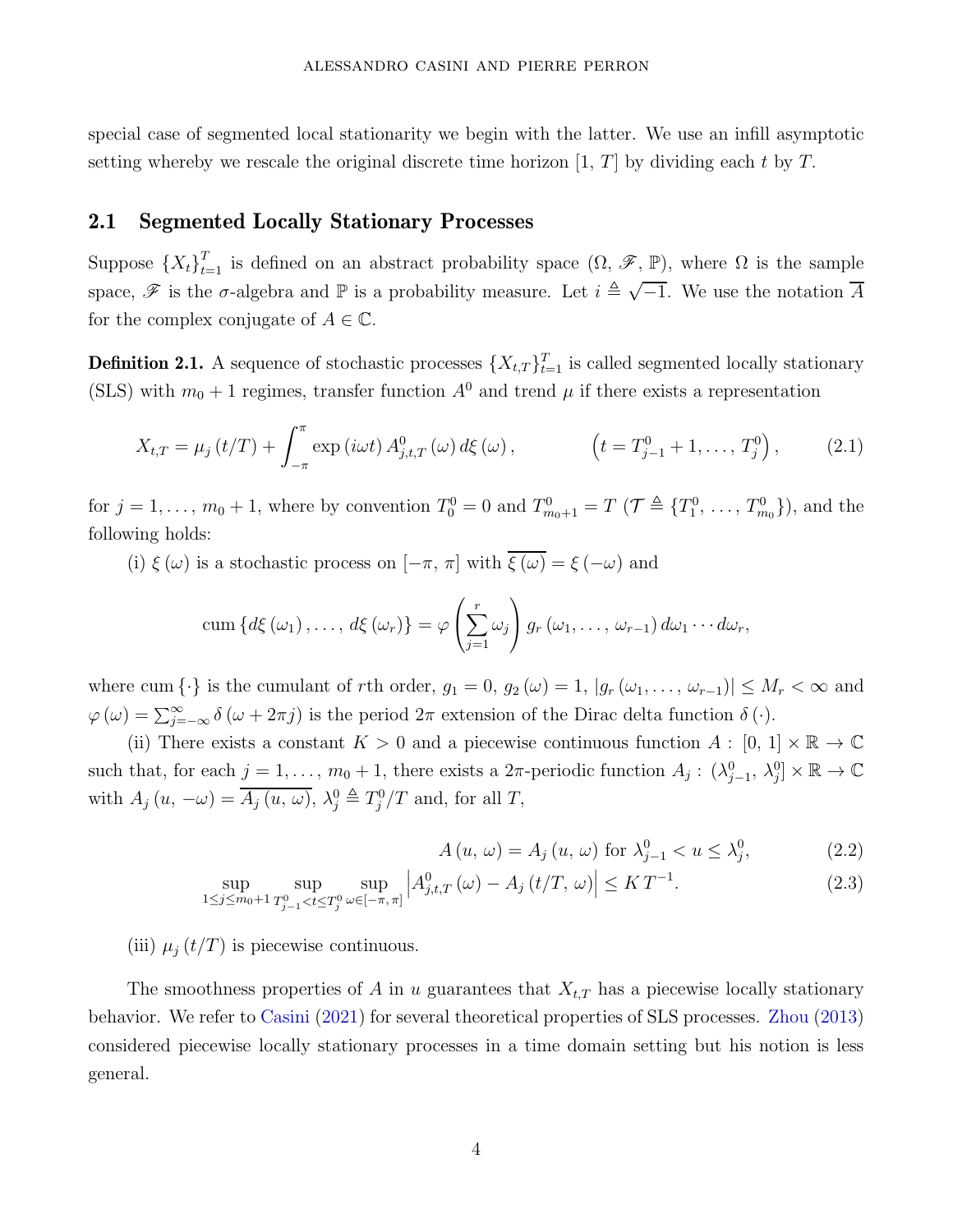### <span id="page-5-0"></span>2.2 The Testing Problem

We focus on time-varying spectra that are bounded, thereby excluding unit root and long memory processes. We consider the following class of time-varying spectra under the null hypothesis,

$$
\boldsymbol{F}\left(\theta,\,D\right) = \left\{ \left\{ f\left(u,\,\omega\right) \right\}_{u\in[0,\,1],\,\omega\in[-\pi,\,\pi]} : \sup_{\omega\in[-\pi,\,\pi],\,\,u,\,v\in[0,\,1],\,|v-u|
$$

for  $D < \infty$ . The key parameter of the testing problem under the null hypotheses is  $\theta > 0$ . This is the regularity exponent of f in the time dimension. For  $\theta > 1$ , f is constant in *u* and reduces to the spectral density of a stationary process. For  $\theta = 1$ , f is Lipschitz continuous in *u*. For  $\theta < 1$ , *f* is  $\theta$ -Hölder continuous. Local stationarity corresponds to  $\theta > 0$  and *f* being differentiable [see [Dahlhaus](#page-29-3) [\(1996b](#page-29-3))]. The latter is the setting that we consider under the null hypothesis. To avoid redundancy, we do not require differentiability directly for the functions in  $\mathbf{F}(\theta, D)$  since below we assume that the transfer function  $A(u, \omega)$  is differentiable in *u* which in turn implies that f is differentiable in *u*. Since most of the applied works concerning locally stationary processes rely on Lipschitz continuity (i.e.,  $\theta = 1$ ), our specification of the null hypothesis is more general and encompasses them.

We now discuss features that are relevant under the alternative hypothesis. Our focus is on (i) discontinuities of f in *u* which correspond to  $\theta = 0$  and (ii) decreases in the smoothness of the trajectory  $u \mapsto f(u, \omega)$  for each  $\omega$  which correspond to a decrease in  $\theta$ . Both cases refer to the properties of the spectral density and thus to the second-order properties of  $X_{t,T}$ .

Case (i) involves a break in the spectrum, i.e., there exits  $\lambda_b^0 \in (0, 1)$  such that  $\Delta f(\lambda_b^0, \omega) \triangleq$  $(f(\lambda_b^0, \omega) - \lim_{u \downarrow \lambda_b^0} f(u, \omega)) \neq 0$  for some  $\omega \in [-\pi, \pi]$ .

Case (ii) involves a fall in the regularity exponent from  $\theta$  to  $\theta' \in (0, \theta)$  after some  $\lambda_b^0$  for some period of time for some  $\omega \in [-\pi, \pi]$ ; i.e., the spectrum becomes rougher after some  $\lambda_b^0 \in (0, 1)$ for some time period before returning to  $\theta$ -smoothness. The case of an increase in  $\theta$  is technically more complex to handle (see Section [4](#page-12-0) for details). As an example, consider a locally stationary  $AR(1),$ 

$$
X_{t,T} = a(t/T) X_{t-1,T} + \sigma(t/T) e_t, \qquad t = 1, ..., T,
$$

where  $a : [0, 1] \rightarrow (-1, 1)$  and  $\sigma : [0, 1] \rightarrow \mathbb{R}_+$  are functional parameters satisfying a Lipschitz condition and  $\{e_t\}$  is an i.i.d. sequence with zero mean and unit variance. Additionally, if  $\sup_{u\in[0,1]} |\sigma(u)| < \infty$  and the initial condition satisfies some regulation condition, then  $f(u, \omega)$  is uniformly bounded and  $\theta = 1$ . Problem (ii) refers to either  $a(\cdot)$  or  $\sigma(\cdot)$ , or both, becoming or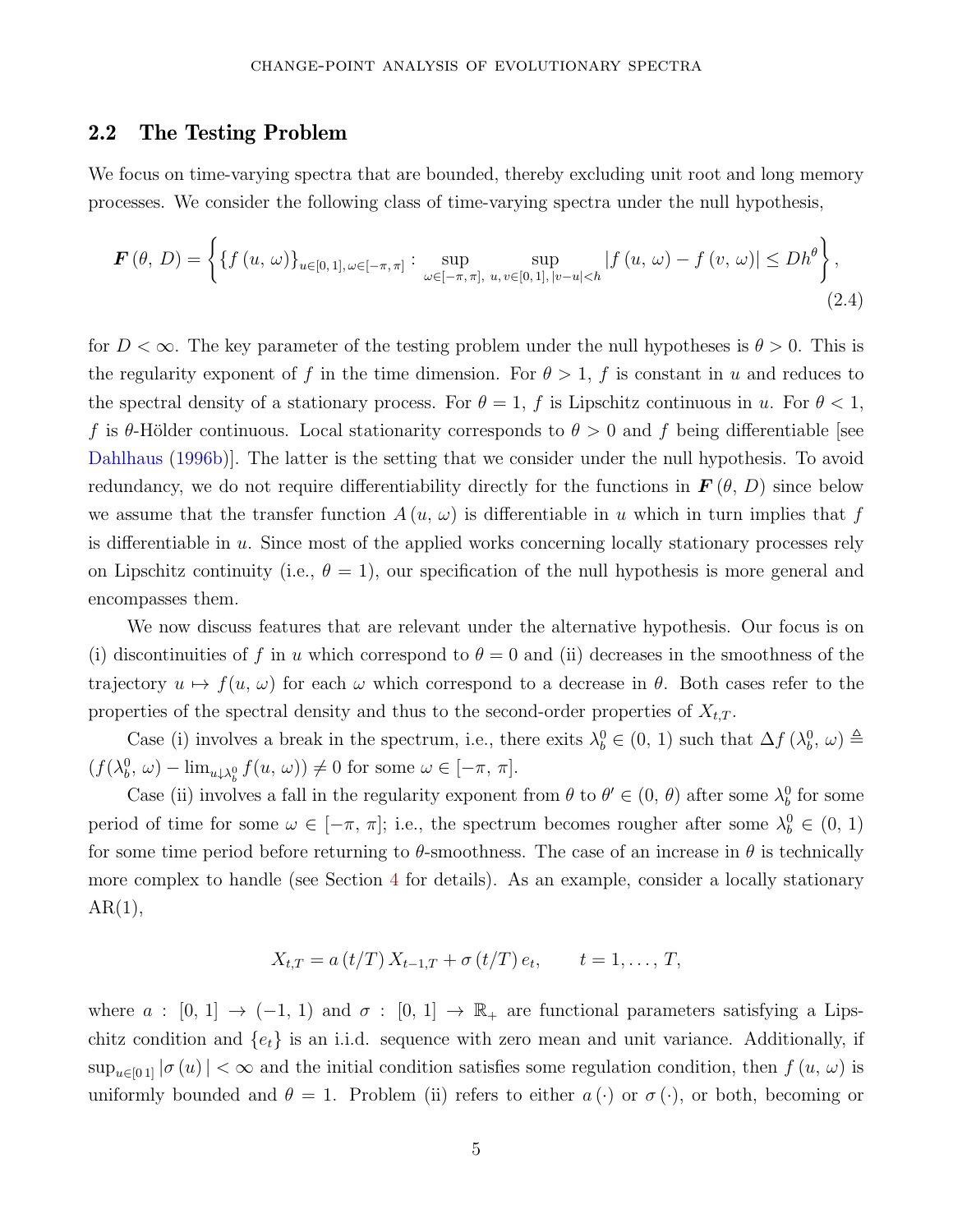smooth, i.e., we have a change from  $\theta = 1$  to some  $\theta'$  such that  $\theta' \in (0, 1)$ . In this case,  $X_{t,T}$ becomes an AR(1) process with functional parameters that are still continuous but less smooth and may not be differentiable.

Case (i) has received most attention so far in the time series literature although under much stronger assumptions [e.g.,  $f(u, \omega) = f(\omega)$ ]. Case (ii) is a new testing problem and can be of considerable interest in several fields even though it requires larger sample sizes than problem (i). We show below that our tests are consistent and have minimax optimality properties for both cases. Note that case (ii) is a local problem. In this paper, we do not consider more global problems where for example the spectrum is such that a fall in  $\theta$  to  $\theta' \in (0, \theta)$  occurs on  $(\lambda_b^0, 1]$ . This represents a continuous change in the smoothness of the spectrum that persists until the end of the time interval. Different test statistics are needed for this case, as will be discussed later.

As discussed by Last and Shumway (2008), an important question is which magnitude of the discontinuity in the time-varying spectrum can be detected. Or equivalently, how much the time-varying spectrum can change over a short time period without indicating a discontinuity. We introduce the quantity  $b_T$ , called the detection boundary or simply "rate", which is defined as the minimum break magnitude  $\Delta f$  ( $\lambda_b^0$ ,  $\omega$ ) such that we are still able to uniformly control the type I and type II errors as indicated below. To address the minimax-optimal testing [cf. [Ingster](#page-30-2) [\(1993](#page-30-2))], we first restrict our attention to case (i) described by a break and defer a more general treatment to Section [4.](#page-12-0)

#### Testing Problem for Case (i)

Given the discussion above, for some fractional break point  $\lambda_b^0 \in (0, 1)$  and frequency  $\omega_0$ , and a decreasing sequence  $b_T$ , we consider the following class of alternative hypotheses:

<span id="page-6-0"></span>
$$
\mathbf{F}_{1,\lambda_{b}^{0},\omega_{0}}(\theta, b_{T}, D) = \{ \{ f (u, \omega) \}_{u \in [0, 1], \omega \in [-\pi, \pi]} | (f (u, \omega) - \Delta f (u, \omega))_{u \in [0, 1]} \in \mathbf{F}(\theta, D);
$$
\n
$$
|\Delta f (\lambda_{b}^{0}, \omega_{0})| \ge b_{T} \}.
$$
\n(2.5)

We can then present first the hypothesis testing problem that we wish to address:

$$
\mathcal{H}_{0}: \{f(u,\omega)\}_{u\in[0,1],\omega\in[-\pi,\pi]}\in \mathbf{F}(\theta,D)
$$
\n
$$
\mathcal{H}_{1}^{B}: \exists \lambda_{b}^{0}\in(0,1) \text{ and } \omega_{0}\in[-\pi,\pi] \text{ with } \{f(u,\omega)\}_{u\in[0,1],\omega\in[-\pi,\pi]}\in \mathbf{F}_{1,\lambda_{b}^{0},\omega_{0}}(\theta,b_{T},D).
$$
\n(2.6)

Observe that  $\mathcal{H}_1^B$  requires at least one break but allows for multiple breaks even across different  $\omega$ . For the testing problem [\(2.6\)](#page-6-0), we establish the minimax-optimal rate of convergence of the tests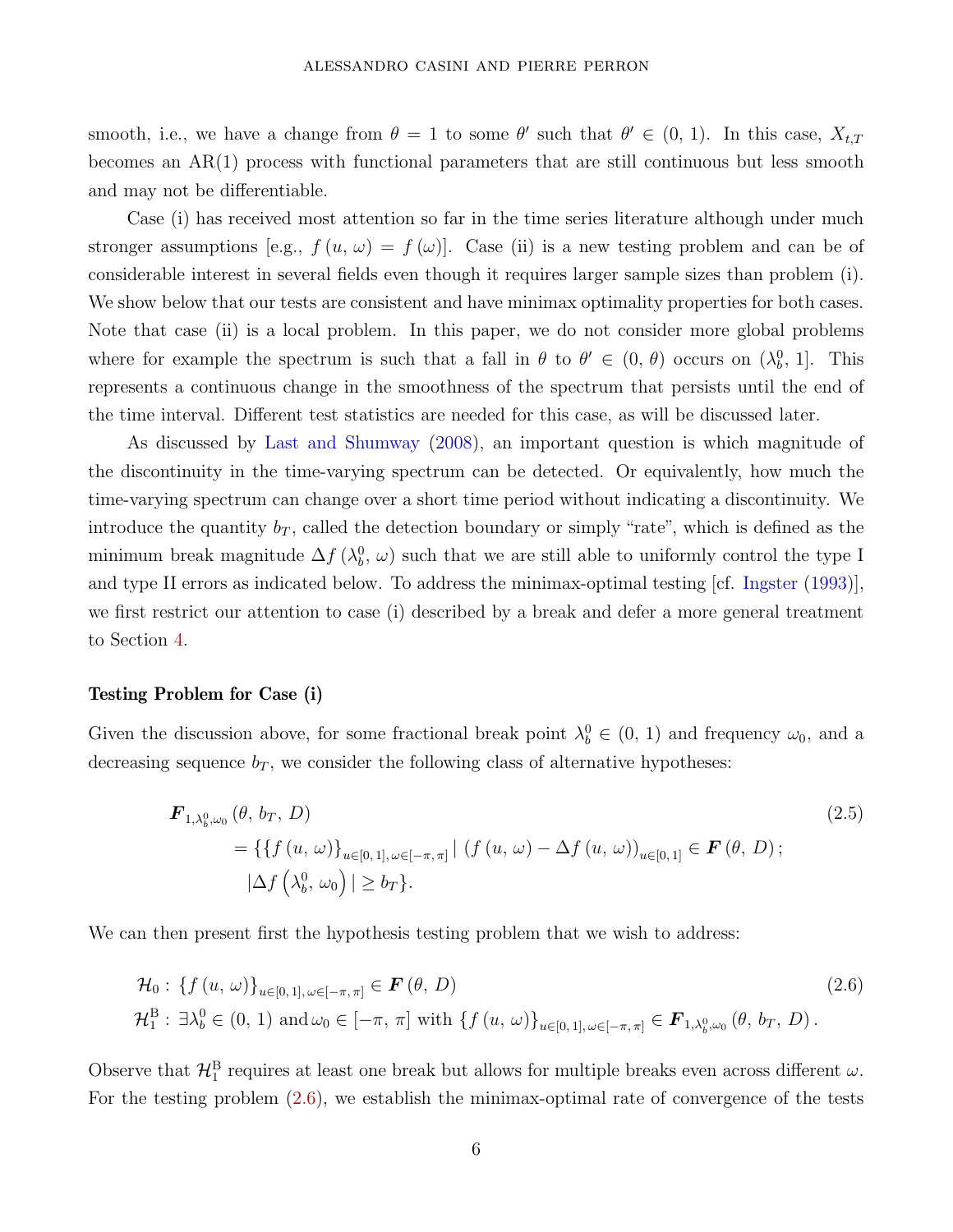suggested [see Ch. 2 in Ingster and Suslina (2003) for an introduction]. A conventional definition is the following. For a nonrandomized test  $\psi$  that maps a sample  $\{X_t\}_{t\geq 0}$  to zero or one, we consider the maximal type I error

$$
\alpha_{\psi}(\theta) = \sup_{\{f(u,\omega)\}_{u\in[0,1],\,\omega\in[-\pi,\,\pi]}\in \mathbf{F}(\theta,D)} \mathbb{P}_f(\psi=1),
$$

and the maximal type II error

$$
\beta_{\psi}(\theta, b_T) = \sup_{\lambda_b^0 \in (0, 1), \omega_0 \in [-\pi, \pi] \{f(u, \omega)\}_{u \in [0, 1], \omega \in [-\pi, \pi]} \in F_{1, \lambda_b^0, \omega_0}(\theta, b_T, D)} \mathbb{P}_f(\psi = 0),
$$

and define the total testing error as  $\gamma_{\psi}(\theta, b_T) = \alpha_{\psi}(\theta) + \beta_{\psi}(\theta, b_T)$ . The notion of asymptotic minimax-optimality is as follows. We want to find sequences of tests and rates  $b_T$  such that  $\gamma_{\psi}(\theta, b_T) \to 0$  as  $T \to \infty$ . The larger is  $b_T$  the easier it is to distinguish between  $\mathcal{H}_0$  from  $\mathcal{H}_1^{\text{B}}$  but we may incur at the same time a larger type II error  $\beta_{\psi}(\theta, b_T)$ . The optimal value  $b_T^{\text{opt}}$  $T^{\text{opt}}$ , named the minimax distinguishable rate, is the minimum value of  $b_T > 0$  such that  $\lim_{T \to \infty} \inf_{\psi} \gamma_{\psi} (\theta, b_T) = 0$ . A sequence of tests  $\psi_T$  that satisfies the latter relation for all  $b_T \geq b_T^{\text{opt}}$  $T<sup>opt</sup>$  is called minimax-optimal.

Minimax-optimality has been considered in other change-point problems. [Loader](#page-30-5) [\(1996](#page-30-5)) and [Spokoiny](#page-31-2) [\(1998](#page-31-2)) considered the nonparametric estimation of a regression function with break size fixed. Bibinger, Jirak, and Vetter (2017) considered breaks in the volatility of semimartingales under high-frequency asymptotics while we focus on breaks in the spectral density and thus we work in the frequency domain. Another difference from previous work is that we do not deal with i.i.d. observations; we cannot use the same approach to derive the minimax lower bound as in Bibinger, Jirak, and Vetter (2017) because their information-theoretic reductions exploit independence. We need to rely on approximation theorems [cf. Berkes and Philipp (1979)] to establish that our statistical experiment is asymptotically equivalent in a strong Le Cam sense to a high dimensional signal detection problem. This allows us to derive the minimax bound using classical arguments based on the results in Ingster and Suslina (2003), Ch. 8. The relevant results are stated in Section [4.](#page-12-0)

# <span id="page-7-0"></span>3 Tests for Changes in the Spectrum and Their Limiting Distributions

Section [3.1](#page-8-0) introduces the test statistics while Section [3.2](#page-10-0) presents the results concerning their asymptotic distributions under null hypothesis. These results apply also to the case of smooth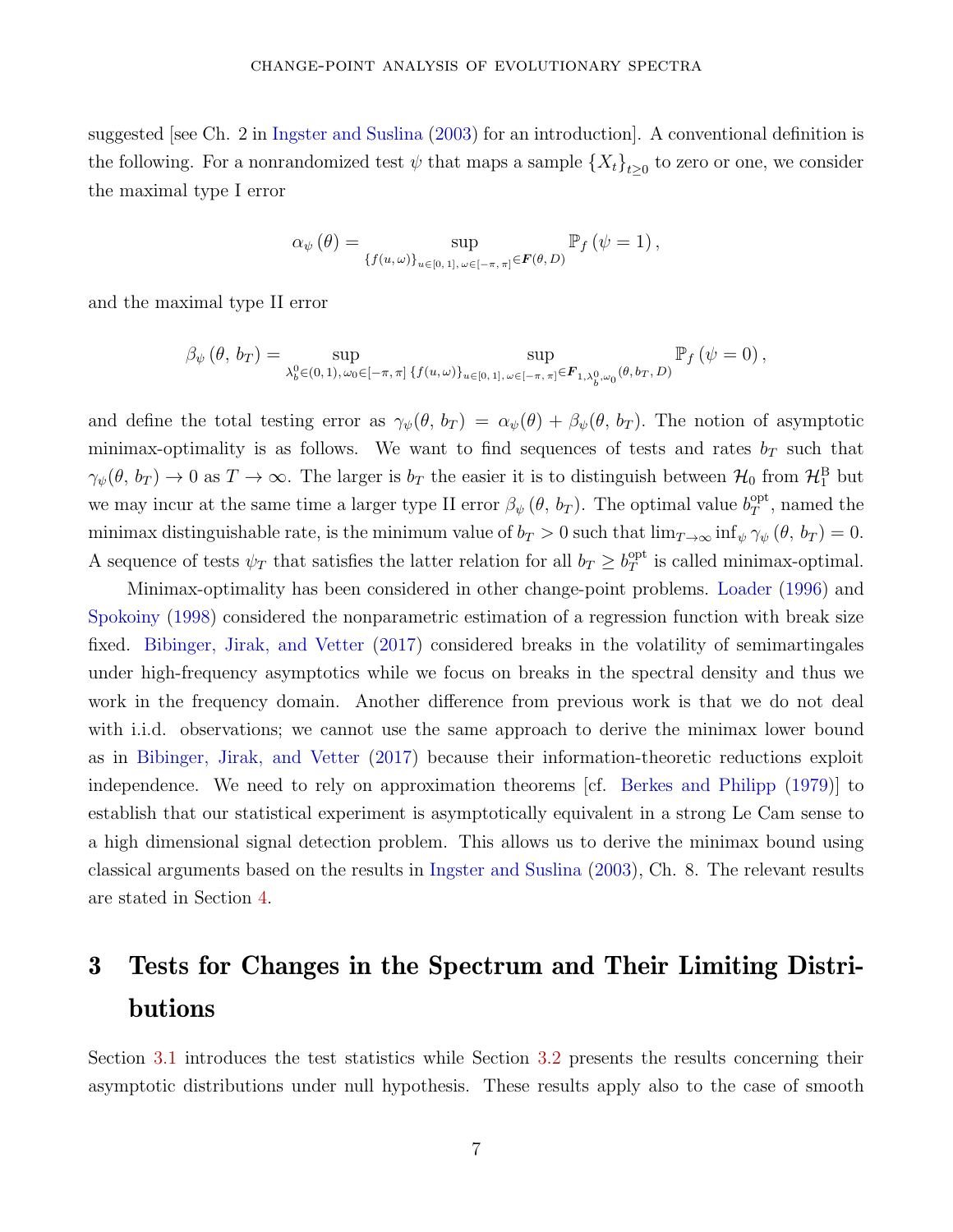<span id="page-8-0"></span>alternatives which we discuss formally in Section [4.](#page-12-0)

### 3.1 The Test Statistics

We first define the quantities needed to define the tests. Let  $h : \mathbb{R} \to \mathbb{R}$  be a data taper with  $h(x) = 0$  for  $x \notin [0, 1)$ ,

$$
H_{k,T}(\omega) = \sum_{s=0}^{T-1} h\left(s/T\right)^k \exp\left(-i\omega s\right),\,
$$

and (for  $n_T$  even),

$$
d_{L,h,T}(u,\omega) \triangleq \sum_{s=0}^{n_T-1} h\left(\frac{s}{n_T}\right) X_{\lfloor Tu \rfloor - n_T + s + 1,T} \exp\left(-i\omega s\right), \quad I_{L,h,T}(u,\omega) \triangleq \frac{1}{2\pi H_{2,n_T}(0)} \left|d_{L,h,T}(u,\omega)\right|^2,
$$
  

$$
d_{R,h,T}(u,\omega) \triangleq \sum_{s=0}^{n_T-1} h\left(\frac{s}{n_T}\right) X_{\lfloor Tu \rfloor + n_T - s,T} \exp\left(-i\omega s\right), \quad I_{R,h,T}(u,\omega) \triangleq \frac{1}{2\pi H_{2,n_T}(0)} \left|d_{R,h,T}(u,\omega)\right|^2,
$$

where  $I_{L,h,T}(u, \omega)$  (resp.,  $I_{R,h,T}(u, \omega)$ ) is the local periodogram over a segment of length  $n_T \to \infty$ that uses observations to the left (resp. right) of  $|Tu|$ . The smoothed local periodogram is defined as

$$
f_{L,h,T}(u,\,\omega)=\frac{2\pi}{n_T}\sum_{s=1}^{n_T-1}W_T\left(\omega-\frac{2\pi s}{n_T}\right)I_{L,h,T}\left(u,\frac{2\pi s}{n_T}\right),
$$

with  $f_{R,h,T}(u, \omega)$  defined similarly to  $f_{L,h,T}(u, \omega)$  but with  $I_{R,h,T}(u, \omega)$  in place of  $I_{L,h,T}(u, \omega)$ , where  $W_T(\omega)$  ( $-\infty < \omega < \infty$ ) is a family of weight functions of period  $2\pi$ ,

$$
W_T(\omega) = \sum_{j=-\infty}^{\infty} b_{W,T}^{-1} W\left(b_{W,T}^{-1}\left(\omega + 2\pi j\right)\right),\,
$$

with  $b_{W,T}$  a bandwidth and  $W(\beta)$  ( $-\infty < \beta < \infty$ ) a fixed function. We define

$$
\widetilde{f}_{L,r,T}(\omega) = M_{S,T}^{-1} \sum_{j \in \mathbf{S}_r} f_{L,h,T}(j/T, \omega) \text{ and } \widetilde{f}_{R,r,T}(\omega) = M_{S,T}^{-1} \sum_{j \in \mathbf{S}_r} f_{R,h,T}(j/T, \omega),
$$

where

$$
\mathbf{S}_r = \{rm -m_T/2 + [n_T/2] + 1, rm_T - m_T/2 + [n_T/2] + 1 + m_{S,T},
$$
  
...,  $rm_T + [n_T/2] + 1 + m_{S,T}M_{S,T}/2\},$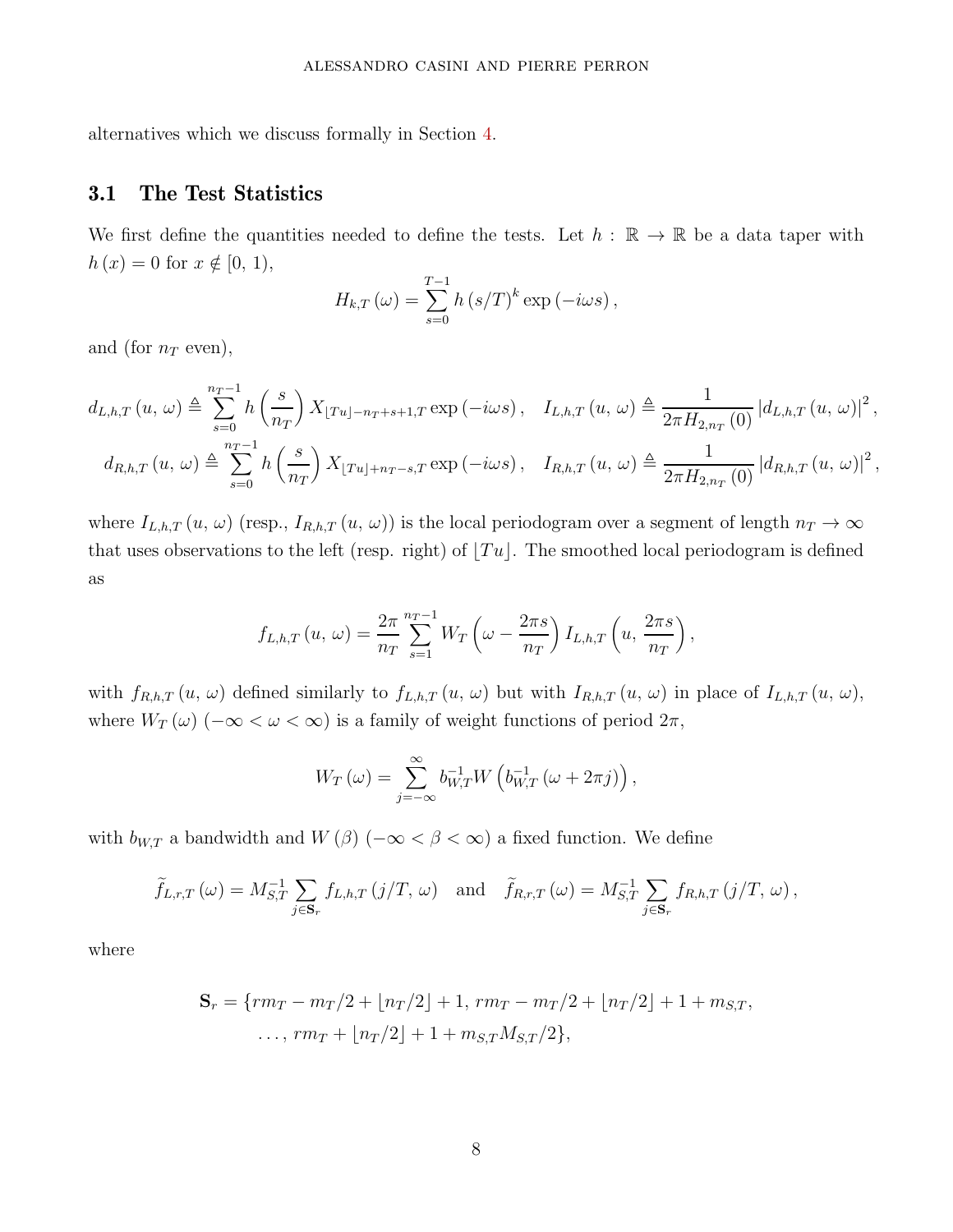with  $m_{S,T} = \left| m_T^{1/2} \right|$ *T* and  $M_{S,T} = \lfloor m_T/m_{S,T} \rfloor$ .  $\tilde{f}_{a,r,T}(\omega)$  ( $a = L, R$ ) denotes the average local spectral density around time  $rm_T$  computed using  $f_{a,h,T}(j/T, \omega)$  where  $r = 1, \ldots, M_T = \lfloor T/m_T \rfloor - 1$ . We do not use all the  $m_T$  local spectral densities  $f_{a,h,T}(j/T, \omega)$  ( $a = L, R$ ) in the block r but only those separated by  $m_{S,T}$  points. Thus,  $S_r$  is a subset of the indices in the block r. We need to consider a sub-sample of the  $f_{a,h,T}(j/T, \omega)$ 's  $(a = L, R)$  because there is strong dependence among the adjacent terms, e.g.,  $f_{a,h,T}(j/T, \omega)$  and  $f_{a,h,T}((j+1)/T, \omega)$   $(a=L, R)$ . A large deviation between  $f_{L,r,T}(\omega)$  and  $f_{R,r+1,T}(\omega)$  suggests the presence of a break in the spectrum close to time  $(r+1)$   $m<sub>T</sub>$  at frequency  $\omega$ .

We first present a test statistic for the detection of a change-point in the spectrum  $f(\cdot, \omega)$  for a given frequency  $\omega$ . A second test statistic that we consider detects change-points in  $u \in (0, 1)$ occurring at any frequency  $\omega \in [-\pi, \pi]$ . The latter is arguably more useful in practice because often the practitioner does not know a priori at which frequency the spectrum is discontinuous. We begin with the following test statistic,

$$
S_{\max,T}(\omega) \triangleq \max_{r=1,\dots,M_T-2} \left| \frac{\widetilde{f}_{L,r,T}(\omega) - \widetilde{f}_{R,r+1,T}(\omega)}{\sigma_{L,r}(\omega)} \right|, \qquad \omega \in [-\pi, \pi], \tag{3.1}
$$

where  $\sigma_{L,r}^2(\omega) \triangleq \text{Var}(\sqrt{M_{S,T}} \tilde{f}_{L,r,T}^*(\omega))$  and

<span id="page-9-0"></span>
$$
\widetilde{f}_{L,r,T}^*(\omega) = M_{S,T}^{-1} \sum_{j \in \mathbf{S}_r} f_{L,h,T}^*(j/T, \omega)
$$

with  $f_{L,h,T}^*(j/T, \omega) = f_{L,h,T}(j/T, \omega) - \mathbb{E}(f_{L,h,T}(j/T, \omega))$ . Test statistics of the form of [\(3.1\)](#page-9-0) were also used in the time domain in the context of nonparametric change-point analysis [cf. Wu and Zhao (2007) and Bibinger, Jirak, and Vetter (2017)] and forecasting [cf. [Casini](#page-29-4) [\(2018\)](#page-29-4)]. The derivation of the null distribution uses a (strong) invariance principle for nonstationary processes [see, e.g., and Wu and Zhou (2011)].

The test statistic  $S_{\text{max},T}(\omega)$  aims at detecting a break in the spectrum at some given frequency *ω*. An alternative would be to consider a double-sup statistic which takes the maximum over  $ω ∈$  $[-\pi, \pi]$ . Theorem [7.4](#page-23-0) below shows that  $I_{h,T}(u, \omega_j)$  and  $I_{h,T}(u, \omega_k)$  are asymptotically independent if  $2\omega_j$ ,  $\omega_k \pm \omega_k \neq 0 \pmod{2\pi}$ . However, the smoothing over frequencies introduces short-range dependence over  $\omega$ . Thus, we specify a framework based on an infill procedure over the frequency domain  $[-\pi, \pi]$  by assuming that there are  $n_\omega$  frequencies  $\omega_1, \ldots, \omega_{n_\omega}$ , with  $\omega_1 = -\pi$  and  $\omega_{n_\omega} =$  $\pi - \epsilon, \epsilon > 0$ , and  $|\omega_j - \omega_{j+1}| = O(n_{\omega}^{-1})$  for  $j = 1, \ldots, n_{\omega} - 2$ . Assume that  $n_{\omega} \to \infty$  as  $T \to \infty$ . Let  $\Pi \triangleq {\omega_1, \ldots, \omega_{n_\omega}}$ . The maximum is taken over the following set of frequencies

$$
\Pi' \triangleq \{ \omega_1, \omega_{2+\lfloor n_T b_{W,T} \rfloor}, \ldots, \omega_{n_{\omega}-\lfloor n_T b_{W,T} \rfloor-1}, \omega_{n_{\omega}} \}.
$$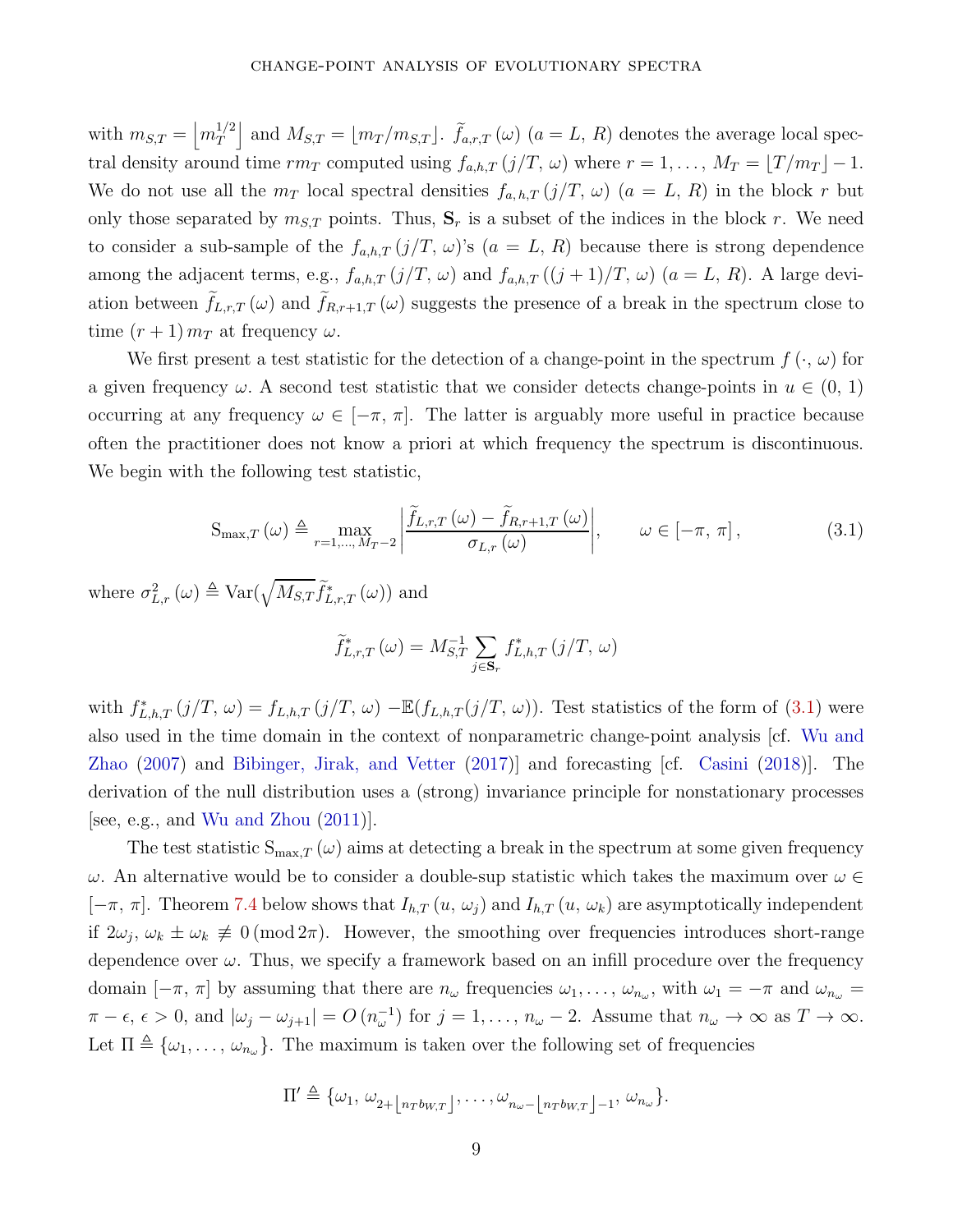Let  $n'_{\omega} = \lfloor n_{\omega}/(\lfloor n_{T}b_{W,T} \rfloor + 1) \rfloor$ . Note that  $\Pi' \subset \Pi$ . Due to the short-range dependence introduced by the smoothed periodogram, we cannot consider the maximum over all frequencies in  $\Pi$  because the statistics would not be independent. This then leads to the double-sup statistic,

$$
S_{\text{Dmax},T} \triangleq \max_{\omega_k \in \Pi'} \sqrt{\log \left( M_T \right)} \left( M_{S,T}^{1/2} S_{\text{max},T} \left( \omega_k \right) - \gamma_{M_T} \right) - \log \left( n_{\omega} \right). \tag{3.2}
$$

The double-sup form of  $S_{Dmax,T}$  is a new feature for change-point testing using frequency domain methods.

Next, we consider alternative test statistics that are self-normalized such that one does not need to estimate  $\sigma_{L,r}^2(\omega)$ . We consider the following test statistic,

$$
R_{\max,T}(\omega) \triangleq \max_{r=1,\dots,M_T-2} \left| \frac{\tilde{f}_{L,r,T}(\omega)}{\tilde{f}_{R,r+1,T}(\omega)} - 1 \right|,
$$
\n(3.3)

where  $\omega \in [-\pi, \pi]$ . We can define a test statistic corresponding to  $S_{Dmax,T}$  by

$$
R_{\text{Dmax},T} \triangleq \max_{\omega_k \in \Pi'} \sqrt{\log(M_T)} (M_{S,T}^{1/2} R_{\text{max},T} (\omega_k) - \gamma_{M_T}) - \log(n'_{\omega}).
$$

### <span id="page-10-0"></span>3.2 The Limiting Distribution Under the Null Hypothesis

Let  $\mathbf{X}_{t,T} = (X_{t,T}^{(a_1)}, \ldots, X_{t,T}^{(a_p)})$  with finite  $p \geq 1$ . Denote by  $\kappa_{\mathbf{X},t}^{(a_1,\ldots,a_r)}(k_1,\ldots,k_{r-1})$  the time-t cumulant of order *r* of  $(X_{t+k}^{(a_1)})$  $X_{t+k_1}^{(a_1)}, \ldots, X_{t+k_{r-1}}^{(a_{r-1})}, X_t^{(a_r)}$  with  $r \leq p$ .

<span id="page-10-1"></span>**Assumption 3.1.** (i)  $\{X_{t,T}\}$  is a mean-zero locally stationary process (i.e.,  $m_0 = 0$ ); (ii) for all  $j = 1, \ldots, p$ ,  $A^{(a_j)}(u, \omega)$  is  $2\pi$ -periodic in  $\omega$  and the periodic extensions are differentiable in *u* and  $\omega$  with uniformly bounded derivative  $(\partial/\partial u)$   $(\partial/\partial \omega)$  *A*  $(u, \omega)$ ; (iii)  $g_4$  is continuous.

<span id="page-10-2"></span>**Assumption 3.2.** There is an  $l \geq 0$  such that

<span id="page-10-4"></span>
$$
\sum_{k_1,\dots,k_{r-1}=-\infty}^{\infty} \left(1+|k_r|^l\right) \sup_{1\leq t\leq T} \left|\kappa_{\mathbf{X},t}^{(a_1,\dots,a_r)}(k_1,\dots,k_{r-1})\right| < \infty,
$$
\n(3.4)

*for*  $j = 1, ..., r - 1$ *, and any r-tuple*  $a_1, ..., a_r$  *for*  $r = 2, 3, ...$ 

<span id="page-10-3"></span>**Assumption 3.3.** (i) The data taper  $h : \mathbb{R} \to \mathbb{R}$  with  $h(x) = 0$  for  $x \notin [0, 1)$  is bounded and of bounded variation; (ii) The sequence  $\{n_T\}$  satisfies  $n_T \to \infty$  as  $T \to \infty$  with  $n_T/T \to 0$ ; (iii)  $W(\beta)$  ( $-\infty < \beta < \infty$ ) is real-valued, even, of bounded variation, and satisfies  $\int_{-\infty}^{\infty} W(\beta) d\beta = 1$  $and \int_{-\infty}^{\infty} |W(\beta)| d\beta < \infty.$ 

Assumption [3.1](#page-10-1) requires  $\{X_{t,T}\}\)$  to be locally stationarity. Without loss of generality, we assume that  $\{X_{t,T}\}\$  has zero mean. All results go through when the mean is non-zero or when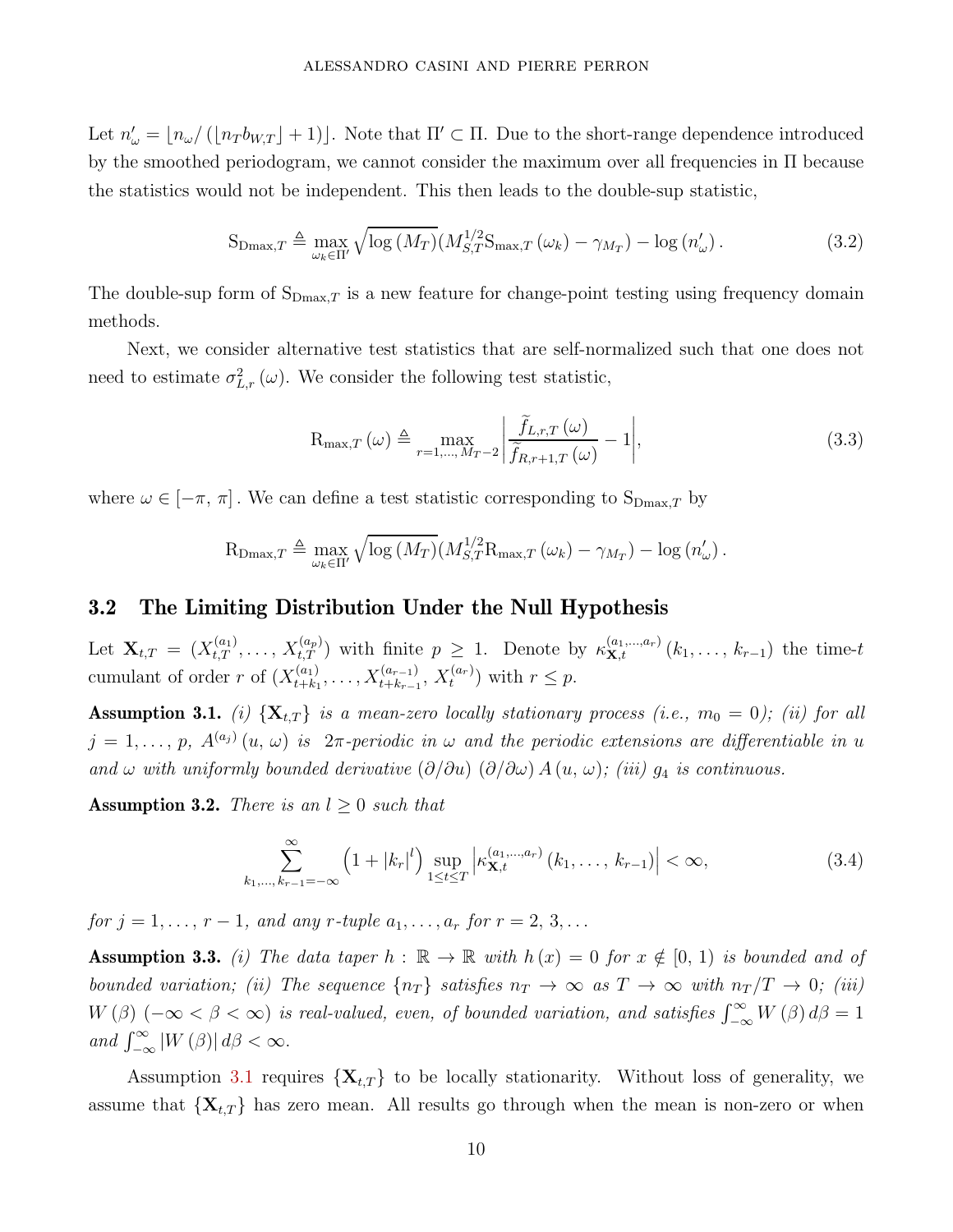using demeaned series. The differentiability assumption on  $A(u, \omega)$  implies that  $f(u, \omega)$  is also differentiable. This means that under the null hypothesis we require  $f(u, \omega)$  to be differentiable in *u* and to have some regularity exponent  $\theta > 0$ . The differentiability of  $A(u, \omega)$  in *u* can be relaxed at the expense of more complex proofs to establish the results in Section [7](#page-20-0) on high-order cumulants and spectra. Without differentiability, for any regularity exponent  $\theta > 0$  the test statistics above follow the same asymptotic distribution as when differentiability holds, though we do not discuss this case formally. Assumption [3.2](#page-10-2) is the usual cumulant condition applied to locally stationary processes. Assumption [3.3-](#page-10-3)(i,ii) are standard in the nonparametric estimation literature while Assumption [3.3-](#page-10-3)(iii) is also used for spectral density estimation under stationarity [see, e.g., [Brillinger](#page-28-1)  $(1975)$ ].

We need to impose some conditions on the temporal dependence of the observations in the sub-samples  $\mathbf{S}_r$  ( $r = 1, \ldots, M_T - 2$ ). Let  $\{e_t\}_{t \in \mathbb{Z}}$  be a sequence of i.i.d. random variables and  $I_T^*(j/T, \omega) = I_{h,T}(j/T, \omega) - \mathbb{E}(I_{h,T}(j/T, \omega)).$  Assume  $I_{h,T}^*(j/T, \omega) = H_h(j/T, \mathscr{F}_{j+n_T/2})$  where  $\mathscr{F}_t \triangleq \{\ldots, e_{t-1}, e_t\}$  and  $H_h: [0, 1] \times \mathbb{R}^\infty \mapsto \mathbb{R}$  is a measurable function. We use the dependence measure introduced by [Wu](#page-31-3) [\(2005](#page-31-3), [2007\)](#page-31-4) for stationary processes and extended to nonstationary processes by Wu and Zhou (2011). Let  ${e'_{t}}_{t\in\mathbb{Z}}$  be an independent copy of  ${e_{t}}_{t\in\mathbb{Z}}$  and  $\mathscr{L}^{q}$  denote the space generated by the *q*-norm,  $q > 0$ . For all *j*, assume  $I_{h,T}^*(j/T, \omega) \in \mathscr{L}^q$ . For  $w \geq 0$  define the dependence measure,

$$
\phi_{w,q} = \sup_{j \in \{\mathbf{S}_r; r=1,\dots,M_T-2\}} \left\| I_{h,T}^* (j/T, \omega) - I_{h,T,\{w\}}^* (j/T, \omega) \right\|_q
$$
\n
$$
= \sup_{j \in \{\mathbf{S}_r; r=1,\dots,M_T-2\}} \left\| H_h \left( j/T, \mathcal{F}_{j+n_T/2} \right) - H_h \left( j/T, \mathcal{F}_{j+n_T/2,\{w\}} \right) \right\|_q,
$$
\n(3.5)

where  $\mathscr{F}_{j+n_T/2,\{w\}}$  is a coupled version of  $\mathscr{F}_{j+n_T/2}$  with  $e_{j+n_T/2-w}$  replaced by an i.i.d. copy  $e'_{j+nT/2-w}$ . Assume  $\Upsilon_{n,q} = \sum_{j=n}^{\infty} \phi_{j,q} < \infty$  for some  $n \in \mathbb{Z}$ . Let  $\tau_T = T^{\vartheta_1}(\log(T))^{\vartheta_2}$  where  $\vartheta_1 = (1/2 - 1/q + \gamma/q) / (1/2 - 1/q + \gamma)$  and  $\vartheta_2 = (\gamma + \gamma/q) / (1/2 - 1/q + \gamma)$  for some  $\gamma > 0$ .

<span id="page-11-1"></span>Assumption 3.4. Let  $2 < q \leq 4$  and assume either (i)  $\Upsilon_{n,q} = O(n^{-\gamma})$  or (ii)  $\phi_{w,q} = O(\rho^w)$  for some  $\rho \in (0, 1)$ .

For standard technical reasons inherent to the proofs, we need to assume that the spectral density is strictly positive. Theorem [7.6](#page-23-1) shows that the variance of  $f_{L,h,T}(u, \omega)$  depends on  $f(u, \omega)$ . Thus, the denominator of the test statistic depends on  $f(u, \omega)$ . Assumption [3.5](#page-11-0) requires the latter to be bounded away from zero. In practice, if one suspects that at some frequencies  $f(u, \omega)$  can be close to zero, then one can add a small number  $\epsilon_f > 0$  to the denominator of the test statistic to guarantee numerical stability.

<span id="page-11-0"></span>Assumption 3.5.  $f_-=\min_{u\in[0,1],\,\omega\in[-\pi,\pi]} f(u,\,\omega)>0.$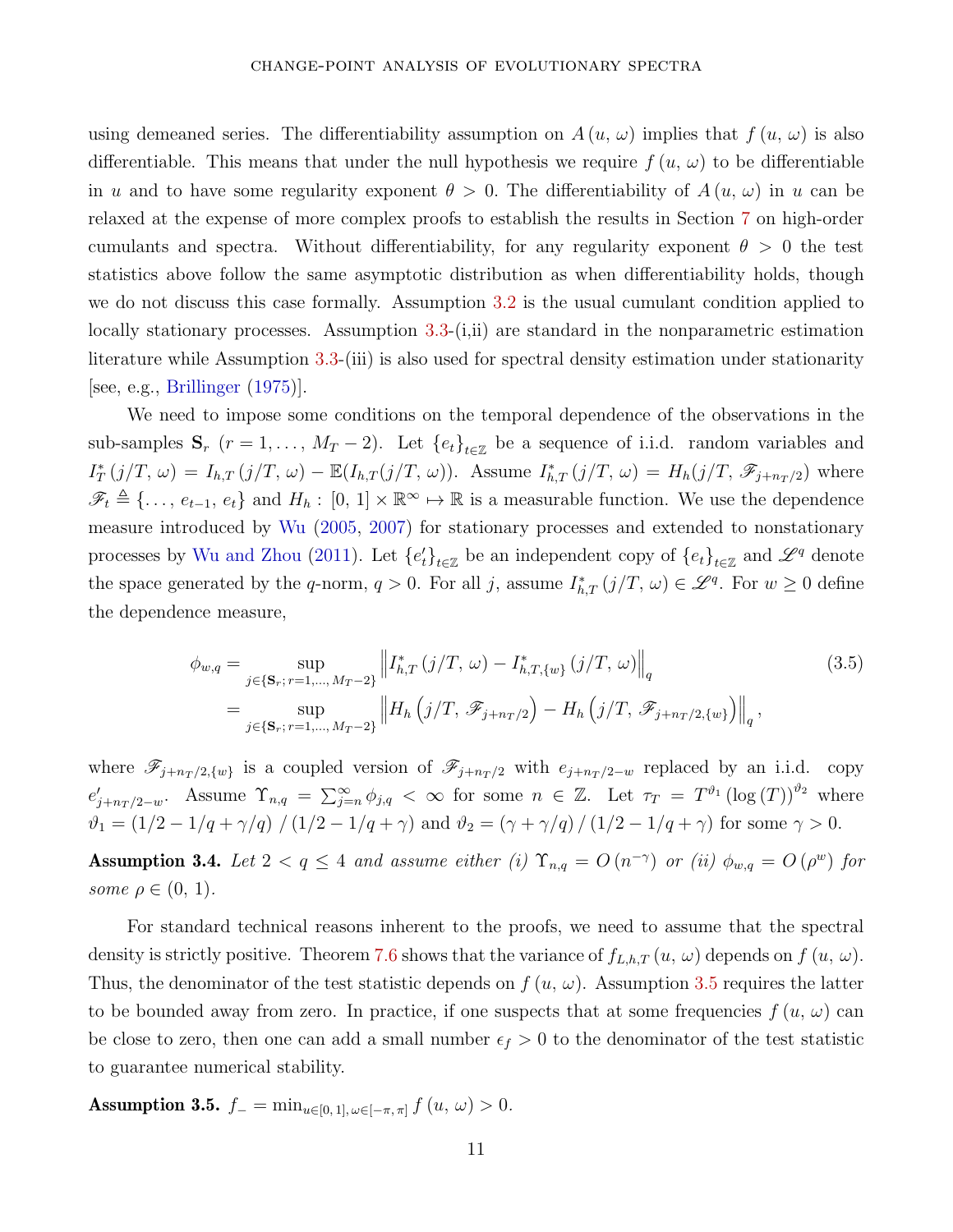The next assumption ensures that the local spectral density estimates are asymptotically independent when evaluated at some given frequencies [see Theorem [7.6](#page-23-1) below]. It is used to derive the asymptotic null distribution of the double-sup test statistics  $S_{Dmax,T}$  and  $R_{Dmax,T}$ .

<span id="page-12-3"></span>Assumption 3.6. Assume that  $2\omega_j$ ,  $\omega_j \pm \omega_k \not\equiv 0 \pmod{2\pi}$  for  $\omega_j$ ,  $\omega_k \in \Pi$ .

<span id="page-12-1"></span>**Condition 1.** (i) The sequence  $\{m_T\}$  satisfies  $m_T \to \infty$  as  $T \to \infty$ , and

$$
M_{S,T}^{1/2} m_T^{\theta} T^{-\theta} \left( \log \left( M_T \right) \right)^{1/2} + \tau_T^2 \log \left( M_T \right) M_{S,T}^{-1} + M_{S,T} n_T^4 \log \left( M_T \right) T^{-4} + M_{S,T} \left( \log \left( n_T \right) \right)^2 \log \left( M_T \right) n_T^{-2} \to 0;
$$
\n(3.6)

(ii)  $b_{W,T} \to 0$  such that  $Tb_{W,T} \to \infty$  and  $\log(M_T) M_{S,T} b_{W,T}^4 \to 0$ .

Part (i) imposes lower and upper bounds on the growth condition of the sequence  $\{m_T\}$ . The upper bound relates to the smoothness of  $A(u, \omega)$  under the null hypotheses and to  $n<sub>T</sub>$ .

Let  $\gamma_{M_T} = [4 \log (M_T) - 2 \log (\log (M_T))]^{1/2}$  and  $\mathcal V$  denote a random variable with an extreme value distribution defined by  $\mathbb{P}(\mathscr{V} \le v) = \exp(-\pi^{-1/2} \exp(-v)).$ 

<span id="page-12-2"></span>**Theorem 3.[1](#page-12-1).** Let Assumption [3.1,](#page-10-1) [3.2](#page-10-2) with  $l = 0$  and  $r = 2$ , [3.3-](#page-10-3)[3.5](#page-11-0) and Condition 1 hold. Under  $\mathcal{H}_0, \sqrt{\log(M_T)} (M_{S,T}^{1/2} \mathcal{S}_{\max,T}(\omega) - \gamma_{M_T}) \Rightarrow \mathcal{V}$  for any  $\omega \in [-\pi, \pi]$ .

Theorem [3.1](#page-12-2) shows that the asymptotic null distribution follows an extreme value distribution. The derivation of the null distribution uses a (strong) invariance principle for nonstationary processes [see, e.g., and Wu and Zhou (2011)]. To make the test operational, we need a uniformly consistent estimate of  $\sigma_{L,r}^2(\omega)$ ; recall [\(3.1\)](#page-9-0). This is discussed in Section [6.](#page-19-0) The following theorems shows that the asymptotic null distribution of the remaining tests  $S_{Dmax,T}$ ,  $R_{max,T}(\omega)$  and  $R_{Dmax,T}$ also follows an extreme value distribution, though the additional Assumption [3.6](#page-12-3) and the extra factor  $log (n'_{\omega})$  are needed for  $S_{Dmax,T}$  and  $R_{Dmax,T}$ .

<span id="page-12-4"></span>**Theorem [3.2](#page-10-2).** Let Assumption [3.1,](#page-10-1) 3.2 with  $l = 0$  and  $r = 2$ , [3.3-](#page-10-3)[3.6](#page-12-3) and Condition [1](#page-12-1) hold. Under  $\mathcal{H}_0$  we have  $S_{\text{Dmax},T} \Rightarrow \mathcal{V}$ .

<span id="page-12-5"></span>**Theorem 3.3.** Let Assumption [3.1,](#page-10-1) [3.2](#page-10-2) with  $l = 0$  and  $r = 2$ , [3.3-](#page-10-3)[3.5](#page-11-0) and Condition [1](#page-12-1) hold. Under  $\mathcal{H}_0$ ,  $\sqrt{\log(M_T)}(M_{S,T}^{1/2}R_{\max,T}(\omega_k)-\gamma_{M_T}) \Rightarrow \mathcal{V}$  and, in addition if Assumption [3.6](#page-12-3) holds, then  $R_{\text{Dmax},T} \Rightarrow \mathscr{V}$ .

## <span id="page-12-0"></span>4 Consistency and Minimax Optimal Rate of Convergence

In this section, we discuss the consistency and minimax-optimal lower bound. We consider alternative hypotheses where f is less smooth than under  $\mathcal{H}_0$ , including the case of breaks as a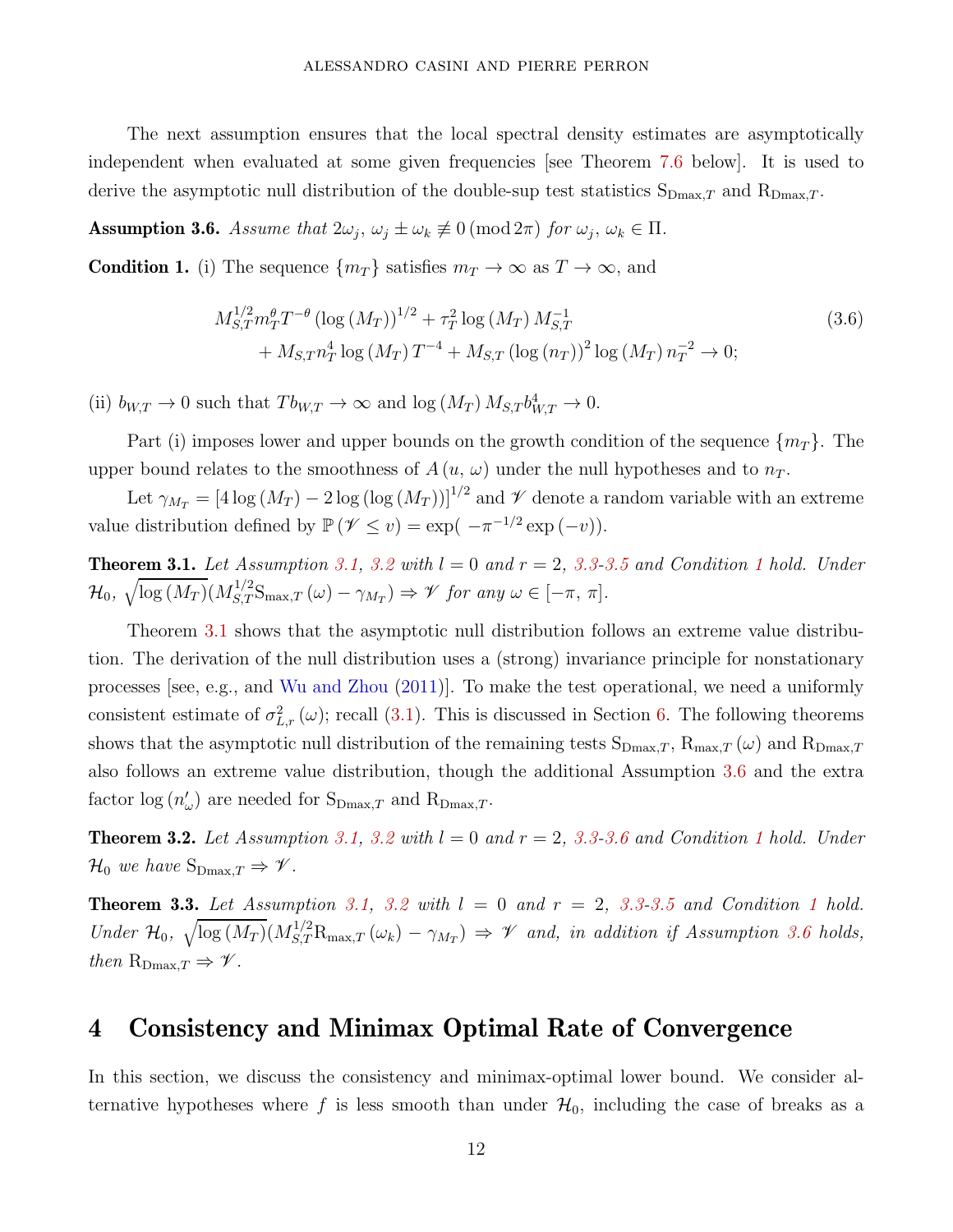special case. Suppose that under  $\mathcal{H}_0$  the spectrum  $f(u, \omega)$  is differentiable in both arguments and behaves until time  $T\lambda_b^0$  as specified in  $\mathbf{F}(\theta, D)$  for some  $\theta > 0$  and  $D < \infty$ . After  $T\lambda_b^0$ , the regularity exponent  $\theta$  drops to some  $\theta'$  with  $0 < \theta' < \theta$  for some non-trivial period of time. That is, since  $\mathbf{F}(\theta, D) \subset \mathbf{F}(\theta', D)$ , we need that *f* behaves as  $\theta'$ -regular for some period of time such that there exists a  $\omega$  with  $\{f(u, \omega)\}_{u\in[0,1]}$   $\notin$   $\mathbf{F}(\theta, D)$ . This guarantees that  $\mathcal{H}_0$  and  $\mathcal{H}_1^{\rm S}$  (to be defined below) are well-separated. To this end, define for some function  $g_u$  with  $u \in [0, 1]$ ,  $\Delta_h^{\theta'}$  $\theta'_h g_u = (g_{u+h} - g_u) / |h|^{b'}$  for  $h \in [-u, 1-u]$ . The set of possible alternatives is then defined as

$$
\mathbf{F}'_{1,\lambda_b^0,\omega_0}(\theta,\theta',b_T,D) = \left\{ \left\{ f(u,\omega) \right\}_{u \in [0,1],\,\omega \in [-\pi,\pi]} \in \mathbf{F}(\theta',D) \mid
$$
  

$$
\inf_{|h| \le 2m_T/T} \Delta_h^{\theta'} f\left(\lambda_b^0,\,\omega_0\right) \ge b_T \quad \text{or} \quad \sup_{|h| \le 2m_T/T} \Delta_h^{\theta'} f\left(\lambda_b^0,\,\omega_0\right) \le -b_T \right\}.
$$

Note that  $F'_{1,\lambda_b^0,\omega_0}$  depends on  $m_T$  but since  $m_T$  depends on  $\theta$  we can omit it from the argument of  $\mathbf{F}'_{1,\lambda_b^0,\omega_0}$ . This leads to the following testing problem,

$$
\mathcal{H}_{0}: \{f(u, \omega)\}_{u \in [0, 1]} \in \mathbf{F}(\theta, D)
$$
\n
$$
\mathcal{H}_{1}^{S}: \exists \lambda_{b}^{0} \in (0, 1) \text{ and } \omega_{0} \in [-\pi, \pi] \text{ with } \left\{\{f(u, \omega)\}_{u \in [0, 1], \omega \in [-\pi, \pi]}\right\} \in \mathbf{F}'_{1, \lambda_{b}^{0}, \omega_{0}}(\theta, \theta', b_{T}, D).
$$
\n(4.1)

Note that  $\mathcal{H}_1^S$  allows for multiple changes.  $\mathcal{H}_1^B$  is a special case of  $\mathcal{H}_1^S$  since it can be seen as the limiting case of  $\mathcal{H}_1^S$  as  $\theta' \to 0$ . In the context of infinite-dimensional parameter problems one faces the issue of distinguishability between the null and the alternative hypotheses. It is evident that one cannot test  $f \in \mathbf{F}(\theta, D)$  versus  $f \in \mathbf{F}(\theta', D)$  for  $\theta > \theta'$ . First, since  $\mathbf{F}(\theta, D) \subset \mathbf{F}(\theta', D)$ , one has at least to remove the set of functions in  $\mathbf{F}(\theta, D)$  from those in  $\mathbf{F}(\theta', D)$ . Still, as discussed by Ingster and Suslina (2003), this would not be enough since the two hypotheses are still too close. That explains why we focus on spectral densities *f* that belong to  $\mathbf{F}'_{1,\lambda_b^0,\omega_0}(\theta, \theta', b_T, D)$ under  $\mathcal{H}_1^S$ . These are rough enough so as not to be close to functions in  $F(\theta, D)$ . This is captured by the requirement that the difference quotient  $\Delta_h^{\theta'}$  $\theta'$ <sub>*h*</sub> f exceeds the so-called rate  $b_T$ . As  $T \to \infty$  the requirement becomes less stringent since  $b_T \to 0$ . See Hoffmann and Nickl (2011) and Bibinger, Jirak, and Vetter (2017) for similar discussions in different contexts.

We assume that  $X_{t,T}$  is segmented locally stationary with transfer function  $A(u, \omega)$  satisfying the following smoothness properties.

<span id="page-13-0"></span>**Assumption 4.1.** (i)  $\{X_{t,T}\}$  is a mean-zero segmented locally stationary process; (ii)  $A(u, \omega)$  is  $twice$  continuously differentiable in *u* at all  $u \neq \lambda_j^0$   $(j = 1, ..., m_0 + 1)$  with uniformly bounded derivatives  $(\partial/\partial u) A(u, \cdot)$  and  $(\partial^2/\partial u^2) A(u, \cdot)$ ; (iii)  $A(u, \omega)$  is twice left-differentiable in  $u$  at  $u =$  $\lambda_j^0$  (*j* = 1, ..., m<sub>0</sub> + 1) with uniformly bounded derivatives ( $\partial/\partial_$ <del>-</del>*u*) *A* (*u*, ·) and ( $\partial^2/\partial_$ -*u*<sup>2</sup>) *A* (*u*, ·).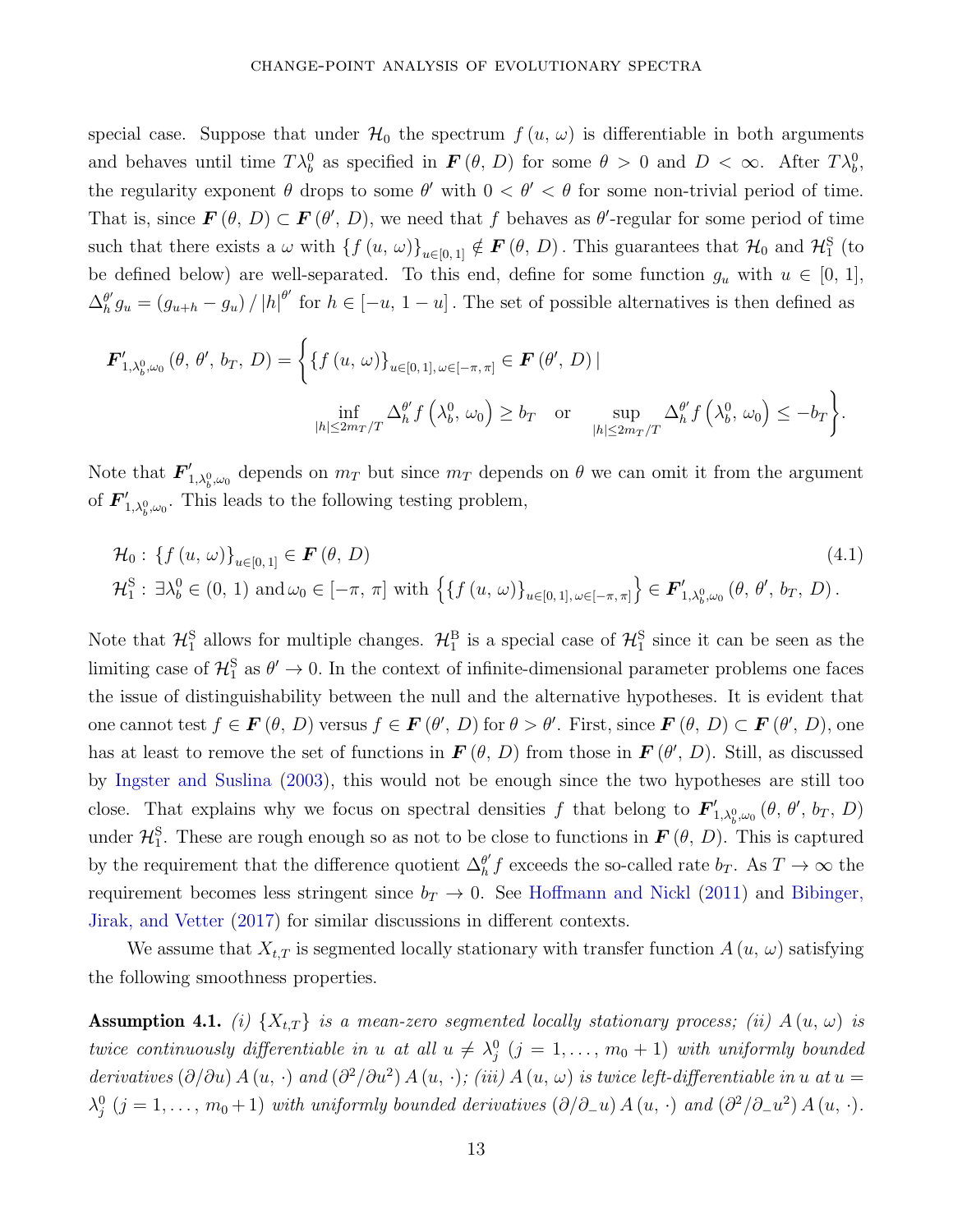<span id="page-14-0"></span>**Assumption 4.2.** (i)  $A(u, \omega)$  is twice differentiable in  $\omega$  with uniformly bounded derivatives  $(\partial/\partial \omega)$  $A(\cdot, \omega)$  and  $(\partial^2/\partial \omega^2) A(\cdot, \omega)$ ; (ii)  $g_4(\omega_1, \omega_2, \omega_3)$  is continuous in its arguments.

We now move to the derivation of the minimax lower bound. As explained before, we restrict attention to a strictly positive spectral density in the frequency dimension at which the null hypotheses is violated. That is,  $f_-(\omega_0) = \inf_{u \in [0,1]} f(u, \omega_0) > 0$ . Such restriction is not imposed on *f*  $(u, \omega)$  for  $\omega \neq \omega_0$ .

<span id="page-14-2"></span>**Theorem [4.1](#page-13-0).** Let Assumption [3.2](#page-10-2) with  $l = 0$  and  $r = 2$ , [3.3](#page-10-3)[-3.4,](#page-11-1) 4.1[-4.2](#page-14-0) and  $f_-(\omega_0) > 0$  hold.  $Consider\ either\ set\ of\ hypotheses\ \left\{\mathcal{H}_{0},\ \mathcal{H}_{1}^{\textrm{B}}\right\}$  $\}$  with  $\theta' = 0$  or  $\left\{\mathcal{H}_0, \, \mathcal{H}_1^{\rm S}\right\}$  $\}$  with  $0 < \theta' < \theta$ . Then, for

$$
b_T \le (T/\log(M_T))^{-\frac{\theta-\theta'}{2\theta+1}} D^{-\frac{2\theta'+1}{2\theta+1}} f_-(\omega_0),
$$

we have  $\lim_{T\to\infty} \inf_{\psi} \gamma_{\psi} (\theta, b_T) = 1.$ 

The theorem implies the need for

$$
b_T^{\text{opt}} > \left(T/\log\left(M_T\right)\right)^{-\frac{\theta-\theta'}{2\theta+1}} D^{-\frac{2\theta'+1}{2\theta+1}} f_-\left(\omega_0\right),
$$

otherwise there cannot exist a minimax-optimal test yielding  $\lim_{T\to\infty} \inf_{\psi} \gamma_{\psi} (\theta, b_T) = 0$ . Note that the lower bound does not depend on  $\omega$ . In Theorem [4.2](#page-14-1) we establish a corresponding upper bound. From the lower and upper bounds we deduce the optimal rate for the minimax distinguishable boundary. We can also derive tests based on  $b_T^{\text{opt}}$  $T<sup>opt</sup>$ . For example, using the test statistic  $(3.1)$  for  $\left\{\mathcal{H}_0,\,\mathcal{H}_1^{\rm B}\right.$  $\left\{ \frac{1}{2} \text{ we obtain the following test } \psi^* : \psi^*(\{X_t\}_{1 \le t \le T}) = 1 \text{ if } S_{\max,T}(\omega) \ge 2D^* \sqrt{\log (M_T^*) / m_T^*} \right\}$ for  $\omega \in [-\pi, \pi]$  where  $D^* > 2$ ,  $m_T^* = (\sqrt{\log (M_T^*)}T^{\theta}/D)^{\frac{2}{2\theta+1}}$  and  $M_T^* = [T/m_T^*]$ . Hence, in order to construct such a test we need knowledge of  $\theta$  under  $\mathcal{H}_0$ . We discuss this in Section [6.](#page-19-0)

Next, we establish the optimal rate for minimax distinguishability. Note that either alternatives  $\mathcal{H}_1^{\text{B}}$  or  $\mathcal{H}_1^{\text{S}}$  allows for multiple breaks which may occur close to each other. For technical reasons one has to either assume that the breaks do not cancel each other or assume that they cannot be too close. Here, we assume the latter which is implied by the definition of segmented locally stationary. Note that the following results require further restrictions on the relation between  $n_T$  and  $m_T$ .

<span id="page-14-1"></span>**Theorem 4.2.** Let Assumption [3.2](#page-10-2) with  $l = 0$  and  $r = 2$ , [3.3](#page-10-3)[-3.4,](#page-11-1) [4.1](#page-13-0)[-4.2](#page-14-0) hold. Consider either alternative hypotheses  $\mathcal{H}_{1}^{\text{B}}$  with  $\theta' = 0$  and  $\lambda_j^0 < \lambda_{j+1}^0$  for  $j = 1, \ldots, m_0$ , or  $\mathcal{H}_{1}^{\text{S}}$  with  $0 < \theta' < \theta$ . If

<span id="page-14-3"></span>
$$
\left(\sqrt{\log\left(M_T^*\right)/m_T^*}\right)^{-1}\left(\left(m_T^*/T\right)^{\theta} + \left(n_T/T\right)^2 + \log\left(n_T\right)/n_T + b_{W,T}^2\right) \to 0,\tag{4.2}
$$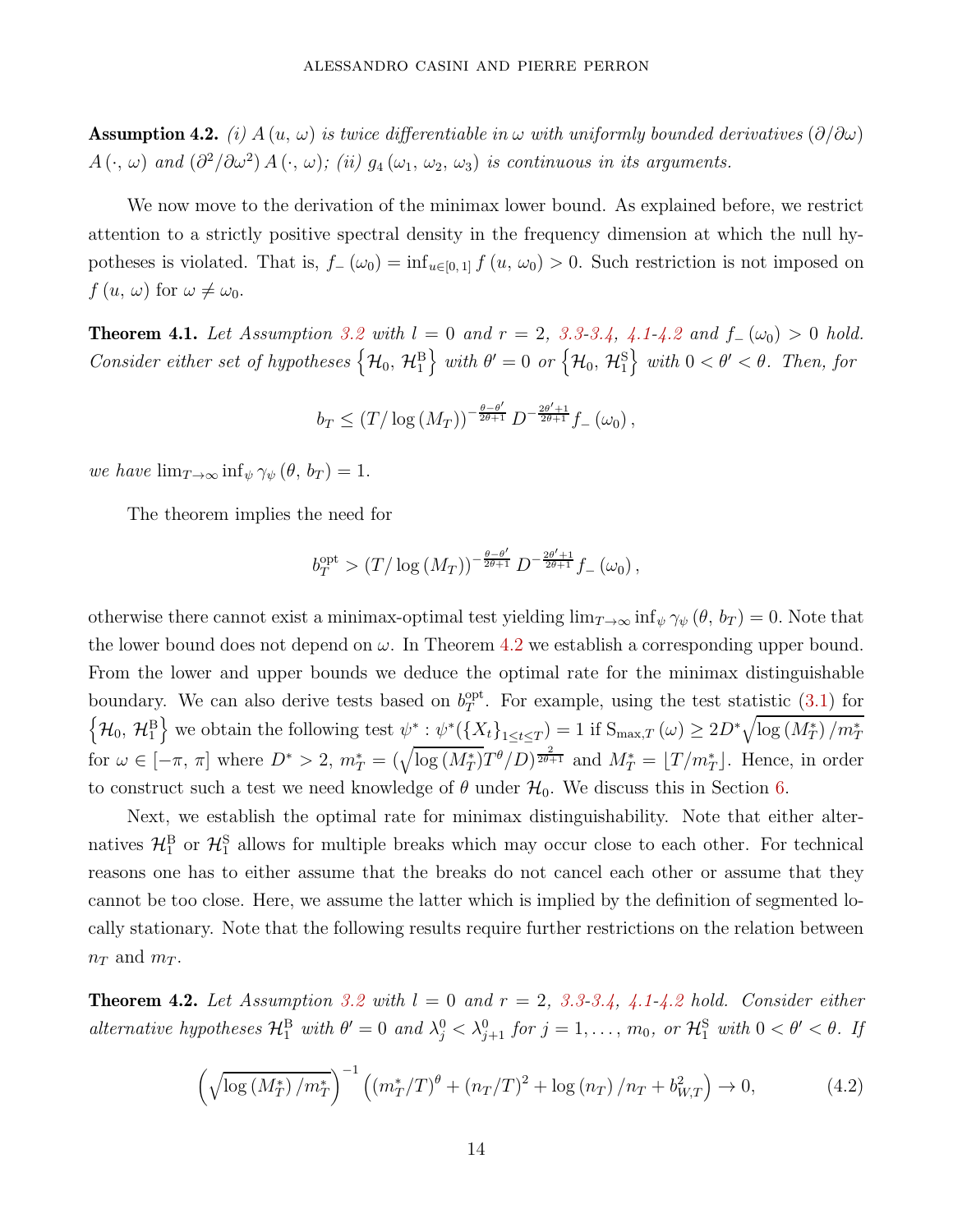and

<span id="page-15-1"></span>
$$
b_T^* > \left(4D^* \sup_{u \in [0,1]} f(u, \omega_0) + 2\right)^{-\frac{\theta - \theta'}{2\theta + 1}} (T/\log(M_T))^{-\frac{\theta - \theta'}{2\theta + 1}} D^{-\frac{2\theta' + 1}{2\theta + 1}}, \tag{4.3}
$$

then  $\lim_{T\to\infty} \gamma_{\psi^*} (\theta, b_T^*) = 0$  and  $b_T^{\text{opt}} \propto (T/\log(M_T))^{-\frac{\theta-\theta'}{2\theta+1}}$  $\frac{2\theta+1}{\theta}$ .

The theorem shows that a smooth change in the regularity exponent  $\theta$  cannot be distinguished from a break of magnitude smaller than  $b_T^{\text{opt}}$  because the change from  $\theta$  to  $\theta'$  has to persist for some time. This is also indicated by the restriction  $\theta' > 0$ . The minimax bound is similar to the one established by Bibinger, Jirak, and Vetter (2017) for the volatility of a Itô semimartingale. The theorem suggests that knowledge of the frequency  $\omega_0$  at which the spectrum changes regularity is irrelevant for the determination of the bound. However, we conjecture that if the spectrum exhibits a break or smooth change of the form discussed above simultaneously across multiple frequencies then the lower bound may be further decreased as one can pool additional information from inspection of the spectrum for the set of frequencies subject to the change. The key assumption would be that the change occurs at the same time  $\lambda_b^0$  for a given set of frequencies  $\omega$ . This may be of interest for economic and financial time series since they often exhibit a break simultaneously at high and low frequencies. We leave this to future research.

## <span id="page-15-0"></span>5 Estimation of the Change-Points

We now discuss the estimation of the break locations for the case of discontinuities in the spectrum (i.e.,  $\mathcal{H}_1^{B,m_0}$  where  $m_0$  is the number of breaks, recall Definition [2.1\)](#page-4-1). The same estimator is valid for the locations of the smooth changes as under  $\mathcal{H}^{\text{S}}_1$ . For the latter case we later provide intuitive remarks about the consistency result and the conditions needed for the result. We first consider the case of a single break (i.e.,  $\mathcal{H}_1^{B,1}$  $1<sup>B,1</sup>$  and then present the results for the case of multiple breaks  $(i.e., H_1^{B,m_0}).$ 

#### 5.1 Single Break Alternatives  $\mathcal{H}_1^{B,1}$ 1

Let

$$
D_{r,T}(\omega) \triangleq M_{S,T}^{-1/2} \left| \sum_{j \in \mathbf{S}_{L,r}} f_{L,h,T}(j/T, \omega) - \sum_{j \in \mathbf{S}_{R,r}} f_{R,h,T}(j/T, \omega) \right|, \qquad \omega \in [-\pi, \pi].
$$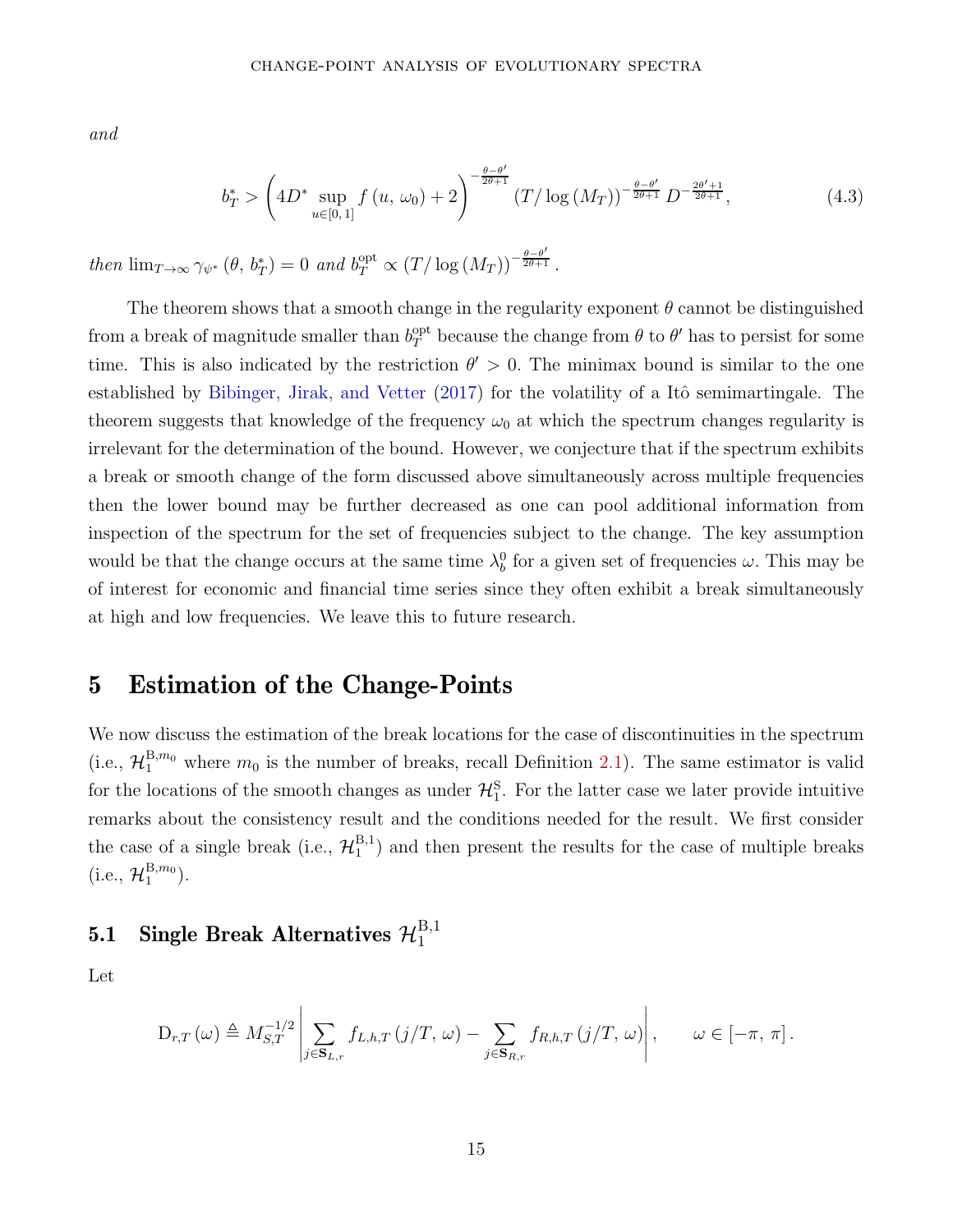where

$$
\mathbf{S}_{L,r} = \{r - m_T + 1, r - m_T + 1 + m_{S,T}, \dots, r - m_T + 1 + m_{S,T} M_{S,T}\},\
$$

$$
\mathbf{S}_{R,r} = \{r + 1, r + 1 + m_{S,T}, \dots, r + 1 + m_{S,T} M_{S,T}\},\
$$

and  $r = 2m_T, 3m_T, \ldots$  with  $r < (M_T - 1) m_T - n_T$ . Note that the maximum of the statistics  $D_{r,T}(\omega)$  is a version of  $S_{\max,T}$  that does not involve the normalization  $\sigma_{f,L,r}(\omega)$ . The change-point estimator is defined as

$$
T\widehat{\lambda}_{b,T} = \underset{r=2m_T, 3m_T, ...}{\operatorname{argmax}} \max_{\omega \in [-\pi, \pi]} D_{r,T}(\omega).
$$

Recall that we consider the following alternative hypothesis:

$$
\mathcal{H}_1^{B,1} : \left\{ f\left(T_b^0/T, \,\omega_0\right) - f\left(T_{b,+}^0/T, \,\omega_0\right) = \delta_T \neq 0, \quad \omega_0 \in [-\pi, \,\pi] \right\},\,
$$

where  $T_{b,+}^0 = \lim_{s \downarrow T_b^0, s > T_b^0} s$ . The break magnitude can be either fixed or converge to zero as specified by the following assumption.

<span id="page-16-0"></span>Assumption 5.1.  $\delta_T \to 0$  and  $\delta_T M_{S,T}^{1/2} / \sqrt{\log(T)} \to (0, \infty]$ .

<span id="page-16-1"></span>**Proposition 5.1.** Let Assumption [3.2](#page-10-2) with  $l = 0$  and  $r = 2, 3.3-3.4, 4.1$  $r = 2, 3.3-3.4, 4.1$  $r = 2, 3.3-3.4, 4.1$  $r = 2, 3.3-3.4, 4.1$  $r = 2, 3.3-3.4, 4.1$  with  $m_0 = 1$  and Condition [1](#page-12-1) hold. Under  $\mathcal{H}_1^{B,1}$  $\hat{A}_{1}^{B,1}$ , *if*  $\delta_T$  *is fixed or satisfies Assumption [5.1,](#page-16-0) we have*  $\hat{\lambda}_{b,T} - \lambda_b^0 =$  $O_{\mathbb{P}}(m_{S,T}\sqrt{M_{S,T}\log(T)}/(T\delta_T)).$ 

It is useful to compare the rate of convergence in Proposition [5.1](#page-16-1) with that of classical changepoint estimators of a break fraction in the mean. For fixed shifts, the latter rate of convergence is  $O_{\mathbb{P}}(T^{-1})$  while for shrinking shifts it is  $O_{\mathbb{P}}((T\delta_T^2)^{-1})$  where  $\delta_T \to 0$  with  $\delta_T T^{1/2-\vartheta}$  for some  $\vartheta \in (0, 1/2)$  [cf. [Yao](#page-31-0) [\(1987](#page-31-0))]. Unlike the classical change-point problem where the mean is constant except for the break, our problem involves a spectrum that can vary smoothly under the null. Hence, for fixed shifts, the rate of convergence in our problem is slower. The smallest break magnitude allowed by Proposition [5.1](#page-16-1) is  $\delta_T = O(\sqrt{\log(T)}/M_{S,T}^{1/2})$ . Under this condition the convergence rate for the classical change-point estimator is  $O_{\mathbb{P}}(M_{S,T}(T \log(T))^{-1})$  which is faster by a factor  $O(m_{S,T}\sqrt{\log(T)})$  than the one suggested by Proposition [5.1.](#page-16-1) In addition, in classical change-point setting  $\delta_T \to 0$  is allowed at a faster rate. This is obvious since in our setting a small break can be confounded with a smooth local change.

Under the smooth alternative  $\mathcal{H}_{1}^{S}$  the estimator is consistent only when  $\theta$ -regularity is violated in a small interval around  $\lambda_b^0$  or when *θ*-regularity is violated only once. If *θ*-regularity is violated only once and the length of this interval exceeds  $O(m_{S,T}\sqrt{M_{S,T}\log(T)}/T\delta_T)$ , or is violated at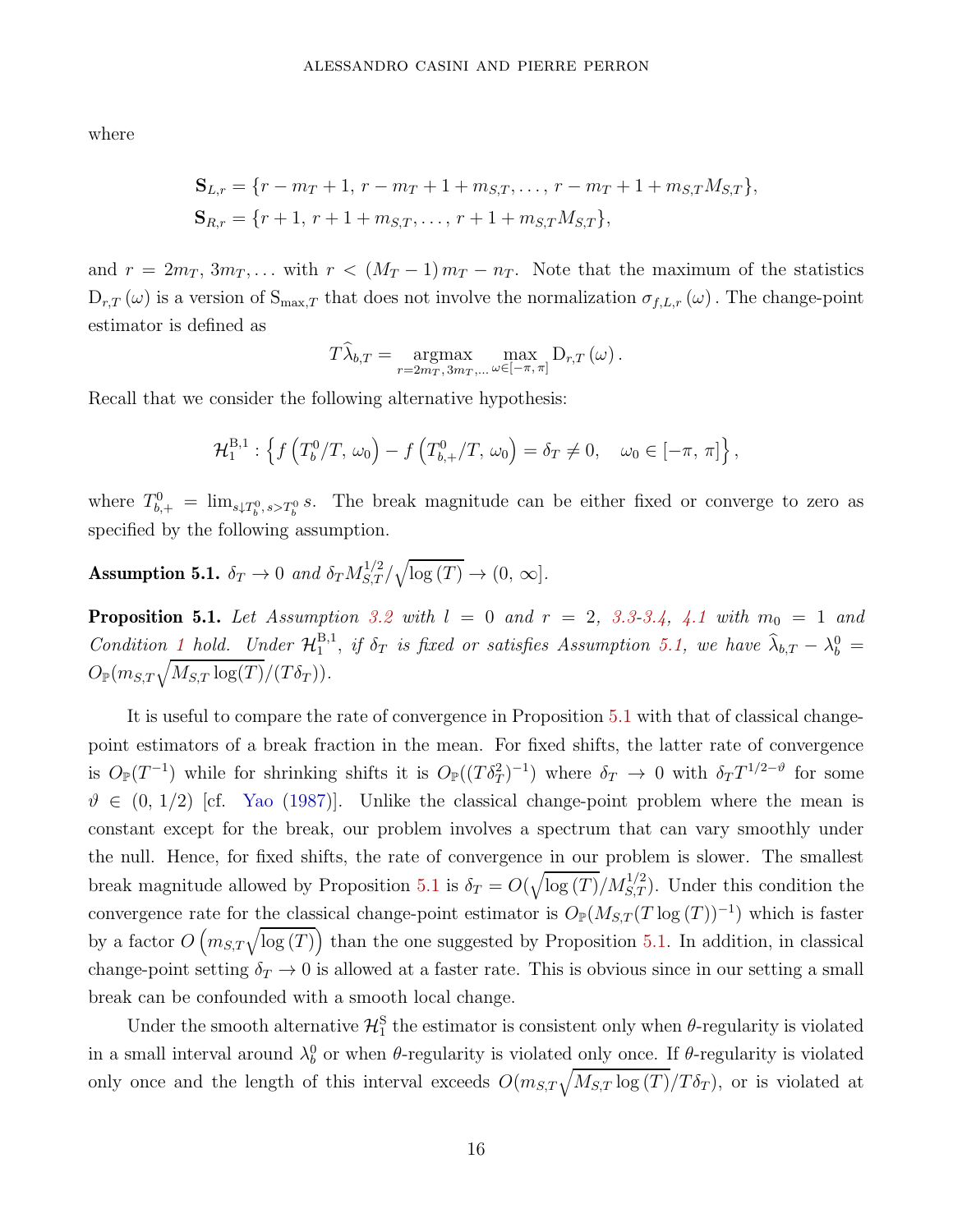multiple time points then consistency does not hold because this becomes a global problem which cannot be addressed by the estimation method considered in this section.

Under the smooth alternative  $\mathcal{H}_1^S$  the estimator is consistent when  $\theta$ -regularity is violated only once in the sample and also when the violation occurs in a small interval around  $\lambda_b^0$  which does not exceeds  $O(m_{S,T}\sqrt{M_{S,T}\log(T)}/T\delta_T)$ . If that interval is longer then this becomes a global problem which cannot be addressed by the estimation method considered in this section. This also relates to the discussion in Section [4](#page-12-0) that one cannot perfectly separate functions with *θ*-smoothness from functions with  $\theta'$ -smoothness such that  $\theta' < \theta$ .

#### 5.2 Multiple Breaks Alternatives  $\mathcal{H}^{{\mathrm{B}},m_0}_1$ 1

Let us assume that there are  $m_0 > 1$  break points in  $f(u, \omega)$ . Let  $0 < \lambda_1^0 < \ldots < \lambda_{m_0}^0 < 1$ . We consider the following class of alternative hypotheses:

$$
\mathcal{H}_1^{\mathrm{B},m_0}: \left\{ f\left(T_l^0/T,\,\omega_l\right) - f\left(T_{l,+}^0/T,\,\omega_l\right) = \delta_{l,T} \neq 0, \quad \omega_l \in [-\pi,\,\pi] \text{ for } 1 \leq l \leq m_0 \right\}.
$$

We provide a consistency result for both  $m_0$  and the actual locations of the breaks  $\lambda_l^0$  ( $1 \leq l \leq m_0$ ). Let  $\mathcal{I} \subseteq \{2m_T, 3m_T, \ldots, (M_T-1)m_T - n_T\}$  denote a generic index set. One can test for a break at some time index in  $\mathcal I$  by using the test  $\psi^*(\{X_r\}_{r \in \mathcal I})$  based on  $\max_{\omega_k \in \Pi'} S_{\max,T}(\omega_k)$  and if the test rejects one can estimate the break location using

<span id="page-17-0"></span>
$$
T\widehat{\lambda}_T \left( \mathcal{I} \right) = \underset{r \in \mathcal{I}}{\operatorname{argmax}} \max_{\omega \in [-\pi, \pi]} D_{r,T} \left( \omega \right). \tag{5.1}
$$

We can then update the set  $\mathcal I$  by excluding a  $v_T$ -neighborhood of  $T\lambda_T$  and repeat the above steps. This is a sequential top-down algorithm exploiting the classical idea of bisection. However, this procedure may not be efficient. For example, consider the first step of the algorithm in which we test for the first break; this is associated with the largest break magnitude ( $\delta_{1,T} > \delta_{l,T}$  for all  $l = 2, \ldots, m_0$ ). If the true break date  $T_1^0$  falls in between two indices in  $\mathcal{I}$ , say  $r_1$  and  $r_2 = r_1 + m_T$ , then this does not maximize either power or precision of the location estimate because one would need to compare two adjacent blocks exactly separated at  $T_1^0$  but  $T_1^0 \notin \mathcal{I}$  since  $T_1^0 \in (r_1, r_2)$ . Hence, we introduce a wild sequential top-down algorithm.

Continuing with the above example, we draw randomly without replacement  $K \geq 1$  separation points *r*<sup> $\circ$ </sup> from the interval  $(r_1, r_2)$  and for each separation point compute  $D_{r^{\circ},T}(\omega)$  where  $r^{\circ} \in$  $(r_1, r_2)$ . We take the maximum value. Then, we update  $\mathcal I$  by removing  $r_1$  and adding  $r^{\diamond}$ . We repeat this for all indices in  $\mathcal I$ . Because the  $K$  separation points are drawn randomly, there is always some probability to pick up the separation point that guarantees the highest power. A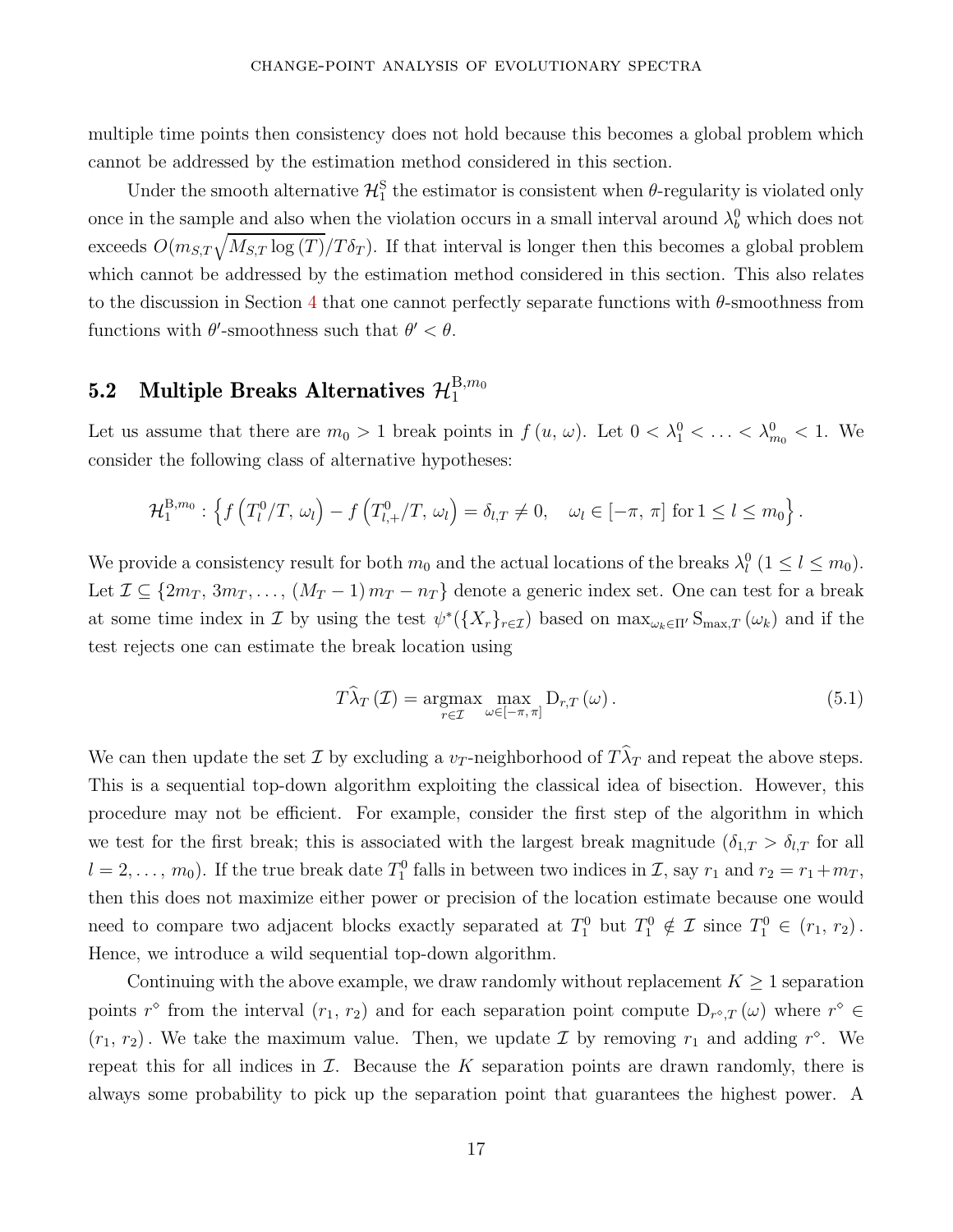natural question is why not take all integers between  $r_1$  and  $r_2$  and compute  $D_{r^{\diamond},T}(\omega)$  for each. The reason is that in applications involving high frequency data (e.g., weakly, daily, and so on) that would be highly computationally intensive especially with multiple breaks as one wishes to change  $m<sub>T</sub>$  when searching for an additional break.

We are now ready to present the algorithm. Guidance as to a suitable choice of *K* will be given below. Let  $v_T \to \infty$  with  $v_T/T \to 0$  and  $m_T/v_T \to 0$ . Consider the test  $\psi(\lbrace X_t \rbrace_{1 \leq t \leq T}, \mathcal{I}) = 1$ if  $S_{\text{Dmax},T}\left(\mathcal{I}\right) \geq 2D^*\sqrt{\log\left(M_T^*\right)/m_T^*}$  where

$$
S_{\text{Dmax},T}(\mathcal{I}) \triangleq \max_{r \in \mathcal{I}} \max_{\omega_k \in \Pi'} \left| \frac{\sum_{j \in \mathbf{S}_{L,r}} f_{L,h,T}(j/T, \omega_k) - \sum_{j \in \mathbf{S}_{R,r}} f_{R,h,T}(j/T, \omega_k)}{\sigma_{L,r}(\omega_k)} \right|,
$$

and  $D^*$ ,  $m_T^*$  and  $M_T^*$  as defined in Section [4.](#page-12-0)

<span id="page-18-1"></span>Algorithm 1. Set  $\hat{\mathcal{I}} = \{2m_T, 3m_T, \ldots, (M_T-1) m_T - n_T\}$  and  $\hat{\mathcal{T}} = \emptyset$ . (1) For  $r \in \hat{\mathcal{I}} \setminus \{2m_T\}$  uniformly draw (without replacement) *K* points  $r_k^{\circ}$  from  $\mathbf{I}(r) = \{r - m_T + \hat{\mathbf{I}}(r)\}$  $1, \ldots, r\}$  and compute  $\overline{r}^{\diamond} = \arg \max_{k=1,\ldots,K} \max_{\omega \in [-\pi,\pi]} D_{r_k^{\diamond},T}(\omega)$ ; set  $\widehat{\mathcal{I}} = (\widehat{\mathcal{I}} \setminus \{r\}) \cup \{\overline{r}^{\diamond}\}.$ (2) If  $\psi({X_t}_{1 \leq t \leq T}, \mathcal{I}) = 0$  return  $\mathcal{T} = \emptyset$ . Otherwise proceed with step (3). (3) Estimate the change-point  $T\lambda_T(\mathcal{I})$  via [\(5.1\)](#page-17-0) using  $\mathcal{I}$ . (4) Set  $\mathcal{I} = \mathcal{I}\setminus\{T\lambda_T(\mathcal{I}) - v_T, \ldots, T\lambda_T(\mathcal{I}) + v_T\}$  and  $\mathcal{T} = \mathcal{T} \cup \{T\lambda_T(\mathcal{I})\}$ . Return to step (1).

Finally, arrange the estimated change-points  $\hat{\lambda}_{l,T}$  in  $\hat{\mathcal{T}}$  in chronological order and use the symbol  $|\mathcal{S}|$  for the cardinality of a set S. To each  $\hat{\lambda}_{l,T}$  the procedure can return the frequency  $\hat{\omega}_l$ at which the break is found.

<span id="page-18-0"></span>Assumption 5.2. We have  $\delta_{l,T} \to 0$  with  $\inf_{1 \leq l \leq m_0} \delta_{l,T} \geq 2D^* M_{S,T}^{-1/2} (\log(T))^{2/3}$ . For  $\nu_T \to \infty$  with  $\nu_T = o(T/v_T)$ , it holds that  $\inf_{1 \le l \le m_0-1} |\lambda_{l+1}^0 - \lambda_l^0| \ge \nu_T^{-1}$ .

Assumption [5.2](#page-18-0) allows for shrinking shifts and possibly growing number of change-points as long as  $m_0/\nu_T \to 0$ . The following proposition presents the consistency result for the number of change-points  $m_0$  and for the change-point locations  $\lambda_l^0$  ( $l = 1, \ldots, m_0$ ), and the rate of convergence of their estimates.

<span id="page-18-2"></span>**Proposition 5.2.** Let Assumption [3.2](#page-10-2) with  $l = 0$  and  $r = 2$ , [3.3](#page-10-3)[-3.4,](#page-11-1) [4.1](#page-13-0) with  $m_0 = 1$  and Condition [1](#page-12-1) hold. Then, under  $\mathcal{H}_1^{\text{B},m_0}$  we have (i)  $\mathbb{P}(|\hat{\mathcal{T}}| = m_0) \to 1$  and  $\sup_{1 \leq l \leq m_0} |\hat{\lambda}_{l,T} - \lambda_l^0| = o_{\mathbb{P}}(1)$ , and (ii)  $\sup_{1 \leq l \leq m_0} |\hat{\lambda}_{l,T} - \lambda_l^0| = O_{\mathbb{P}}(m_{S,T}\sqrt{M_{S,T} \log(T)}/(T \inf_{1 \leq l \leq m_0} \delta_{l,T}))$ . Furthermore, if  $K = O(a_T m_T)$ with  $a_T \in (0, 1]$  such that  $a_T \to 1$ , then the breaks are detected in decreasing order of magnitude.

The number of draws *K* may be fixed or increase with the sample size. However, the algorithm can return the change-point dates in decreasing order of the break magnitudes only if *K*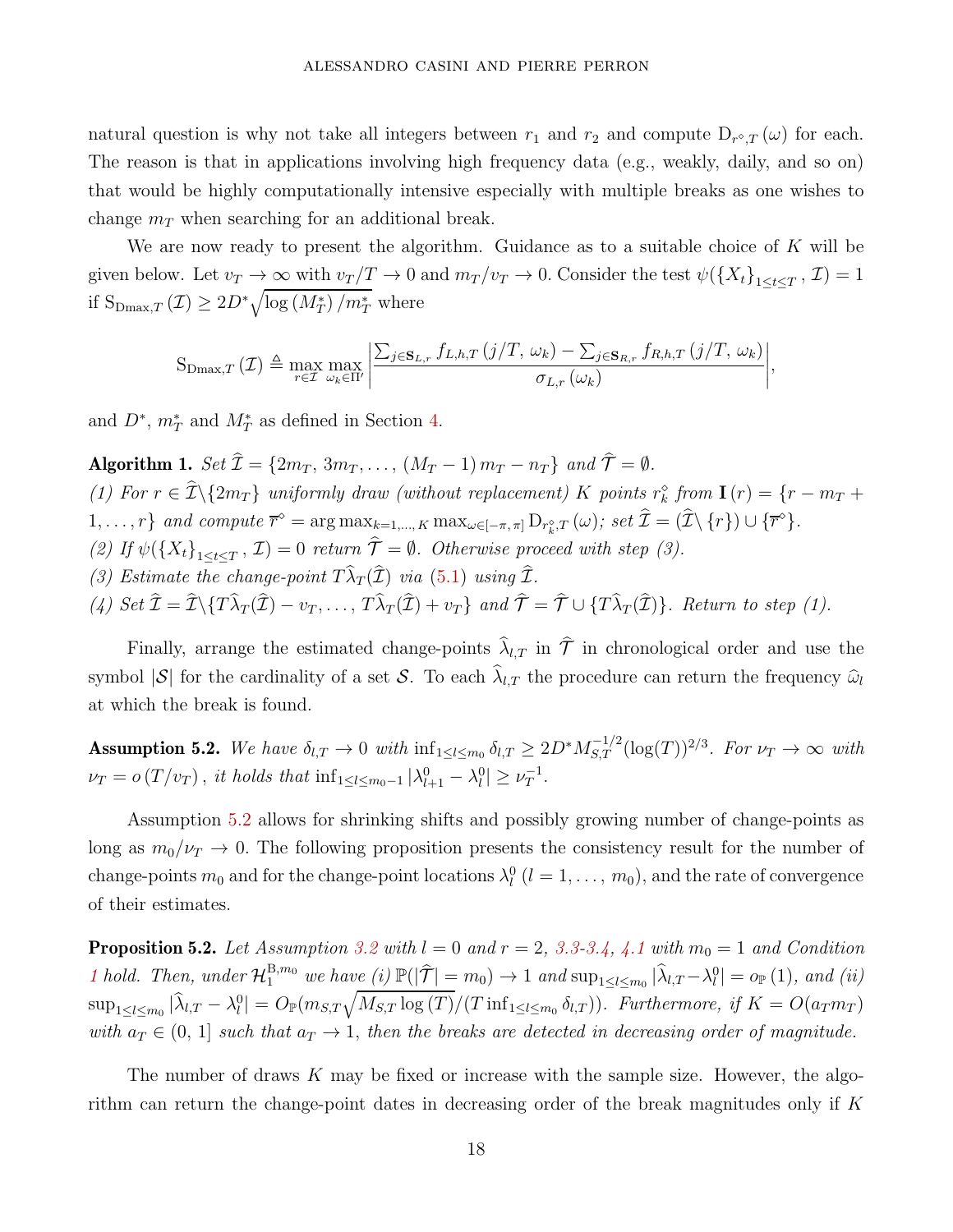is sufficiently large. Note that at each loop of the algorithm it is not possible to know to which  $\lambda_l^0$  (*l* = 1, ..., m<sub>0</sub>) the estimate  $\hat{\lambda}_T$  is consistent for. Only after all breaks are detected and we rearrange the estimated change-points in  $\hat{\mathcal{T}}$  in chronological order, we can learn such information. The same procedure can be applied for the case of multiple smooth local changes, though the notation becomes cumbersome and so we omit it.

## <span id="page-19-0"></span>6 Implementation

In this section we explain how to consistently estimate  $\sigma_{L,r}(\omega)$  and how to choose the tuning parameters  $m_T$ ,  $n_T$ ,  $b_{W,T}$ ,  $v_T$ ,  $b_{1,T}$  and K. Let  $\hat{f}_{L,h,T}(j/T, \omega) = f_{L,h,T}(j/T, \omega) - \tilde{f}_{L,r,T}(\omega)$  for  $j \in \mathbf{S}_r$ . Let  $\mathbf{S}_{r,+}(j) = \{ \mathbf{S}_r / \{ \dots, rm_T - m_T / 2 + 1 + m_{S,T} (j-1) \} \}$  for  $j \ge 0$  and  $\mathbf{S}_{r,-}(j) = \{ \mathbf{S}_r / \{ \dots, rm_T - m_T / 2 + 1 + m_{S,T} (j-1) \} \}$  $m_T/2 + 1 + m_{S,T}(-j+1)$ } for  $j < 0$ . Define  $\hat{\sigma}_{L,r}^2(\omega) = \sum_{j=-M_{S,T}+1}^{M_{S,T}-1} K_1(b_{1,T}j) \hat{\Gamma}_r(j)$  where

$$
\widehat{\Gamma}_r(j) = \begin{cases}\nM_{S,T}^{-1} \sum_{t \in \mathbf{S}_{r,+}(j)} \widehat{f}_{L,h,T}(t/T, \omega) \,\widehat{f}_{L,h,T}((t-jm_{S,T})/T, \omega), & j \ge 0 \\
M_{S,T}^{-1} \sum_{t \in \mathbf{S}_{r,-}(j)} \widehat{f}_{L,h,T}(t/T, \omega) \,\widehat{f}_{L,h,T}((t+jm_{S,T})/T, \omega), & j < 0\n\end{cases}
$$

*.*

The quantity  $\hat{\sigma}_{L,r}^2(\omega)$  is a local long-run variance estimator where  $K_1$  is a kernel and  $b_{1,T}$  is the associated bandwidth. The uniform consistency result follows from the results in [Casini](#page-29-1) [\(2021\)](#page-29-1).

The choice of the sequences  $m_T$  and  $n_T$  can be based on a mean-squared error (MSE) criterion or cross-validation exploiting results derived for locally stationary series. For example, datadependent methods for bandwidths in the context of locally stationary processes were investigated by, among others, [Casini](#page-29-1) [\(2021\)](#page-29-1), [Dahlhaus](#page-29-5) [\(2012](#page-29-5)), Dahlhaus and Giraitis (1998) and Richter and Dahlhaus (2019). The optimal amount of smoothing depends on the regularity exponent *θ*, on the boundness of the moments and on the extent of the dependence of  ${X_t}$ . In this work we focus on the optimal order of the bandwidths, neglecting the constants. We relegate to future work a more detailed analysis of data-dependent methods for this problem for which multiple smoothing directions are present.

For spectral densities satisfying Lipschitz continuity,  $\theta = 1$  so that  $m_T \propto T^{2/3-\epsilon}$  while for  $\theta = 1/2$  we have  $m_T \propto T^{1/2-\epsilon}$  where in both cases  $\epsilon > 0$ . In applied work, it is common to work under stationarity  $(\theta > 1)$  or locally stationary with Lipschitz smoothness  $(\theta = 1)$ . Hence, we use the optimal bandwidths for  $\theta = 1$  which works well for both stationary and locally stationary cases. Of course, if one has prior knowledge about the smoothness properties of the parameters of the data-generating process, one can choose a suitable  $\theta$ . Assuming  $q = 4$  and  $\gamma$  large enough we have  $\tau_T \propto T^{1/4}$  $\tau_T \propto T^{1/4}$  $\tau_T \propto T^{1/4}$  and so the optimal values that satisfy Condition 1 are  $m_T = T^{0.66}$ ,  $n_T \propto T^{0.62}$  and  $b_{W,T} = n_T^{-1/6}$  $T^{1/6}$ .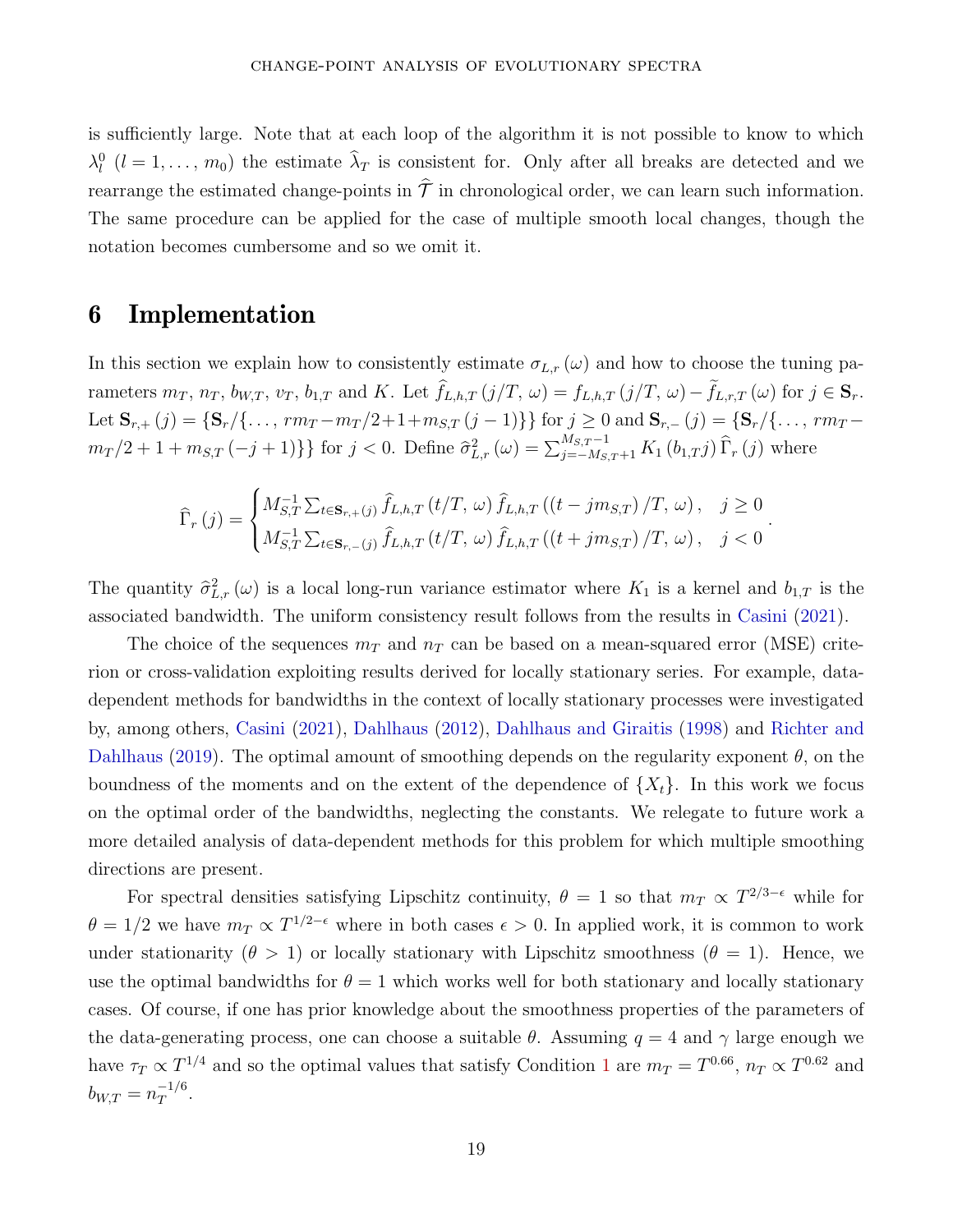The regularity exponent  $\theta$  also affects the test  $\psi(\lbrace X_t \rbrace_{1 \leq t \leq T}, \mathcal{I})$  in Algorithm [1.](#page-18-1) It is possible to get an estimate of  $\theta$  under the null hypothesis as follows. Compute  $S_{Dmax,T}$  where the maximum is taken among the indices of the blocks such that the null hypothesis is not violated and name it  $s_{\text{Dmax}}^*$ . Then  $s_{\text{Dmax}}^*$  is the maximum value of  $S_{\text{Dmax},T}$  under the null. Solve  $s_{\text{Dmax}}^* = 2\sqrt{\log(M_T^*)/m_T^*}$ for  $\theta$ , where recall that  $m_T^*$  and  $M_T^*$  depend on  $\theta$ . This yields a preliminary estimate of  $\theta$  which can then be used for the test  $\psi(\lbrace X_t \rbrace_{1 \leq t \leq T}, \mathcal{I})$ . Similarly,  $b_T^{\text{opt}}$  depends on  $\theta$  and  $\theta'$ . Using the same approach, for a given  $\theta'$  one can solve  $s_{\text{Dmax}}^* = b_T^{\text{opt}}$  $T<sup>opt</sup>$  for *θ* as function of *θ*'. If one is interested in the alternative  $\mathcal{H}_{1}^{B}$ , we have  $\theta' = 0$  and so this immediately yields an estimate for  $\theta$ . If one is interested in the alternative  $\mathcal{H}_{1}^{S}$ , then one can try a few values of  $\theta'$  in the range  $(0, \theta)$ . However, note that in order to use Algorithm [1](#page-18-1) only  $\theta$  is needed. The knowledge of  $\theta'$  under  $\mathcal{H}_1^S$  is only needed to obtain  $b_T^{\text{opt}}$  $_{T}^{\mathrm{opt}}$  .

We employ the rectangular data taper  $h(t/T) = 1$  for all  $0 \le t \le T$ . Also we set  $v_T = T^{0.666}$ so as to guarantee the condition  $m_T/v_T \to 0$ . We follow the results in [Casini](#page-29-1) [\(2021](#page-29-1)) that suggest  $b_{1,T} = M_{S,T}^{-1/3}$ . Our default recommendation is  $K = 10$ . Our simulations with different datagenerating processes and sample sizes show that this choice strikes a good balance between the precision of the change-point estimates and computing time. For *T >* 1000 we recommend setting  $K = |m_T/3|$ .

The test statistics  $S_{\text{max},T}(\omega)$  and  $R_{\text{max},T}(\omega)$  depend on  $\omega$ . The choice of  $\omega$  is, of course, important as it involves different frequency components and hence different periodicities. If the user does not have a priori knowledge about the frequency at which the spectrum has a changepoint, our recommendation is to run the tests for multiple values of  $\omega \in [0, \pi]$ . Even if the change-point occurs at some  $\omega_0$  and one selects a value of  $\omega$  close but not equal to  $\omega_0$  the tests should still be able reject the null hypothesis given the differentiability of  $f(u, \omega)$ . Thus, one can select a few values of  $\omega$  evenly spread on [0,  $\pi$ ].

# <span id="page-20-0"></span>7 Results About High-Order Cumulants and Spectra of Locally Stationary Series

This section establishes asymptotic results about second and high-order cumulants and spectra for locally stationary series. These are used to derive the limiting distributions of the test statistics for the change-point problems introduced in Section [3.](#page-7-0) They are also of independent interest in the literature related to locally stationary and nonstationary processes more generally. We consider the tapered finite Fourier transform, the local periodogram and the smoothed local periodogram.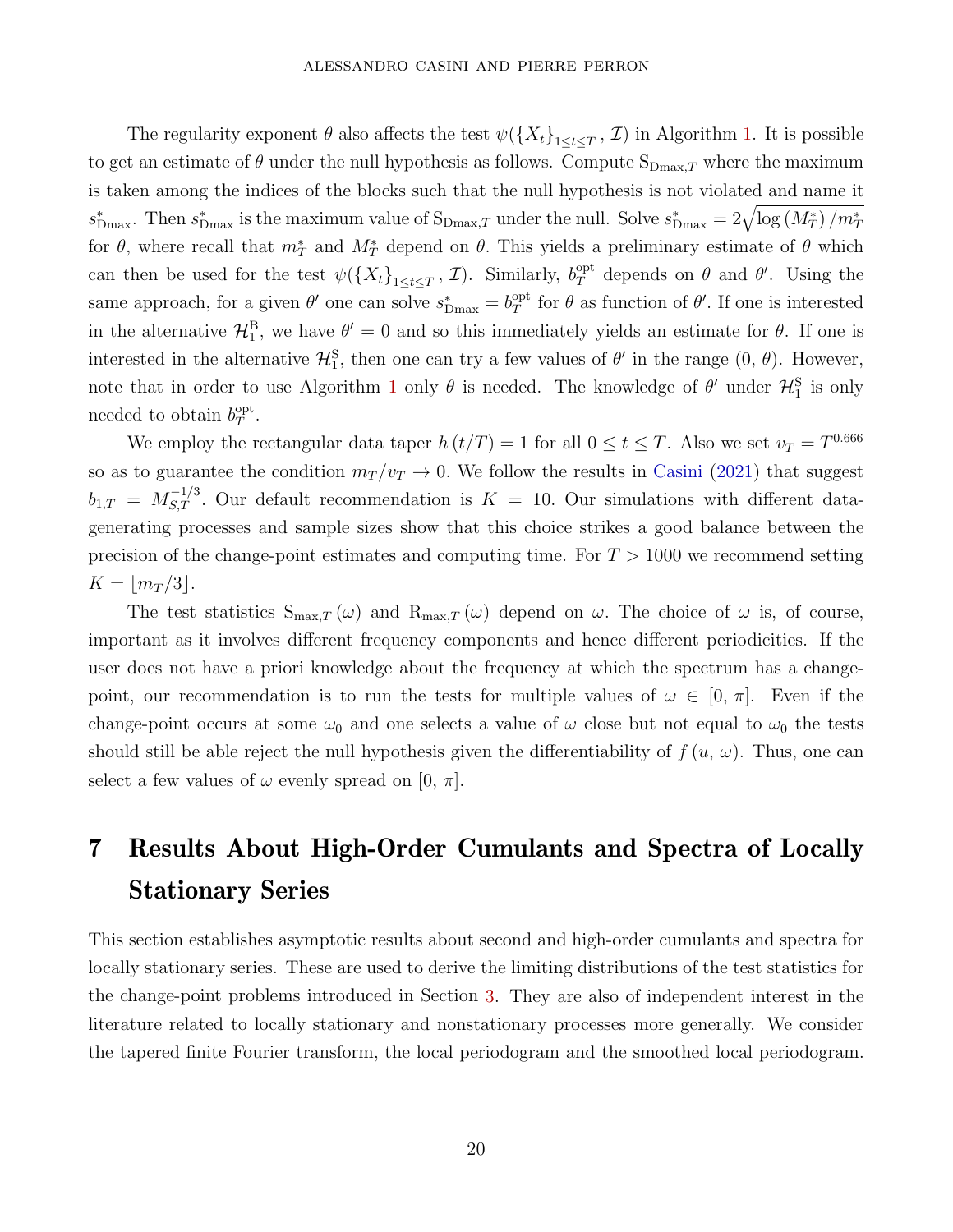Let

$$
d_{h,T}(u, \omega) \triangleq \sum_{s=0}^{n_T-1} h\left(\frac{s}{n_T}\right) X_{\lfloor Tu \rfloor - n_T/2 + s + 1,T} \exp\left(-i\omega s\right),
$$
  

$$
I_{h,T}(u, \omega) \triangleq \frac{1}{2\pi H_{2,n_T}(0)} |d_{h,T}(u, \omega)|^2,
$$

where  $I_{h,T}(u, \omega)$  is the periodogram over a segment of length  $n_T$  with midpoint  $[Tu]$ . The smoothed local periodogram is defined as

$$
f_{h,T}(u,\,\omega)=\frac{2\pi}{n_T}\sum_{s=1}^{n_T-1}W_T\left(\omega-\frac{2\pi s}{n_T}\right)I_{h,T}\left(u,\frac{2\pi s}{n_T}\right),\,
$$

where  $W_T(\omega)$  and  $b_{W,T}$  are defined in Section [3.](#page-7-0) Note that  $d_{L,h,T}(u, \omega)$ ,  $I_{L,h,T}(u, \omega)$  and  $f_{L,h,T}(u, \omega)$ considered in Section [3](#page-7-0) are asymptotically equivalent to  $d_{h,T}(u, \omega)$ ,  $I_{h,T}(u, \omega)$  and  $f_{h,T}(u, \omega)$ , respectively.

If  $(3.4)$  holds for  $l = 0$ , then we can define the *r*th order cumulant spectrum at the rescale time  $u \in (0, 1)$ ,

$$
f_{\mathbf{X}}^{(a_1,...,a_r)}(u, \omega_1, \ldots, \omega_{r-1}) = (2\pi)^{r-1} \sum_{k_1,\ldots,k_{r-1}=-\infty}^{\infty} \kappa_{\mathbf{X},Tu}^{(a_1,...,a_r)}(k_1,\ldots,k_{r-1}) \exp\left(-i\sum_{j=1}^{k-1}\omega_j k_j\right),\tag{7.1}
$$

for any *r* tuple  $a_1, ..., a_r$  with  $r = 2, 3, ...$ 

### 7.1 Local Finite Fourier Transform

We first present the asymptotic expression for the joint cumulants of the finite Fourier transform. Next, we use this result to obtain the limit distribution of the transform. This result is subsequently used to derive the second-order properties of the local periodogram and smoothed local periodogram in the next subsections. Corresponding results for a stationary series can be found in [Brillinger](#page-28-1) [\(1975](#page-28-1)) and references therein. Let  $\mathbf{d}_{h,T}(u, \omega) = [d_{h,T}^{(a_j)}(u, \omega)]$   $(j = 1, \ldots, r)$ ,

$$
H_{n_T}^{(a_1,\dots,a_r)}(\omega) = \sum_{s=0}^{n_T-1} \left( \prod_{j=1}^r h_{a_j} (s/n_T) \right) \exp(-i\omega s), \text{ and}
$$

$$
H^{(a_1,\dots,a_r)}(\omega) = \int \left( \prod_{j=1}^r h_{a_j} (t) \right) \exp(-i\omega t) dt.
$$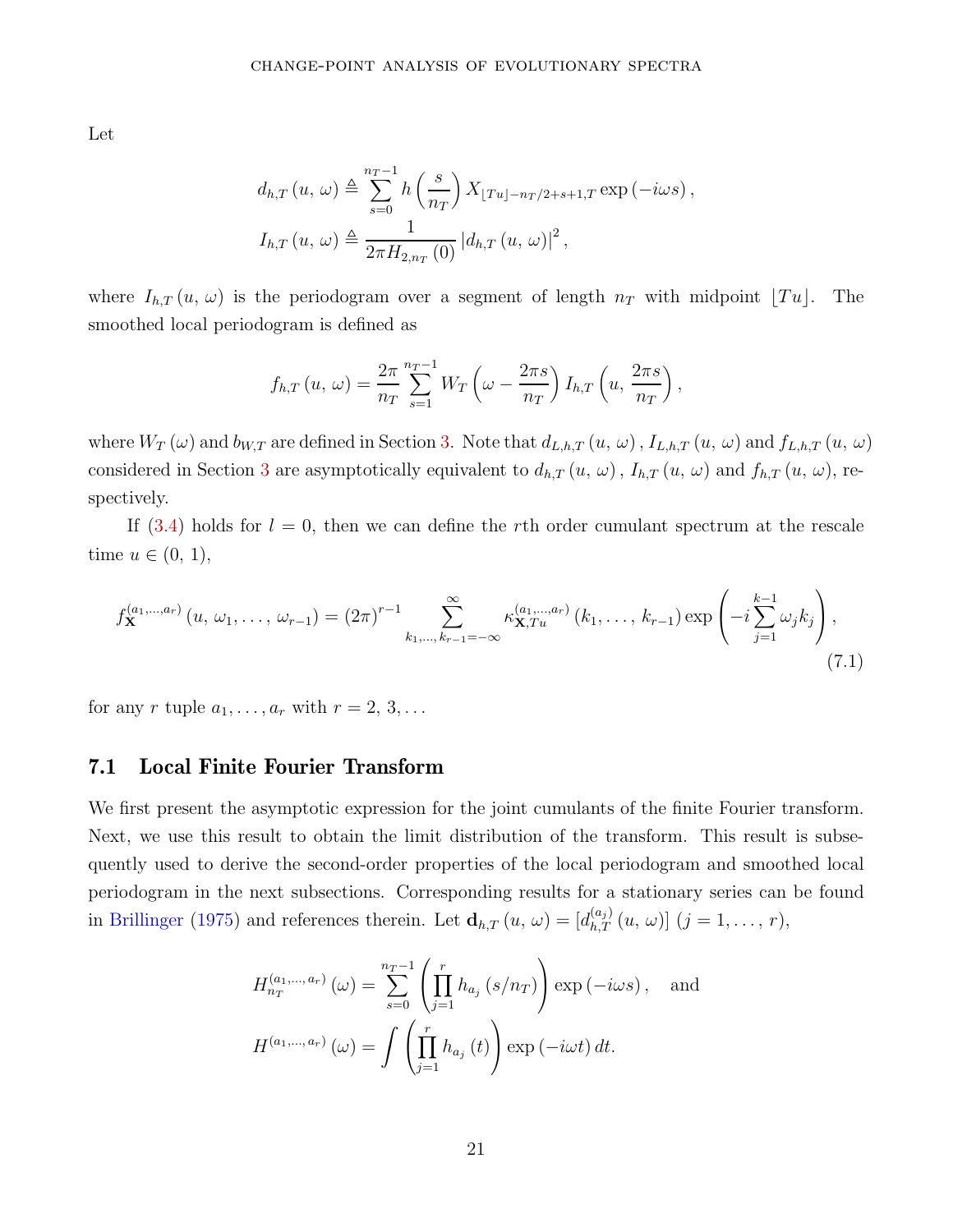Let  $\mathcal{N}_p^{\text{C}}(\mathbf{c}, \Sigma)$  denote the complex normal distribution for some *p*-dimensional vector **c** and  $p \times p$ Hermitian positive semidefinite matrix Σ*.*

<span id="page-22-1"></span>**Theorem 7.1.** Let Assumption [3.1,](#page-10-1) [3.2](#page-10-2) with  $l = 0$  and Assumption [3.3-](#page-10-3)(ii) hold. Let  $h_{a_j}(x)$  satisfy Assumption [3.3-](#page-10-3)(i) for all  $j = 1, \ldots, p$ . We have

cum 
$$
(d_{h,T}^{(a_1)}(u, \omega_1), \ldots, d_{h,T}^{(a_r)}(u, \omega_r))
$$
  
=  $(2\pi)^{r-1} H_{n_T}^{(a_1,\ldots,a_r)} \left(\sum_{j=1}^r \omega_j\right) f_{\mathbf{X}}^{(a_1,\ldots,a_r)}(u, \omega_1, \ldots, \omega_{r-1}) + \varepsilon_T,$ 

where  $\varepsilon_T = o(n_T)$  uniformly in  $\omega_j$  ( $j = 1, \ldots, r$ ). If Assumption [3.2](#page-10-2) holds with  $l = 1$ , then  $\varepsilon_T = O(n_T/T)$  uniformly in  $\omega_j$  (*j* = 1, ..., *r*). Furthermore,

$$
f_{\mathbf{X}}^{(a_1,...,a_r)}(u, \, \omega_1, \ldots, \, \omega_{r-1}) = A^{(a_1)}( [Tu], \, \omega_1) \cdots A^{(a_p)}( [Tu], \, \omega_p) \, g_p(\omega_1, \ldots, \, \omega_{p-1}),
$$

*i.e.*, the spectrum that corresponds to the spectral representation [\(2.1\)](#page-4-2) with  $m_0 = 0$ .

<span id="page-22-2"></span>**Theorem 7.2.** Let Assumption [3.1,](#page-10-1) [3.2](#page-10-2) with  $l = 0$  and Assumption [3.3-](#page-10-3)(ii) hold. Let  $h_{a_j}(x)$ satisfy Assumption [3.3-](#page-10-3)(i) for all  $j = 1, ..., p$ . We have: (i) If  $2\omega_j$ ,  $\omega_j \pm \omega_k \neq 0 \pmod{2\pi}$  for  $1 \leq j \leq k \leq J_{\omega}$  with  $1 \leq J_{\omega} < \infty$ ,  $\mathbf{d}_{h,T}(u, \omega_j)$   $(j = 1, \ldots, J_{\omega})$  are asymptotically independent  $\mathcal{N}_p^{\text{C}}(0, 2\pi n_T[H^{(a_l, a_r)}(0) f_{\mathbf{X}}^{(a_l, a_r)}(u, \omega_j)])$   $(l, r = 1, ..., p)$  variables; (ii) If  $\omega = 0, \pm \pi, \pm 2\pi, \pm 3\pi,$  $\ldots, d_{h,T}(u,\omega)$  is asymptotically  $\mathscr{N}_p(0,2\pi n_T[H^{(a_l,a_r)}(0) f^{(a_l,a_r)}(u,\omega)])$   $(l, r = 1,\ldots,p)$  independently from the previous variates.

### 7.2 Local Periodogram

We now study several properties of the tapered local periodogram. We begin with the finite-sample bias and variance. We then present results about its asymptotic distribution which allow us to conclude that the local periodogram evaluated at distinct ordinates results in estimates that are asymptotically independent thereby mirroring the stationary case. This result is exploited when deriving the limit distribution of the test statistics that do not require knowledge of the frequency at which the change-point occurs.

<span id="page-22-0"></span>**Theorem 7.3.** Let Assumption [3.1,](#page-10-1) [3.2](#page-10-2) with  $l = 0$  and Assumption [3.3-](#page-10-3)(i,ii) hold. We have for  $-\infty < \omega < \infty$ ,

<span id="page-22-3"></span>
$$
\mathbb{E}\left(I_{h,T}\left(u,\,\omega\right)\right) = \left(\int_{-\pi}^{\pi} \left|H_{n_T}\left(\alpha\right)\right|^2 d\alpha\right)^{-1} \int_{-\pi}^{\pi} \left|H_{n_T}\left(\alpha\right)\right|^2 f_{\mathbf{X}}\left(u,\,\omega-\alpha\right) d\alpha + O\left(\frac{\log\left(n_T\right)}{n_T}\right) \tag{7.2}
$$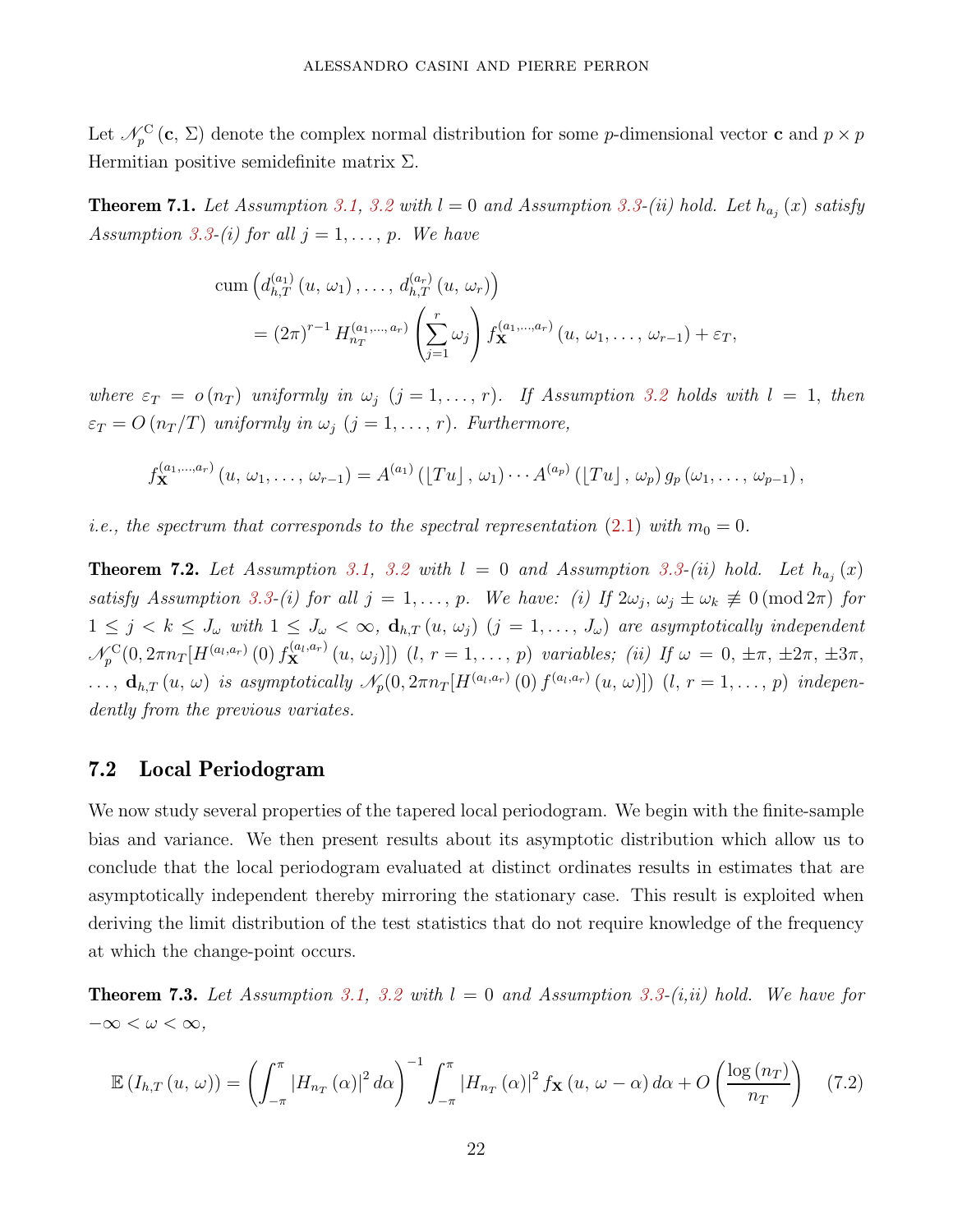$$
= f_{\mathbf{X}}(u, \omega) + \frac{1}{2} \left(\frac{n_T}{T}\right)^2 \left(\int_0^1 h^2(x) dx\right)^{-1} \int_0^1 x^2 h^2(x) dx \frac{\partial^2}{\partial u} f_{\mathbf{X}}(u, \omega) + o\left(\left(\frac{n_T}{T}\right)^2\right) + O\left(\frac{\log(n_T)}{n_T}\right).
$$

The first equality shows that the expected value of  $I_{h,T}(u, \omega)$  is a weighted average of the local spectral density at rescaled time  $u$  with weights concentrated in a neighborhood of  $\omega$  and relative weights determined by the taper. The second equality shows that  $I_{h,T}(u, \omega)$  is asymptotically unbiased for  $f_{\mathbf{X}}(u, \omega)$  and provides a bound on the asymptotic bias.

<span id="page-23-0"></span>**Theorem 7.4.** Let Assumption [3.1,](#page-10-1) [3.2](#page-10-2) with  $l = 0$  and Assumption [3.3-](#page-10-3) $(i, ii)$  hold. We have: (i)  $For -\infty < \omega_j, \omega_k < \infty,$ 

$$
\text{Cov}\left\{I_{h,T}\left(u,\,\omega_{j}\right),\,I_{h,T}\left(u,\,\omega_{k}\right)\right\}\n=|H_{2,n_{T}}\left(0\right)|^{-2}\left(|H_{2,n_{T}}\left(\omega_{j}-\omega_{k}\right)|^{2}+|H_{2,n_{T}}\left(\omega_{j}+\omega_{k}\right)|^{2}\right)f_{\mathbf{X}}\left(u,\,\omega_{j}\right)^{2}+O\left(n_{T}^{-1}\right),\n\tag{7.3}
$$

 $where \ O(n_T^{-1})$  is uniform in  $\omega_j$  and  $\omega_k$ ; (ii) If  $2\omega_j$ ,  $\omega_j \pm \omega_k \neq 0 \pmod{2\pi}$  with  $1 \leq j \leq k \leq J_\omega$ , the variables  $I_{h,T}(u, \omega_j)$   $(j = 1, \ldots, J_{\omega})$  are asymptotically independent  $f_{\mathbf{X}}(u, \omega_j) \chi_2^2/2$  variates. Also, if  $\omega = \pm \pi$ ,  $\pm 3\pi$ ,...,  $I_{h,T}(u, \omega)$  is asymptotically  $f_{\mathbf{X}}(u, \omega) \chi_1^2$ , independently of the previous variates.

### 7.3 Smoothed Local Periodogram

We now extend Theorem [7.3](#page-22-0)[-7.4](#page-23-0) to the smoothed local periodogram. Since our test statistics are based on it, these results are directly employed to derive their limiting null distributions.

<span id="page-23-2"></span>**Theorem 7.5.** Let Assumption [3.1,](#page-10-1) [3.2](#page-10-2) with  $l = 0$  and Assumption [3.3](#page-10-3) hold. Let  $b_{W,T} \rightarrow 0$  as  $T \to \infty$  with  $b_{W,T} n_T \to \infty$ . Then,

$$
\mathbb{E}\left(f_{h,T}\left(u,\,\omega\right)\right) = \int_{-\infty}^{\infty} W\left(\beta\right) f_{\mathbf{X}}\left(u,\,\omega - b_{W,T}\beta\right) d\beta + O\left((n_{T}b_{W,T})^{-1}\right) + O\left(\log\left(n_{T}\right)n_{T}^{-1}\right) \tag{7.4}
$$
\n
$$
= f_{\mathbf{X}}\left(u,\,\omega\right) + \frac{1}{2} \left(\frac{n_{T}}{T}\right)^{2} \left(\int_{0}^{1} h^{2}\left(x\right) dx\right)^{-1} \int_{0}^{1} x^{2} h^{2}\left(x\right) dx \frac{\partial^{2}}{\partial u} f_{\mathbf{X}}\left(u,\,\omega\right) + \frac{1}{2} b_{W,T}^{2} \int_{0}^{1} x^{2} W\left(x\right) dx \frac{\partial^{2}}{\partial \omega} f_{\mathbf{X}}\left(u,\,\omega\right) + O\left((n_{T}/T)^{-2}\right) + O\left(\log\left(n_{T}\right)n_{T}^{-1}\right) + o\left(b_{W,T}^{2}\right)
$$

<span id="page-23-3"></span>*.*

The error terms are uniform in *ω*.

<span id="page-23-1"></span>**Theorem 7.6.** Let Assumption [3.1,](#page-10-1) [3.2](#page-10-2) with  $l = 0$  and Assumption [3.3-](#page-10-3)(i,ii) hold. Let  $b_{W,T} \rightarrow 0$  as  $T \to \infty$  with  $b_{W,T} n_T \to \infty$ . Then,  $f_{h,T}(u, \omega_1), \ldots, f_{h,T}(u, \omega_{J_\omega})$  are asymptotically jointly normal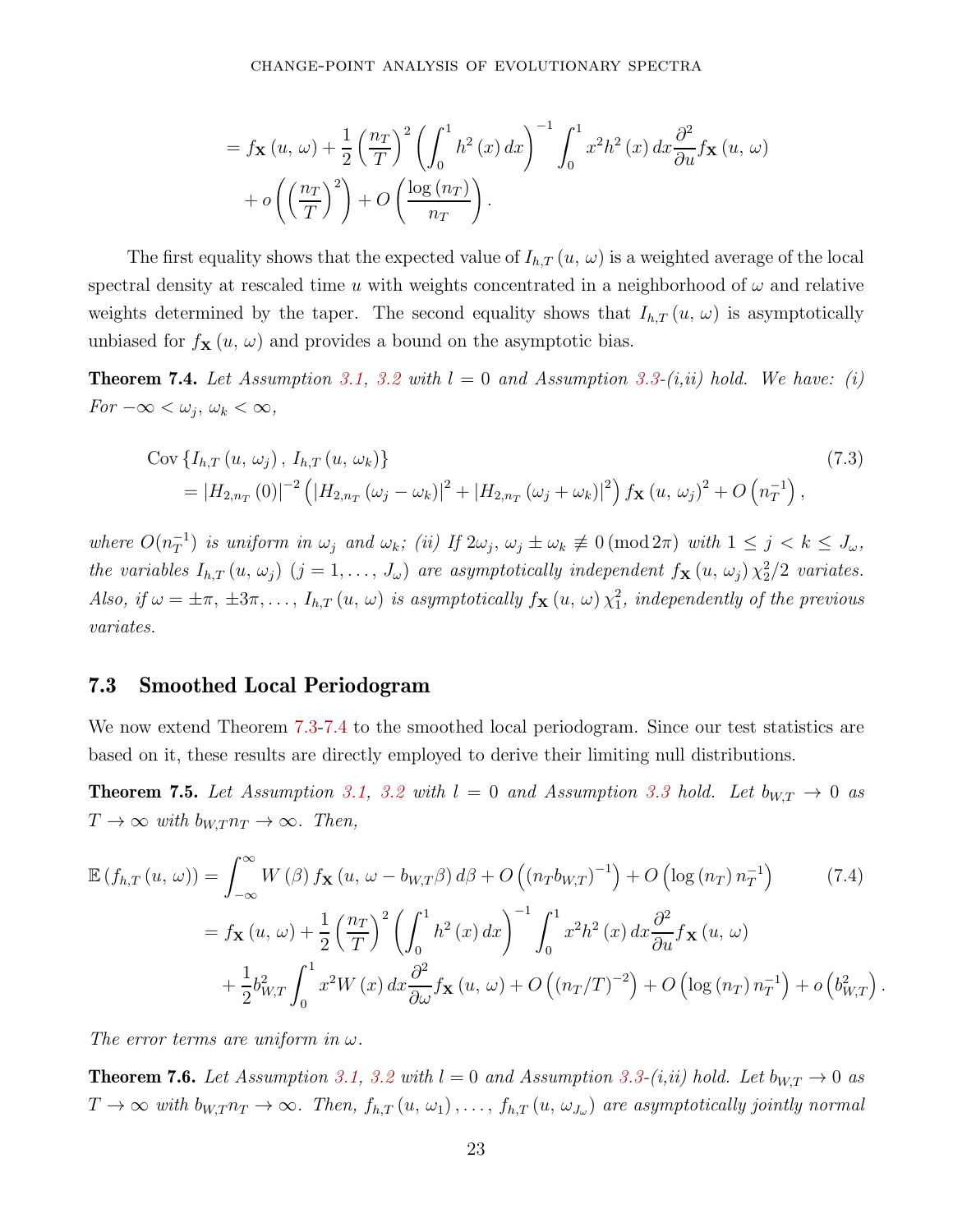satisfying

<span id="page-24-1"></span>
$$
\lim_{T \to \infty} n_T b_{W,T} \text{Cov}(f_{h,T}(u, \omega_j), f_{h,T}(u, \omega_k))
$$
\n
$$
= 2\pi \left[ \eta \left\{ \omega_j - \omega_k \right\} + \eta \left\{ \omega_j + \omega_k \right\} \right] \int h(t)^4 dt \left[ \int h(t)^2 dt \right]^{-2} \int W(\alpha)^2 d\alpha f_{\mathbf{X}}(u, \omega_j)^2.
$$
\n(7.5)

Consistency of the spectral density estimates of a stationary time series was obtained by Grenander and Rosenblatt (1957) and [Parzen](#page-31-5) [\(1957\)](#page-31-5). Asymptotic normality was considered by [Rosenblatt](#page-31-6) [\(1959\)](#page-31-6), Brillinger and Rosenblatt (1967), [Hannan](#page-30-6) [\(1970\)](#page-30-6) and [Anderson](#page-28-4) [\(1971](#page-28-4)). Theorem [7.6](#page-23-1) presents corresponding results for the locally stationary which highlight the effect of the smoothing time in addition to the frequency domain. Panaretos and Tavakoli (2013) established similar results for functional stationary processes while Aue and van Delft (2020) established some results for functional locally stationary processes using a different notion of local stationarity.

## <span id="page-24-0"></span>8 Small-Sample Evaluations

In this section, we conduct a Monte Carlo analysis to evaluate the properties of the proposed methods. We first discuss the detection of the change-points and then their localization. We investigate different types of changes and consider the test statistics  $S_{\text{max},T}(\omega)$ ,  $S_{\text{Dmax},T}$ ,  $R_{\text{max},T}(\omega)$ ,  $R_{\text{Dmax},T}$  proposed here and the test statistic  $\widehat{D}$  proposed by Last and Shumway (2008). The latter is included for comparison since it applies to the same problems. We consider the following data-generating processes where in all models the innovation  $e_t$  is a Gaussian white noise  $e_t \sim$ *i.i.d.*  $\mathcal{N}(0, 1)$ . Models M1 involves a stationary AR(1) process  $X_t = \rho X_{t-1} + e_t$  with  $\rho = 0.3$ and 0.6, while M2 involves a locally stationary AR(1)  $X_t = \rho(t/T) X_{t-1} + e_t$  where  $\rho(t/T) =$  $0.4 \cos(0.8 - \cos(2t/T))$ . Note that  $\rho(t/T)$  varies smoothly from 0.1389 to 0.3920. Model M1 and M2 are used to verify the finite-sample size of the tests. We verify the power in models M3 and M4 using the specification in model M1 and M2, respectively, for the first regime and consider two additional regimes with different specifications. Hence, two breaks are present. In model M3,

$$
X_t = \begin{cases} 0.3X_{t-1} + e_t, & 1 \le t \le \lfloor T\lambda_1^0 \rfloor \\ 0.6X_{t-1} + 0.7e_t, & \lfloor T\lambda_1^0 \rfloor + 1 \le t \le \lfloor T\lambda_2^0 \rfloor \\ 0.6X_{t-1} + e_t, & \lfloor T\lambda_2^0 \rfloor + 1 \le t \le T \end{cases}
$$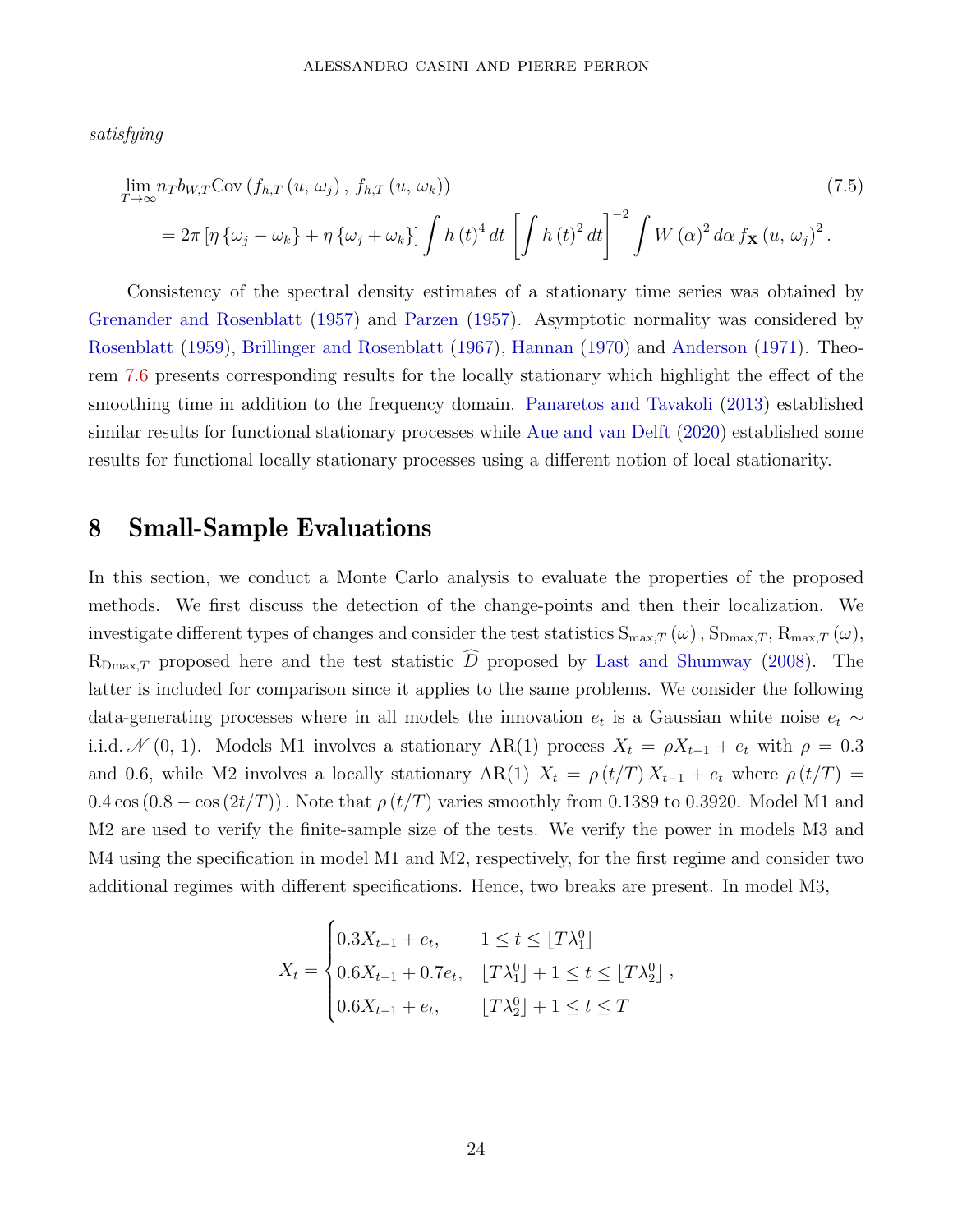while, for model M4

$$
X_t = \begin{cases} \rho(t/T) X_{t-1} + 0.7e_t, & 1 \le t \le [T\lambda_1^0] \\ 0.8X_{t-1} + e_t, & [T\lambda_1^0] + 1 \le t \le [T\lambda_2^0] \\ \rho(t/T) X_{t-1} + 0.7e_t, & [T\lambda_2^0] + 1 \le t \le T \end{cases}
$$

where  $\rho(t/T)$  is as in model M2. In model M3, the second regime involves higher serial dependence while in the third regime the variance doubles relative to the second regime. In model M4, the second regime involves a stationary autoregressive process with strong serial dependence while in the third regime  $X_t$  assumes the same dynamics as in the first regime. Models M3-M4 feature alternative hypotheses in the forms of breaks in the spectrum.

We consider the alternative hypothesis of more rough variation without signifying a break (i.e.,  $\mathcal{H}_1^S$  defined in Section [4\)](#page-12-0) in model M5 given by  $X_t = \sigma(t/T) e_t$  where  $\sigma^2(t/T) = \max\{1.5, \overline{\sigma}^2 +$  $\cos(1+\cos(10t/T))\}$  with  $\overline{\sigma}^2=1$ . Note that even though  $\sigma^2(\cdot)$  is locally stationary, the degree of smoothness alternates throughout the sample. It starts from  $\sigma^2(\cdot) = 1.5$  and maintains this value for some time, then within a short period it increases slowly to  $\sigma^2(\cdot) = 2$  and falls slowly back to  $\sigma^2(\cdot) = 1.5$ . It keeps this value until the final part of the sample where it increases slowly to  $\sigma^2(\cdot) = 2$  in a short period. Thus,  $\sigma^2(\cdot)$  alternates between periods where it is constant (i.e.,  $\theta$  > 1) and periods where it becomes non-constant but less smooth (i.e.,  $\theta$  = 1). Importantly, no break occurs; only a change in the smoothness as specified in  $\mathcal{H}_{1}^{S}$ . In unreported simulations we also considered the case where  $\theta$  changes from Lipschitz continuity (i.e.,  $\theta = 1$ ) to the continuitypath of Wiener processes (i.e.,  $\theta \approx 1/2$ ) with results that are similar to those reported here. For the test statistic  $\widehat{D}$  of Last and Shumway (2008), we obtain the critical value by simulations. As suggested by the authors we compute the finite-sample distribution of  $\tilde{D}$  by by simulating a white noise under the null hypotheses with a sample size  $T = 1000$  and then obtain the critical value. We consider the three sample sizes  $T = 250$ , 500 and 1000. The significance level is  $\alpha = 0.05$ . For the test statistics  $S_{\max,T}(\omega)$  and  $R_{\max,T}(\omega)$ , we use as a default value  $\omega = 0$  given that the interest is often in low frequency analysis. We set  $\lambda_1^0 = 0.33$  and  $\lambda_2^0 = 0.66$  throughout. The number of simulations is  $5,000$  for all cases.

The results are reported in Table [1](#page-32-1)[-2.](#page-33-0) We first discuss the size of the tests. The tests proposed in this paper have good empirical size for both models and all sample sizes. The test statistics  $S_{\text{Dmax},T}$  and  $R_{\text{Dmax},T}$  are slightly undersized for  $T = 250$  but their empirical size improves for  $T = 500$  and 1000. The test statistics  $S_{\text{max},T}$  and  $R_{\text{max},T}$  share accurate empirical sizes in all cases. In contrast, the test statistic  $\widehat{D}$  of Last and Shumway (2008) is largely oversized for  $T = 250$  and 500. For  $T = 1000$  it works better but it is still oversized. This means that the finite-sample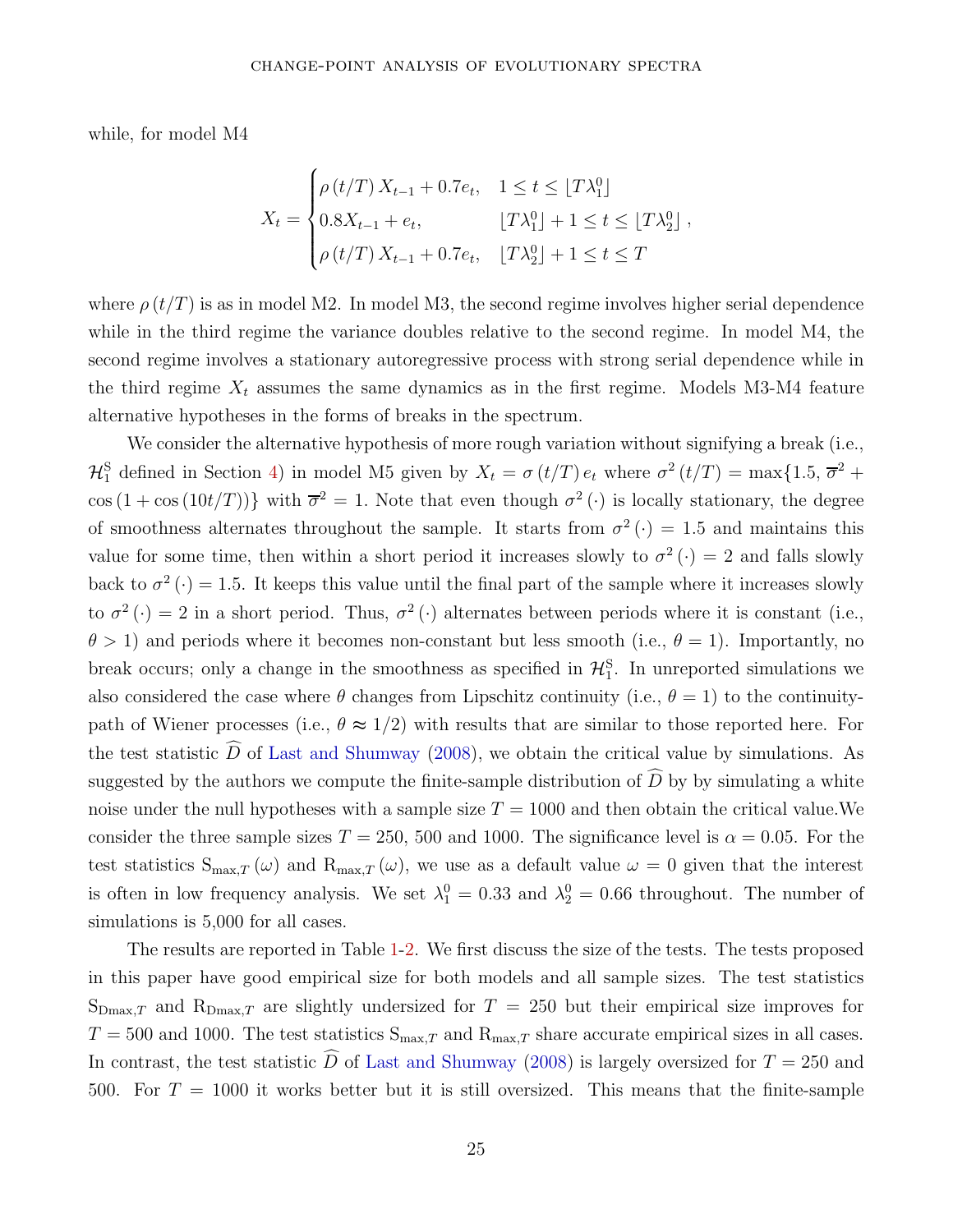distribution of  $\widehat{D}$  has high variance and changes substantially across different sample sizes. Since the simulated critical value is obtained with a sample size  $T = 1000$  it works better for this sample size than for the others for which the size control is poor.

Turning to the power of the tests, we note that it is not fair to compare the proposed tests with the test  $\widehat{D}$  when  $T = 250$  and 500 since the latter is largely oversized in those cases. In model M3, all the proposed tests have good power which increases with the sample size. The tests  $S_{Dmax,T}$ and  $R_{\max,T}$  have the highest power, followed by  $S_{\max,T}$  and lastly  $R_{\max,T}$ . The power differences are not large except those involving  $R_{Dmax,T}$  for  $T = 250$  which has substantially lower power. It is important to note that for  $T = 1000$  the proposed tests have higher power than the test  $\hat{D}$  of Last and Shumway (2008) even though the latter was oversized. For  $T = 250$  and 500, where the  $\tilde{D}$  test was largely oversized, the proposed tests only have slightly lower power. This confirms that the proposed tests have very good power. Similar comments apply to model M4.

Model M5 involves changes in the smoothness without involving a break. This constitutes a more challenging alternative hypothesis, and as expected, the power for each test is lower than in models M3-M4. The test with the highest power is  $S_{Dmax,T}$ , for  $T = 1000$  the test with the lowest power is  $\widehat{D}$ , for  $T = 250$  the  $\widehat{D}$  test has higher power again due to its oversize problem. Overall, the results show that the proposed tests have accurate empirical size even for small sample sizes and have good power against different forms of breaks or smooth changes.

Next, we consider the estimation of the number of change-points  $(m_0)$  and their locations. We consider the following two models, both with  $m_0 = 2$ . The model M6 is given by

$$
X_t = \begin{cases} 0.7e_t, & 1 \le t \le \lfloor T\lambda_1^0 \rfloor \\ 0.6X_{t-1} + 0.7e_t, & \lfloor T\lambda_1^0 \rfloor + 1 \le t \le \lfloor T\lambda_2^0 \rfloor \\ 0.6X_{t-1} + e_t, & \lfloor T\lambda_2^0 \rfloor + 1 \le t \le T \end{cases}
$$

while model M7 is the same as model M4. We set  $\lambda_1^0 = 0.33$  and  $\lambda_2^0 = 0.66$  and  $T = 1000$ throughout. Table [3](#page-33-1) reports summary statistics for  $\hat{m} - m_0$ . It displays the percentage of times with  $\hat{m} = m_0$ , the median, and the 25% and 75% quantile of the distribution of  $\hat{m}$ . We only consider Algorithm [1.](#page-18-1) We do not report the results for the corresponding procedure of Last and Shumway (2008) because it is based on  $\overline{D}$  which is oversized and so it finds many more breaks than  $m_0$ . Table [3](#page-33-1) shows that  $\hat{m} = m_0$  occurs for about 85% of the simulations with model M6 and about 80% with model M7. This suggests that Algorithm [1](#page-18-1) is quite precise. As expected it performs better in model M6 since the specification of the alternative is farther from the null. The quantiles of the empirical distribution also suggest that the change-point estimates  $\hat{T}_1$  and  $\hat{T}_2$  are accurate. For example the median is very close to the their respective true value  $T_1^0 = 333$  and  $T_2^0 = 666$ .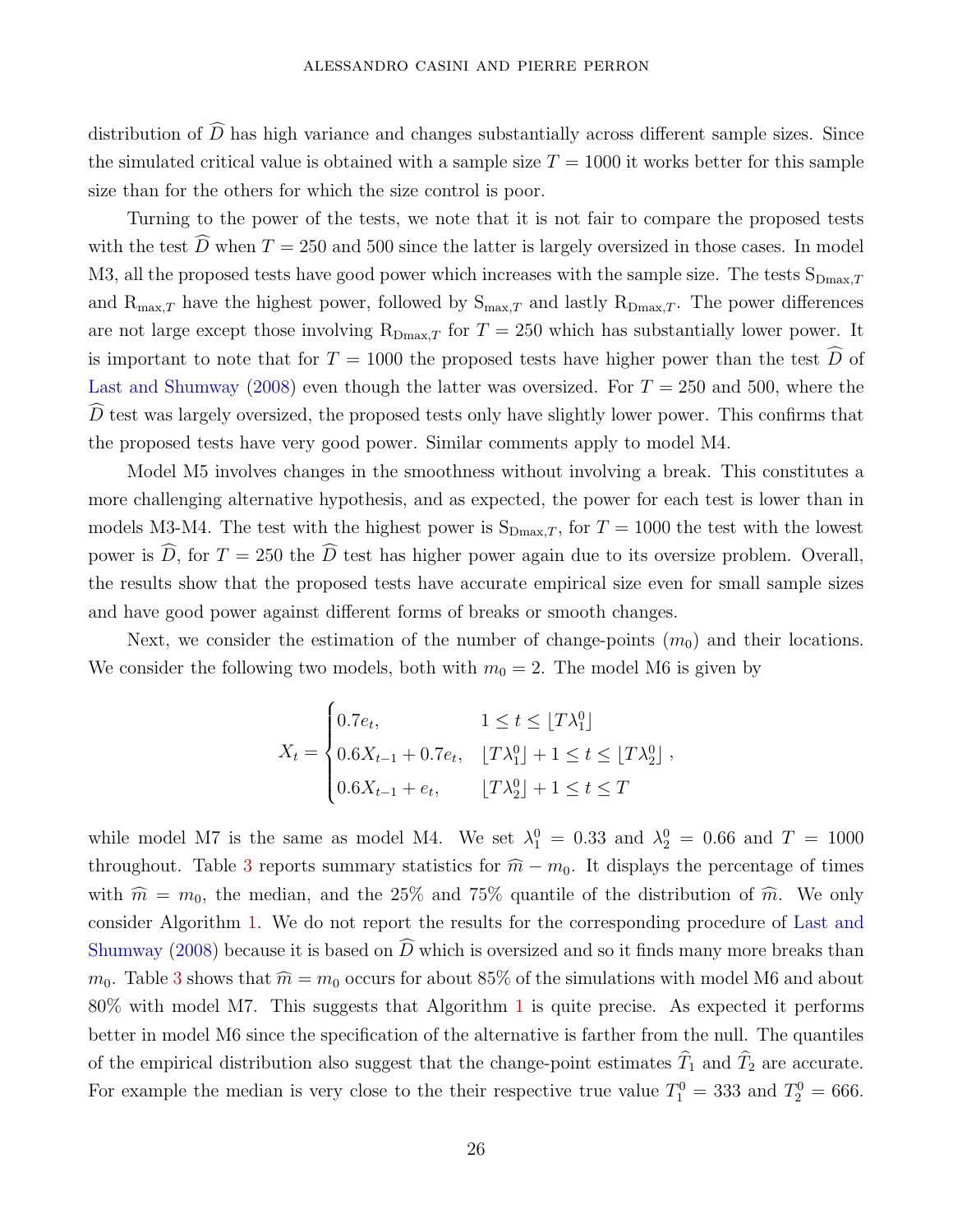<span id="page-27-0"></span>Similar conclusions arise from different models and sample sizes, in unreported simulations.

## 9 Conclusions

We develop a theoretical framework for inference about the smoothness of the spectral density over time. We provide frequency domain statistical tests for the detection of discontinuities in the spectrum of a segmented locally stationary time series and for changes in the regularity exponent of the spectral density over time. We provide different test statistics depending on whether prior knowledge about the frequency component at which the change-point occurs is available. The null distribution of the test follows an extreme value distribution. We rely on the theory on minimax-optimal testing developed by [Ingster](#page-30-2) [\(1993](#page-30-2)). We determine the optimal rate for the minimax distinguishable boundary, i.e., the minimum break magnitude such that we are still able to uniformly control type I and type II errors. We propose a novel procedure to estimate the changepoints based on a wild sequential top-down algorithm and show its consistency under shrinking shifts and possibly growing number of change-points. The advantage of using frequency domain methods to detect change-points is that it does not require to make assumptions about the datagenerating process under the null hypothesis beyond the fact that the spectrum is differentiable and bounded. Furthermore, the method allows for a broader range of alternative hypotheses compared to time domain methods which usually have power against a limited set of alternatives. Overall, our results show the usefulness of our method.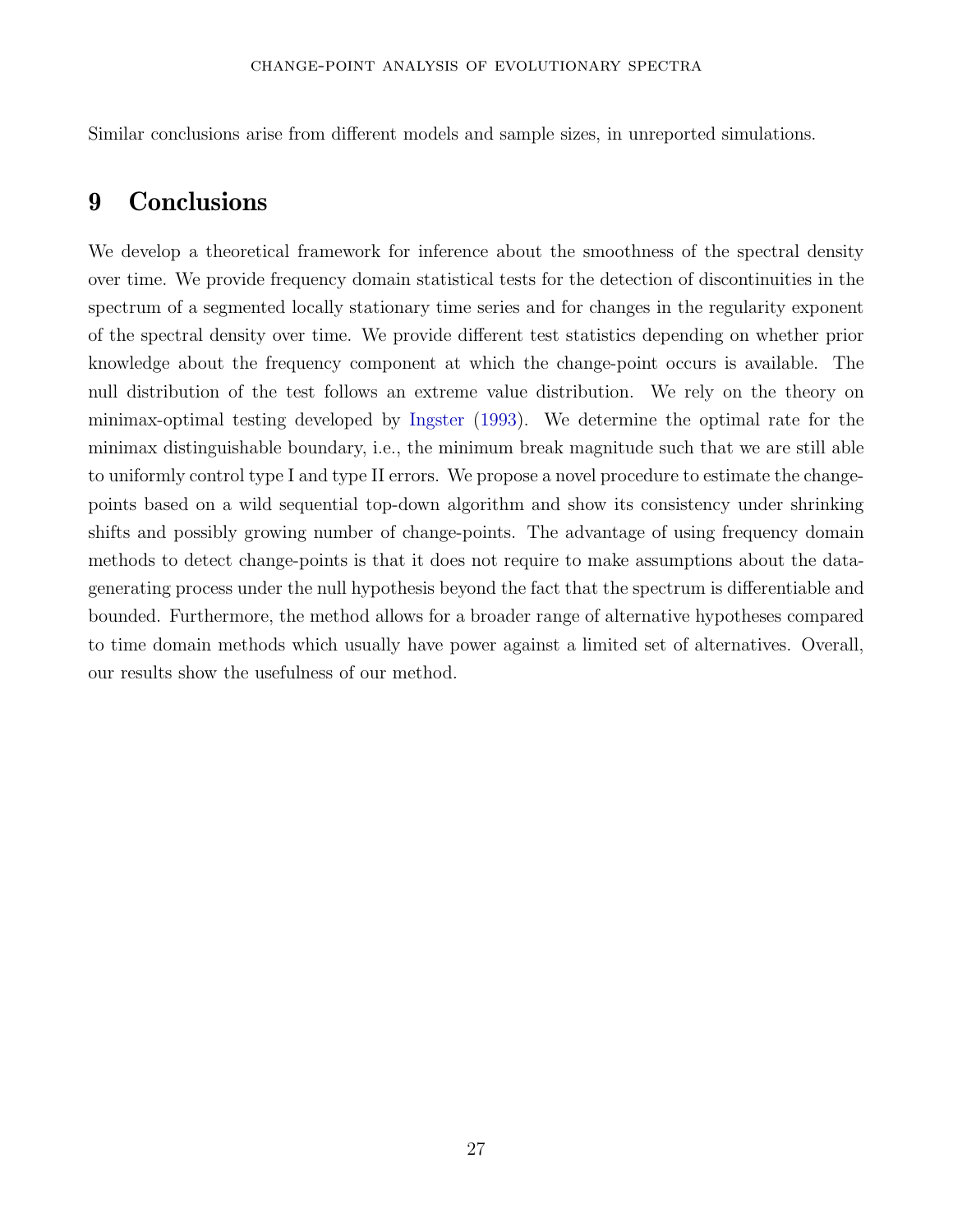## References

- <span id="page-28-2"></span>Adak, S. (1998): "Time-Dependent Spectral Analysis of Nonstationary Time Series," Journal of the American Statistical Association, 93(444), 1488–1501.
- <span id="page-28-4"></span>ANDERSON, T. W. (1971): The Stastical Analysis of Time Series. New York: Wiley.
- <span id="page-28-0"></span>ANDREWS, D. W. K. (1993): "Tests for Parameter Instability and Structural Change with Unknown Change-Point," Econometrica, 61(4), 821–56.
- Aue, A., D. Dubart Nourinho, and S. Hormann (2015): "On the Prediction of Stationary Functional Time Series," Journal of the American Statistical Association, 110(509), 378–392.
- AUE, A., AND L. HÓRVATH (2013): "Structural Breaks in Time Series," Journal of Time Series Analysis,  $34(1)$ ,  $1-16$ .
- AUE, A., G. RICE, AND O. SÖNMEZ  $(2018)$ : "Detecting and Dating Structural Breaks in Functional Data Without Dimension Reduction," Journal of the Royal Statistical Society. Series  $B, 80(3), 509-529.$
- AUE, A., AND A. VAN DELFT (2020): "Testing for Stationarity of Functional Time Series in the Frequency Domain," Annals of Statistics, 48(5), 2505–2547.
- <span id="page-28-3"></span>BAI, J. (1994): "Least Squares Estimation of a Shift in Linear Processes," Journal of Time Series, 15(5), 453–472.
- BAI, J., AND P. PERRON (1998): "Estimating and Testing Linear Models with Multiple Structural Changes," Econometrica, 66(1), 47–78.
- Bandyopadhyay, S., J. Carsten, and S. Subba Rao (2017): "A Spectral Domain Test for Stationarity of Spatio-Temporal Data," Journal of Time Series Analysis, 38(2), 326–351.
- BERKES, I., AND W. PHILIPP (1979): "Approximation Theorems for Independent and Weakly Dependent Random Vectors," Annals of Probability, 7(1), 29–54.
- BIBINGER, M., M. JIRAK, AND M. VETTER (2017): "Nonparametric Change-Point Analysis of Volatility," Annals of Statistics, 45(4), 1542–1578.
- BOBKOV, S. G., G. P. CHISTYAKOV, AND F. GÖTZE (2013): "Rate of Convergence and Edgeworth-Type Expansion in the Entropic Central Limit Theorem," Annals of Probability,  $41(4)$ ,  $2479-2512$ .
- <span id="page-28-1"></span>BRILLINGER, D. R. (1975): *Time Series Data Analysis and Theory*. New York: Holt, Rinehart and Winston.
- BRILLINGER, D. R., AND M. ROSENBLATT (1967): "Asymptotic Theory of k-th Order Spectra," In Specfral Analysis of Time Series, Ed. B. Harris, pp. 153–188. New York: Wiley.
- BROWN, L. D., AND M. G. LOW (1996): "Asymptotic Equivalence of Nonparametric Regression and White Noise," Annals of Statistics, 24(6), 2384–2398.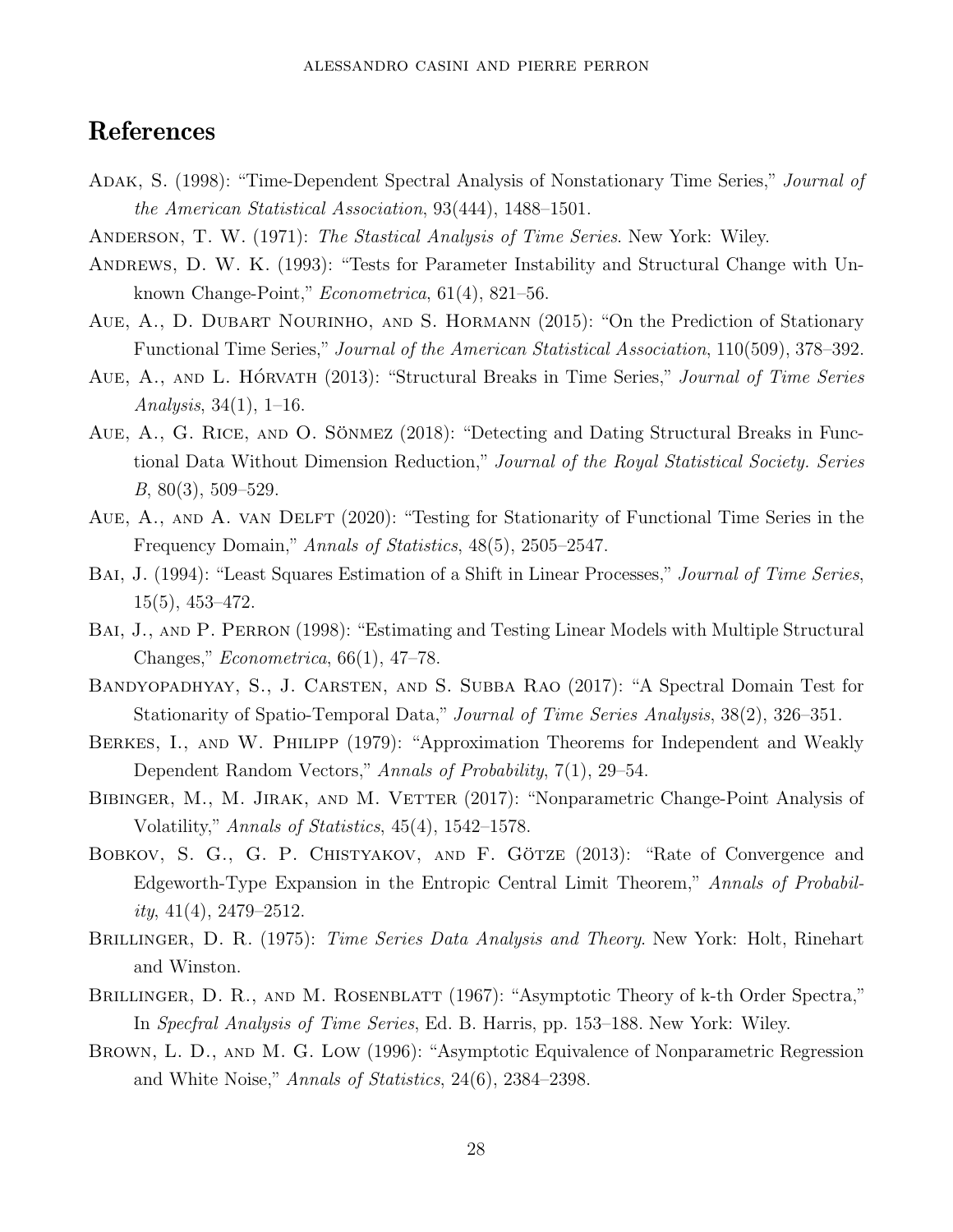- <span id="page-29-4"></span><span id="page-29-1"></span>Casini, A. (2018): "Tests for Forecast Instability and Forecast Failure under a Continuous Record Asymptotic Framework," arXiv preprint arXiv:1803.10883.
	- (2021): "Theory of Evolutionary Spectra for Heteroskedasticity and Autocorrelation Robust Inference in Possibly Misspecified and Nonstationary Models," arXiv preprint arXiv:2103.02981.
- Casini, A., T. Deng, and P. Perron (2021): "Theory of Low Frequency Contamination from Nonstationarity and Misspecification: Consequences for HAR Inference," arXiv preprint arXiv:2103.01604.
- Casini, A., and P. Perron (2019): "Structural Breaks in Time Series," Oxford Research Encyclopedia of Economics and Finance, Oxford University Press.

(2020a): "Continuous Record Laplace-based Inference About the Break Date in Structural Change Models," Journal of Econometrics, forthcoming.

- (2021a): "Continuous Record Asymptotics for Change-Point Models," arXiv preprint arXiv:1803.10881.
- (2021b): "Minimax MSE Bounds and Nonlinear VAR Prewhitening for Long-Run Variance Estimation Under Nonstationarity," arXiv preprint arXiv:2103.02235.
- <span id="page-29-2"></span>(2021c): "Supplement to "Change-Point Analysis of Time Series with Evolutionary Spectra"," arXiv preprint arXiv 2106.02031.
- COATES, D. S., AND P. J. DIGGLE (1986): "Tests for Comparing Two Estimated Spectral Densities," Journal of Time Series Analysis, 7(1), 7–20.
- <span id="page-29-6"></span><span id="page-29-3"></span>DAHLHAUS, R. (1996a): "Asymptotic Statistical Inference for Nonstationary Processes with Evolutionary Spectra," in Athens Conference on Applied Probability and Time Series Vol II, ed. by P. M. Robinson, and M. Rosenblatt, Lecture Notes in Statistics 115, pp. 145–159. Springer, New York.
	- (1996b): "On the Kullback-Leibler Information Divergence of Locally Stationary Processes," Stochastic Processes and their Applications, 62(1), 139–168.
	- (1997): "Fitting Time Series Models to Nonstationary Processes," Annals of Statistics,  $25(1), 1-37.$
	- (2012): "Locally Stationary Processes," in Handbook of Statistics, ed. by T. Subba Rao, S. Subba Rao, and C. Rao, vol. 30, pp. 351–413. Elsevier.
- <span id="page-29-5"></span><span id="page-29-0"></span>DAHLHAUS, R., AND L. GIRAITIS (1998): "On the Optimal Segment Length for Parameter Estimates for Locally Stationary Time Series," Journal of Time Series Analysis, 19(6), 629–655.
- DETTE, H., P. PREUB, AND M. VETTER (2011): "A Measure of Stationarity in Locally Stationary

 $-$  (2020b): "Generalized Laplace Inference in Multiple Change-Points Models," *Econometric* Theory, forthcoming.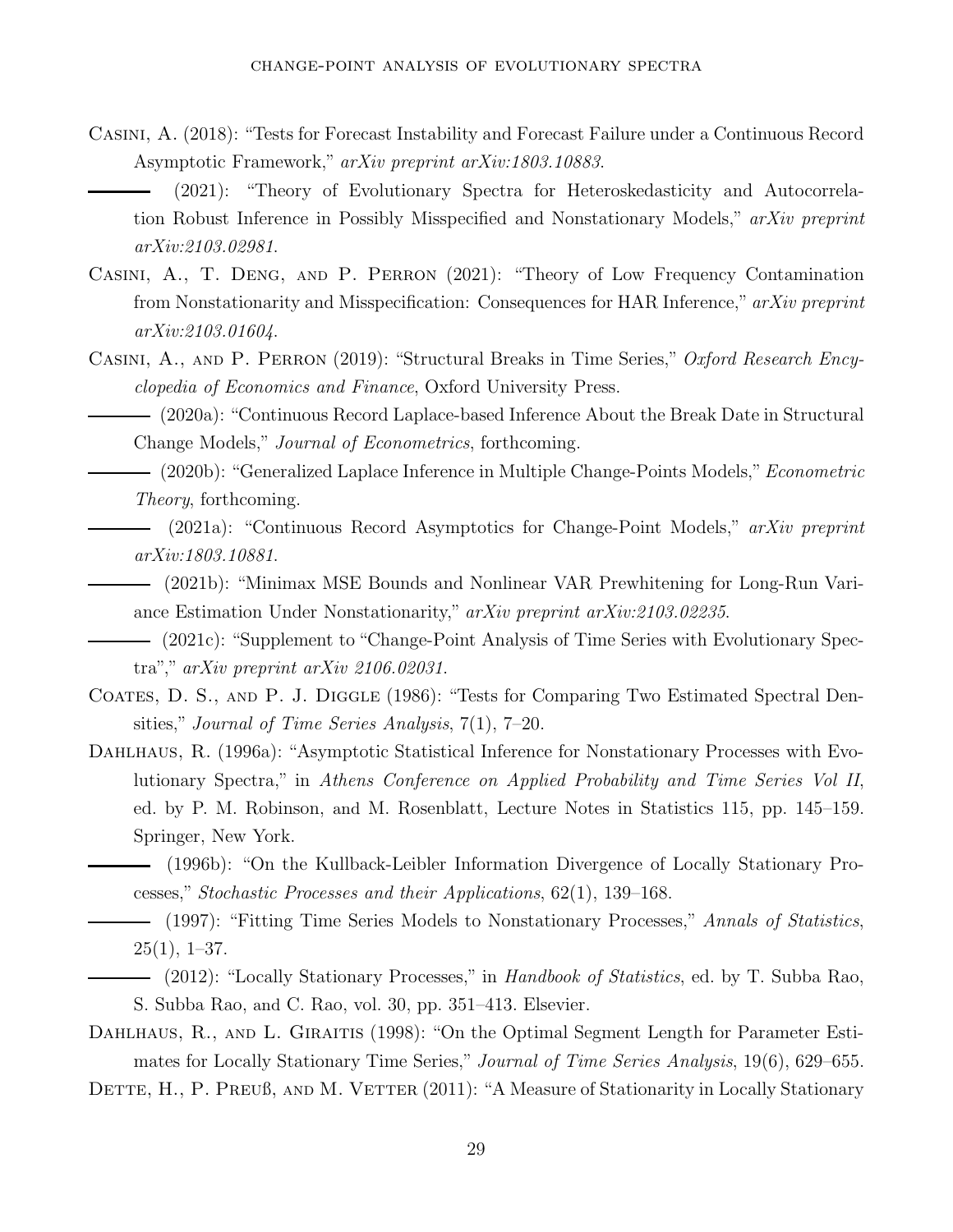Processes with Applications to Testing," Journal of the American Statistical Association, 106(495), 1113–1124.

- DWIVEDI, Y., AND S. SUBBA RAO (2010): "A Test for Second-Order Stationarity of a Time Series Based on the Discrete Fourier Transform," Journal of Time Series Analysis, 32(1), 68–91.
- <span id="page-30-4"></span>Fryzlewicz, P. (2014): "Wild Binary Segmentation for Multiple Change-Point Detection," Annals of Statistics, 42(6), 2243–2281.
- GRENANDER, U., AND M. ROSENBLATT (1957): Statistical Analysis of Stationary Time Series. New York: Wiley.
- <span id="page-30-6"></span>Hannan, E. J. (1970): Multiple Time Series. New York: Wiley.
- <span id="page-30-0"></span>Hinkley, D. V. (1971): "Inference About the Change-Point from Cumulative Sum Tests," Biometrika, 58(3), 509–523.
- HOFFMANN, M., AND R. NICKL (2011): "On Adaptive Inference and Confidence Bands," Annals of Statistics, 39(5), 2383–2409.
- HÖRMANN, S., AND P. KOKOSZKA (2010): "Weakly Dependent Functional Data," Annals of Statistics, 38(3), 1845–1884.
- <span id="page-30-1"></span>HORVÁTH, L. (1993): "The Maximum Likelihood Method for Testing Changes in the Parameters of Normal Observations," The Annals of Statistics, 21(2), 671–680.
- HORVÁTH, L., P. KOKOSZKA, AND G. RICE (2014): "Testing Stationarity of Functional Time Series," Journal of Econometrics, 179(1), 66–82.
- HUANG, H.-Y., H. OMBAO, AND D. S. STOFFER (2004): "Discrimination and Classification of Nonstationary Time Series Using the SLEX Model," Journal of the American Statistical Association, 99(467), 763–774.
- <span id="page-30-2"></span>Ingster, Y. I. (1993): "Asymptotically Minimax Hypothesis Testing for Nonparametric Alternatives I, II, III," Mathematical Methods of Statistics, 2(2), 85–114.
- Ingster, Y. I., and I. Suslina (2003): Nonparametric Goodness-of-Fit Testing under Gaussian Models, Lecture Notes in Statistics, 169. Springer-Verlag, New York.
- JENTSCH, C., AND S. SUBBA RAO (2015): "A Test for Second Order Stationarity of a Multivariate Time Series," Journal of Econometrics, 185(1), 124–161.
- Kakizawa, Y., R. H. Shumway, and M. Taniguchi (1998): "Discrimination and Clustering for Multivariate Time Series," Journal of the American Statistical Association, 93(441), 328–340.
- LAST, M., AND R. SHUMWAY (2008): "Detecting Abrupt Changes in a Piecewise Locally Stationary Time Series," Journal of Multivariate Analysis, 99(2), 191–214.
- <span id="page-30-5"></span>LOADER, C. R. (1996): "Change Point Estimation Using Nonparameteric Regression," Annals of Statistics, 24(4), 1667–1678.
- <span id="page-30-3"></span>MÜLLER, H.-G. (1992): "Change-Points in Nonparametric Regression Analysis," Annals of Statis-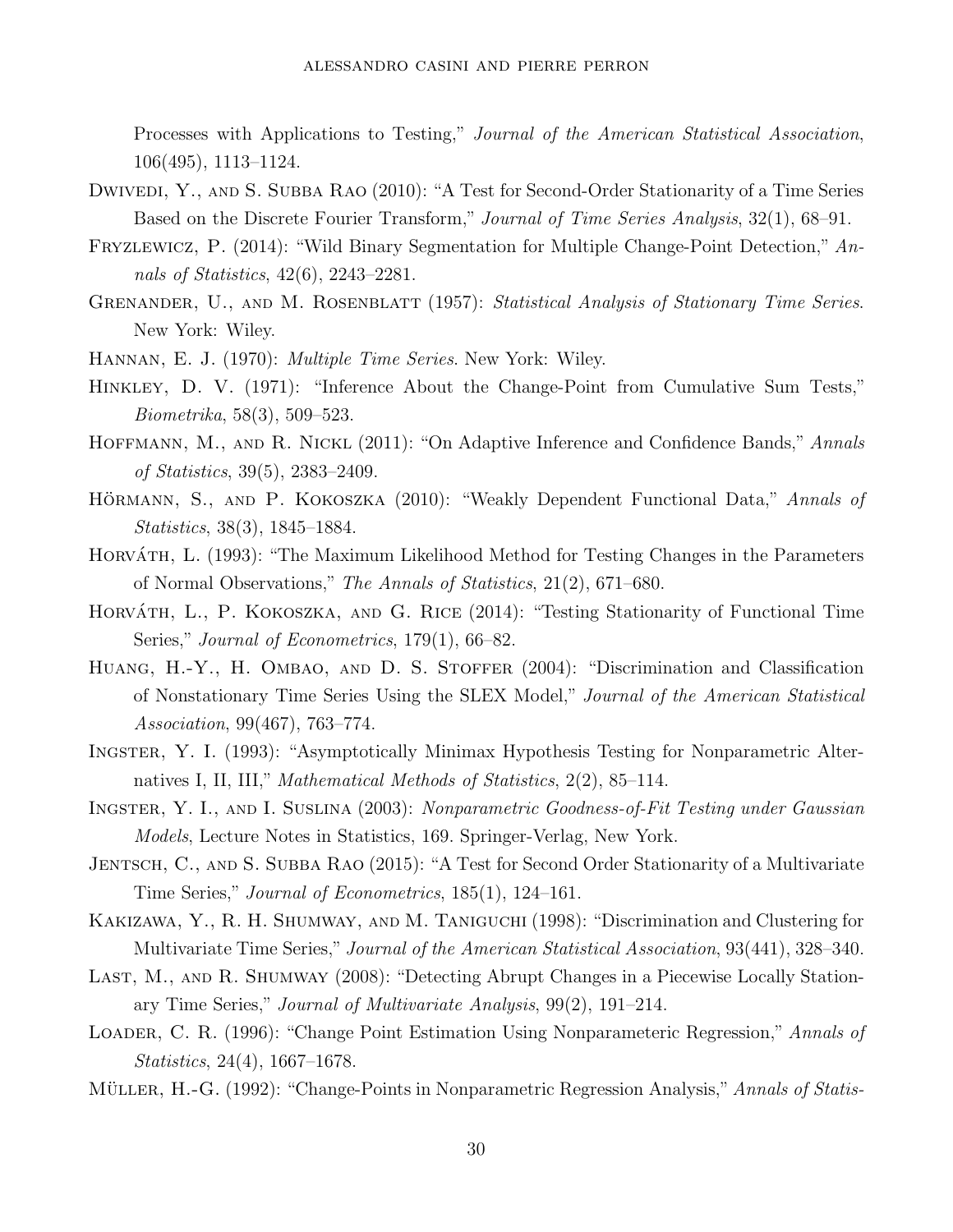tics,  $20(2)$ , 737–761.

- MÜLLER, H.-G., AND U. STADTMULLER (1999): "Discontinuous Versus Smooth Regression," Annals of Statistics, 27(1), 299–337.
- Neumann, M. H., and R. von Sachs (1997): "Wavelet Thresholding in Anisotropic Function Classes and Application to Adaptive Estimation of Evolutionary Spectra," Annals of Statistics, 25(1), 38–76.
- PANARETOS, V. M., AND S. TAVAKOLI (2013): "Fourier Analysis of Stationary Time Series in Function Space," Annals of Statistics, 41(2), 568–603.
- <span id="page-31-1"></span>PAPARODITIS, E. (2009): "Testing Temporal Constancy of the Spectral Structure of a Time Series," Bernoulli, 15(4), 1190–1221.
- <span id="page-31-5"></span>Parzen, E. (1957): "On Consistent Estimates of the Spectrum of a Stationary Time Series," Annals of Mathematical Statistics, 28(2), 329–348.
- PREUß, P., M. VETTER, AND H. DETTE (2013): "A Test for Stationarity Based on Empirical Processes," Bernoulli, 19(5B), 2715–2749.
- PRIESTLEY, M. B., AND T. SUBBA RAO (1969): "A Test for Nonstationarity of Time Series," Journal of the Royal Statistical Society: Series B, 31(1), 140–149.
- Richter, S., and R. Dahlhaus (2019): "Cross Validation for Locally Stationary Processes," Annals of Statistics, 47(4), 2145–2173.
- <span id="page-31-6"></span>ROSENBLATT, M. (1959): "Statistical Analysis of Stochastic Processes with Stationary Residuals," In Probability and Statistics, Ed. U. Grenander, pp 246–275, New York: Wiley.
- <span id="page-31-2"></span>Spokoiny, V. G. (1998): "Estimation of a Function with Discontinuities via Local Polynomial Fit with an Adaptive Window Choice," Annals of Statistics, 26(4), 1356–1378.
- van Delft, A., V. Characiejus, and H. Dette (2018): "A Nonparametric Test for Stationarity in Functional Time Series," Statistica Sinica, forthcoming.
- van Delft, A., and M. Eichler (2018): "Locally Stationary Functional Time Series,"Electronic Journal of Statistics, 12(1), 107–170.
- <span id="page-31-4"></span><span id="page-31-3"></span>Wu, W. B. (2005): "Non-Linear System Theory: Another Look at Dependence," Proceedings of the National Academy of Sciences of the United States of America, 102(40), 14150–14154. (2007): "Strong Invariance Principles for Dependent Random Variables," Annals of Prob $ability, 35(6), 2294-2320.$
- WU, W. B., AND Z. ZHAO (2007): "Inference of Trends in Time Series," Journal of the Royal Statistical Society. Series B, 69(3), 391–410.
- WU, W. B., AND Z. ZHOU (2011): "Gaussian Approximation for Non-Stationary Multiple Time Series," Statistica Sinica, 21(3), 1397–1413.
- <span id="page-31-0"></span>Yao, Y. (1987): "Approximating the Distribution of the ML Estimate of the Change-Point in a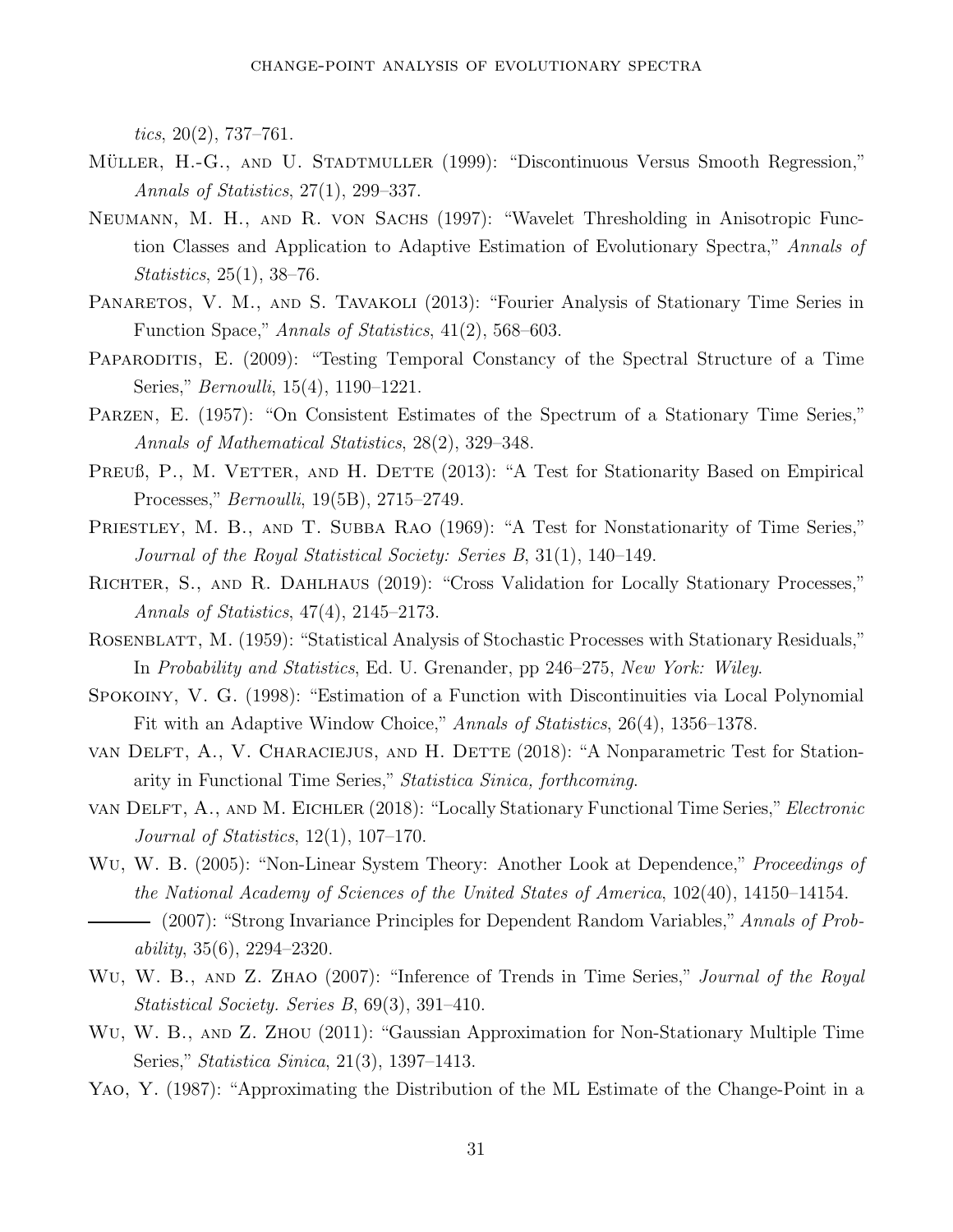Sequence of Independent Random Variables," Annals of Statistics, 15, 1321–1328.

- Zhang, T., and W. B. Wu (2012): "Inference of Time-Varying Regression Models," Annals of Statistics, 40, 1376–1402.
- <span id="page-32-0"></span>Zhou, Z. (2013): "Heteroscedasticity and Autocorrelation Robust Structural Change Detection," Journal of the American Statistical Association, 103(502), 726–740.

## 10 Appendix

## 10.1 Tables

<span id="page-32-1"></span>

|                                                                    | Model M1  |                       |            |  |  |  |
|--------------------------------------------------------------------|-----------|-----------------------|------------|--|--|--|
| $\alpha = 0.05$                                                    | $T = 250$ | $T=500$<br>$T = 1000$ |            |  |  |  |
| $S_{\max,T}(0)$                                                    | 0.039     | 0.043                 | 0.053      |  |  |  |
| $S_{\text{Dmax},T}$                                                | 0.029     | 0.049<br>0.047        |            |  |  |  |
| $\mathrm{R}_{\mathrm{max},T}\left(0\right)$                        | 0.040     | 0.054                 | 0.042      |  |  |  |
| $R_{\text{Dmax},T}$                                                | 0.025     | 0.032                 | 0.038      |  |  |  |
| $\widehat{D}$ statistic                                            | 0.581     | 0.471                 | 0.068      |  |  |  |
|                                                                    | Model M2  |                       |            |  |  |  |
|                                                                    |           |                       |            |  |  |  |
|                                                                    | $T = 250$ | $T=500$               | $T = 1000$ |  |  |  |
| $S_{\max,T}(0)$                                                    | 0.061     | 0.059                 | 0.057      |  |  |  |
|                                                                    | 0.035     | 0.055                 | 0.058      |  |  |  |
| $S_{\text{Dmax},T}$<br>$\mathrm{R}_{\mathrm{max},T}\left(0\right)$ | 0.036     | 0.035                 | 0.039      |  |  |  |
| $R_{\text{Dmax},T}$                                                | 0.025     | 0.032                 | 0.035      |  |  |  |

Table 1: Empirical small-sample size for models M1-M2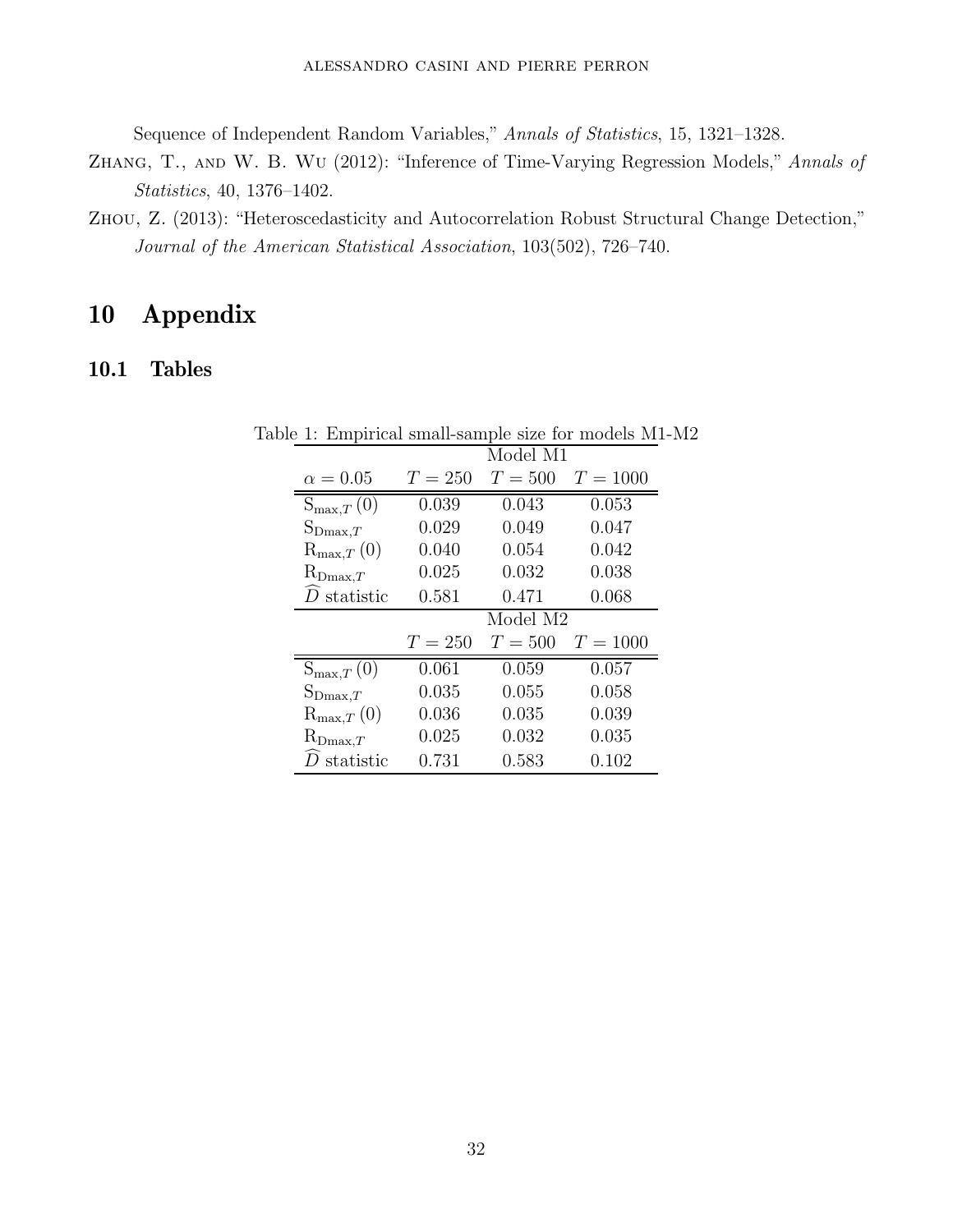<span id="page-33-0"></span>

|                                  | Model M3  |                |            |  |  |  |
|----------------------------------|-----------|----------------|------------|--|--|--|
| $\alpha = 0.05$                  | $T = 250$ | $T=500$        | $T = 1000$ |  |  |  |
| $S_{\max,T}\left(0\right)$       | 0.694     | 0.850          | 0.889      |  |  |  |
| $S_{\text{Dmax},T}$              | 0.734     | 0.890          | 0.921      |  |  |  |
| ${\rm R}_{\max,T}\left(0\right)$ | 0.768     | 0.940          | 0.973      |  |  |  |
| $\mathrm{R}_{\mathrm{Dmax},T}$   | 0.456     | 0.752          | 0.874      |  |  |  |
| $D$ statistic                    | 0.961     | 0.967          | 0.790      |  |  |  |
|                                  | Model M4  |                |            |  |  |  |
|                                  | $T = 250$ | $T=500$        | $T = 1000$ |  |  |  |
| $S_{\max,T}\left(0\right)$       | 0.868     | 0.964          | 0.973      |  |  |  |
| $S_{\text{Dmax},T}$              | 0.938     | 0.988          | 0.996      |  |  |  |
| ${\rm R}_{\max,T}\left(0\right)$ | 0.927     | 0.997          | 0.999      |  |  |  |
| $\mathrm{R}_{\mathrm{Dmax},T}$   | 0.775     | 0.983          | 0.998      |  |  |  |
| $\overline{D}$ statistic         | 1.000     | 1.000<br>1.000 |            |  |  |  |
|                                  | Model M5  |                |            |  |  |  |
|                                  | $T=250$   | $T=500$        | $T = 1000$ |  |  |  |
| $S_{\max,T}$                     | 0.223     | 0.475          | 0.565      |  |  |  |
| $S_{\text{Dmax},T}$              | 0.325     | 0.801          | 0.918      |  |  |  |
| $\mathrm{R}_{\mathrm{max},T}$    | 0.028     | 0.237          | 0.369      |  |  |  |
| $\mathrm{R}_{\mathrm{Dmax},T}$   | 0.025     | 0.189          | 0.304      |  |  |  |
| $D$ statistic                    | 0.834     | 0.695          | 0.172      |  |  |  |

Table 2: Empirical small-sample power for models M3-M5

Table 3: Summary statistics for the empirical distribution of  $\widehat{m} - m_0$ 

<span id="page-33-1"></span>

|             | Summary of $\widehat{m} - m_0$   |                   |            |        |            |  |  |
|-------------|----------------------------------|-------------------|------------|--------|------------|--|--|
|             | Percent time $\widehat{m} = m_0$ |                   | $Q_{0.25}$ | Median | $Q_{0.75}$ |  |  |
|             | Model M6                         |                   |            |        |            |  |  |
| Algorithm 1 | 85.50                            | $T_{1}$           | 299        | 333    | 352        |  |  |
|             |                                  | $\widehat{T}_2$   | 632        | 663    | 688        |  |  |
|             | Model M7                         |                   |            |        |            |  |  |
| Algorithm 1 | 80.12                            | $T_1$             | 317        | 336    | 359        |  |  |
|             |                                  | $\widehat{T}_{2}$ | 623        | 655    | 685        |  |  |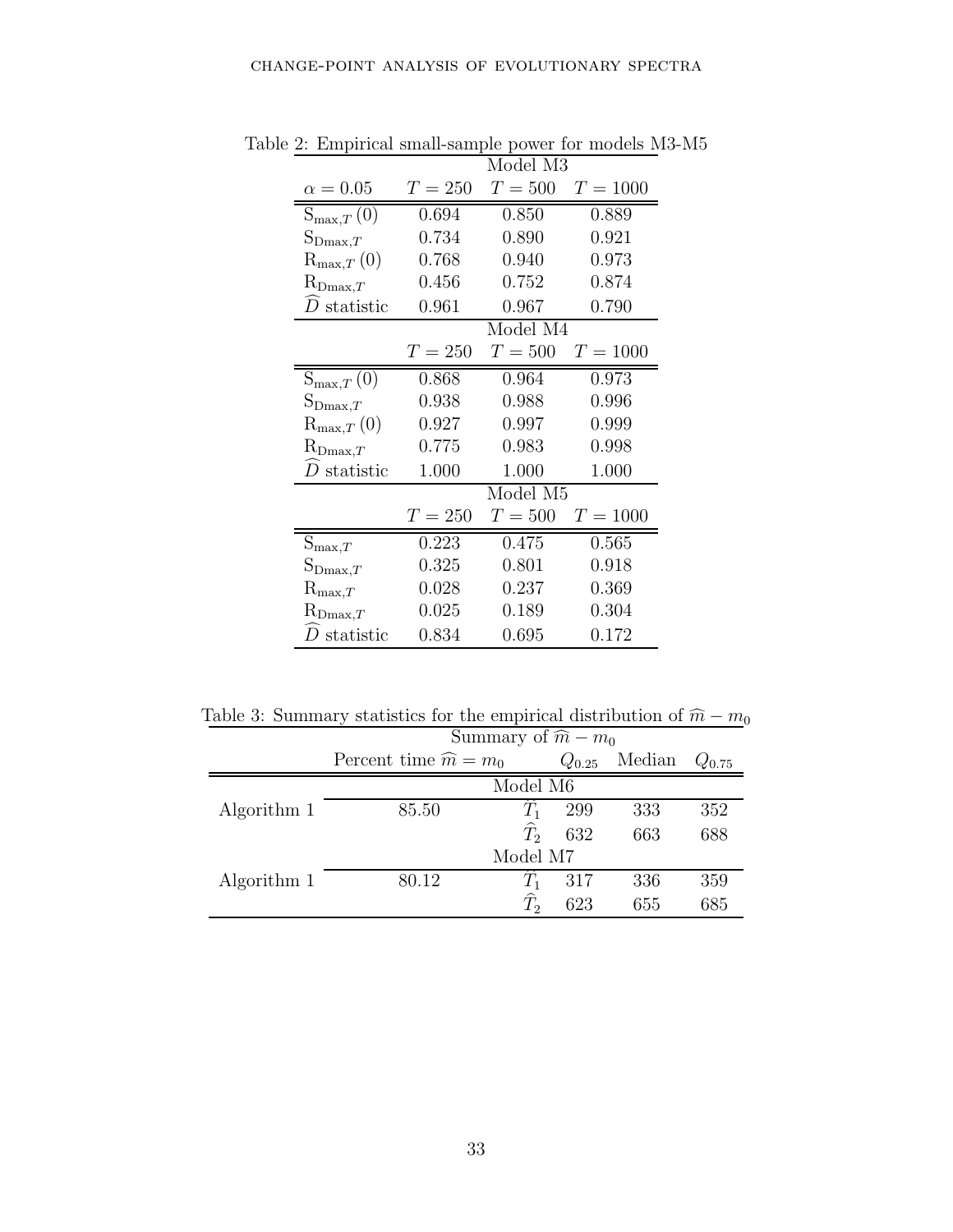Supplemental Material to

## Change-Point Analysis of Time Series with Evolutionary Spectra

Alessandro Casini Pierre Perron University of Rome Tor Vergata Boston University

15th June 2021

### Abstract

This supplemental material contains the Mathematical Appendix which includes all proofs of the results in the paper. Section [S.A.1](#page-35-0) presents a few preliminary lemmas. In Section [S.A.2](#page-36-0) we provide the proofs of the results of Section [7](#page-20-0) which are used in the proofs of the main results in the paper. Section [S.A.3](#page-48-0)[-S.A.5](#page-59-0) present the proofs of the results of Section [3](#page-7-0)[-5,](#page-15-0) respectively.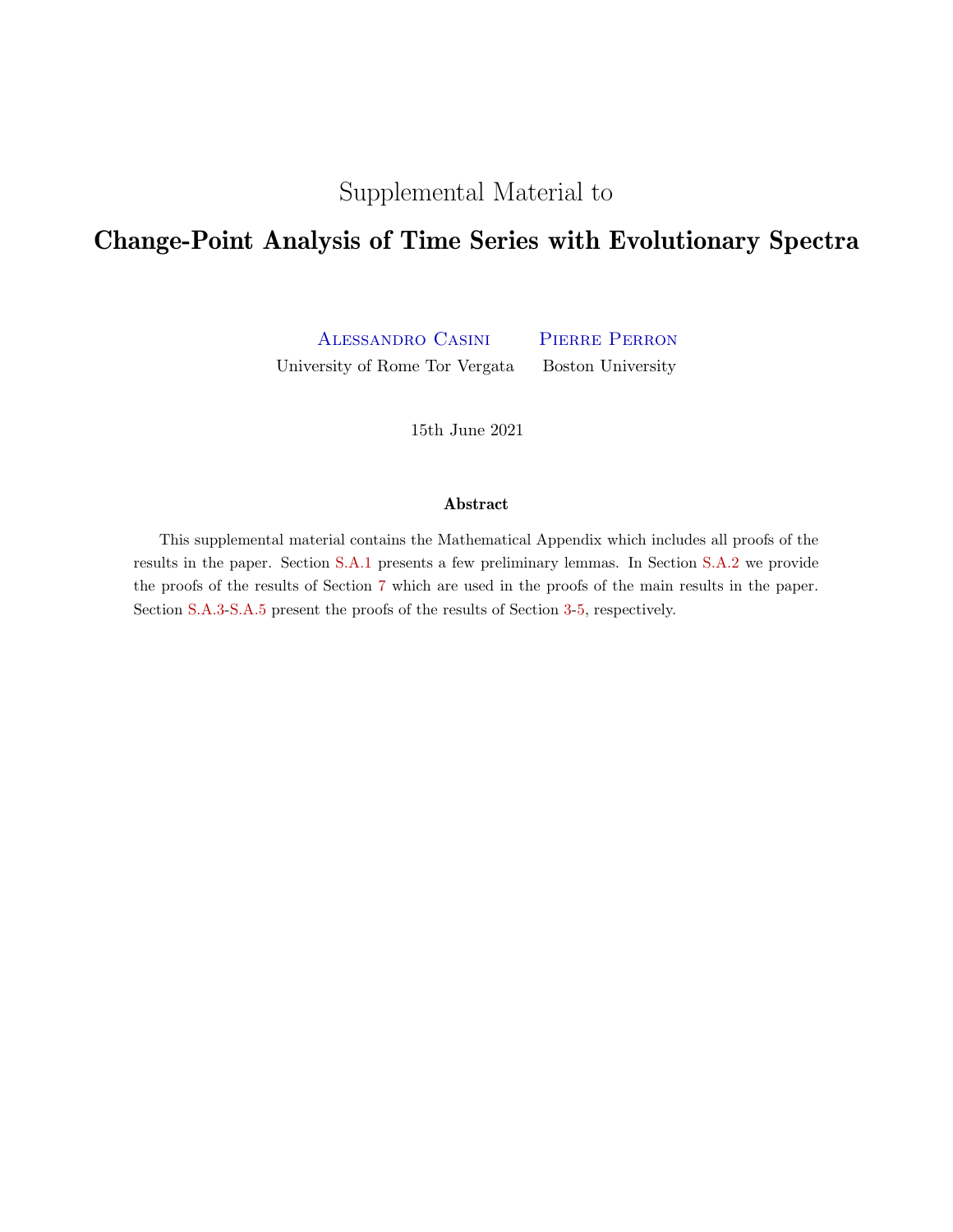## <span id="page-35-0"></span>S.A Mathematical Appendix

### S.A.1 Preliminary Lemmas

Let  $L_T: \mathbb{R} \to \mathbb{R}, T \in \mathbb{R}_+$  be the  $2\pi$ -periodic extension of

$$
L_T(\omega) \triangleq \begin{cases} T, & |\omega| \leq 1/T, \\ 1/|\omega|, & 1/T \leq |\omega| \leq \pi. \end{cases}
$$

For a complex-valued function *w* define  $H_{n_T}(w(\cdot), \omega) = \sum_{s=0}^{n_T-1} w(s) \exp(-i\omega s)$ , and, for the taper  $h(x)$ ,  $H_{k,n_T}(\omega) = H_{n_T}\left(h^k\left(\frac{\omega}{n}\right)\right)$ *n<sup>T</sup>*  $\left( \rho, \omega \right)$ , and  $H_{n_T}(\omega) = H_{1,n_T}(\omega)$ .

<span id="page-35-1"></span>**Lemma S.A.1.** Let  $\Pi \triangleq (-\pi, \pi]$ . With a constant *K* independent of *T* the following properties hold: (i)  $L_T(\omega)$  is monotone increasing in *T* and decreasing in  $\omega \in [0, \pi]$ ; (ii)  $\int_{\Pi} L_T(\alpha) d\alpha \leq K \ln T$  for  $T > 1$ .

*Proof of Lemma* [S.A.1](#page-35-1). See Lemma A.4 in [Dahlhaus](#page-29-0) [\(1997\)](#page-29-0).  $\Box$ 

<span id="page-35-2"></span>**Lemma S.A.2.** Suppose  $h(\cdot)$  satisfies Assumption [3.3](#page-10-3) and  $\vartheta$  :  $[0, 1] \rightarrow \mathbb{R}$  is differentiable with bounded derivative. Then we have for  $0 \le t \le n_T$ ,

$$
H_{n_T}\left(\vartheta\left(\frac{\cdot}{T}\right)h\left(\frac{\cdot}{n_T}\right),\,\omega\right) = \vartheta\left(\frac{t}{T}\right)H_{n_T}\left(\omega\right) + O\left(\sup_x|d\vartheta\left(x\right)/dx\right|\frac{n_T}{T}L_{n_T}\left(\omega\right)\right)
$$

$$
= O\left(\sup_{x\leq n_T/T}|\vartheta\left(x\right)|L_{n_T}\left(\omega\right) + \sup_x|d\vartheta\left(x\right)/dx\right|L_{n_T}\left(\omega\right)\right).
$$

The same holds, if  $\vartheta(\cdot/T)$  is replaced on the left side by numbers  $\psi_{s,T}$  with  $\sup_s |\vartheta_{s,T} - \vartheta(s/T)| = O(T^{-1})$ .

Proof of Lemma [S.A.2.](#page-35-2) [Dahlhaus](#page-29-0) [\(1997\)](#page-29-0) proved this result under differentiability of *h* (·). By Abel's transformation [cf. Exercise 1.7.13 in [Brillinger](#page-28-1) [\(1975](#page-28-1))],

$$
H_{n_T}\left(\vartheta\left(\frac{\cdot}{T}\right)h\left(\frac{\cdot}{n_T}\right),\,\omega\right)-\vartheta\left(\frac{t}{T}\right)H_{n_T}\left(\omega\right)=\sum_{s=0}^{n_T-1}\left[\vartheta\left(\frac{s}{T}\right)-\vartheta\left(\frac{t}{T}\right)\right]h\left(\frac{s}{n_T}\right)\exp\left(-i\omega s\right)
$$

$$
=-\sum_{s=0}^{n_T-1}\left[\vartheta\left(\frac{s}{T}\right)-\vartheta\left(\frac{s-1}{T}\right)\right]H_s\left(h\left(\frac{\cdot}{n_T}\right),\,\omega\right)
$$

$$
+\left[\vartheta\left(\frac{n_T-1}{T}\right)-\vartheta\left(\frac{t}{T}\right)\right]H_{n_T}\left(h\left(\frac{\cdot}{n_T}\right),\,\omega\right).
$$
(S.1)

By repeated applications of Abel's transformation,

<span id="page-35-3"></span>
$$
H_s\left(h\left(\frac{\cdot}{n_T}\right),\,\omega\right) = \sum_{t=0}^{s-1} h\left(\frac{t}{s}\right) \exp\left(-i\omega t\right)
$$
  

$$
= \sum_{t=0}^{s-1} \left( h\left(\frac{t}{s}\right) - h\left(\frac{t-1}{s}\right) \right) H_t\left(1,\,\omega\right)
$$
  

$$
+ h\left(\frac{n_T - 1}{n_T}\right) H_{n_T}\left(1,\,\omega\right)
$$
  

$$
= \sum_{t=0}^{s-1} \left( h\left(\frac{t}{s}\right) - h\left(\frac{t-1}{s}\right) \right) H_t\left(1,\,\omega\right) + 0,
$$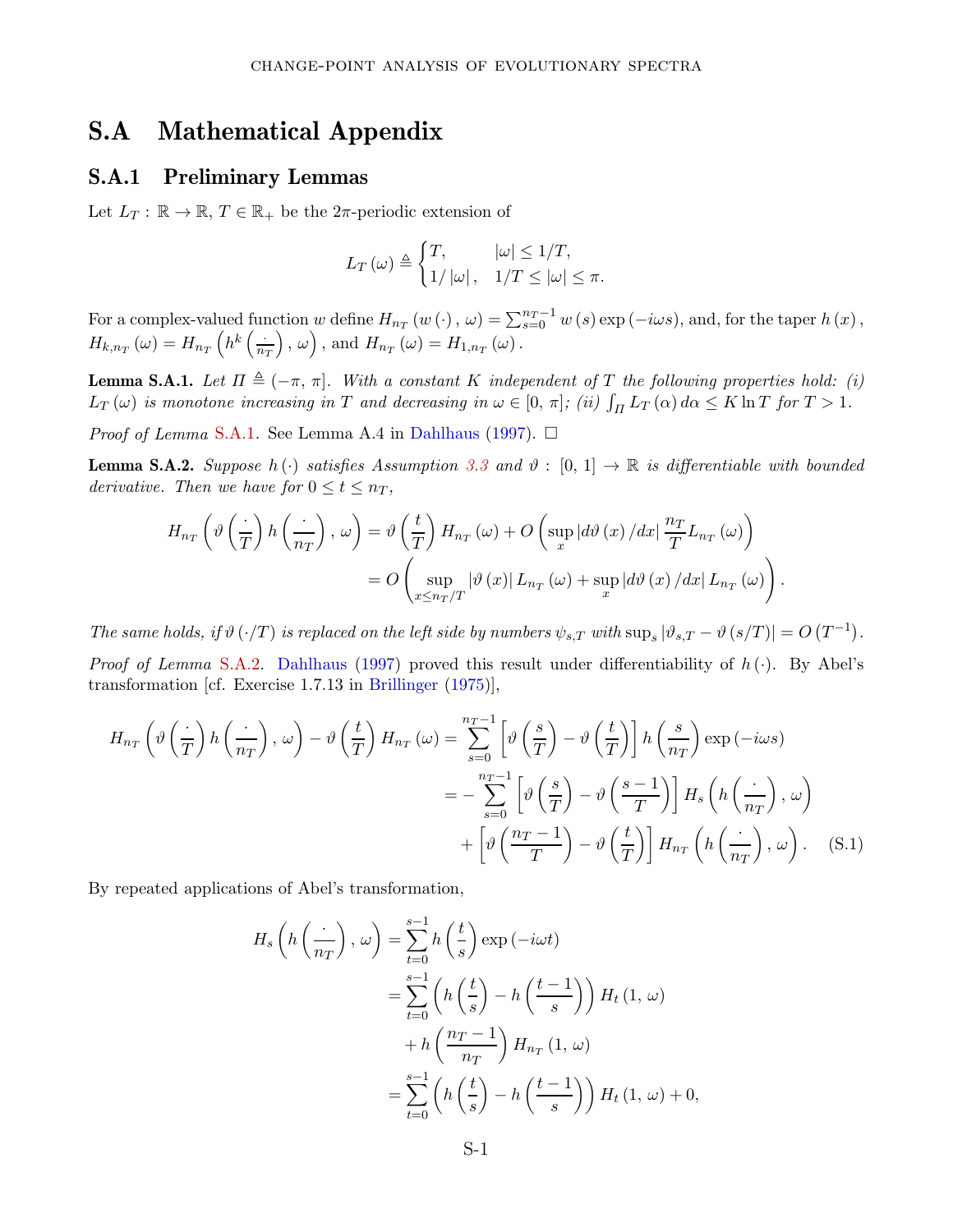where we have used  $h((n_T - 1)/n_T) - h(1) = O(n_T^{-1})$ and  $h(x) = 0$  for  $x \notin [0, 1)$ . Since  $h(\cdot)$  is of bounded variation, if  $|\omega| \leq 1/s$  we have

$$
\sum_{t=0}^{s-1} \left| \left( h\left(\frac{t}{s}\right) - h\left(\frac{t-1}{s}\right) \right) \right| |H_t(1, \, \omega)| \le \sum_{t=0}^{s-1} t \left| \left( h\left(\frac{t}{s}\right) - h\left(\frac{t-1}{s}\right) \right) \right|
$$
  

$$
\le (s-1) \sum_{t=0}^{s-1} \left| \left( h\left(\frac{t}{s}\right) - h\left(\frac{t-1}{s}\right) \right) \right|
$$
  

$$
\le C \left( s-1 \right),
$$

whereas if  $1/s \leq |\omega| \leq \pi$  we have,

$$
\sum_{t=0}^{s-1} \left| \left( h\left(\frac{t}{s}\right) - h\left(\frac{t-1}{s}\right) \right) \right| |H_t(1,\,\omega)| \leq C \frac{1}{|\omega|} \sum_{t=0}^{s-1} \left| \left( h\left(\frac{t}{s}\right) - h\left(\frac{t-1}{s}\right) \right) \right|
$$
  

$$
\leq C \frac{1}{|\omega|}.
$$

Thus,  $H_s(h(\cdot/n_T), \omega) \le L_s(\omega) \le L_{n_T}(\omega)$  where the last inequality follows by Lemma [S.A.1-](#page-35-1)(i). It follows from  $(S.1)$  that,

$$
H_{n_T}\left(\vartheta\left(\frac{\cdot}{T}\right)h\left(\frac{\cdot}{n_T}\right),\,\omega\right)-\vartheta\left(\frac{t}{T}\right)H_{n_T}\left(\omega\right)
$$

$$
=O\left(\sup_{x\leq n_T/T}|\vartheta\left(x\right)|L_{n_T}\left(\omega\right)+\sup_x|d\vartheta\left(x\right)/dx|L_{n_T}\left(\omega\right)\right).\,\Box
$$

<span id="page-36-1"></span>**Lemma S.A.3.** Assume that  $h^{(a_j)}(x)$  satisfies Assumption [3.3-](#page-10-3)(i) for all  $j = 1, \ldots, p$ , then we have for some *C* with  $0 < C < \infty$ ,

$$
\left| \sum_{s=0}^{n_T-1} h_T^{(a_1)}(s+k_1) \cdots h_T^{(a_{p-1})}(s+k_{p-1}) h_T^{(a_1)}(s) \exp(-i\omega s) - H_T^{(a_1, \dots, a_p)}(\omega) \right|
$$
  
  $\leq C (|k_1| + \dots + |k_{p-1}|).$ 

*Proof of Lemma* [S.A.3](#page-36-1). See Lemma P4.1 in [Brillinger](#page-28-1) [\(1975](#page-28-1)).  $\Box$ 

<span id="page-36-2"></span>**Lemma S.A.4.** Let  ${Y_T}$  be a sequence of *p* vector-valued random variables, with (possibly) complex components, and such that all cumulants of the variate  $(Y_T^{(a_1)}$  $\overline{Y}^{(a_1)}_T, \, \overline{Y}^{(a_1)}_T$  $Y_T^{(a_p)},\ldots,Y_T^{(a_p)},\,\overline{Y}_T^{(a_p)}$  $T(T^{(up)})$  exist and tend to the corresponding cumulants of a variate  $(Y^{(a_1)}, \overline{Y}^{(a_1)}, \ldots, Y^{(a_p)}, \overline{Y}^{(a_p)})$  that is determined by its moments. Then  $Y_T$  tends in distribution to a variate having components  $Y^{(a_1)}, \ldots, Y^{(a_p)}$ .

*Proof of Lemma* [S.A.4](#page-36-2). It follows from Lemma P4.5 in [Brillinger](#page-28-1) [\(1975](#page-28-1)).  $\Box$ 

### <span id="page-36-0"></span>S.A.2 Proofs of the Results of Section [7](#page-20-0)

### S.A.2.1 Proof of Theorem [7.1](#page-22-1)

 $For \left[Tu\right] - n_T/2 + 1 \leq t_1, \ldots, t_p \leq \left[Tu\right] + n_T/2 - 1,$ 

$$
\operatorname{cum}(X_{t_1,T},\ldots,X_{t_p,T})
$$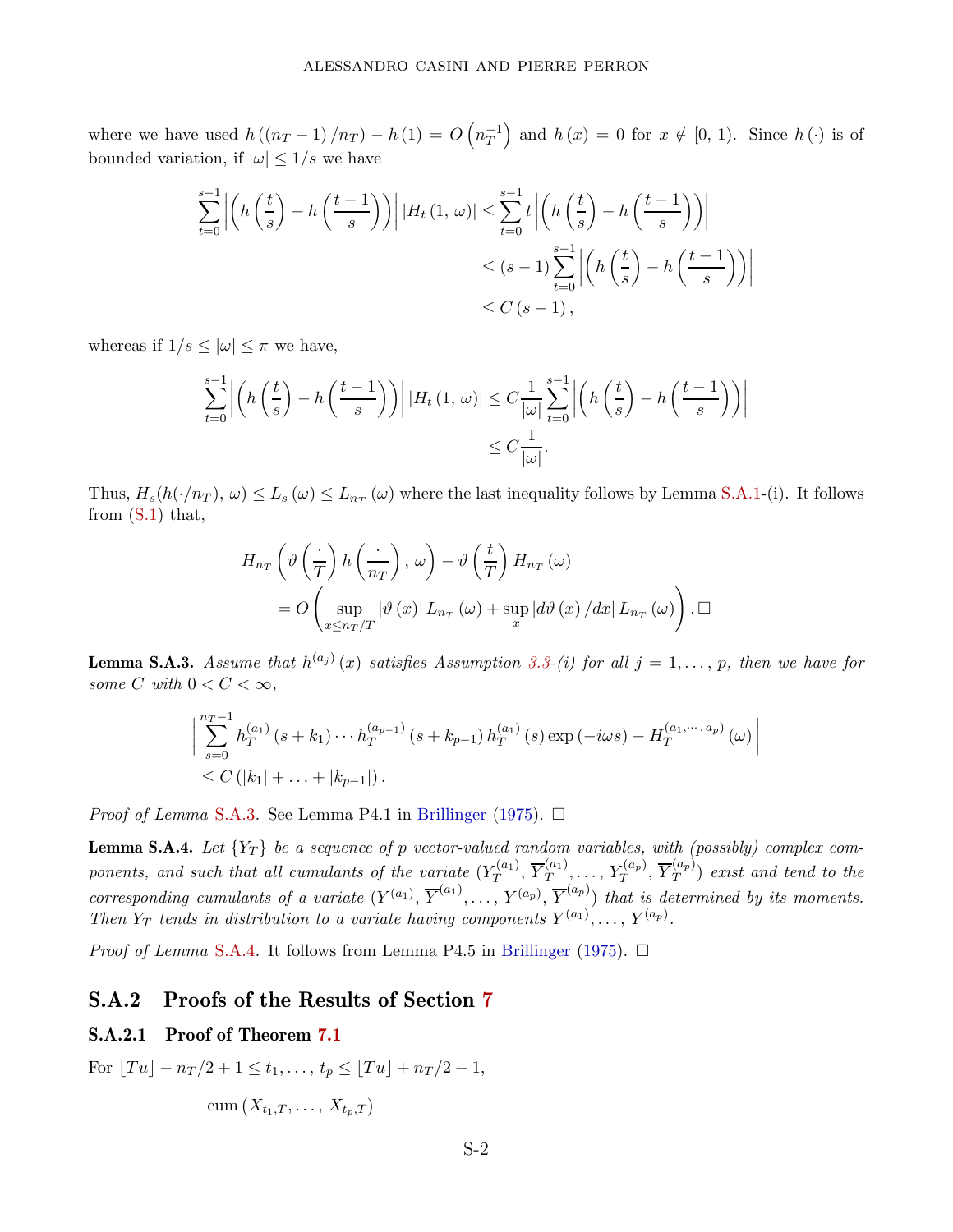$$
= \int_{-\pi}^{\pi} \cdots \int_{-\pi}^{\pi} \exp\left(it_1\omega_1 + \cdots + it_p\omega_p\right)
$$
  
 
$$
\times A_{t_1,T}^0(\omega_1) \cdots A_{t_p,T}^0(\omega_p) \eta\left(\sum_{j=1}^p \omega_j\right) g_p(\omega_1, \ldots, \omega_{p-1}) d\omega_1 \cdots d\omega_p.
$$

We can replace  $A_{t_j,T}^0(\omega_j)$  by  $A(t_j/T, \omega_j)$  using [\(2.3\)](#page-4-3), and then replace  $A(t_j/T, \omega_j)$  by  $A(Tu_j, \omega_j)$  using the smoothness of  $A(u, \cdot)$ . Altogether, this gives an error  $O(n_T/T)$ . Let  $t_1 = t_p + k_1, \ldots, t_{p-1} = t_p + k_{p-1}$ . We have

$$
\begin{split}\n&\text{cum } (X_{t_1,T},\ldots,X_{t_p,T}) \\
&= \int_{-\pi}^{\pi} \cdots \int_{-\pi}^{\pi} \exp\left(i\left((\omega_1+\cdots+\omega_{p-1})\,t_p+\omega_1k_1+\cdots+\omega_{p-1}k_{p-1}+t_p\omega_p\right)\right) \\
&\times A\left(\lfloor Tu \rfloor\,,\,\omega_1\right)\cdots A\left(\lfloor Tu \rfloor\,,\,\omega_p\right)\eta\left(\sum_{j=1}^p \omega_j\right)g_p\left(\omega_1,\ldots,\,\omega_{p-1}\right)d\omega_1\cdots d\omega_p + O\left(n_T/T\right) \\
&= \int_{-\pi}^{\pi} \cdots \int_{-\pi}^{\pi} \exp\left(i\left((\omega_1+\cdots+\omega_{p-1}+\omega_p)\,t_p+\omega_1k_1+\cdots+\omega_{p-1}k_{p-1}\right)\right) \\
&\times A\left(\lfloor Tu \rfloor\,,\,\omega_1\right)\cdots A\left(\lfloor Tu \rfloor\,,\,\omega_p\right)\eta\left(\sum_{j=1}^p \omega_j\right)g_p\left(\omega_1,\ldots,\,\omega_{p-1}\right)d\omega_1\cdots d\omega_p + O\left(n_T/T\right) \\
&\triangleq \kappa_{Tu,t_p}\left(k_1\ldots,k_{p-1}\right) + O\left(n_T/T\right).\n\end{split} \tag{S.2}
$$

This shows that cum  $(X_{t_1,T},\ldots,X_{t_p,T})$  depends on  $t_p$  only through  $\exp(i(\omega_1+\cdots+\omega_{p-1}+\omega_p)t_p)$ . The cumulant of interest in Theorem [7.1](#page-22-1) has the following form,

cum 
$$
\left(d_{h,T}^{(a_1)}(u, \omega_1), \ldots, d_{h,T}^{(a_p)}(u, \omega_p)\right)
$$
  
\n
$$
= \int_{-\pi}^{\pi} \cdots \int_{-\pi}^{\pi} H_{n_T}\left(A_{\lfloor Tu \rfloor - n_T/2 + 1 + \cdot, T}^{(a_1)}(\gamma_1) h_{a_1}\left(\frac{\cdot}{n_T}\right), \omega_1 - \gamma_1\right)
$$
\n
$$
\times H_{n_T}\left(A_{\lfloor Tu \rfloor - n_T/2 + 1 + \cdot, T}^{(a_2)}(\gamma_2) h_{a_2}\left(\frac{\cdot}{n_T}\right), \omega_2 - \gamma_2\right)
$$
\n
$$
\times \cdots
$$
\n
$$
\times H_{n_T}\left(A_{\lfloor Tu \rfloor - n_T/2 + 1 + \cdot, T}^{(a_p)}(\gamma_p) h_{a_p}\left(\frac{\cdot}{n_T}\right), \omega_p - \gamma_p\right)
$$
\n
$$
\times \exp\left\{i\left((\gamma_1 + \cdots + \gamma_p) \lfloor Tu \rfloor\right)\right\} \eta \left(\sum_{j=1}^p \gamma_j\right) g_p\left(\gamma_1, \ldots, \gamma_{p-1}\right) d\gamma_1 \cdots d\gamma_p + o\left(1\right).
$$

By Lemma [S.A.2,](#page-35-2) the latter is equal to

<span id="page-37-0"></span>
$$
\int_{-\pi}^{\pi} \cdots \int_{-\pi}^{\pi} A^{(a_1)}(u, \gamma_1) \cdots A^{(a_p)}(u, \gamma_p)
$$
\n
$$
\times H_{n_T}^{(a_1)}(\omega_1 - \gamma_1) \cdots H_{n_T}^{(a_p)}(\omega_p - \gamma_p)
$$
\n
$$
\times \exp\left(i\left((\gamma_1 + \cdots + \gamma_p) [Tu]\right)\right) \eta \left(\sum_{j=1}^p \gamma_j\right) g_p(\gamma_1, \dots, \gamma_{p-1}) d\gamma_1 \cdots d\gamma_p,
$$
\n(S.3)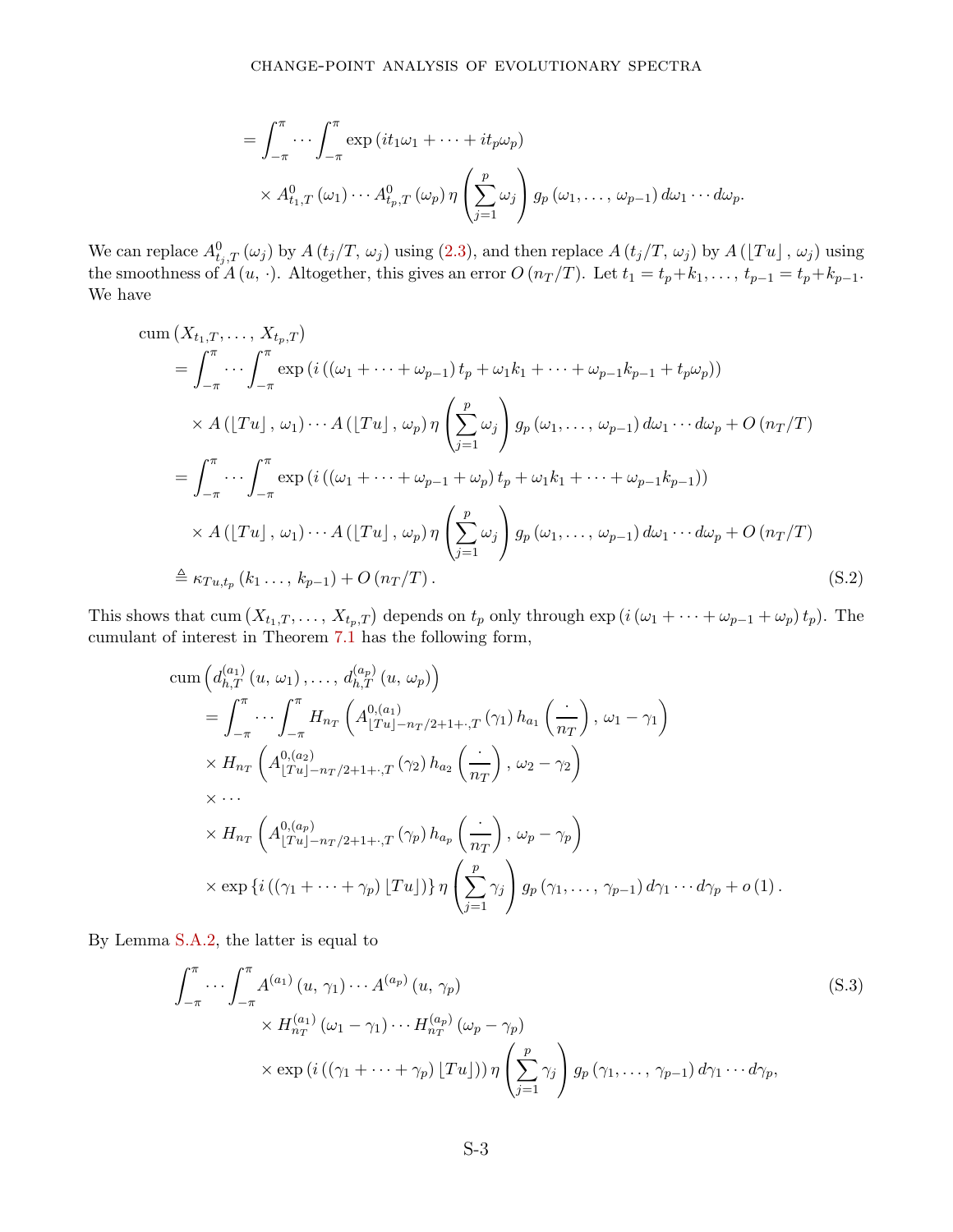plus a remainder term *R<sup>u</sup>* with

$$
|R_u| \leq C \frac{n_T}{T} \int_{-\pi}^{\pi} \cdots \int_{-\pi}^{\pi} L_{n_T} (\omega_1 - \gamma_1) \cdots L_{n_T} (\omega_p - \gamma_p) \exp \left( i \left( (\gamma_1 + \cdots + \gamma_p) \lfloor Tu \rfloor \right) \right) \tag{S.4}
$$
  
 
$$
\times \eta \left( \sum_{j=1}^p \gamma_j \right) g_p (\gamma_1, \dots, \gamma_{p-1}) d\gamma_1 \cdots d\gamma_p
$$
  
 
$$
\leq C \frac{n_T}{T} \int_{-\pi}^{\pi} \cdots \int_{-\pi}^{\pi} L_{n_T} (\omega_1 - \gamma_1) \cdots L_{n_T} (\omega_p - \gamma_p) d\gamma_1 \cdots d\gamma_p
$$
  
 
$$
\leq C \frac{n_T}{T} (\ln n_T)^p,
$$

where we have used  $g_p(\gamma_1,\ldots,\gamma_{p-1}) \leq \text{const}_p$ , the fact that  $\int_{-\pi}^{\pi} \exp\left\{i\left(\gamma \lfloor Tu \rfloor\right)\right\} d\gamma = 2\sin\left(\pi \lfloor Tu \rfloor\right) / \lfloor Tu \rfloor$ , and the third inequality follows from Lemma [S.A.1-](#page-35-1)(ii).

Next, note that the function  $H_{n_T}(\omega)$  will have substantial magnitude only for  $\omega$  near some multiple of  $2\pi$ . Thus, by continuity of  $A(\cdot, \omega)$ ,  $g_p$ , and of the exponential function we yield that [\(S.3\)](#page-37-0) is equal to

<span id="page-38-0"></span>
$$
\int_{-\pi}^{\pi} \cdots \int_{-\pi}^{\pi} A^{(a_1)}(u, \omega_1) \cdots A^{(a_p)}(u, \omega_p)
$$
\n
$$
\times H_{n_T}^{(a_1)}(\omega_1 - \gamma_1) \cdots H_{n_T}^{(a_p)}(\omega_p - \gamma_p)
$$
\n
$$
\times \exp\left(i\left((\omega_1 + \cdots + \omega_p) [Tu]\right)\right) \eta \left(\sum_{j=1}^p \omega_j\right) g_p(\omega_1, \dots, \omega_{p-1}) d\gamma_1 \cdots d\gamma_p.
$$
\n(S.5)

By Lemma [S.A.3,](#page-36-1)

$$
\left| \sum_{s=0}^{n_T-1} h_{a_1} \left( \frac{s+k_1}{n_T} \right) \cdots h_{a_{p-1}} \left( \frac{s+k_{p-1}}{n_T} \right) h_{a_p} \left( \frac{s}{n_T} \right) \exp \left( i \sum_{j=1}^p \omega_j s \right) - H_T^{(a_1,\dots,a_p)} \left( \sum_{j=1}^p \omega_j \right) \right|
$$
  
 
$$
\leq C \left( |k_1| + \ldots + |k_{p-1}| \right).
$$

Thus,  $(S.5)$  is equal to

<span id="page-38-1"></span>
$$
\sum_{k_1=-n_T}^{n_T} \cdots \sum_{k_{p-1}=-n_T}^{n_T} \exp\left(-i\sum_{j=1}^{p-1} \omega_j k_j\right) \times \left(\kappa_{Tu,t_p}^{(a_1,\ldots,a_p)}(k_1\ldots,k_{p-1}) H_T^{(a_1,\ldots,a_p)}\left(\sum_{j=1}^p \omega_j\right) + O\left(n_T/T\right)\right) + \varepsilon_T,
$$
\n(S.6)

where  $\kappa_{T}^{(a_1,\ldots,a_p)}$  $T_{u,t_p}^{(a_1,\ldots,a_p)}(k_1\ldots,k_{p-1}) = \text{cum}(X_{t_1,T}^{(a_1)},\ldots,X_{t_p,T}^{(a_p)}) + (n_T/T)$  and

$$
|\varepsilon_T| \leq C \sum_{k_1=-n_T}^{n_T} \cdots \sum_{k_{p-1}=-n_T}^{n_T} \kappa_{Tu,t_p}^{(a_1,\ldots,a_p)}(k_1\ldots,k_{p-1}) (|k_1|+\cdots+|k_p|) < \infty.
$$

Note that  $|\varepsilon_T|/n_T \to 0$  since  $(|k_1| + \cdots + |k_p|)/n_T \to 0$ . Thus,  $\varepsilon_T = o(n_T)$  uniformly in  $\omega_j$   $(j = 1, \ldots, p)$ .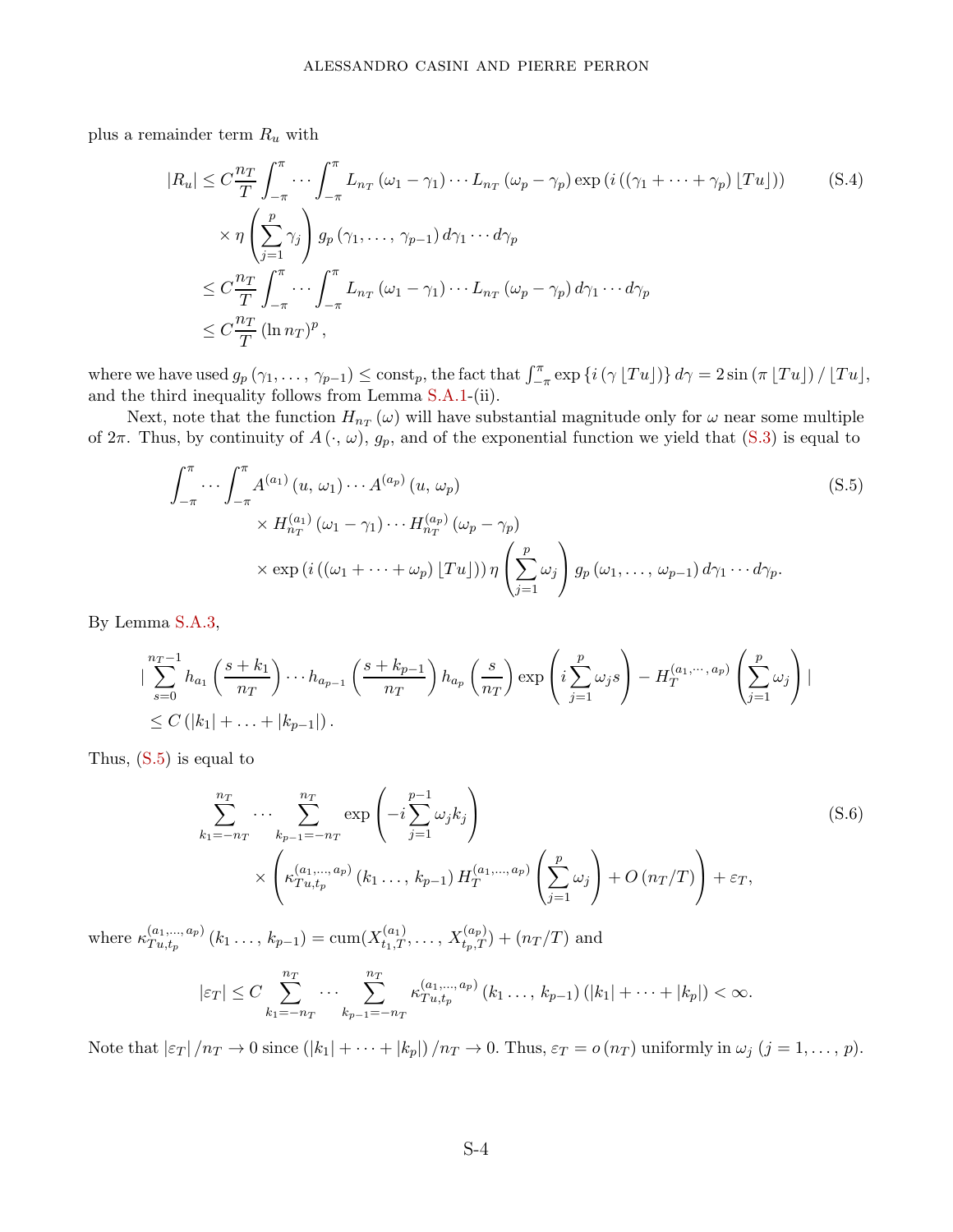Altogether we have

cum 
$$
\left(d_{h,T}^{(a_1)}(u, \omega_1),..., d_{h,T}^{(a_p)}(u, \omega_p)\right)
$$
  
=  $(2\pi)^{r-1} H_{n_T}^{(a_1,...,a_p)}\left(\sum_{j=1}^p \omega_j\right) f_{\mathbf{X}}^{(a_1,...,a_p)}(u, \omega_1,..., \omega_{p-1}) + \varepsilon_T,$ 

where  $f_{\mathbf{X}}^{(a_1,...,a_p)}(u,\omega_1,\ldots,\omega_{p-1})$  is given in [\(2.1\)](#page-4-2). The proof for rth cumulant of  $d_{h,T}^{(a_j)}(u,\omega_1)$   $(j=1,\ldots,r)$ with  $r < p$  is the same as for the *p*th cumulant.

Note that from [\(S.6\)](#page-38-1) we have

$$
\sum_{k_1=-n_T}^{n_T} \cdots \sum_{k_{p-1}=-n_T}^{n_T} \exp\left(-i \sum_{j=1}^{p-1} \omega_j k_j\right) \kappa_{Tu,t_p} (k_1 \ldots, k_{p-1})
$$
\n
$$
= \sum_{k_1=-n_T}^{n_T} \cdots \sum_{k_{p-1}=-n_T}^{n_T} \int_{-\pi}^{\pi} \cdots \int_{-\pi}^{\pi} \exp(i((\gamma_1 + \cdots + \gamma_{p-1} + \gamma_p) t_p + (\omega_1 - \gamma_1) k_1 + \cdots + (\omega_{p-1} - \gamma_{p-1}) k_{p-1}))
$$
\n
$$
\times A^{(a_1)} (T u |, \gamma_1) \cdots A^{(a_p)} (T u |, \gamma_p) \eta \left(\sum_{j=1}^p \gamma_j\right) g_p(\gamma_1, \ldots, \gamma_{p-1}) d\gamma_1 \cdots d\gamma_p.
$$

Since  $\sum_{j=1}^{p} \gamma_j \equiv 0 \pmod{2\pi}$ ,  $\gamma_p$  is normalized and so the latter is equivalent to

$$
\sum_{k_1=-n_T}^{n_T} \cdots \sum_{k_{p-1}=-n_T}^{n_T} \int_{-\pi}^{\pi} \cdots \int_{-\pi}^{\pi} \exp\left(i\left(\gamma_1 k_1 + \cdots + \gamma_{p-1} k_{p-1}\right)\right)
$$
  

$$
A^{(a_1)}\left(\lfloor Tu \rfloor, \omega_1\right) \cdots A^{(a_p)}\left(\lfloor Tu \rfloor, \omega_p\right) g_p\left(\omega_1, \ldots, \omega_{p-1}\right) d\gamma_1 \cdots d\gamma_{p-1},
$$

where we have used the continuity of  $A(\cdot, \omega)$  and  $g_p$ . Then,

<span id="page-39-0"></span>
$$
A^{(a_1)}([Tu], \omega_1) \cdots A^{(a_p)}([Tu], \omega_p) g_p(\omega_1, \ldots, \omega_{p-1}) = f_{\mathbf{X}}^{(a_1, \ldots, a_p)}(u, \omega_1, \ldots, \omega_{p-1})
$$
(S.7)

is the spectrum that corresponds to the spectral representation  $(2.1)$  with  $m_0 = 0$ . In view of the following identities [see e.g., Exercise 1.7.5-(c,d) in [Brillinger](#page-28-1) [\(1975](#page-28-1))],

$$
\sum_{k=-n_T}^{n_T} \exp(-i\omega k) = \frac{\sin((n_T+1/2)\omega)}{\sin(\omega/2)}, \qquad \int_{-\pi}^{\pi} \frac{\sin((n_T+1/2)\omega)}{\sin(\omega/2)}d\omega = 2\pi,
$$

we yield

cum 
$$
(d_T^{(a_1)}(u, \omega_1),..., d_T^{(a_p)}(u, \omega_p))
$$
  
=  $(2\pi)^{p-1} H_T^{(a_1,...,a_p)} \left(\sum_{j=1}^p \omega_j\right) f^{(a_1,...,a_p)}(u, \omega_1,..., \omega_{p-1}) + \varepsilon_T,$ 

which verifies  $(S.7)$ .  $\Box$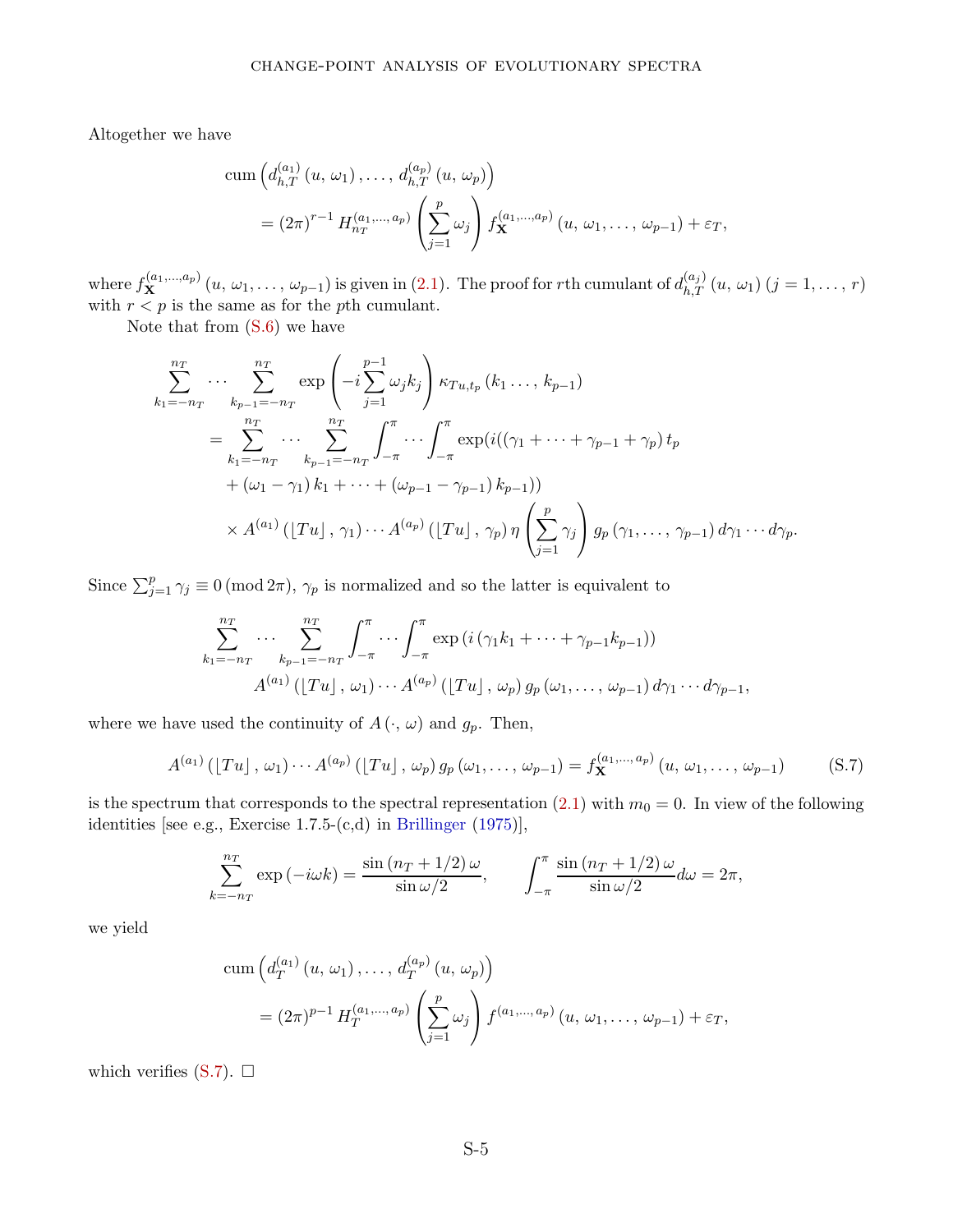#### S.A.2.2 Proof of Theorem [7.2](#page-22-2)

Proof of Theorem [7.2](#page-22-2). We have,

$$
\mathbb{E}(\mathbf{d}_{h,T}(u,\,\omega)) = \sum_{s=0}^{n_T-1} \exp(-i\omega s) \mathbb{E}\left(\mathbf{X}_{\lfloor Tu \rfloor - n_T/2 + s + 1,T}\right)
$$
  
= 0.

By Theorem [7.1](#page-22-1) we deduce

$$
n_T^{-1} \text{Cov} \left( d_{h,T}^{(a_l)} \left( u, \pm \omega_j \right), d_{h,T}^{(a_r)} \left( u, \pm \omega_k \right) \right)
$$
\n
$$
= n_T^{-1} 2\pi H_{n_T}^{(a_l, a_r)} \left( \pm \omega_j \mp \omega_k \right) f_{\mathbf{X}}^{(a_l, a_r)} \left( u, \pm \omega_j \left( n_T \right) \right) + o \left( 1 \right) + O \left( n_T^{-1} \right). \tag{S.8}
$$

Note that [see, e.g., Lemma P4.6 in [Brillinger](#page-28-1) [\(1975](#page-28-1))],

<span id="page-40-1"></span><span id="page-40-0"></span>
$$
\left| H_{n_T}^{(a_1,\ldots,a_p)}\left(\omega\right) \right| \leq \frac{C}{\left| \sin\left(\omega/2\right) \right|},\tag{S.9}
$$

where *C* is a constant with  $0 < C < \infty$ . If  $\omega_j \pm \omega_k \neq 0 \pmod{2\pi}$  the first term on the right-hand side of [\(S.8\)](#page-40-0) tends to zero using [\(S.9\)](#page-40-1). If  $\pm \omega_j \mp \omega_k \equiv 0 \pmod{2\pi}$  the right-hand side of [\(S.8\)](#page-40-0) tends to

$$
2\pi H_T^{(a_l, a_r)}(0) f_{\mathbf{X}}^{(a_l, a_r)}(u, \pm \omega_j) = 2\pi \left( \int h^{(a_l)}(t) h^{(a_r)}(t) dt \right) f_{\mathbf{X}}^{(a_l, a_r)}(u, \pm \omega_j).
$$

This shows that the second-order cumulants behave as indicated by the theorem. By Theorem [7.1](#page-22-1) for  $r > 2$ ,

$$
n_T^{-r/2} \text{cum}\left(d_{h,T}^{(a_1)}(u, \pm \omega_{j_1}), \ldots, d_{h,T}^{(a_r)}(u, \pm \omega_{j_r})\right) = n_T^{-r/2} (2\pi)^{r-1} H_{n_T}^{(a_1,\ldots,a_r)}\left(\pm \omega_{j_1} \pm \cdots \pm \omega_{j_r}\right) f_{\mathbf{X}}^{(a_1,\ldots,a_r)}\left(u, \pm \omega_{j_1}, \ldots, \pm \omega_{j_{r-1}}\right) + o\left(n_T^{1-r/2}\right).
$$

The latter tends to 0 as  $n_T \to \infty$  if  $r > 2$  because  $H_{n_T}^{(a_1,...,a_r)}(\omega) = O(n_T)$ . Thus, also the cumulants of order higher than two behave as indicated by the theorem. This implies that the cumulants of the considered variables and the conjugates of those variables tend to the cumulants of Gaussian random variable. Since the distribution of the latter is fully determined by its moments, the theorem follows from Lemma [S.A.4.](#page-36-2) The second part of the theorem follows from the fact that  $\sin (\omega) = 0$  for  $\omega =$  $0, ±π, ±2π, ±2π, ...$ 

#### S.A.2.3 Proof of Theorem [7.3](#page-22-0)

The proof of the second equality in [\(7.2\)](#page-22-3) is similar to [Dahlhaus](#page-29-6) [\(1996a\)](#page-29-6) who proved the result under stronger assumptions on the data taper. Using the spectral representation  $(2.1)$ ,

cum 
$$
(d_{h,T}(u, \omega), d_{h,T}(u, -\omega))
$$
  
=  $\sum_{t=0}^{n_T-1} \sum_{s=0}^{n_T-1} h\left(\frac{t}{T}\right) h\left(\frac{s}{T}\right) \int_{-\pi}^{\pi} \exp(-i(\omega - \eta) (s - t)) A^0_{[Tu]-n_T/2+t}(\eta) A^0_{[Tu]-n_T/2+s}(-\eta) d\eta.$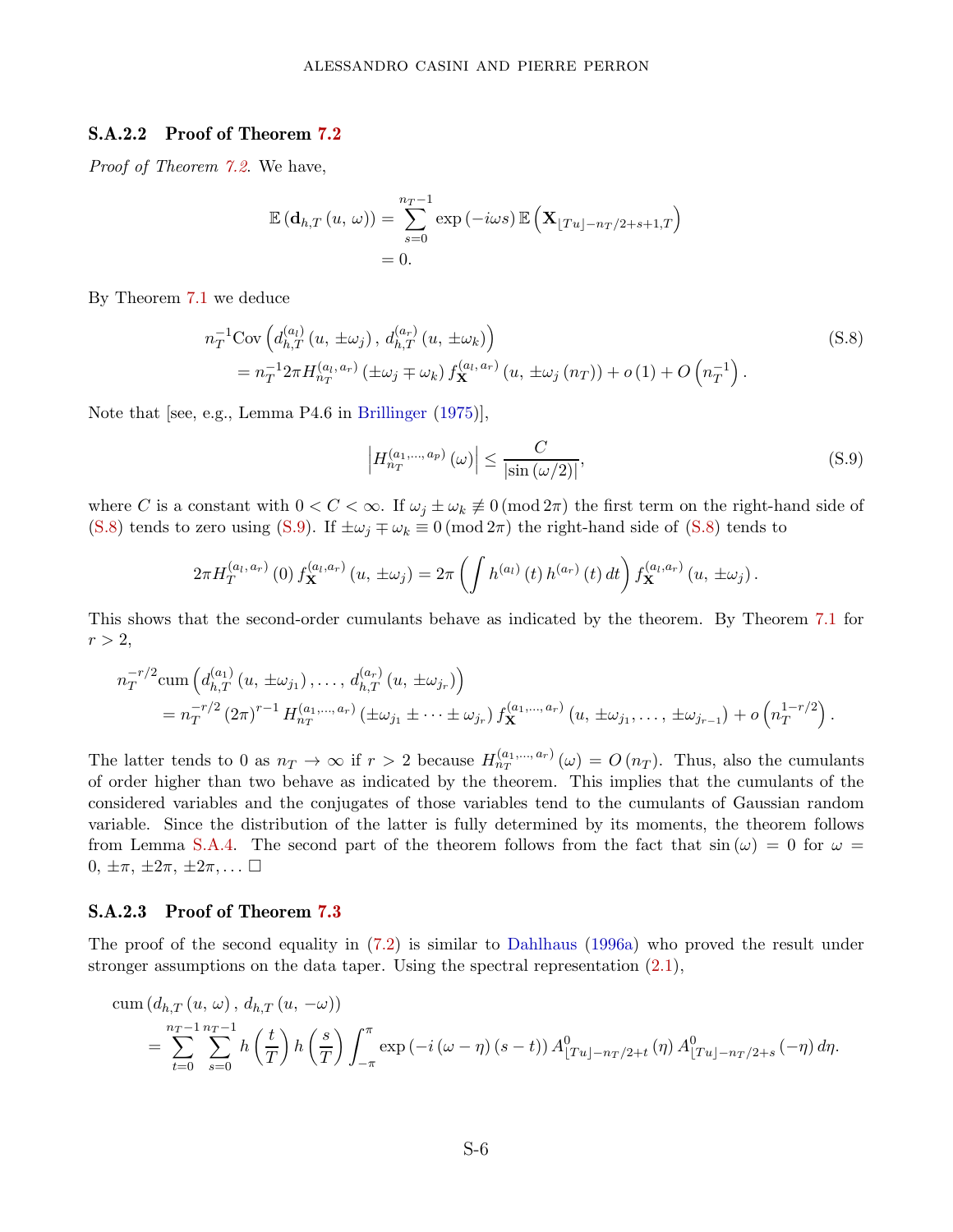We use Abel's transformation to replace  $A_{\lfloor Tu \rfloor - n_T/2+t}^0(\eta)$  by  $A(u, \omega)$ ,

$$
\begin{split}\n&\|\sum_{t=0}^{n_T-1} h\left(\frac{t}{n_T}\right) \left(A_{\lfloor Tu \rfloor - n_T/2 + t}^0 \left(\eta\right) - A\left(u, \omega\right)\right) \exp\left(-i\left(\omega - \eta\right)t\right)\| \\
&= \|\sum_{t=0}^{n_T-1} \left(A_{\lfloor Tu \rfloor - n_T/2 + t}^0 \left(\eta\right) - A_{\lfloor Tu \rfloor - n_T/2 + t-1}^0 \left(\eta\right)\right) H_t \left(h\left(\frac{\cdot}{n_T}, \omega - \eta\right)\right)\| \\
&\quad + \|\left(A_{\lfloor Tu \rfloor - n_T/2 + n_T-1}^0 \left(\eta\right) - A\left(u, \omega\right)\right) H_{n_T} \left(h\left(\frac{\cdot}{n_T}\right), \omega - \eta\right)\| \\
&\le O\left(\frac{n_T}{T}\right) L_{n_T} \left(\omega - \eta\right) + \left(O\left(\frac{n_T}{T}\right) + O\left(|\omega - \eta|\right)\right) L_{n_T} \left(\omega - \eta\right),\n\end{split}
$$

where the inequality follows from using Lemma [S.A.2,](#page-35-2)

<span id="page-41-0"></span>
$$
\left| H_t\left( h\left(\frac{\cdot}{n_T}, \omega - \eta\right) \right) \right| \le L_t \left( \omega - \eta \right) \le L_{n_T} \left( \omega - \eta \right). \tag{S.10}
$$

Since we are dividing by  $\sum_{s=0}^{n_T-1} h (s/n_T)^2 \sim n_T$  we get,

$$
n_T^{-1} \left| \sum_{t=0}^{n_T-1} h\left(\frac{t}{n_T}\right) \left( A_{\lfloor Tu \rfloor - n_T/2 + t}^0(\eta) - A_{\lfloor u + \frac{t - n_T/2}{T}, u \rfloor} \right) \right| \exp\left(-i(\omega - \eta) t\right) \right|
$$
  
\n
$$
\leq O\left(\frac{1}{T}\right) L_{n_T}(\omega - \eta) + \left( O\left(\frac{1}{T}\right) + n_T^{-1} O\left(|\omega - \eta|\right) \right) L_{n_T}(\omega - \eta)
$$
  
\n
$$
\leq C < \infty
$$

where we have used the fact that  $L_{n_T}(\omega - \eta) \leq n_T$  and that

$$
|\omega - \eta| L_{n_T} (\omega - \eta) = \begin{cases} |\omega - \eta| n_T, & |\omega - \eta| \leq 1/n_T \\ |\omega - \eta| / |\omega - \eta|, & 1/n_T \leq |\omega - \eta| \leq \pi \end{cases}.
$$

Using Lemma [S.A.2](#page-35-2) and [\(S.10\)](#page-41-0) we have,

$$
n_T^{-1} \left| \sum_{s=0}^{n_T-1} h\left(\frac{s}{T}\right) \exp\left(i\left(\omega - \eta\right)s\right) A_{\lfloor Tu \rfloor - n_T/2+s}^0\left(-\eta\right) d\eta \right|
$$
  
=  $n_T^{-1} |A\left(\left(\lfloor Tu \rfloor - n_T/2\right)/T, -\eta\right) H_{n_T}\left(-\omega + \eta\right)| + O\left(T^{-1}\right)$   
=  $n_T^{-1} O\left(\sup_{u \in [0,1]} A\left(u, -\eta\right)\right) L_{n_T}\left(-\omega + \eta\right) + O\left(T^{-1}\right).$ 

Thus, after integration over  $\eta$  we yield that the error in replacing  $A_{\lfloor Tu \rfloor - n_T/2 + t}^0(\eta)$  by  $A(u, \omega)$  is  $O((\log n_T)/n_T)$ . Next, we replace  $A_{\lfloor Tu \rfloor - n_T/2+s}^0(-\eta)$  by  $A(u, \omega)$  and integrate over  $\eta$  using the relation

$$
A(u, \omega) A(u, -\omega) = |A(u, \omega)|^2 = f_{\mathbf{X}}(u, \omega).
$$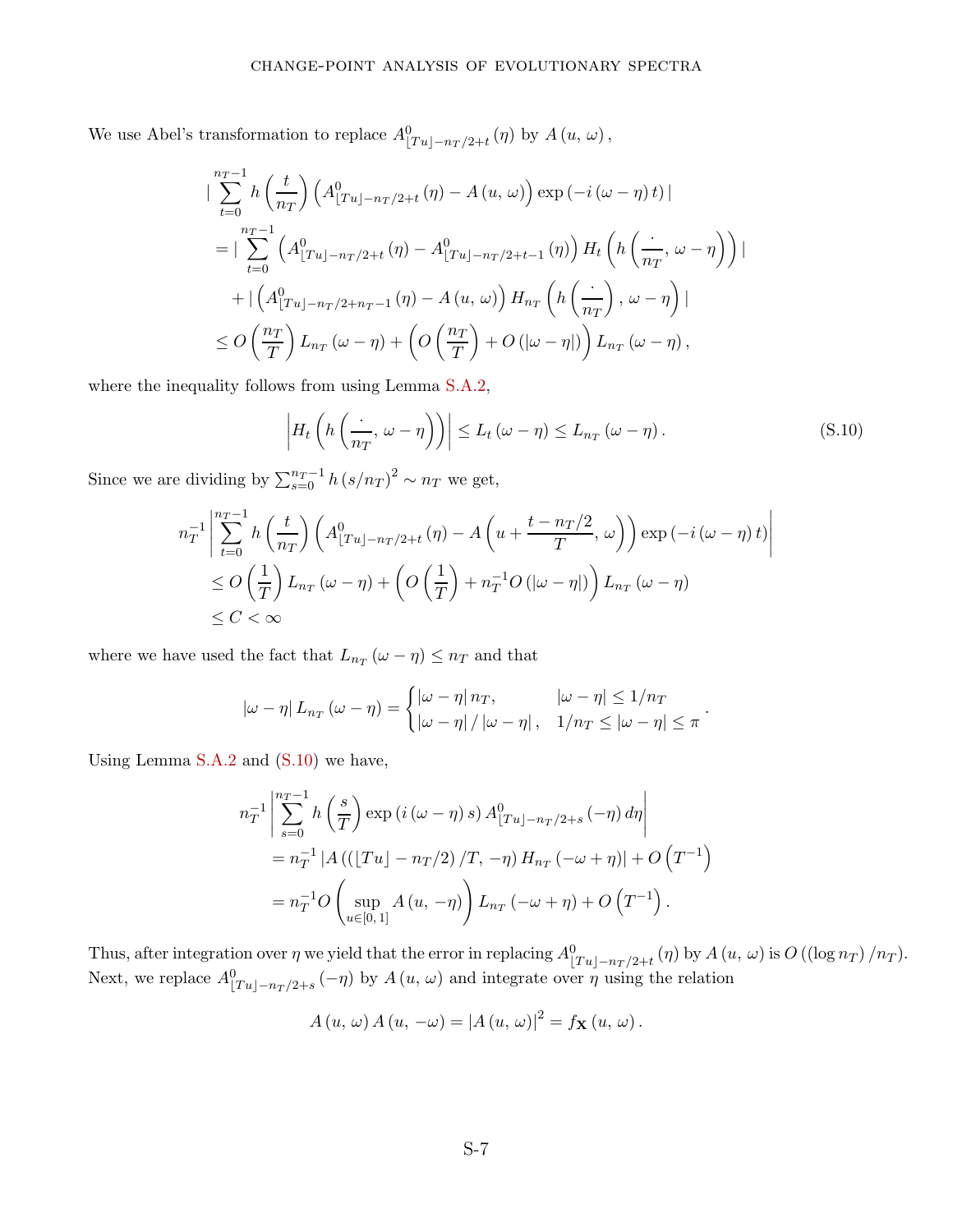In view of

<span id="page-42-0"></span>
$$
\int_{-\pi}^{\pi} |H_{n_T}(\alpha)|^2 \, d\alpha = 2\pi \sum_{t=0}^{n_T - 1} \left(\frac{t}{n_T}\right)^2,\tag{S.11}
$$

we then yield

$$
\mathbb{E}\left(I_{h,T}\left(u,\,\omega\right)\right) = \frac{1}{2\pi H_{2,n_T}\left(0\right)} \sum_{t=0}^{n_{T-1}} \sum_{s=0}^{n_{T-1}} h\left(\frac{t}{T}\right) \left(\frac{s}{T}\right) \int_{-\pi}^{\pi} \exp\left(-i\left(\omega-\alpha\right)\left(s-t\right)\right) f_{\mathbf{X}}\left(u,\,\alpha\right) d\alpha + O\left(\frac{\log n_T}{n_T}\right)
$$
\n
$$
= \frac{1}{\int_{-\pi}^{\pi} |H_{n_T}\left(\alpha\right)|^2 d\alpha} \int_{-\pi}^{\pi} |H_{n_T}\left(\omega-\alpha\right)|^2 f_{\mathbf{X}}\left(u,\,\alpha\right) d\alpha + O\left(\frac{\log n_T}{n_T}\right)
$$
\n
$$
= \frac{1}{\int_{-\pi}^{\pi} |H_{n_T}\left(\alpha\right)|^2 d\alpha} \int_{-\pi}^{\pi} |H_{n_T}\left(\alpha\right)|^2 f_{\mathbf{X}}\left(u,\,\omega-\alpha\right) d\alpha + O\left(\frac{\log n_T}{n_T}\right).
$$
\n(S.12)

This shows the first equality of [\(7.2\)](#page-22-3). For the second equality of (7.2) replace  $A^0_{\lfloor Tu \rfloor - n_T/2 + t}(\eta)$  by  $A(u + (t - n_T/2)/T, \omega)$  and  $A_{[Tu]-n_T/2+t}^0(-\eta)$  by  $A(u + (t - n_T/2)/T, -\omega)$  so that [\(S.12\)](#page-42-0) holds with  $f_{\mathbf{X}}(u + (t - n_T/2) / T, \omega)$  in place of  $f_{\mathbf{X}}(u, \alpha)$ . Then take a second-order Taylor expansion of  $f_{\mathbf{X}}$  around around *u* to obtain

$$
\mathbb{E}\left(I_{h,T}\left(u,\,\omega\right)\right) = \frac{1}{2\pi H_{2,n_T}\left(0\right)} \sum_{t=0}^{n_{T-1}} h\left(\frac{t}{T}\right)^2 f_{\mathbf{X}}\left(u + \frac{t - n_T/2}{T},\,\omega\right) + O\left(\frac{\log n_T}{n_T}\right)
$$
\n
$$
= f_{\mathbf{X}}\left(u,\,\omega\right) + \frac{1}{2} \left(\frac{n_T}{T}\right)^2 \int_0^1 x^2 h^2\left(x\right) dx \frac{\partial^2}{\partial u^2} f_{\mathbf{X}}\left(u,\,\omega\right)
$$
\n
$$
+ o\left(\left(\frac{n_T}{T}\right)^2\right) + O\left(\frac{\log n_T}{n_T}\right). \square
$$

### S.A.2.4 Proof of Theorem [7.4](#page-23-0)

By Theorem 2.3.1-(ix) in [Brillinger](#page-28-1) [\(1975](#page-28-1)), Cov  $(Y_j, Y_k) = \text{cum}(Y_j, \overline{Y}_k)$  for possibly complex variables  $Y_j$ and  $Y_k$ . Thus,

$$
\begin{split} \text{Cov}\left(d_{h,T}\left(u,\,\omega_{j}\right)d_{h,T}\left(u,\,-\omega_{j}\right),\,d_{h,T}\left(u,\,\omega_{k}\right)d_{h,T}\left(u,\,-\omega_{k}\right)\right) \\ = \text{cum}\left(d_{h,T}\left(u,\,\omega_{j}\right)d_{h,T}\left(u,\,-\omega_{j}\right),\,d_{h,T}\left(u,\,\omega_{k}\right)d_{h,T}\left(u,\,-\omega_{k}\right)\right). \end{split}
$$

By the product theorem for cumulants [cf. [Brillinger](#page-28-1) [\(1975](#page-28-1)), Theorem 2.3.2], we have to sum over all indecompasable partitions  $\{P_1, \ldots, P_m\}$  with  $|P_i| = \text{card}(P_i) \geq 2$  of the two-way table,

$$
\begin{array}{cc} a_{j,1} & a_{j,2} \\ a_{k,1} & a_{k,2} \end{array},
$$

where  $a_{j,1}$  and  $a_{j,2}$  stand for the position of  $d_{h,T}(u, \omega_j)$  and  $d_{h,T}(u, -\omega_j)$ , respectively. This results in,

$$
\begin{aligned} \operatorname{cum}\left(d_{h,T}\left(u,\,\omega_{j}\right)d_{h,T}\left(u,\,-\omega_{j}\right),\,d_{h,T}\left(u,\,\omega_{k}\right)d_{h,T}\left(u,\,-\omega_{k}\right)\right) \\ = & \operatorname{cum}\left(d_{h,T}\left(-\omega_{j}\right),\,d_{h,T}\left(-\omega_{j}\right),\,d_{h,T}\left(\omega_{k}\right),\,d_{h,T}\left(-\omega_{k}\right)\right) \\ & + \operatorname{cum}\left(d_{h,T}\left(\omega_{j}\right)\right)\operatorname{cum}\left(d_{h,T}\left(-\omega_{j}\right),\,d_{h,T}\left(\omega_{k}\right),\,d_{h,T}\left(-\omega_{k}\right)\right) \end{aligned}
$$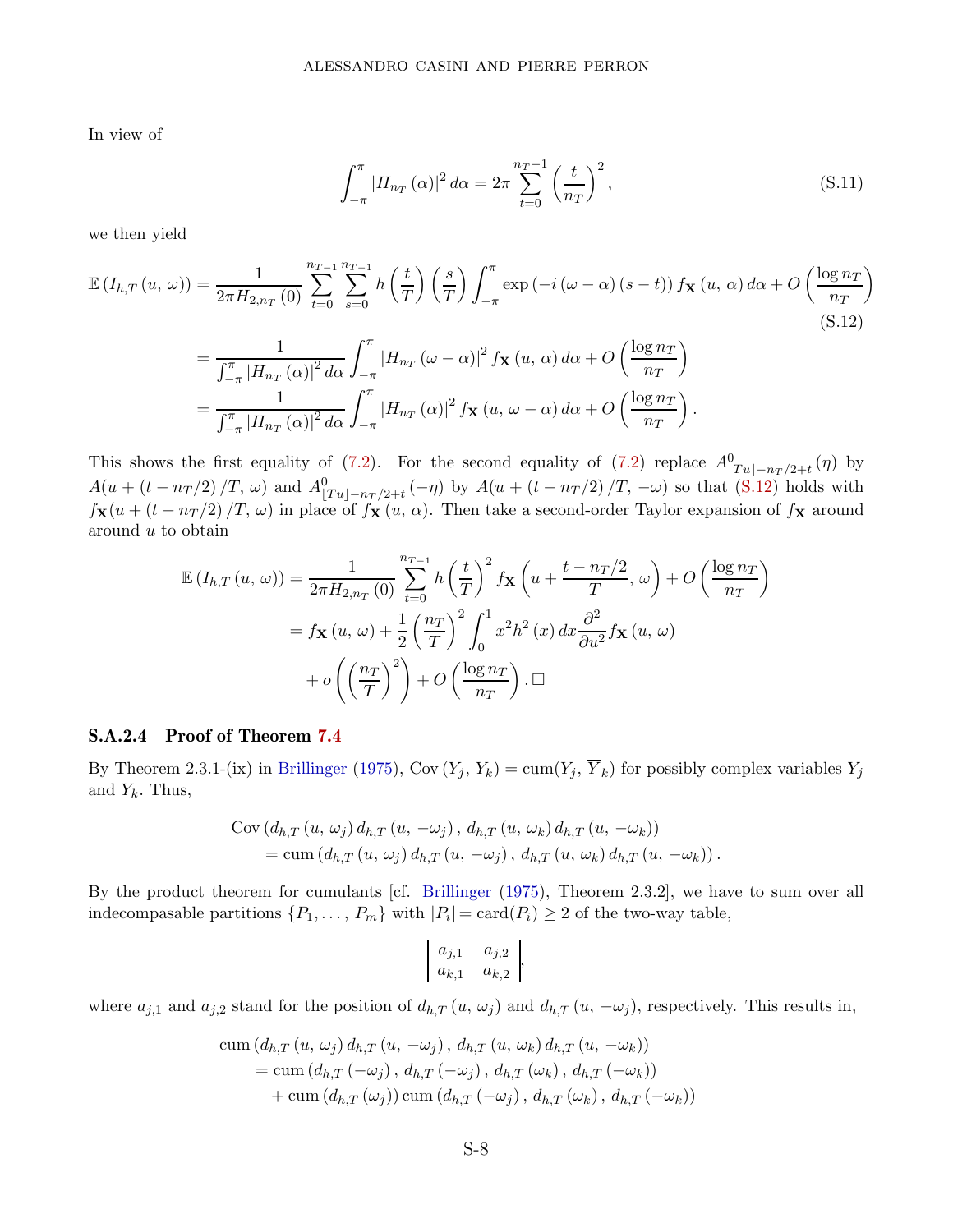+ three similar terms  $+$  cum  $(d_{h,T}(\omega_j))$  cum  $(d_{h,T}(\omega_k))$  cum  $(d_{h,T}(-\omega_j), d_{h,T}(-\omega_k))$ + three similar terms  $+$  cum  $(d_{h,T}(\omega_j), d_{h,T}(-\omega_k))$  cum  $(d_{h,T}(-\omega_j), d_{h,T}(-\omega_k))$  $+$  cum  $(d_{h,T}(\omega_i), d_{h,T}(-\omega_k))$  cum  $(d_{h,T}(-\omega_j), d_{h,T}(\omega_k))$ .

Then, by Theorem [7.1,](#page-22-1)

$$
\begin{split} \text{cum} \left( d_{h,T} \left( u, \, \omega_{j} \right) d_{h,T} \left( u, \, -\omega_{j} \right), \, d_{h,T} \left( u, \, \omega_{k} \right) d_{h,T} \left( u, \, -\omega_{k} \right) \right) \\ &= \left( 2\pi \right)^{3} H_{4,n_{T}} \left( 0 \right) f_{\mathbf{X}} \left( u, \, \omega_{j}, \, -\omega_{j}, \, \omega_{k} \right) + O \left( 1 \right) \\ &+ \left[ 2\pi H_{2,n_{T}} \left( \omega_{j} + \omega_{k} \right) f_{\mathbf{X}} \left( u, \, \omega_{j} \right) + O \left( 1 \right) \right] \left[ 2\pi H_{2,n_{T}} \left( -\omega_{j} - \omega_{k} \right) f_{\mathbf{X}} \left( u, \, \omega_{j} \right) + O \left( 1 \right) \right] \\ &+ \left[ 2\pi H_{2,n_{T}} \left( \omega_{j} - \omega_{k} \right) f_{\mathbf{X}} \left( u, \, \omega_{j} \right) + O \left( 1 \right) \right] \left[ 2\pi H_{2,n_{T}} \left( -\omega_{j} + \omega_{k} \right) f_{\mathbf{X}} \left( u, \, \omega_{j} \right) + O \left( 1 \right) \right]. \end{split} \tag{S.13}
$$

Given

<span id="page-43-0"></span>
$$
H_{2,n_T}(0) = \sum_{t=0}^{n_T - 1} h^2(t/T) \sim n_T \int h^2(\alpha) d\alpha
$$

and

$$
H_{2,n_T}(\omega_j - \omega_k) H_{2,n_T}(-\omega_j + \omega_k) = |H_{2,n_T}(\omega_j - \omega_k)|^2
$$

the result of the theorem follows because

$$
n_T^{-2} (2\pi)^3 H_{4,n_T}(0) f_{\mathbf{X}}(u, \omega_j, -\omega_j, \omega_k) = O\left(n_T^{-1}\right),
$$

and because the  $O(1)$  terms on the right-hand side of  $(S.13)$  becomes negligible when multiplied by  $H_{2,n_T}^{-2}(0)$ .

Next, we prove the second result of the theorem. Recall that  $\mathbf{z} \sim \mathcal{N}_p^{\text{C}}(\mu_z, \Sigma_z)$  means that the 2*p* vector

$$
\begin{bmatrix} \mathrm{Re}\, \mathbf{z} \\ \mathrm{Im}\, \mathbf{z} \end{bmatrix}
$$

is distributed as

$$
\mathcal{N}_{2p}\left(\begin{bmatrix}\mathrm{Re}\,\mu_z\\ \mathrm{Im}\,\mu_z\end{bmatrix};\,\frac{1}{2}\begin{bmatrix}\mathrm{Re}\,\Sigma_z & -\mathrm{Im}\,\Sigma_z\\ -\mathrm{Im}\,\Sigma_z & \mathrm{Re}\,\Sigma_z\end{bmatrix}\right),\,
$$

where  $\Sigma_z$  is a  $p \times p$  hermitian positive semidefinite matrix. By Theorem [7.2](#page-22-2) we know that Re  $\mathbf{d}_{h,T}(\omega_j)$  and Im  $\mathbf{d}_{h,T}(\omega_j)$  are asymptotically independent  $\mathcal{N}(0, \pi n_T f_{\mathbf{X}}(u, \omega_j))$  variates. Hence, by the Mann-Wald Theorem,

$$
I_{h,T}(u, \, \omega_j \, (n_T)) = (2\pi n_T)^{-1} \left\{ (\text{Re} \, d_{h,T}(u, \, \omega_j \, (n_T)))^2 + (\text{Im} \, d_{h,T} \, (\omega_j \, (n_T)))^2 \right\},\,
$$

is asymptotically distributed as  $f_{\mathbf{X}}(u, \omega_j) \chi_2^2/2$  if  $2\omega_j \not\equiv 0 \pmod{2\pi}$ . This proves part (i). For part (ii), if  $\omega = \pm \pi$ ,  $\pm 3\pi$ ,... then  $I_{h,T}(u, \omega)$  is asymptotically distributed as  $f_{\mathbf{X}}(u, \omega) \chi_1^2$ , independently from the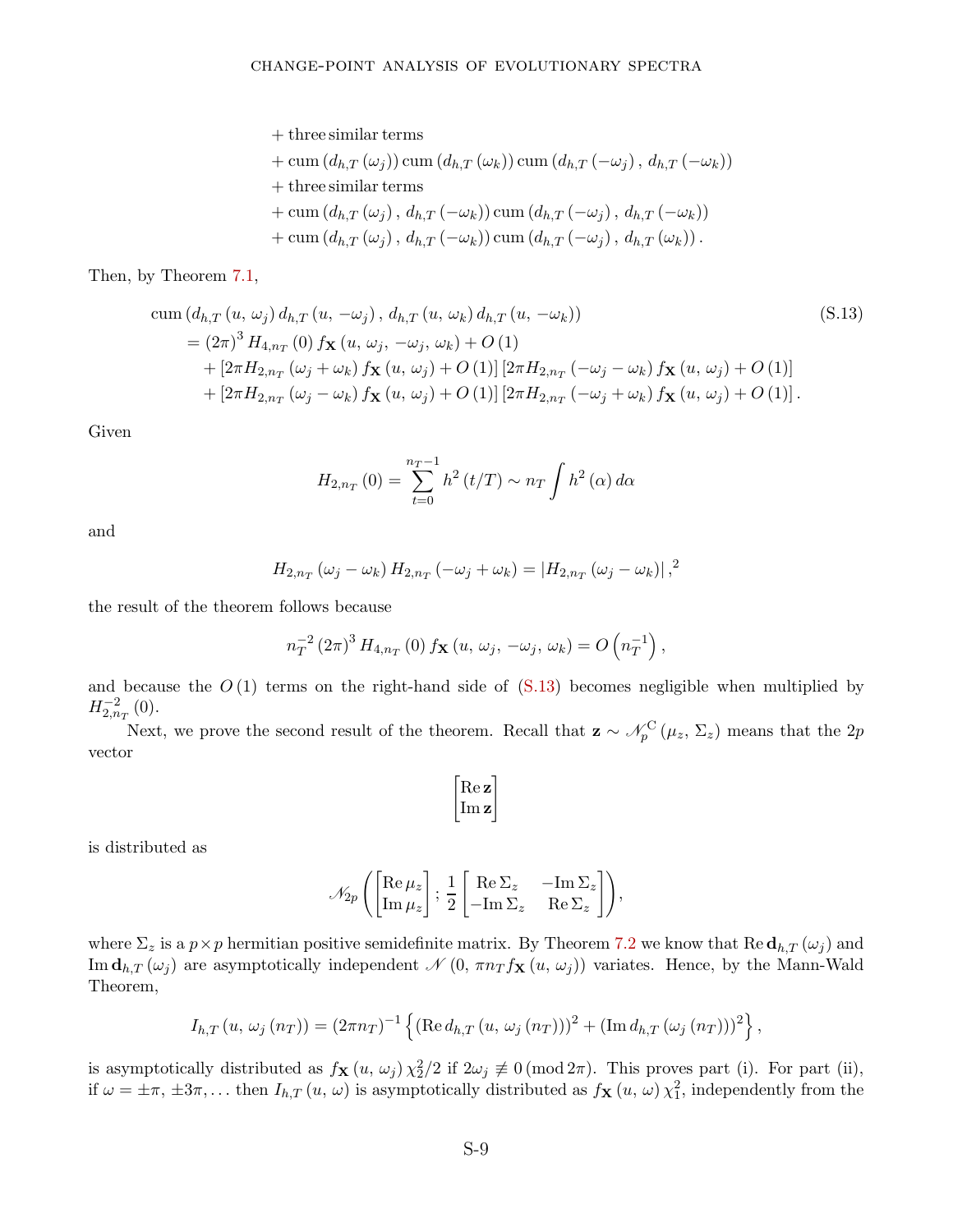previous variates.  $\Box$ 

### S.A.2.5 Proof of Theorem [7.5](#page-23-2)

Using Theorem [7.3](#page-22-0) we have

$$
\mathbb{E}\left(f_{h,T}\left(u,\,\omega\right)\right) = \frac{2\pi}{n_T} \sum_{s=0}^{n_T-1} W_T\left(\omega - \frac{2\pi s}{n_T}\right) \mathbb{E}\left(I_{h,T}\left(u,\frac{2\pi s}{n_T}\right)\right)
$$
\n
$$
= \frac{2\pi}{n_T} \sum_{s=0}^{n_T-1} W_T\left(\omega - \frac{2\pi s}{n_T}\right) f_{\mathbf{X}}\left(u,\frac{2\pi s}{T}\right) + O\left(n_T T^{-1}\right) + O\left(\log\left(n_T\right)n_T^{-1}\right).
$$

The first term on the right-hand side is

$$
\frac{2\pi}{n_T} \sum_{s=0}^{n_T-1} W_T \left( \omega - \frac{2\pi s}{n_T} \right) f_{\mathbf{X}} \left( u, \frac{2\pi s}{n_T} \right)
$$
\n
$$
= \int_0^{2\pi} W_T \left( \omega - \alpha \right) f_{\mathbf{X}} \left( u, \alpha \right) d\alpha + O \left( (n_T b_T)^{-1} \right) + O \left( \log (n_T) n_T^{-1} \right)
$$
\n
$$
= \int_0^{2\pi} \sum_{j=-\infty}^{\infty} b_T^{-1} W \left( b_T^{-1} \left( \omega - \alpha + 2\pi j \right) \right) f_{\mathbf{X}} \left( u, \alpha \right) d\alpha + O \left( (n_T b_T)^{-1} \right) + O \left( \log (n_T) n_T^{-1} \right)
$$
\n
$$
= \int_{-\infty}^{\infty} W \left( \beta \right) f_{\mathbf{X}} \left( u, \omega - \beta b_T \right) d\beta + O \left( (n_T b_T)^{-1} \right) + O \left( \log (n_T) n_T^{-1} \right),
$$

where the last equality follows from the change in variable  $\beta = b_T^{-1} (\omega - \alpha)$ . This yields the first equality of [\(7.4\)](#page-23-3). The second equality follows from the first and Theorem [7.3](#page-22-0) along with a Taylor expansion.  $\Box$ 

### S.A.2.6 Proof of Theorem [7.6](#page-23-1)

Let

$$
c_T(u, k) = H_{2,T}(0)^{-1} \sum_{s=0}^{n_T-1} h\left(\frac{s+k}{T}\right) h\left(\frac{s}{T}\right) X_{\lfloor Tu \rfloor - n_T/2 + s + k + 1, T} X_{\lfloor Tu \rfloor - n_T/2 + s + 1, T}.
$$

We can rewrite  $I_{h,T}(u, \omega)$  using  $c_T(u, k)$  as follows,

$$
I_{h,T}(u,\,\omega)=(2\pi)^{-1}\sum_{k=-\infty}^{\infty}\exp\left(-i\omega k\right)c_T(u,\,k).
$$

Note that

$$
f_{h,T}(u,\,\omega)=\int_0^{2\pi} W_{2,T}(\omega-\alpha)\,I_{h,T}(u,\,\alpha)\,d\alpha+O\left((n_Tb_{W,T})^{-1}\right),\,
$$

where  $W_{2,T}(\omega) = \sum_{k=-\infty}^{\infty} w(b_{W,T}k) \exp(-i\omega k)$  and  $w(k) = \int_{-\infty}^{\infty} W_{2,T}(\alpha) \exp(i\alpha k) d\alpha$  for  $k \in \mathbb{R}$ . From Theorem [7.4,](#page-23-0)

$$
Cov(f_{h,T}(u,\omega_j), f_{h,T}(u,\omega_k))
$$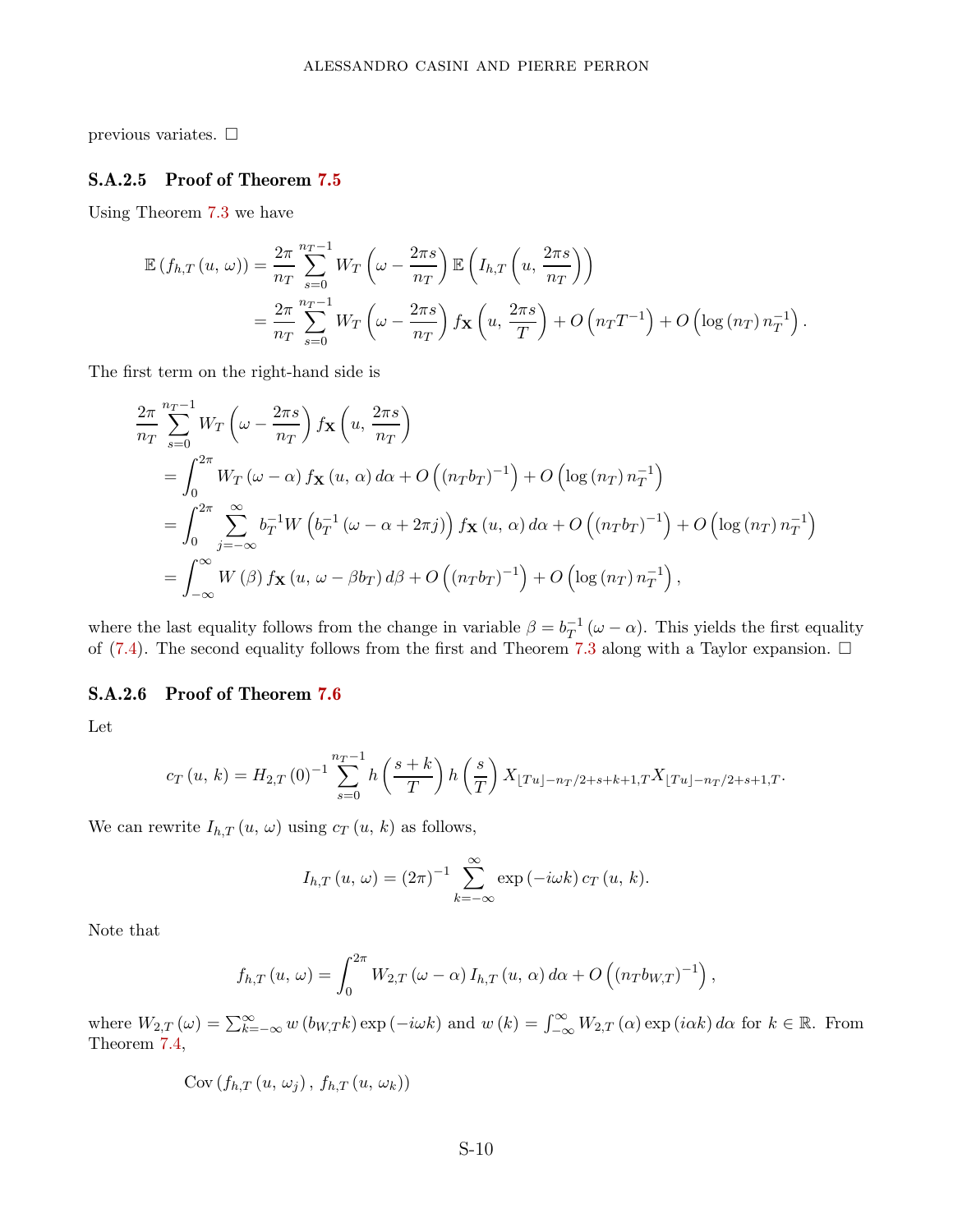$$
= \int_0^{2\pi} \int_0^{2\pi} W_{2,T}(\omega_j - \alpha) W_{2,T}(\omega_k - \beta) \operatorname{Cov}(I_{h,T}(u, \alpha), I_{h,T}(u, \beta)) d\alpha d\beta
$$
  
=  $H_{2,n_T}(0)^{-1} H_{2,n_T}(0)^{-1} \int_0^{2\pi} \int_0^{2\pi} W_{2,T}(\omega_j - \alpha) W_{2,T}(\omega_k - \beta)$   

$$
\times \{ |H_{2,n_T}(\alpha - \beta)|^2 + |H_{2,n_T}(\alpha + \beta)|^2 \} |f(u, \alpha)|^2 d\alpha d\beta + O(n_T^{-1}).
$$

We now show that

<span id="page-45-0"></span>
$$
\int_{0}^{2\pi} W_{2,T} (\omega_k - \beta) |H_{2,n_T} (\alpha - \beta)|^2 d\beta
$$
\n
$$
= 2\pi W_{2,T} (\omega_k - \alpha) \sum_{s=0}^{n_T - 1} h^4 (s) + O\left(b_{W,T}^{-2}\right),
$$
\n(S.14)

uniformly in  $\alpha$ . We can expand [\(S.14\)](#page-45-0) as follows,

$$
\sum_{t=0}^{n_T-1} \sum_{s=0}^{n_T-1} h^2(t/n_T) h^2(s/n_T) \int_0^{2\pi} W_{2,T}(\omega_k - \beta) \times \exp\{-i(\alpha - \beta)t + i(\alpha - \beta)s\} d\beta
$$
  
\n
$$
= \sum_{t=0}^{n_T-1} \sum_{s=0}^{n_T-1} h^2(t) h^2(s) \int_0^{2\pi} \sum_{k=-\infty}^{\infty} w(b_{W,T}k) \exp(-i(\omega_k - \beta) k)
$$
  
\n
$$
\times \exp\{-i(\alpha - \beta)t + i(\alpha - \beta)s\} d\beta
$$
  
\n
$$
= \sum_{t=0}^{n_T-1} \sum_{s=0}^{n_T-1} h^2(t/n_T) h^2(s/n_T) w(b_{W,T}(t-s)) \exp(i(\omega_k - \alpha) (t-s))
$$
  
\n
$$
= \sum_{k=-\infty}^{\infty} w(b_{W,T}k) \exp(i(\omega_k - \alpha) k) \sum_{s=0}^{n_T-1} h^2((s+k) n_T) h^2(s/n_T)
$$
  
\n
$$
= 2\pi W_{2,T}(\omega_k - \alpha) \sum_{s=0}^{n_T-1} h^4(s/n_T) + R_T.
$$

where we have applied Lemma [S.A.3](#page-36-1) to  $\exp(i(\omega_k - \alpha) k) \sum_{s=0}^{n_T-1} h^2(s+k) h^2(s)$  to yield,

$$
\left|\exp\left(i\left(\omega_{k}-\alpha\right)k\right)\sum_{s=0}^{n_{T}-1}h^{2}\left(s+k\right)h^{2}\left(s\right)-\exp\left(i\left(\omega_{k}-\alpha\right)k\right)\sum_{s=0}^{n_{T}-1}h^{4}\left(s/n_{T}\right)\right|\leq C\left|k\right|,
$$

and

$$
|R_T| \leq C \sum_{k=-\infty}^{\infty} |w(b_{W,T}k)| |k| \sim C b_{W,T}^{-2} \int |x| |w(x)| dx,
$$

for  $0 < C < \infty$ . The latter result follows because

$$
C \sum_{k=-\infty}^{\infty} |w(b_T k)| |k|
$$
  
=  $Cb_{W,T}^{-2}b_{W,T} \sum_{k=-\infty}^{\infty} |w(b_{W,T} k)| |b_{W,T} k|$ 

S-11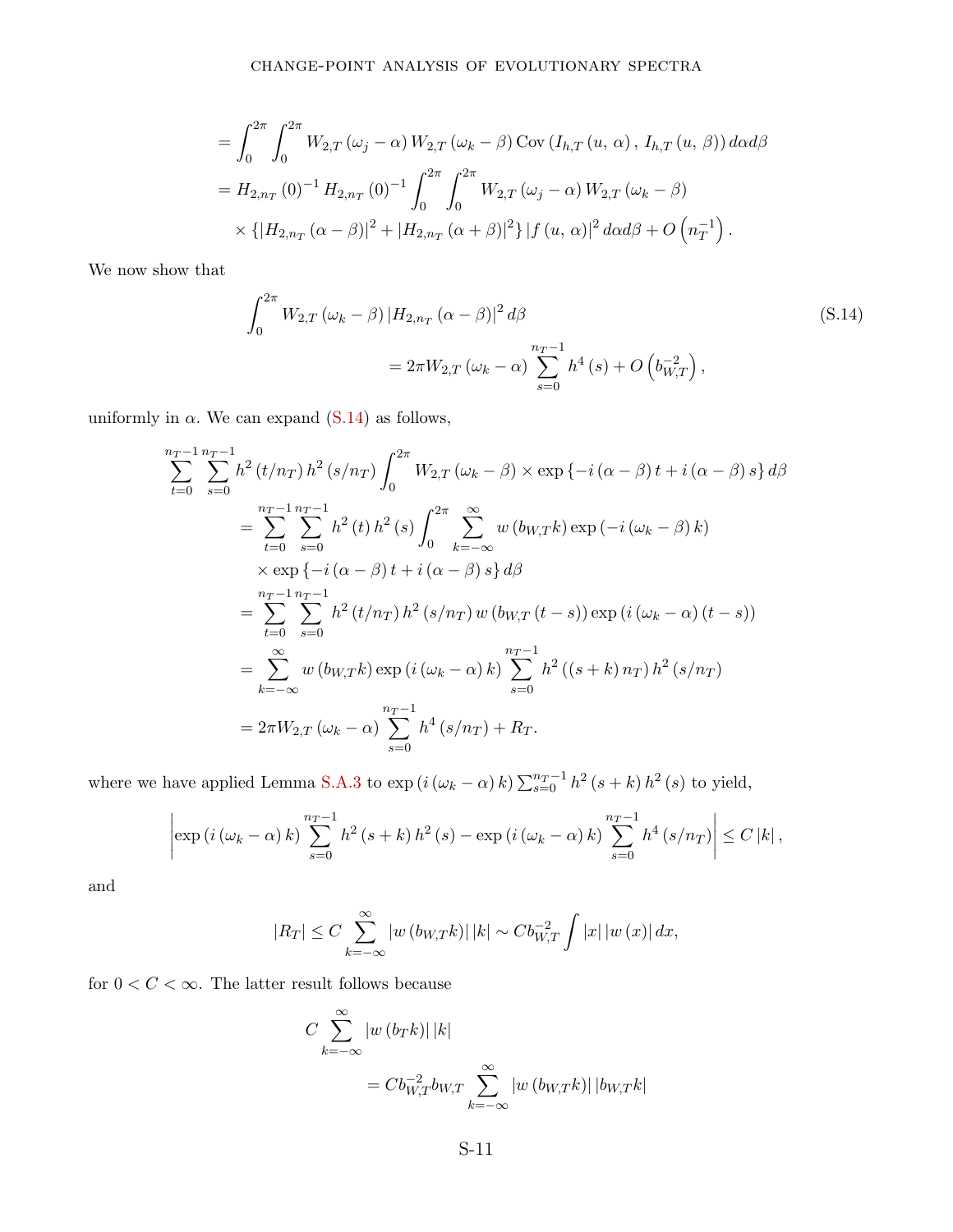$$
=Cb_T^{-2}\int |x|\,|w\left(x\right)|\,dx,
$$

for a finite  $0 < C < \infty$ . A similar result holds for the second term involving  $|H_{2,n_T}(\alpha+\beta)|^2$ . Overall, we have

$$
Cov(f_{h,T}(u, \omega_j), f_{h,T}(u, \omega_k))
$$
  
=  $2\pi H_{2,T}(0)^{-2} \sum_{s=0}^{n_T-1} h(s/n_T)^4 \int_0^{2\pi} \{W_{2,T}(\omega_j - \alpha) W_{2,T}(\omega_k - \alpha) |f(u, \alpha)|^2$   
+  $W_{2,T}(\omega_j - \alpha) W_{2,T}(\omega_k + \alpha) |f(u, \alpha)|^2\} d\alpha + O\left(b_{W,T}^{-2} n_T^{-2}\right) + O\left(n_T^{-1}\right).$ 

Equation [\(7.5\)](#page-24-1) follows from

$$
n_{T}b_{W,T}Cov(f_{h,T}(u, \omega_{j}), f_{h,T}(u, \omega_{k}))
$$
\n
$$
= b_{W,T}2\pi n_{T}H_{2,T}(0)^{-1} n_{T}H_{2,T}(0)^{-1} n_{T}^{-1} \sum_{t=0}^{n_{T}-1} h(t/n_{T})^{4}
$$
\n
$$
\times \int_{0}^{2\pi} \left\{ \sum_{l=-\infty}^{\infty} b_{W,T}^{-1} W\left(b_{W,T}^{-1}(\omega_{j}-\alpha+2\pi l)\right) \right.
$$
\n
$$
\times \sum_{l=-\infty}^{\infty} b_{W,T}^{-1} W\left(b_{W,T}^{-1}(\omega_{k}-\alpha+2\pi l)\right) |f(u, \alpha)|^{2}
$$
\n
$$
+ \sum_{l=-\infty}^{\infty} b_{W,T}^{-1} W\left(b_{W,T}^{-1}(\omega_{j}-\alpha+2\pi l)\right)
$$
\n
$$
\times \sum_{l=-\infty}^{\infty} b_{W,T}^{-1} W\left(b_{W,T}^{-1}(\omega_{k}+\alpha+2\pi l)\right) |f(u, \alpha)|^{2} d\alpha + O\left((n_{T}b_{W,T})^{-1}\right) + O(b_{W,T})
$$
\n
$$
= 2\pi \left(\int h^{2}(t) dt\right)^{-2} \int h^{4}(t) dt
$$
\n
$$
\int_{0}^{2\pi} \left[n\left\{\omega_{j}-\omega_{k}\right\} |f(u, \omega_{j})|^{2} + n\left\{\omega_{j}+\omega_{k}\right\} |f(u, \omega_{j})|^{2}\right]\int_{-\infty}^{\infty} W^{2}(\alpha) d\alpha
$$
\n
$$
+ O\left((n_{T}b_{W,T})^{-1}\right) + O(b_{W,T}).
$$

Finally, we consider the magnitude of the joint cumulants of order *r.* We have

<span id="page-46-0"></span>cum 
$$
(f_{h,T}(u, \omega_1),..., f_{h,T}(u, \omega_r))
$$
  
\n
$$
= 2\pi \{H_{2,n_T}(0)\}^{-r}
$$
\n
$$
\times \sum_{t_1=0}^{n_T-1} \cdots \sum_{t_{2r}=0}^{n_T-1} w (b_T (t_1 - t_2)) \cdots w (b_T (t_{2r-1} - t_{2r}))
$$
\n
$$
\times \exp(-i\omega_1 (t_1 - t_2) - ... - i\omega_r (t_{2r-1} - t_{2r})) h_{n_T} (t_1) \cdots h_{n_T} (t_{2r})
$$
\n
$$
\times \operatorname{cum}(X_{\lfloor Tu \rfloor - n_T/2 + t_1 + 1, T} X_{\lfloor Tu \rfloor - n_T/2 + t_2 + 1, T}, ..., X_{\lfloor Tu \rfloor - n_T/2 + t_{2r-1} + 1, T} X_{\lfloor Tu \rfloor - n_T/2 + t_{2r} + 1, T}).
$$
\n(S.15)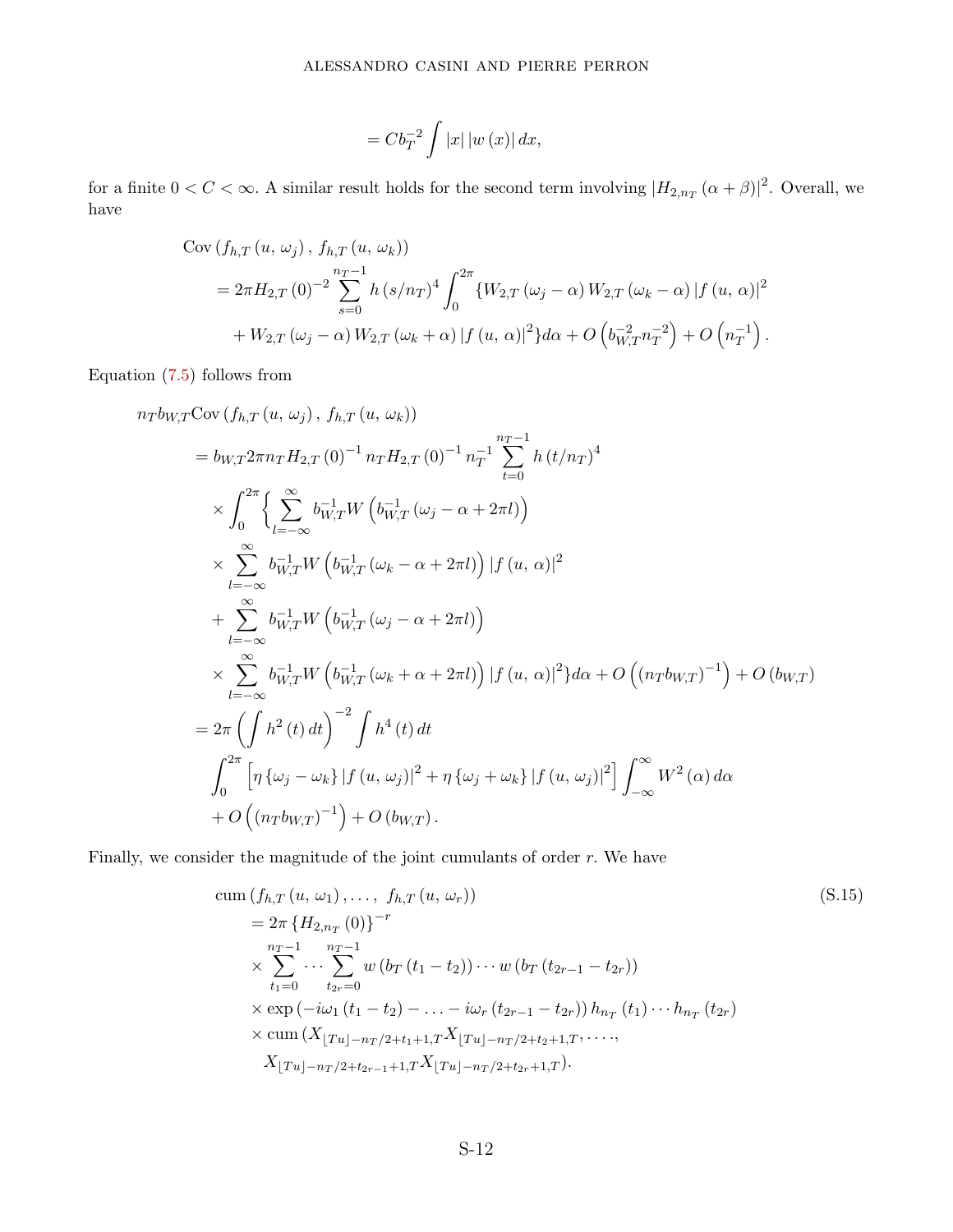Note that

cum 
$$
\left(X_{\lfloor Tu \rfloor - n_T/2 + t_1 + 1,T}X_{\lfloor Tu \rfloor - n_T/2 + t_2 + 1,T}, \ldots, X_{\lfloor Tu \rfloor - n_T/2 + t_{2r-1} + 1,T}X_{\lfloor Tu \rfloor - n_T/2 + t_{2r} + 1,T}\right)
$$
  
=  $\sum_{\mathbf{v}} c_{X\cdots X}(u; t_j, j \in v_1) \cdots c_{X\cdots X}(u; t_j, j \in v_p),$ 

where  $c_{X\cdots X}(u; t_j, j \in v_1)$  is the time-*Tu* cumulant involving the variables  $X_{t_j}$  for  $j \in v_1$  and where the summation is over all indecomposable partitions  $\mathbf{v} = (v_1, \dots, v_p)$  of the table

$$
\begin{vmatrix} 1 & 2 \\ 3 & 4 \\ \vdots & \vdots \\ 2r - 1 & 2r \end{vmatrix}.
$$

As the partition is indecomposable, in each set  $v<sub>p</sub>$  of the partition we may find an element  $t<sub>p</sub><sup>*</sup>$  such that none of  $t_j - t_p^*$ ,  $j \in v_p$  ( $p = 1, ..., P$ ) is  $t_{2l-1} - t_{2l}$ ,  $l = 1, 2, ..., r$ . Define  $2r - P$  new variables  $k_1, \ldots, k_{2r-P}$  as the nonzero  $t_j - t_p^*$ . Eq. [\(S.15\)](#page-46-0) is now bounded by

$$
C^{r} n_{T}^{-r} \sum_{\mathbf{v}} \sum_{t_{1}^{*}} \cdots \sum_{t_{p}^{*}} \sum_{k_{1}} \cdots \sum_{k_{2r-p}} \left| w \left( b_{W,T} \left( k_{\alpha_{1}} + t_{\beta_{1}}^{*} - k_{\alpha_{1}} - t_{\beta_{2}}^{*} \right) \right) \right|
$$
  
 
$$
\cdots w \left( b_{W,T} \left( k_{\alpha_{2r-1}} + t_{\beta_{2r-1}}^{*} - k_{\alpha_{2r}} - t_{\beta_{2r}}^{*} \right) \right) \left| \times |h(t_{1}^{*}/n_{T})|^{2r} |c_{X}... \chi(u; k_{1}, ...)\cdots c_{X}... \chi(u; ..., k_{2r-p})|, \right|
$$

for some finite *C* where  $\alpha_1, \ldots, \alpha_{2r}$  are selected from  $1, \ldots, 2r$  and  $\beta_1, \ldots, \beta_{2r}$  from  $1, \ldots, P$ . By Lemma 2.3.1 in [Brillinger](#page-28-1) [\(1975](#page-28-1)) there are P – 1 linearly independent differences among the  $t_{\beta_1^*} - t_{\beta_2^*}, \ldots, t_{\beta_{2r-1}^*}$  $t_{\beta^*_{2r}}$ . Suppose these are  $t_{\beta^*_1} - t_{\beta^*_2}, \ldots, t_{\beta^*_{2r-2}} - t_{\beta^*_{2r-1}}$ . Making the change of variables

$$
s_1 = k_{\alpha_1} + t_{\beta_1}^* - k_{\alpha_1} - t_{\beta_2}^*
$$
  
\n:  
\n:  
\n
$$
s_{P-1} = k_{\alpha_{2P-3}} + t_{\beta_{2P-3}}^* - k_{\alpha_{2P-2}} - t_{\beta_{2P-2}}^*
$$

the cumulant  $(S.15)$  is bounded by

$$
C^{r} n_{T}^{-r} \sum_{\mathbf{v}} \sum_{t_{1}^{*}} \sum_{s_{1}} \cdots \sum_{s_{P-1}} \sum_{k_{1}} \cdots \sum_{k_{2r-P}} |w (b_{W,T} s_{1}) \cdots w (b_{W,T} s_{P-1})|
$$
  
\n
$$
|h (t_{1}^{*}/n_{T})|^{2r} |c_{X}... X (u; k_{1},...)\cdots c_{X}... X (u; ..., k_{2r-P})|
$$
  
\n
$$
\leq C^{r} n_{T}^{-r+1} b_{W,T}^{-(P-1)} \sum_{\mathbf{v}} C_{n_{2,1}} \cdots C_{n_{2,P}}
$$
  
\n
$$
= O\left(n_{T}^{-r+1} b_{W,T}^{-(P-1)}\right),
$$

where  $P \leq r$  and  $C_{n_2,j} = \sup_{u \in [0,1]} \sum_{t_1,...,t_{n_2,j}} |c_{X...X}(u; t_1,..., t_{n_2,j})|$  with  $n_{2,j}$  denoting the number of elements in the *j*th set of the partition **v**. It follows that for  $r > 2$ ,

$$
\operatorname{cum}\left((n_T b_{W,T})^{1/2} f_{h,T}(u,\,\omega_1),\ldots,(n_T b_{W,T})^{1/2} f_{h,T}(u,\,\omega_r)\right) \to 0.
$$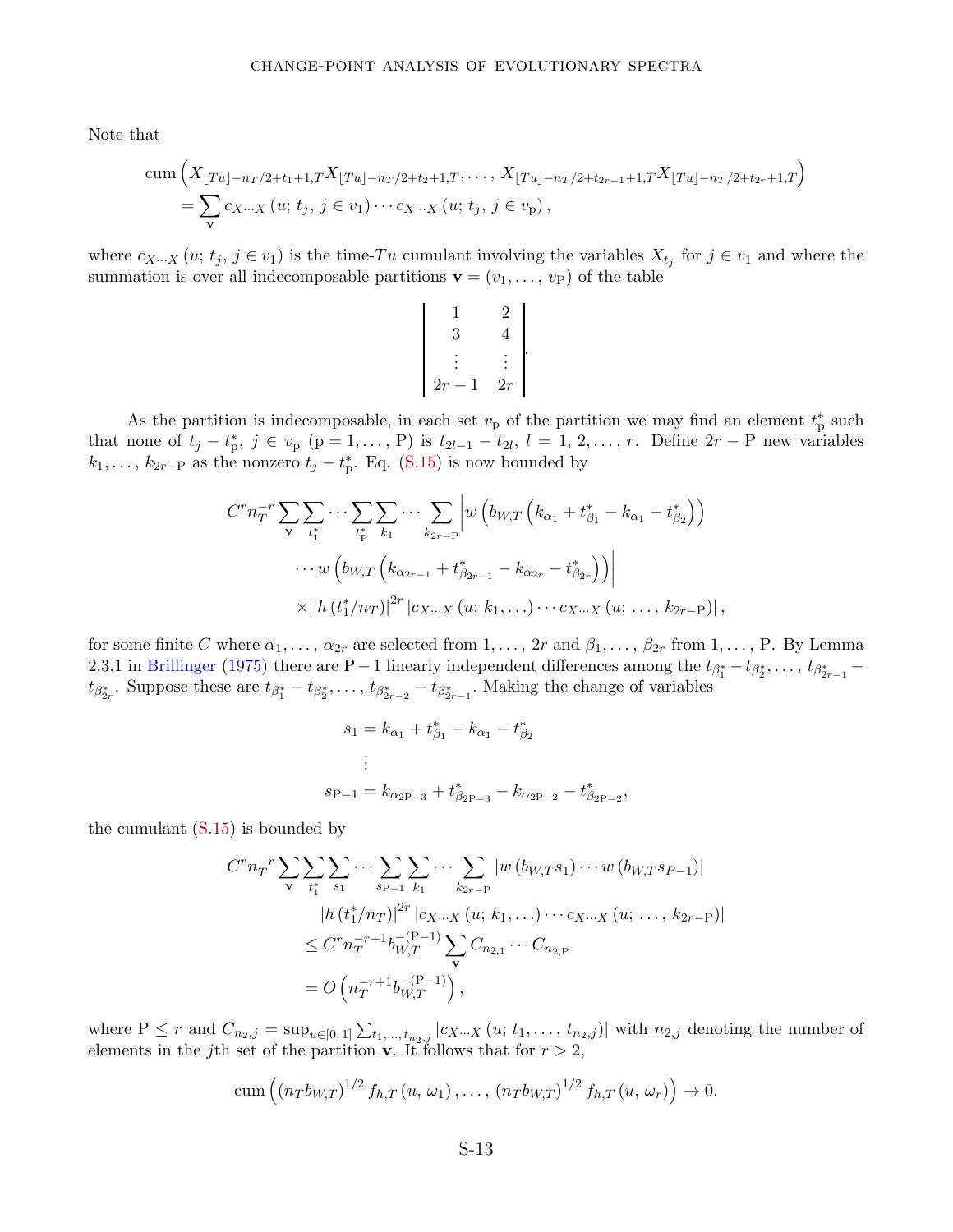Thus, the variates  $f_{h,T}(u, \omega_1), \ldots, f_{h,T}(u, \omega_r)$  are asymptotically normal with the moment structure given in the theorem.  $\square$ 

### <span id="page-48-0"></span>S.A.3 Proof of the Results of Section [3](#page-7-0)

### S.A.3.1 Preliminary Lemmas

<span id="page-48-1"></span>**Lemma S.A.5.** Assumption [3.1,](#page-10-1) [3.2](#page-10-2) with  $l = 0$  and  $r = 2$ , [3.3-](#page-10-3)[3.5](#page-11-0) and Condition [1](#page-12-1) hold. Under  $\mathcal{H}_0$  we  $have \sqrt{\log (M_T)} M_{S,T}^{1/2}(\text{S}_{\text{max},T}(\omega) - \widetilde{\text{S}}_{\text{max},T}(\omega)) \stackrel{\mathbb{P}}{\rightarrow} 0 \text{ for any } \omega \in [-\pi, \pi] \text{ where}$ 

<span id="page-48-2"></span>
$$
\widetilde{S}_{\max,T}(\omega) \triangleq \max_{r=1,\dots,M_T-2} \left| \frac{\widetilde{f}_{r,T}(\omega) - \widetilde{f}_{r+1,T}(\omega)}{\sigma_{f,r}(\omega)} \right|.
$$

*Proof of Lemma* [S.A.5](#page-48-1). Note that for arbitrary sequences of numbers  $(a_i)_{i=1,\dots,N}$  and  $(b_i)_{i=1,\dots,N}$  with  $N \geq 1$ , we have for any *i*,

<span id="page-48-3"></span>
$$
|a_i| \le |a_i - b_i| + |b_i| \le \max_{i=1,\dots,N} |a_i - b_i| + \max_{i=1,\dots,N} |b_i|.
$$
 (S.16)

The inequality still holds if on the left-hand side we replace  $|a_i|$  by  $\max_{i=1,\dots,N} |a_i|$ . We have

$$
S_{\max,T}(\omega) - \widetilde{S}_{\max,T}(\omega)
$$
  
= 
$$
\max_{r=1,\dots,M_T-2} \left| \frac{\widetilde{f}_{L,r,T}(\omega) - \widetilde{f}_{R,r+1,T}(\omega)}{\sigma_{L,r}(\omega)} \right| - \max_{r=1,\dots,M_T-2} \left| \frac{\widetilde{f}_{r,T}(\omega) - \widetilde{f}_{r+1,T}(\omega)}{\sigma_{f,r}(\omega)} \right|.
$$
 (S.17)

Using  $(S.16)$  the right-hand side of  $(S.17)$  is less than or equal to

$$
\max_{r=1,\ldots,M_{T}-2} \left| \frac{\widetilde{f}_{L,r,T}(\omega) - \widetilde{f}_{R,r+1,T}(\omega)}{\sigma_{L,r}(\omega)} - \frac{\widetilde{f}_{r,T}(\omega) - \widetilde{f}_{r+1,T}(\omega)}{\sigma_{L,r}(\omega)} \right| + \max_{r=1,\ldots,M_{T}-2} \left| \frac{\widetilde{f}_{r,T}(\omega) - \widetilde{f}_{r+1,T}(\omega)}{\sigma_{L,r}(\omega)} \right| - \max_{r=1,\ldots,M_{T}-2} \left| \frac{\widetilde{f}_{r,T}(\omega) - \widetilde{f}_{r+1,T}(\omega)}{\sigma_{f,r}(\omega)} \right|.
$$

The second line converges to zero in probability given the uniform asymptotic equivalence of  $\sigma_{L,r}(\omega)$  and  $\sigma_{f,r}(\omega)$  with an error  $O(T^{-1})$ . Thus, it is sufficient to show

$$
\max_{r=1,\ldots,M_T-2} \sqrt{\log\left(M_T\right)} M_{S,T}^{1/2} \left| \frac{\widetilde{f}_{L,r,T}\left(\omega\right)-\widetilde{f}_{R,r+1,T}\left(\omega\right)-\left(\widetilde{f}_{r,T}\left(\omega\right)-\widetilde{f}_{r+1,T}\left(\omega\right)\right)}{\sigma_{L,r}\left(\omega\right)} \right| \overset{\mathbb{P}}{\to} 0.
$$

We use the following decomposition,

<span id="page-48-4"></span>
$$
\sqrt{\log(M_T)} M_{S,T}^{1/2} \left| \frac{\widetilde{f}_{L,r,T}(\omega) - \widetilde{f}_{R,r+1,T}(\omega) - (\widetilde{f}_{r,T}(\omega) - \widetilde{f}_{r+1,T}(\omega))}{\sigma_{L,r}(\omega)} \right|
$$
  

$$
\leq \sqrt{\log(M_T)} M_{S,T}^{1/2} \left| \frac{\widetilde{f}_{L,r,T}(\omega) - \widetilde{f}_{R,r+1,T}(\omega)}{\sigma_{L,r}(\omega)} \right|
$$
(S.18)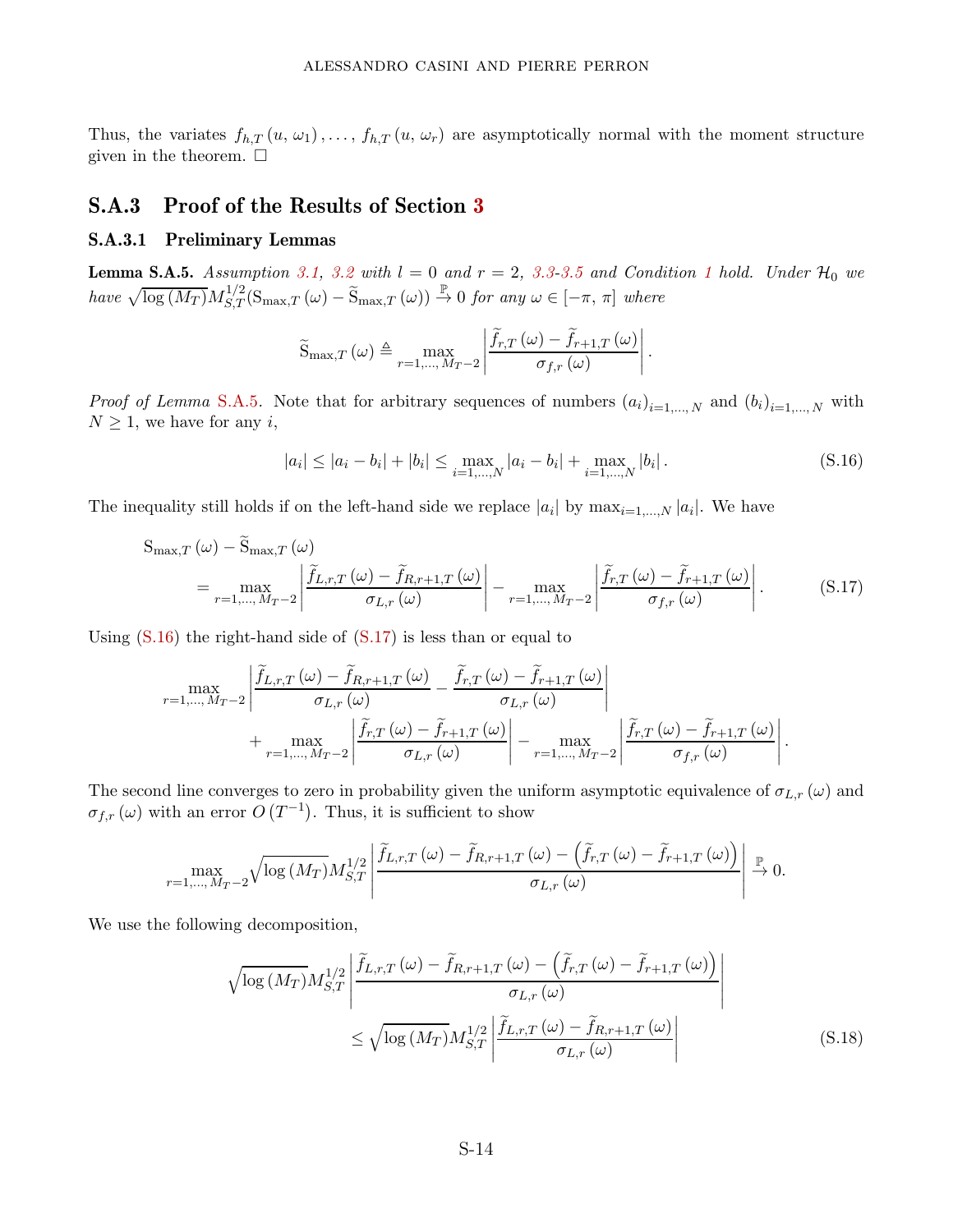<span id="page-49-0"></span>
$$
+\sqrt{\log\left(M_{T}\right)}M_{S,T}^{1/2}\left|\frac{\left(\widetilde{f}_{r,T}\left(\omega\right)-\widetilde{f}_{r+1,T}\left(\omega\right)\right)}{\sigma_{L,r}\left(\omega\right)}\right|.
$$

Let us consider the first term on the right-hand side of  $(S.18)$ . Note that for all  $\epsilon > 0$  and all constants  $C > 0$ , we have

$$
\mathbb{P}\left(\max_{r=1,\ldots,M_{T}-2}\left|\frac{\sqrt{\log\left(M_{T}\right)}M_{S,T}^{1/2}\left(\tilde{f}_{L,r,T}\left(\omega\right)-\tilde{f}_{R,r+1,T}\left(\omega\right)\right)}{\sigma_{L,r}\left(\omega\right)}\right|>\epsilon\right)
$$
\n
$$
\leq \mathbb{P}\left(\max_{r=1,\ldots,M_{T}-2}\sqrt{\log\left(M_{T}\right)}M_{S,T}^{1/2}\left|\tilde{f}_{L,r,T}\left(\omega\right)-\tilde{f}_{R,r+1,T}\left(\omega\right)\right|\cdot\max_{r=1,\ldots,M_{T}-2}\left|\frac{1}{\sigma_{L,r}\left(\omega\right)}\right|>\epsilon\right)
$$
\n
$$
\leq \mathbb{P}\left(\max_{r=1,\ldots,M_{T}-2}\sqrt{\log\left(M_{T}\right)}M_{S,T}^{1/2}\left(n_{T}b_{W,T}\right)^{1/2}\left|\tilde{f}_{L,r,T}\left(\omega\right)-\tilde{f}_{R,r+1,T}\left(\omega\right)\right|>\frac{\epsilon}{C}\right)
$$
\n
$$
+\mathbb{P}\left(\max_{r=1,\ldots,M_{T}-2}\left|\frac{1}{\left(n_{T}b_{W,T}\right)^{1/2}\sigma_{L,r}\left(\omega\right)}\right|>C\right).
$$
\n(S.19)

Theorem [7.5](#page-23-2) implies that

<span id="page-49-2"></span>
$$
\mathbb{E}\left(f_{h,T}\left(u,\,\omega\right)\right)=f\left(u,\,\omega\right)+O\left(\left(n_{T}/T\right)^{-2}\right)+O\left(\log\left(n_{T}\right)n_{T}^{-1}\right)+o\left(b_{W,T}^{2}\right).
$$

The same result holds for  $f_{L,h,T}(u, \omega)$  and  $f_{R,h,T}(u, \omega)$ . By Assumption [4.1](#page-13-0) we have

$$
f\left(\left(\left(r+1\right)m_{T}+j\right)/T,\,\omega\right)-f\left(\left(rm_{T}+j\right)/T,\,\omega\right)=O\left(\left(m_{T}/T\right)^{\theta}\right),\qquad\text{uniformly in }r\text{ and }j.\tag{S.20}
$$

Thus, it follows that

$$
\sqrt{\log (M_T)} M_{S,T}^{1/2} (n_T b_{W,T})^{1/2} \left| \tilde{f}_{L,r,T} (\omega) - \tilde{f}_{R,r+1,T} (\omega) \right|
$$
  
=  $\sqrt{\log (M_T)} M_{S,T}^{1/2} \left( O\left( (m_T/T)^\theta \right) + O_{\mathbb{P}} \left( (n_T/T)^{-2} \right) + O_{\mathbb{P}} \left( \log (n_T) n_T^{-1} \right) + o_{\mathbb{P}} \left( b_{W,T}^2 \right) \right)$   
=  $o_{\mathbb{P}} (1),$ 

where the last equality uses Condition [1.](#page-12-1) By using Markov's inequality, this shows that

$$
\mathbb{P}\left(\max_{r=1,\ldots,M_T-2}\sqrt{\log\left(M_T\right)}M_{S,T}^{1/2}\left(n_Tb_{W,T}\right)^{1/2}\left|\widetilde{f}_{L,r,T}\left(\omega\right)-\widetilde{f}_{R,r+1,T}\left(\omega\right)\right|>\frac{\epsilon}{C}\right)\to 0.
$$

The second term of [\(S.19\)](#page-49-0) also converges to zero because by Assumption [3.5](#page-11-0) it follows that  $(n_T b_{W,T})^{1/2} \sigma_{L,r} (\omega)$ is bounded below by  $f$  > 0. For example, choose  $C = 3/f$  – Altogether we yield that the right-hand side of  $(S.19)$  converges to zero. The argument for the second term of  $(S.18)$  is analogous.  $\Box$ 

<span id="page-49-1"></span>**Lemma S.A.6.** Assumption [3.1,](#page-10-1) [3.2](#page-10-2) with  $l = 0$  and  $r = 2$ , [3.3-](#page-10-3)[3.5](#page-11-0) and Condition [1](#page-12-1) hold. Under  $\mathcal{H}_0$  we  $have \sqrt{\log (M_T)} M_{S,T}^{1/2}(\mathcal{R}_{\max,T}(\omega) - \widetilde{\mathcal{R}}_{\max,T}(\omega)) \stackrel{\mathbb{P}}{\rightarrow} 0$  for any  $\omega \in [-\pi, \pi]$  where

$$
\widetilde{\mathbf{R}}_{\max,T}(\omega) \triangleq \max_{r=1,\dots,M_T-2} \left| \frac{\widetilde{f}_{r,T}(\omega)}{\widetilde{f}_{r+1,T}(\omega)} - 1 \right|.
$$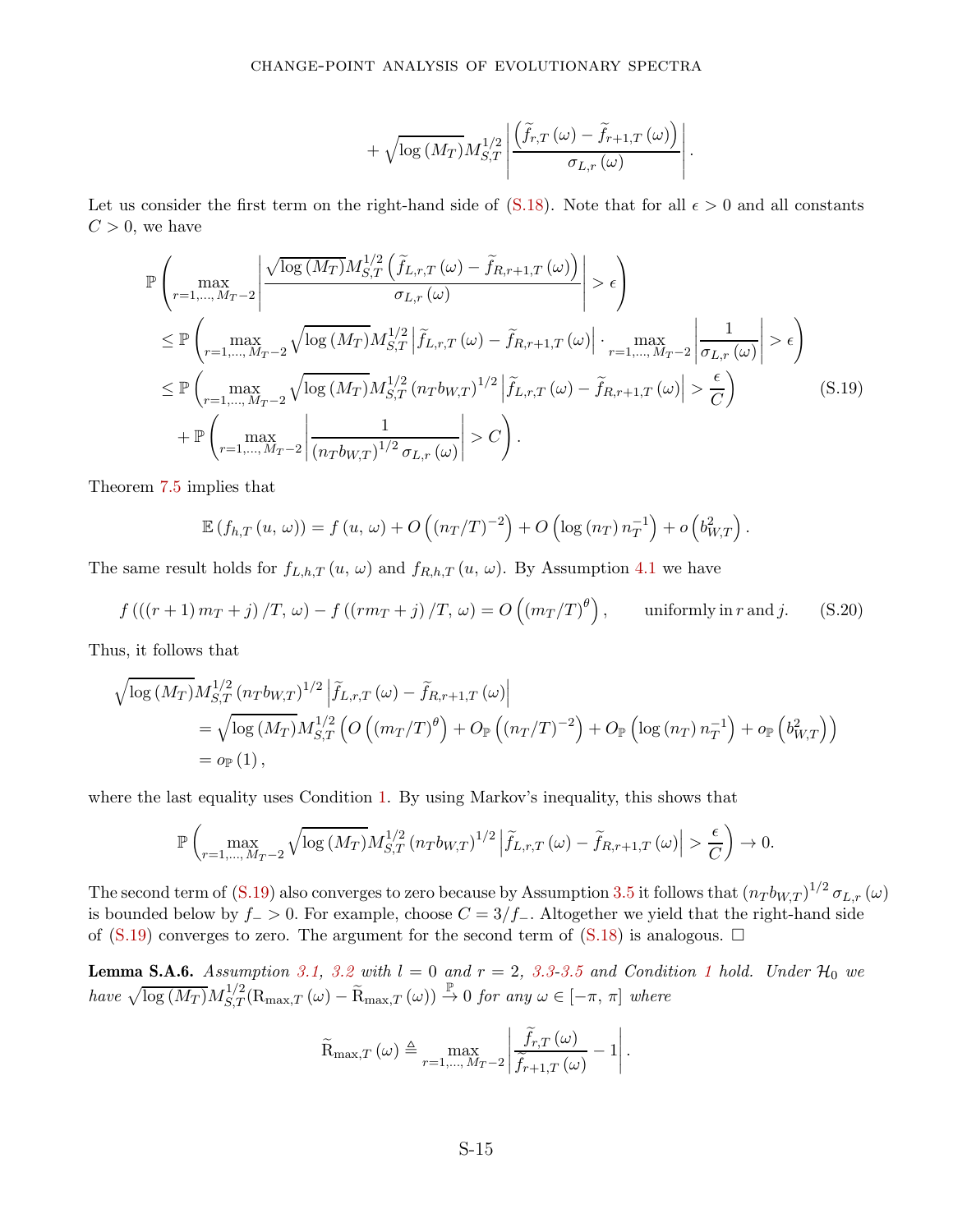*Proof of Lemma* [S.A.6](#page-49-1). Using [\(S.16\)](#page-48-2) we have

<span id="page-50-0"></span>
$$
\left| R_{\max,T} \left( \omega \right) - \widetilde{R}_{\max,T} \left( \omega \right) \right| \leq \max_{r=1,\dots,M_{T}-2} \left| \frac{\widetilde{f}_{L,r,T} \left( \omega \right)}{\widetilde{f}_{R,r+1,T} \left( \omega \right)} - 1 - \left( \frac{\widetilde{f}_{r,T} \left( \omega \right)}{\widetilde{f}_{r+1,T} \left( \omega \right)} - 1 \right) \right|
$$
  

$$
\leq \max_{r=1,\dots,M_{T}-2} \left| \widetilde{f}_{L,r,T} \left( \omega \right) \left( \frac{1}{\widetilde{f}_{R,r+1,T} \left( \omega \right)} - \frac{1}{\widetilde{f}_{r+1,T} \left( \omega \right)} \right) \right|
$$
  

$$
+ \max_{r=1,\dots,M_{T}-2} \left| \frac{\widetilde{f}_{L,r,T} \left( \omega \right) - \widetilde{f}_{r,T} \left( \omega \right)}{\widetilde{f}_{r+1,T} \left( \omega \right)} \right|.
$$
 (S.21)

Let us consider the second term on the right-hand side of  $(S.21)$ . Note that for all  $\epsilon > 0$  and all constants  $C > 0$ , we have

$$
\mathbb{P}\left(\max_{r=1,\ldots,M_{T}-2}\left|\sqrt{\log\left(M_{T}\right)}M_{S,T}^{1/2}\frac{\tilde{f}_{L,r,T}\left(\omega\right)-\tilde{f}_{r,T}\left(\omega\right)}{\tilde{f}_{r+1,T}\left(\omega\right)}\right|>\epsilon\right)
$$
\n
$$
\leq \mathbb{P}\left(\max_{r=1,\ldots,M_{T}-2}\sqrt{\log\left(M_{T}\right)}M_{S,T}^{1/2}\left|\tilde{f}_{L,r,T}\left(\omega\right)-\tilde{f}_{r,T}\left(\omega\right)\right|\cdot\max_{r=1,\ldots,M_{T}-2}\left|\frac{1}{\tilde{f}_{r+1,T}\left(\omega\right)}\right|>\epsilon\right)
$$
\n
$$
\leq \mathbb{P}\left(\max_{r=1,\ldots,M_{T}-2}\sqrt{\log\left(M_{T}\right)}M_{S,T}^{1/2}\left|\tilde{f}_{L,r,T}\left(\omega\right)-\tilde{f}_{r,T}\left(\omega\right)\right|>\frac{\epsilon}{C}\right)
$$
\n
$$
+\leq \mathbb{P}\left(\max_{r=1,\ldots,M_{T}-2}\left|\frac{1}{\tilde{f}_{r+1,T}\left(\omega\right)}\right|>C\right).
$$
\n(S.22)

By using the same argument as in Lemma [S.A.5,](#page-48-1)

<span id="page-50-3"></span><span id="page-50-2"></span><span id="page-50-1"></span>
$$
\max_{r=1,\ldots,M_{T}-2} \sqrt{\log\left(M_{T}\right)} M_{S,T}^{1/2} \left|\widetilde{f}_{L,r,T}\left(\omega\right)-\widetilde{f}_{r,T}\left(\omega\right)\right| = o_{\mathbb{P}}\left(1\right).
$$

By using Markov's inequality, this shows that

$$
\mathbb{P}\left(\max_{r=1,\ldots,M_{T}-2} \sqrt{\log\left(M_{T}\right)} M_{S,T}^{1/2} \left|\tilde{f}_{L,r,T}\left(\omega\right)-\tilde{f}_{R,r+1,T}\left(\omega\right)\right|>\frac{\epsilon}{C}\right)\to 0.\tag{S.23}
$$

By Theorem [7.6,](#page-23-1)  $f_{r+1,T}(\omega) = f((r+1) m_T, \omega) + o_P(1)$ . Thus, the second term of [\(S.22\)](#page-50-1) also converges to zero for example by choosing  $C = 3/f$ <sub>−</sub>. Altogether we yield that the right-hand side of [\(S.22\)](#page-50-1) converges to zero. Next, we consider the first term of [\(S.21\)](#page-50-0). For any  $\epsilon > 0$  and any  $C > 0$ , we have

$$
\mathbb{P}\left(\max_{r=1,\ldots,M_{T}-2} \sqrt{\log(M_{T})} M_{S,T}^{1/2} \left| \tilde{f}_{L,r,T}(\omega) \left( \frac{1}{\tilde{f}_{R,r+1,T}(\omega)} - \frac{1}{\tilde{f}_{r+1,T}(\omega)} \right) \right| > \epsilon \right)
$$
\n
$$
\leq \mathbb{P}\left(\max_{r=1,\ldots,M_{T}-2} \sqrt{\log(M_{T})} M_{S,T}^{1/2} \tilde{f}_{L,r,T}(\omega) \left| \tilde{f}_{r+1,T}(\omega) - \tilde{f}_{R,r+1,T}(\omega) \right| > \frac{\epsilon}{C} \right)
$$
\n
$$
+ \mathbb{P}\left(\max_{r=1,\ldots,M_{T}-2} \left| \frac{1}{\tilde{f}_{r+1,T}(\omega) \tilde{f}_{R,r+1,T}(\omega)} \right| > C \right).
$$
\n(S.24)

The first term on the right-hand side above is less than or equal to,

$$
\mathbb{P}\left(\max_{r=1,\dots,M_T-2} \left|\widetilde{f}_{L,r,T}\left(\omega\right)\right|>C_2\right)
$$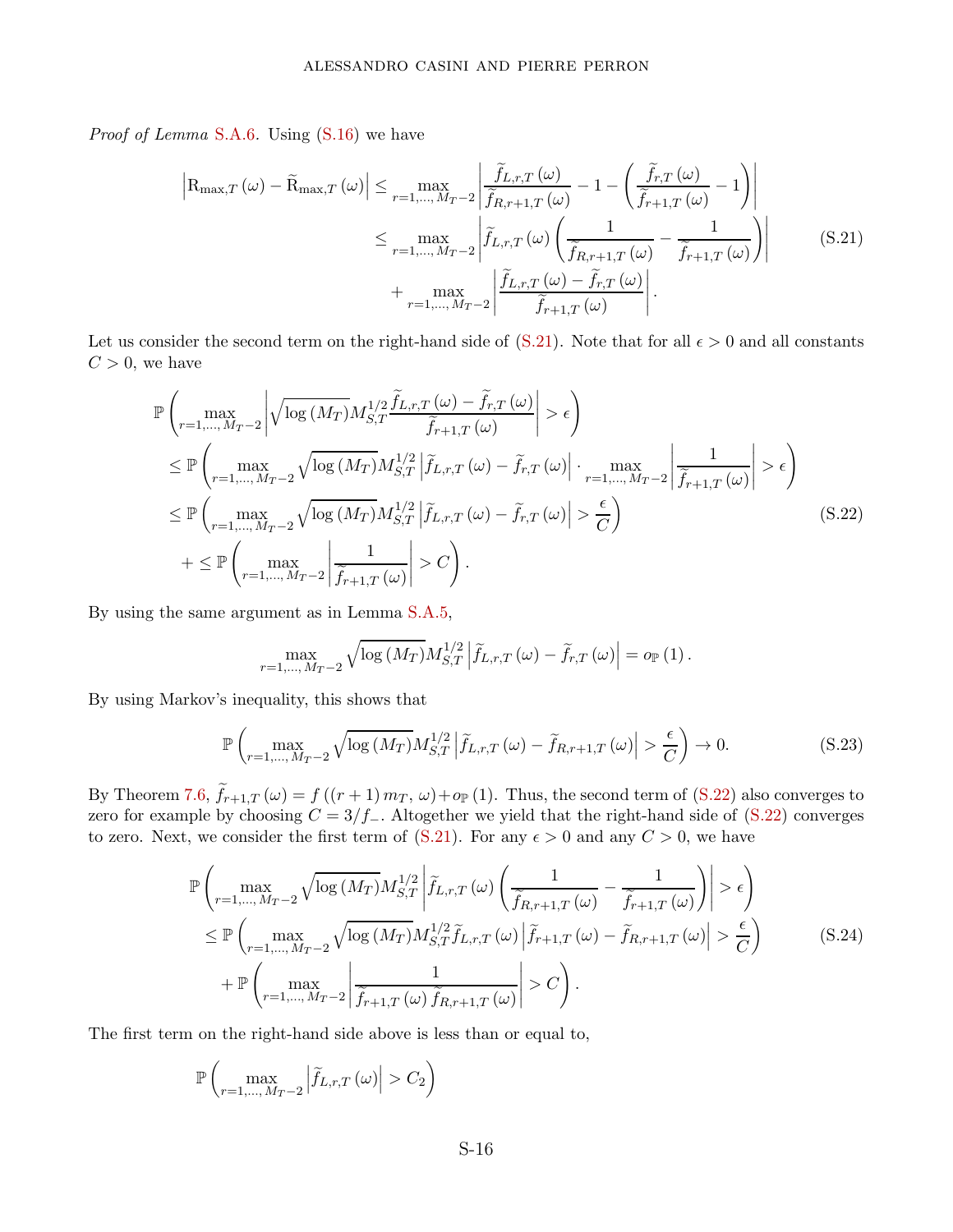$$
+ \mathbb{P}\left(\max_{r=1,\ldots,M_{T}-2}\sqrt{\log\left(M_{T}\right)}M_{S,T}^{1/2}\left|\widetilde{f}_{r+1,T}\left(\omega\right)-\widetilde{f}_{R,r+1,T}\left(\omega\right)\right| > \frac{\epsilon}{C \cdot C_{2}}\right),
$$

for all  $C_2 > 0$ . We can choose  $C_2$  large enough such that the first term above converges to zero. The second term above converges to zero by the same argument as in [\(S.23\)](#page-50-2). The second term on the right-hand side of [\(S.24\)](#page-50-3) can be expanded as follows,

$$
\mathbb{P}\left(\max_{r=1,\ldots,M_{T}-2} \left|\frac{1}{\tilde{f}_{r+1,T}(\omega)\,\tilde{f}_{R,r+1,T}(\omega)}\right| > C\right)
$$
\n
$$
\leq \mathbb{P}\left(\min_{r=1,\ldots,M_{T}-2} \left|\tilde{f}_{R,r+1,T}(\omega)\right| < C^{-1/2}\right) + \mathbb{P}\left(\min_{r=1,\ldots,M_{T}-2} \left|\tilde{f}_{r+1,T}(\omega)\right| < C^{-1/2}\right)
$$
\n
$$
\leq \mathbb{P}\left(\min_{r=1,\ldots,M_{T}-2} \left|\tilde{f}_{R,r+1,T}(\omega)\right| < C^{-1/2}\right) + \mathbb{P}\left(\min_{r=1,\ldots,M_{T}-2} \left|\tilde{f}_{R,r+1,T}(\omega)\right| < 2C^{-1/2}\right)
$$
\n
$$
+ \mathbb{P}\left(\max_{r=1,\ldots,M_{T}-2} \left|\tilde{f}_{R,r+1,T}(\omega) - \tilde{f}_{r+1,T}(\omega)\right| > 2C^{-1/2}\right).
$$

The first two terms on the right-hand side have been already discussed above. The third term has also been discussed above even with the factor  $\sqrt{\log (M_T)} M_{S,T}^{1/2}$  in front.  $\Box$ 

### S.A.3.2 Proof of Theorem [3.1](#page-12-2)

From Lemma [S.A.5](#page-48-1) it is sufficient to show the result for  $\tilde{S}_{\text{max},T}(\omega)$  since the latter is asymptotically equivalent to  $S_{\max,T}(\omega)$ . Define  $f_{h,T}^*(j/T, \omega) = f_{h,T}(j/T, \omega) - \mathbb{E}(f_{h,T}(j/T, \omega))$ . For  $\omega \in [-\pi, \pi]$  let  $S_{r+1}(\omega) = \sum_{j \in \{S_s, s=1, ..., r+1\}} f_{h,T}^*(j/T, \omega)$  and

$$
R_{r,T}(\omega) = \frac{1}{M_{S,T}} \left( S_{r+1}(\omega) - \sum_{j \in \{\mathbf{S}_s, s=1,\dots,r+1\}} \mathscr{W}_j(\omega) - \left( S_r(\omega) - \sum_{j \in \{\mathbf{S}_s, s=1,\dots,r\}} \mathscr{W}_j(\omega) \right) \right),
$$

where  $\mathscr{W}_j(\omega) = \sigma_j(\omega) Z_j$  with  $Z_j \sim \text{i.i.d.} \mathscr{N}(0, 1)$ . Write

$$
\widetilde{f}_{r,T}(\omega) = M_{S,T}^{-1} \sum_{j \in \mathbf{S}_r} f_{h,T}(j/T, \omega)
$$
\n
$$
= M_{S,T}^{-1} \sum_{j \in \mathbf{S}_r} \left( f_{h,T}^*(j/T, \omega) + \mathbb{E} \left( f_{h,T}(j/T, \omega) \right) \right)
$$
\n
$$
= \frac{1}{M_{S,T}} \sum_{j \in \mathbf{S}_r} \mathscr{W}_j(\omega) + R_{r,T} + \frac{1}{M_{S,T}} \sum_{j \in \mathbf{S}_r} \mathbb{E} \left( f_{h,T}(j/T, \omega) \right).
$$
\n(S.25)

Under Assumption [3.4-](#page-11-1)(i), Theorem 1 in Wu and Zhou (2011) yields  $\max_{0 \le r \le M_{S,T}-1} |R_{r,T}| = O_{\mathbb{P}}(\tau_T/M_{S,T})$ . The same bound holds under Assumption [3.4-](#page-11-1)(ii) by Corollary 1 in Wu and Zhou (2011). By Theorem [7.5,](#page-23-2)

$$
\mathbb{E}\left(f_{h,T}\left(j/T,\,\omega\right)\right)=f\left(j/T,\,\omega\right)+O\left(\left(n_{T}/T\right)^{2}\right)+O\left(b_{W,T}^{2}\right)+O\left(\log\left(n_{T}\right)/n_{T}\right).
$$

Using [\(S.20\)](#page-49-2) we yield

$$
\sqrt{M_{S,T}}\left(\tilde{f}_{r+1,T}\left(\omega\right)-\tilde{f}_{r,T}\left(\omega\right)\right) \tag{S.26}
$$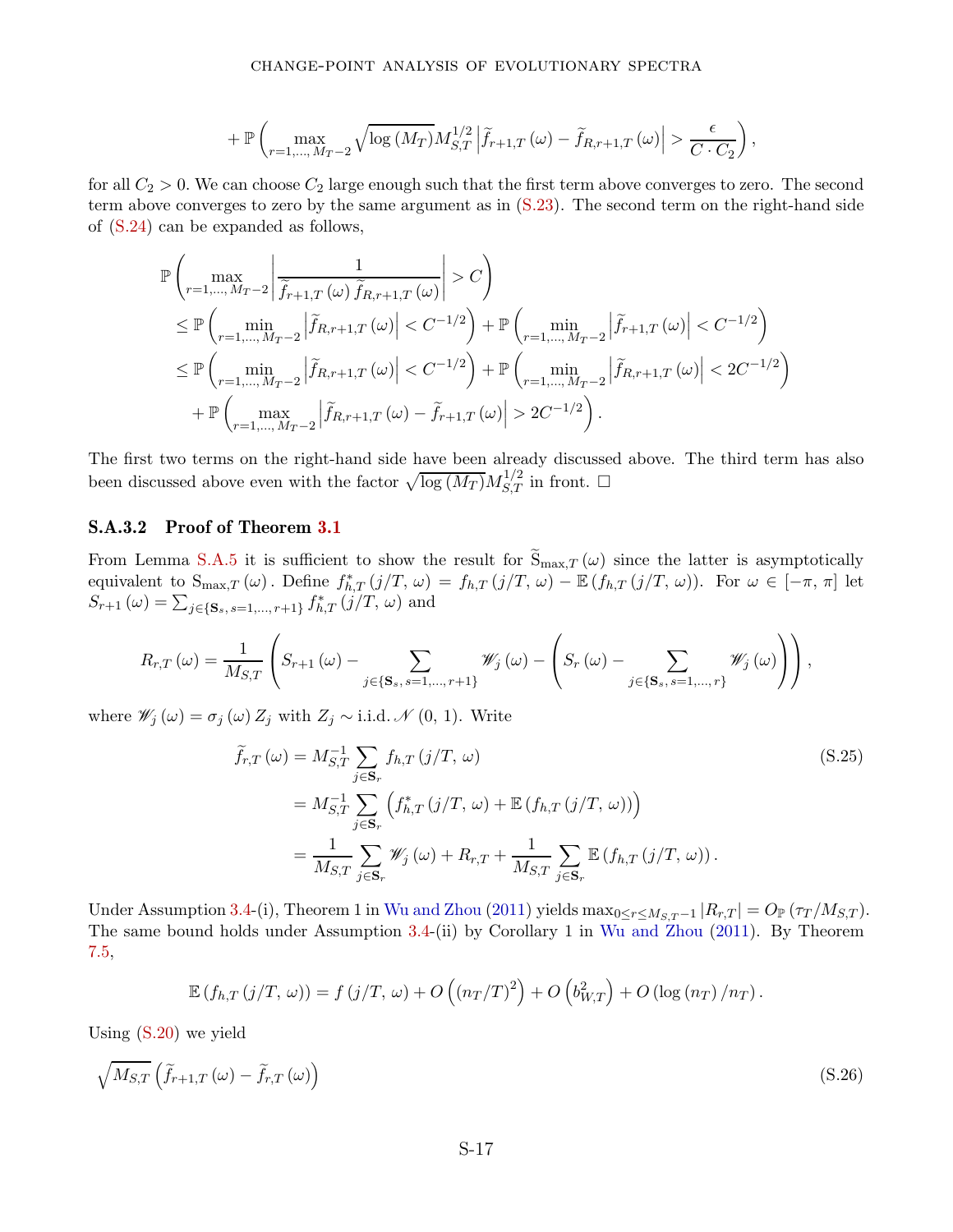$$
= \frac{1}{\sqrt{M_{S,T}}} \left( \sum_{j \in \mathbf{S}_{r+1}} \mathcal{W}_j (\omega) - \sum_{j \in \mathbf{S}_r} \mathcal{W}_j (\omega) \right) + O\left( M_{S,T}^{1/2} m_T^{\theta} / T^{\theta} \right) + O_{\mathbb{P}} \left( \tau_T / M_{S,T}^{1/2} \right) + O_{\mathbb{P}} \left( M_{S,T}^{1/2} (n_T/T)^2 + M_{S,T}^{1/2} b_{W,T}^2 + M_{S,T}^{1/2} \log (n_T) / n_T \right) = \frac{1}{\sqrt{m_T}} \left( \sum_{j \in \mathbf{S}_{r+1}} \mathcal{W}_j (\omega) - \sum_{j \in \mathbf{S}_r} \mathcal{W}_j (\omega) \right) + o_{\mathbb{P}} \left( (\log M_T)^{-1/2} \right).
$$

The result then follows from Lemma 1 in Wu and Zhao (2007).  $\Box$ 

### S.A.3.3 Proof of Theorem [3.2](#page-12-4)

<span id="page-52-0"></span>**Lemma S.A.7.** Let  $\mathcal{V}(\omega)$  denote a random variable defined by  $\mathbb{P}(\mathcal{V}(\omega) \leq v) = \exp(-\pi^{-1/2} \exp(-v))$  $\forall$   $\alpha \in \Pi$ . Assume that for  $\omega, \omega' \in \Pi$  the variables  $\mathcal{V}(\omega)$  and  $\mathcal{V}(\omega')$  are independent. Let  $\mathcal{V}^* \triangleq$  $\max_{\omega \in \Pi} \mathcal{V}(\omega) - \log (n_{\omega}).$  Then,  $\mathbb{P}(\mathcal{V}^* \le v) = \exp(-\pi^{-1/2} \exp(-v)).$ 

*Proof.* Since  $\mathscr{V}(\omega)$  is independent from any  $\mathscr{V}(\omega')$  with  $\omega \neq \omega'$ , we have

$$
\log \mathbb{P}(\mathcal{V}^* \le v) = \sum_{j=1}^{n_{\omega}} \log \mathbb{P}(\mathcal{V}(\omega_j) \le (\log (n_{\omega}) + v))
$$
  
= 
$$
\sum_{j=1}^{n_{\omega}} \left( -\pi^{-1/2} \exp \left( \log \left( n_{\omega}^{-1} \right) \right) \exp (-v) \right)
$$
  
= 
$$
-\pi^{-1/2} \exp (-v).
$$

Thus,  $\mathbb{P}(\mathscr{V}^* \leq v) = \exp(-\pi^{-1/2} \exp(-v)).$  □

*Proof of Theorem [3.2](#page-12-4).* From Theorem [7.6](#page-23-1) it follows that  $f_{h,T}(u, \omega_i)$  and  $f_{h,T}(u, \omega_k)$  are asymptotically independent if  $\omega_k \pm \omega_k \neq 0 \pmod{2\pi}$ ,  $1 \leq j \leq k \leq n_\omega$ . The result then follows from Lemma [S.A.5](#page-48-1) and [S.A.7,](#page-52-0) and Theorem [3.1.](#page-12-2)  $\Box$ 

#### S.A.3.4 Proof of Theorem [3.3](#page-12-5)

Due to the self-normalization nature of the test statistic, we can use Lemma [S.A.6](#page-49-1) and similar steps to Proposition A1-A.3 in Bibinger, Jirak, and Vetter (2017) to show that it is sufficient to consider the behavior of

$$
\widetilde{\mathbf{R}}^*(\omega) = \max_{r=1,\dots,M_T-2} \left| M_{S,T}^{-1} \sum_{j \in \mathbf{S}_r} g_T(j/T,\,\omega) - M_{S,T}^{-1} \sum_{j \in \mathbf{S}_{r+1}} g_T(j/T,\,\omega) \right|,
$$

where  $g_T(j/T, \omega)$  are random variables with mean  $\mathbb{E} (f_{h,T}(j/T, \omega))$ , unit variance and satisfy Assumption [3.4.](#page-11-1) For  $\omega \in [-\pi, \pi]$  let  $S_{r+1}(\omega) = \sum_{j \in \{\mathbf{S}_s, s=1,\dots,r+1\}} (g_T(j/T, \omega) - \mathbb{E} (f_{h,T}(j/T, \omega)))$  and

$$
R_{r,T}(\omega) = \frac{1}{M_{S,T}} \left( S_{r+1}(\omega) - \sum_{j \in \{\mathbf{S}_s, s=1,\dots,r+1\}} \mathscr{W}_j(\omega) - \left( S_r(\omega) - \sum_{j \in \{\mathbf{S}_s, s=1,\dots,r\}} \mathscr{W}_j(\omega) \right) \right),
$$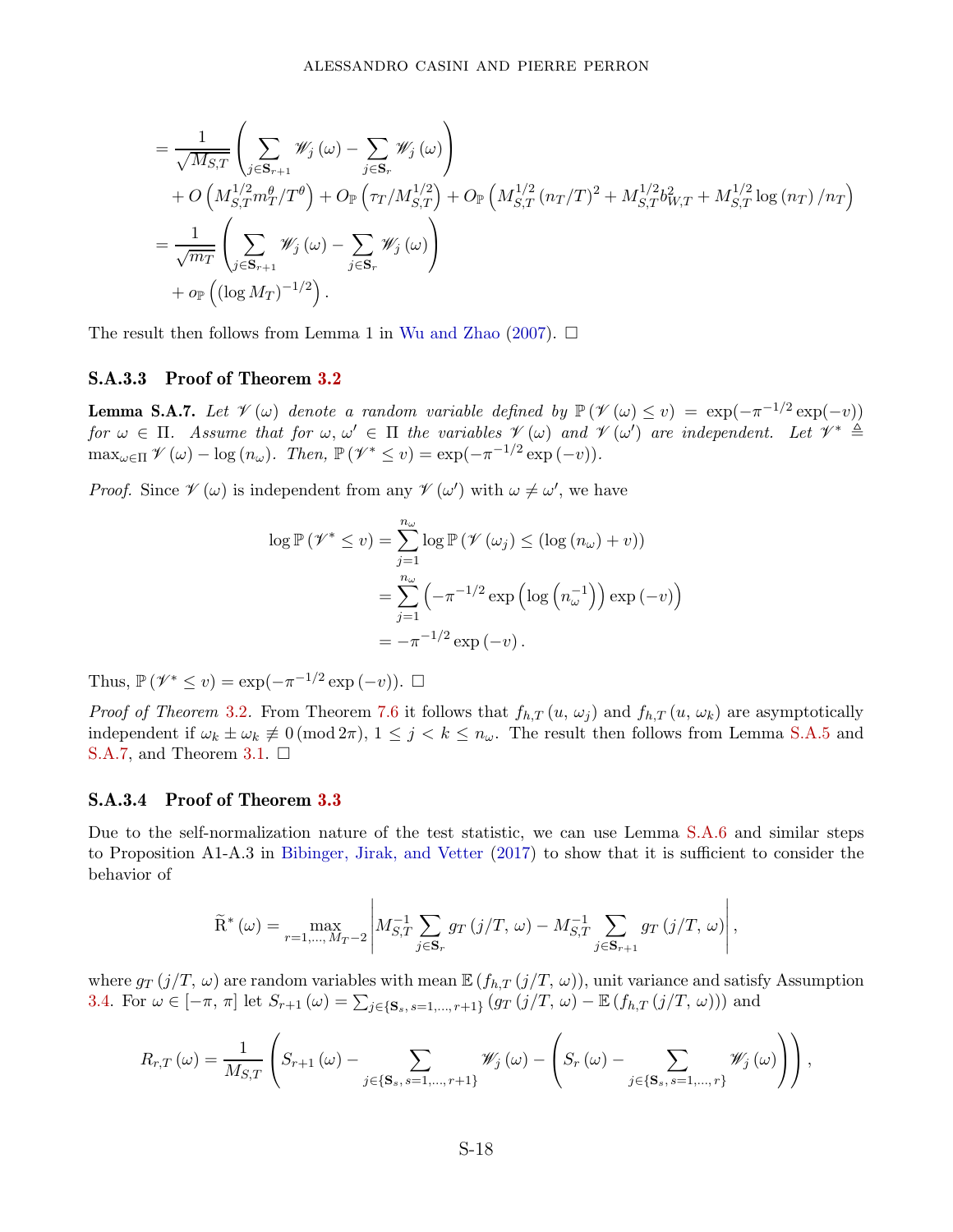where  $\mathscr{W}_j(\omega) = Z_j$  with  $Z_j \sim$  i.i.d.  $\mathscr{N}(0, 1)$ . Write

$$
M_{S,T}^{-1} \sum_{j \in \mathbf{S}_r} g_T(j/T, \omega) = M_{S,T}^{-1} \sum_{j \in \mathbf{S}_r} \left( (g_T(j/T, \omega) - \mathbb{E}(g_T(j/T, \omega))) + \mathbb{E}(g_T(j/T, \omega)) \right) \tag{S.27}
$$

$$
= \frac{1}{M_{S,T}} \sum_{j \in \mathbf{S}_r} \mathscr{W}_j(\omega) + R_{r,T} + \frac{1}{M_{S,T}} \sum_{j \in \mathbf{S}_r} \mathbb{E}(g_T(j/T, \omega)).
$$

As in the proof of Theorem [3.1](#page-12-2) we have  $\max_{0 \leq r \leq M_{S,T}-1} |R_{r,T}| = O_{\mathbb{P}}(\tau_T/M_{S,T})$ . By Theorem [7.5,](#page-23-2)  $\mathbb{E} (g_T(j/T, \omega)) = f(j/T, \omega) + O((n_T/T)^2) + O(b_{W,T}^2) + O(\log(n_T)/n_T)$ . Using [\(S.20\)](#page-49-2) we yield

$$
\sqrt{M_{S,T}} \left( M_{S,T}^{-1} \sum_{j \in \mathbf{S}_{r+1}} g_T(j/T, \omega) - M_{S,T}^{-1} \sum_{j \in \mathbf{S}_r} g_T(j/T, \omega) \right)
$$
\n(S.28)  
\n
$$
= \frac{1}{\sqrt{M_{S,T}}} \left( \sum_{j \in \mathbf{S}_{r+1}} \mathcal{W}_j(\omega) - \sum_{j \in \mathbf{S}_r} \mathcal{W}_j(\omega) \right)
$$
\n
$$
+ O\left( M_{S,T}^{1/2} m_T^{\theta} / T^{\theta} \right) + O_{\mathbb{P}}\left( \tau_T / M_{S,T}^{1/2} \right) + O_{\mathbb{P}}\left( M_{S,T}^{1/2} (n_T/T)^2 + M_{S,T}^{1/2} b_{W,T}^2 + M_{S,T}^{1/2} \log (n_T) / n_T \right)
$$
\n
$$
= \frac{1}{\sqrt{m_T}} \left( \sum_{j \in \mathbf{S}_{r+1}} \mathcal{W}_j(\omega) - \sum_{j \in \mathbf{S}_r} \mathcal{W}_j(\omega) \right)
$$
\n
$$
+ o_{\mathbb{P}}\left( (\log M_T)^{-1/2} \right).
$$
\n(S.28)

The result about  $R_{\text{max},T}(\omega)$  follows from Lemma 1 in Wu and Zhao (2007). The result concerning  $R_{\text{Dmax},T}$ follows by using the same argument as in the proof of Theorem [3.2.](#page-12-4)  $\Box$ 

### S.A.4 Proofs of the Results in Section [4](#page-12-0)

For a sequence of random variables  $\{\xi_j\}$ , let  $\mathbb{P}_{\{\xi_j\}}$  denote the law of the observations  $\{\xi_j\}$ . Let  $\|\mathbb{P}_{\{\xi_j\}}$  –  $\mathbb{P}_{\{\xi_j^*\}}||_{TV}$  define the total variation distance between the probability measures  $\mathbb{P}_{\{\xi_j\}}$  and  $\mathbb{P}_{\{\xi_j^*\}}$ . For two random variables *Y* and *X* with distributions  $\mathbb{P}_Y$  and  $\mathbb{P}_X$ , respectively, denote the Kullback-Leibler divergence by  $D_{\text{KL}}(Y||X) = D_{\text{KL}}(\mathbb{P}_Y||\mathbb{P}_X) = \int \log (d\mathbb{P}_Y/d\mathbb{P}_X) d\mathbb{P}_Y$ .

#### S.A.4.1 Proof of Theorem [4.1](#page-14-2)

The proof is based on several steps of information-theoretic reductions that allow us to show the asymptotic equivalence in the strong Le Cam sense of our statistical problem to a special high-dimensional signal detection problem. The minimax lower bound is then obtained by using classical arguments as in Ingster and Suslina (2003). Information-theoretic reductions were also used by Bibinger, Jirak, and Vetter (2017) to establish a minimax lower bound for change-point testing in volatility in the context of high-frequency data. Our derivations differ from theirs in several ways because we deal with serially correlated observations while they had independent observations. Furthermore, our testing problem is more complex because our observations have an unknown distribution while their observations are squared of standard normal variables.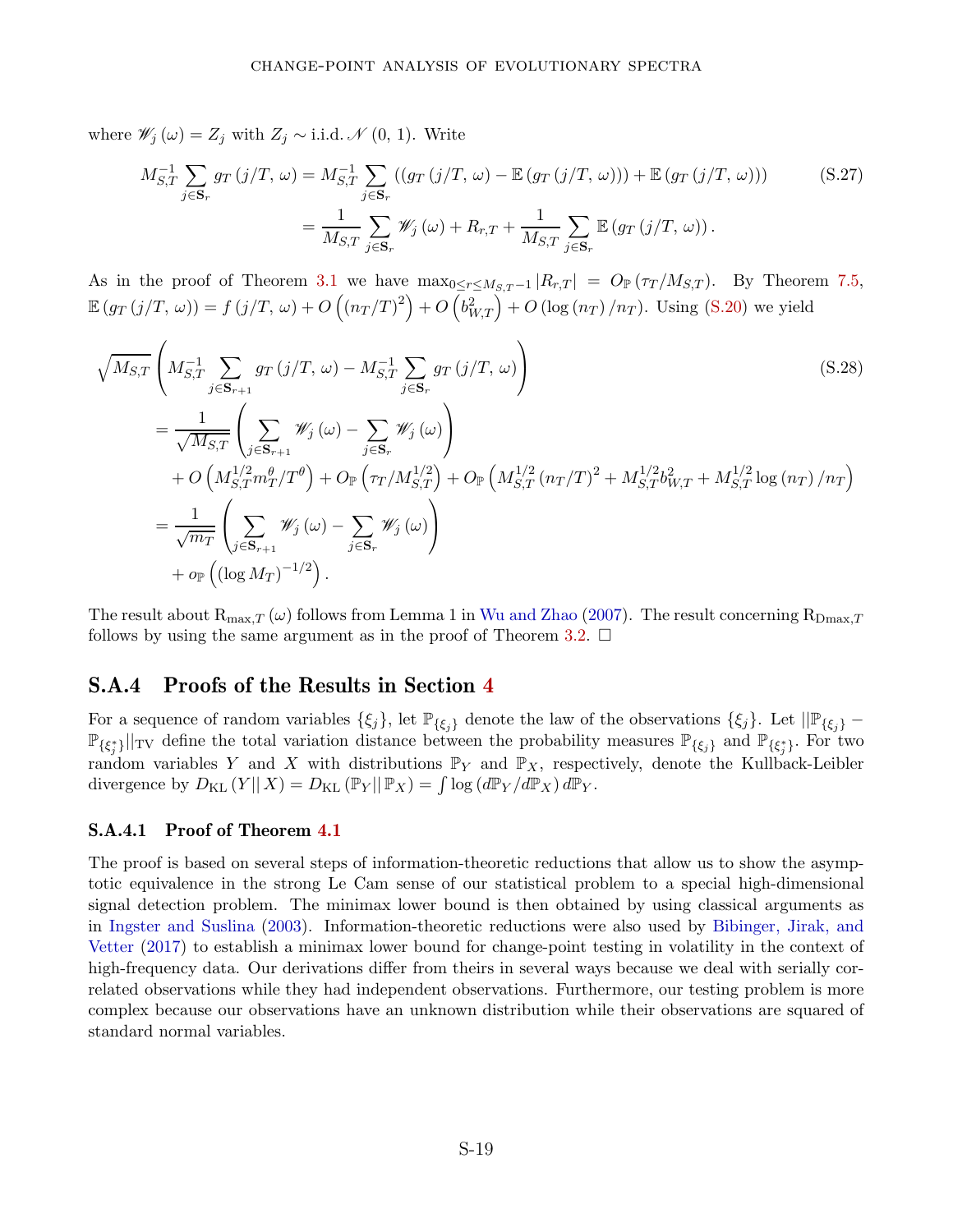We first consider alternatives as in  $\mathcal{H}_1^B$ . Throughout the proof we set

<span id="page-54-1"></span>
$$
m_T = C_T \left( \sqrt{\log \left( M_T \right)} T^{\theta} / D \right)^{\frac{2}{2\theta + 1}}, \tag{S.29}
$$

<span id="page-54-0"></span>*.*

with a constant  $C_T > 0$ . We begin by granting the experimenter additional knowledge thereby focusing on a simpler sub-model. This additional knowledge can only decrease the lower bound on minimax distinguishability and therefore such lower bound carries over to the original model. We restrict attention to a sub-class of  $\mathbf{F}_{1,\lambda_b^0,\omega_0}(\theta, b_T, D)$  which is characterized by a break at time  $\lambda_b^0 \in (0, 1)$  with  $|f(\lambda_b^0, \omega_0) - f(\lambda_b^0 +, \omega_0)| \ge b_T$ , where  $f(\lambda_b^0 +, \omega) = \lim_{s \downarrow \lambda_b^0} f(s, \omega)$ . We further assume that the break point is an integer multiple of  $m_T$ , i.e.,  $T \lambda_b^0 m_T^{-1} \in \{1, 2, ..., |T/m_T| - 1\}.$ 

In order to simplify the proof, we consider a simplified version of the problem following Bibinger, Jirak, and Vetter (2017). We set  $f_-(\omega_0) = 1$  and let

$$
f(j/T, \omega_0) = \begin{cases} 1 + (m_T - j \mod m_T)^{\theta} T^{-\theta}, & T\lambda_b^0 < j \le T\lambda_b^0 + m_T \\ 1, & \text{else} \end{cases}
$$
 (S.30)

We discuss the general case  $f_-(\omega_0) \neq 1$  at the end of this proof. Eq. [\(S.30\)](#page-54-0) specifies that the spectrum at frequency  $\omega_0$  exhibits a break of order  $b_T$  at  $\lambda_b^0$  and then decays on the interval  $(\lambda_b^0, \lambda_b^0 + T^{-1}m_T]$ smoothly with regularity  $\theta$  and is constant elsewhere. Name this sub-class  $\mathbf{F}_{\lambda}^{+}$  $\lambda_b^0, \omega_0$ . Note that here the location of  $\lambda_b^0$  is still unknown. To establish the lower bound, it suffices to focus on the sub-class of the above form.

Next, we introduce a stepwise approximation to  $f(j/T, \omega_0)$ . Define, for a given sequence  $a_T$  with  $a_T \to \infty$  and  $a_T m_T^{-1} = o(1/\log(M_T)),$ 

$$
\widetilde{f}(j/T, \omega_0) = \begin{cases} 1 + (m_T - l a_T)^{\theta} T^{-\theta}, & T\lambda_b^0 + (l - 1) a_T < j \le T\lambda_b^0 + l a_T, & 1 \le l \le m_T/a_T \\ 1, & \text{else} \end{cases}
$$

We are given the observations  $I_{L,h,T}(j/T, \omega)$  for  $j = n_T + 1, \ldots, T$  and  $\omega \in [-\pi, \pi]$ . Assume without loss of generality that  $\omega_0 \neq \pm \pi, \pm 3\pi, \ldots$  By Theorem [7.4-](#page-23-0)(ii),  $I_{L,h,T}(j/T, \omega_0)$  is approximately  $f(j/T, \omega_0) \chi_2^2/2$  for  $j/T \neq \lambda_b^0$ . For  $j/T = \lambda_b^0$ ,  $I_{L,h,T}(j/T, \omega_0)$  is approximately  $f(j/T, \omega_0) \chi_2^2/2$  which also follows from Theorem [7.4-](#page-23-0)(ii) since by Assumption [4.1](#page-13-0) is continuous from the left at  $\lambda_b^0$ . However, note that  $I_{L,h,T}(j/T, \omega_0)$  is not asymptotically independent of  $I_{L,h,T}(l/T, \omega_0)$  for  $l = j - n_T + 1, \ldots, j$ . Let  $S_J = \{n_T + 1, n_T + 1 + m_{S,T}, ...\}$ . Let  $\zeta_j = f(j/T, \omega_0) \chi_2^2/2$  and  $\zeta_j^* = f(j/T, \omega_0) \chi_2^2/2$  where  $\zeta_j^*$  are independent across *j*. Define  $\tilde{\zeta}_j^* = \tilde{f}(j/T, \omega_0) \chi_2^2/2$  where  $\tilde{\zeta}_j^*$  are independent across *j*.

- We distinguish between two cases: (i)  $\theta > 1/2$  and (ii)  $\theta \leq 1/2$ .
- (i) Case  $\theta > 1/2$ . Let us consider the following distinct experiments:

 $\mathcal{E}_1$ : Observe  $\{\zeta_j\}_{j=n_T+1}^T$  and information  $T\lambda_b^0 m_T^{-1} \in \{1, 2, \ldots, \lfloor T/m_T \rfloor - 1\}$  is provided.

- $\mathcal{E}_2$ : Observe  $\{\zeta_j^*\}_{j=n_T+1}^T$  and information  $T\lambda_b^0 m_T^{-1} \in \{1, 2, \ldots, \lfloor T/m_T \rfloor 1\}$  is provided.
- $\mathcal{E}_3$ : Observe  $\{\tilde{\zeta}_j^*\}_{j=n_T+1}^T$  and information  $T\lambda_b^0 m_T^{-1} \in \{1, 2, \ldots, \lfloor T/m_T \rfloor 1\}$  is provided.

 $\mathcal{E}_4$ : Observe  $\chi = ((\tilde{f}(jm_T/T, \omega_0)\chi^2_{2m_T,j})_{j\in\mathcal{I}_1}, (\tilde{f}(\lambda_b^0 + ((j-1)a_T+1)/T, \omega_0)\tilde{\chi}^2_{2m_T,j})_{j\in\mathcal{I}_2}),$  where  $\mathcal{I}_1 = \{1, \ldots, \lambda_b^0 T m_T^{-1}, \lambda_b^0 T m_T^{-1} + 2, \ldots, \lfloor T/m_T \rfloor \}, \mathcal{I}_2 = \{1, 2, \ldots, m_T a_T^{-1}\}, \text{and } \{\chi_{2m_T, j}^2\}_{j \in \mathcal{I}_1} \text{ and } \{\tilde{\chi}_{2a_T, j}^2\}_{j \in \mathcal{I}_2}$ are i.i.d. sequences of chi-square random variables with 2*m<sup>T</sup>* and 2*a<sup>T</sup>* degrees of freedom, respectively. Further, information  $T\lambda_b^0 m_T^{-1} \in \{1, 2, \ldots, \lfloor T/m_T \rfloor - 1\}$  is provided.

$$
\mathcal{E}_5: \text{Observe } \xi = ((m_T^{1/2} \xi_j \widetilde{f}(jm_T/T, \omega_0) + \widetilde{f}(jm_T/T, \omega_0))_{j \in \mathcal{I}_1}, (a_T^{1/2} \widetilde{\xi}_j \widetilde{f}(\lambda_b^0 + ((j-1)a_T + 1)/T, \omega_0) +
$$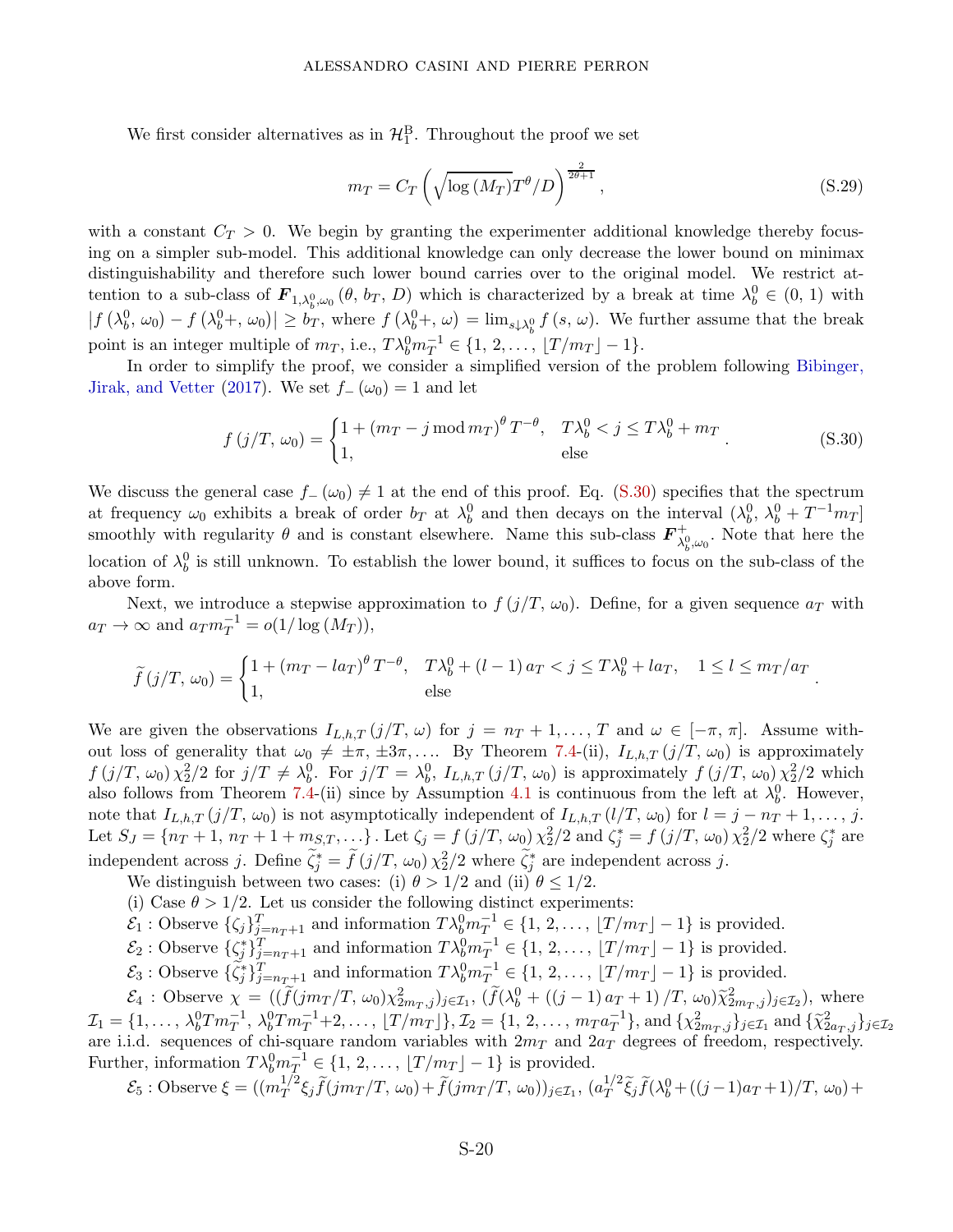$\widetilde{f}(\lambda_b^0 + ((j-1)a_T + 1)/T, \omega_0)$ ) $_{j \in \mathcal{I}_2}$ , where  $\{\xi_j\}_{j \in \mathcal{I}_1}$  and  $\{\widetilde{\xi}_j\}_{j \in \mathcal{I}_2}$  are i.i.d. standard normal random variables. Further, information  $T\lambda_b^0 m_T^{-1} \in \{1, 2, ..., |T/m_T| - 1\}$  is provided.

We assume that  $\{\zeta_j\}$  and  $\{\zeta_j^*\}$  are realized on the same probability space which is rich enough to allow for both sequences to be realized there. This is richer then the probability space in which  $\{\zeta_i\}$ is realized. Thus, the latter probability space is extended in the usual way using product spaces. The symbol ≈ denotes asymptotic equivalence while ∼ denotes strong Le Cam equivalence. Our proof consists of showing the following strong Le Cam equivalence of statistical experiments:

<span id="page-55-0"></span>
$$
\mathcal{E}_1 \approx \mathcal{E}_2 \approx \mathcal{E}_3 \sim \mathcal{E}_4 \approx \mathcal{E}_5. \tag{S.31}
$$

Therefore, given the relation  $(S.31)$ , the lower bound for  $\mathcal{E}_5$  carries over to the less informative experiment  $\mathcal{E}_1$ . We prove [\(S.31\)](#page-55-0) in steps.

Step 1:  $\mathcal{E}_1 \approx \mathcal{E}_2$ . Given  $\zeta_j = f(j/T, \omega_0) \chi_2^2/2$  and the boundness of  $f(\cdot, \cdot)$ , Theorem 1 in Berkes and Philipp (1979) implies that there exists a sequence  $\{\zeta_j^*\}_{j\in S_J}$  of independent random variables such that  $\zeta_j^*$  has the same distribution as  $\zeta_j$  and  $\mathbb{P}(|\zeta_j - \zeta_j^*| \ge \nu_j) \le \nu_j$  with  $\nu_j > 0$ . In view of Assumption [3.4](#page-11-1) we have  $\sum_{j=1}^{\infty} \nu_j < \infty$  which in turn yields,

$$
\sum_{j=1}^{\infty} \left| \zeta_j - \zeta_j^* \right| < \infty \qquad \mathbb{P}-\text{almost surely.} \tag{S.32}
$$

Note that

$$
|S_J|^{-1} \sum_{j \in S_J} \left| \zeta_j - \zeta_j^* \right| = |S_J|^{-1} \sum_{j=n+1}^{J_1} \left| \zeta_j - \zeta_j^* \right| + |S_J|^{-1} \sum_{j \in S_J, j > J_1} \left| \zeta_j - \zeta_j^* \right|.
$$

Choose  $J_1$  large enough such that  $\sum_{j \in S_J, j > J_1}$  $\left| \zeta_j - \zeta_j^* \right|$  $\Big| = o_{a.s}(|S_J|)$ . Thus,  $|S_J|^{-1} \sum_{j \in S_J}$  $\left| \zeta_j - \zeta_j^* \right|$  $\Big| \rightarrow 0$ P-almost surely. This implies that  $\|\mathbb{P}_{\{|S_J|^{-1}\zeta_j\}} - \mathbb{P}_{\{|S_J|^{-1}\zeta_j^*\}}\|_{TV} \to 0$ . The latter shows that  $\mathcal{E}_1 \approx \mathcal{E}_2$ .

Step 2:  $\mathcal{E}_2 \approx \mathcal{E}_3$ . Note that  $c\chi_2^2$  with  $c > 0$  is approximately distributed as  $\Gamma(1, 2c)$  where  $\Gamma(a, b)$ is the Gamma distribution with parameters (*a, b*). The Kullback-Leibler divergence of Γ (1*,* 2*c*) from  $\Gamma(1, 2\tilde{c})$  is given by

$$
D_{\text{KL}}\left(\mathbb{P}_c||\mathbb{P}_{\widetilde{c}}\right) = (\log c - \log \widetilde{c}) + \frac{\widetilde{c} - c}{c}.
$$

For  $c = \tilde{c} + \delta$  with  $\delta \to 0$ , we obtain

<span id="page-55-1"></span>
$$
D_{\text{KL}}\left(\mathbb{P}_{c}||\mathbb{P}_{\widetilde{c}}\right) = \log\left(\frac{\widetilde{c}+\delta}{\widetilde{c}}\right) + \frac{\widetilde{c}-(\widetilde{c}+\delta)}{\widetilde{c}+\delta}
$$

$$
= -\frac{\delta^{2}}{2\widetilde{c}^{2}} + O\left(\delta^{2}\right) + O\left(\delta^{3}\right). \tag{S.33}
$$

By Pinsker's inequality,

$$
\left\| \mathbb{P}_{\left\{ \zeta_j^* \right\}} - \mathbb{P}_{\left\{ \widetilde{\zeta}_j^* \right\}} \right\|_{\rm TV}^2 \leq \frac{1}{2} D_{\rm KL} \left( \mathbb{P}_{\zeta_j^*} || \, \mathbb{P}_{\widetilde{\zeta}_j^*} \right).
$$

Thus, using [\(S.33\)](#page-55-1) and the additivity of Kullback-Leibler divergence for independent distributions, we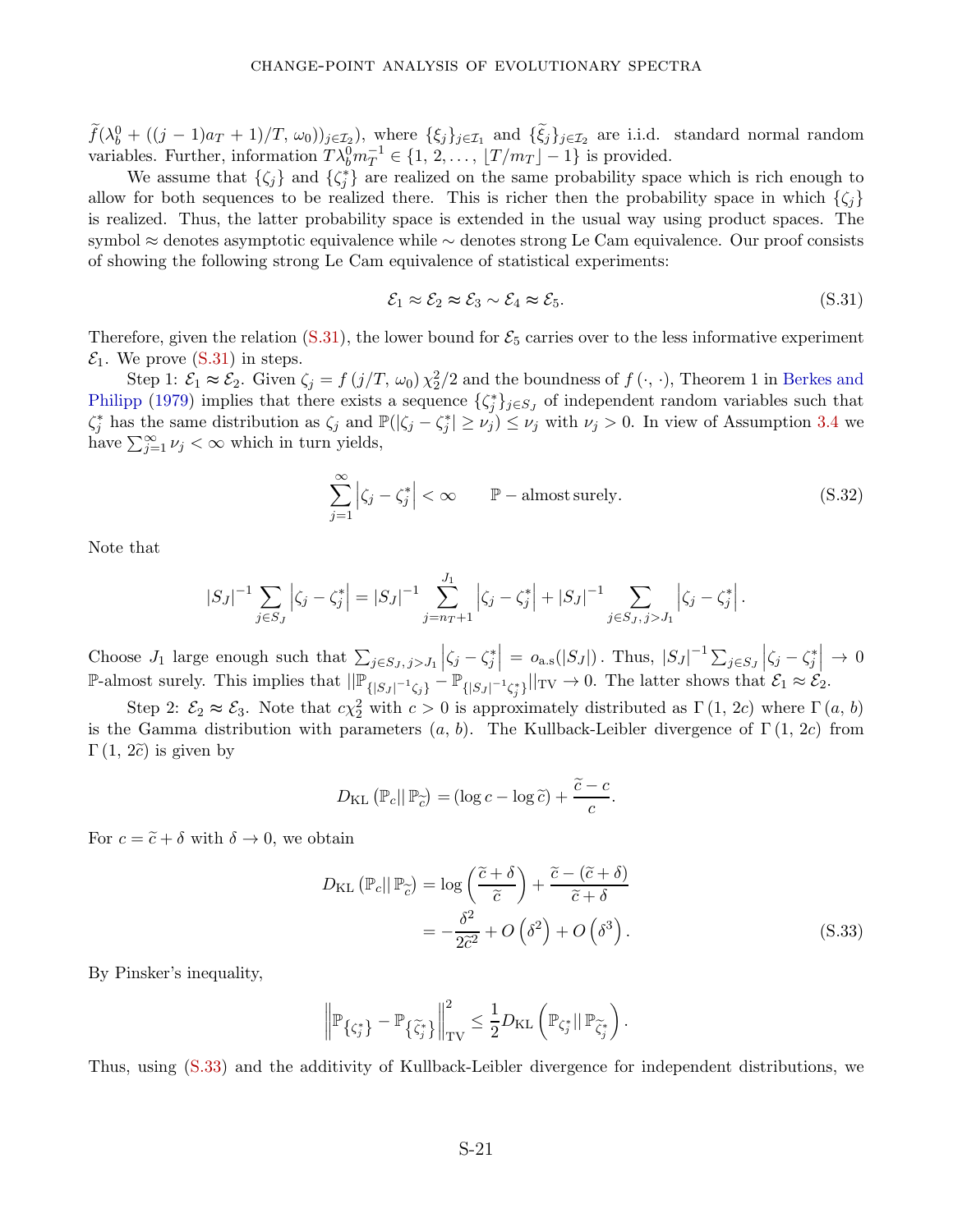have

$$
D_{\text{KL}}\left(\mathbb{P}_{\zeta_j^*} || \mathbb{P}_{\widetilde{\zeta}_j^*}\right) = C \sum_{s=1}^{m_T a_T^{-1}} \sum_{j=1}^{a_T} \left(jT^{-1}\right)^{2\theta} = CO\left(a_T T^{-1}\right)^{2\theta} m_T.
$$

This tends to zero in view of  $(S.29)$  and  $m_T^{-1}a_T \to 0$ .

Step 3:  $\mathcal{E}_3 \sim \mathcal{E}_4$ . The vector of averages

$$
\left(\left(m_T^{-1}\sum_{s=1}^{m_T}\widetilde{\zeta}_{jm_T+s-1}^*\right)_{j\in\mathcal{I}_1},\,\left(a_T^{-1}\sum_{s=1}^{a_T}\widetilde{\zeta}_{T\lambda_b^0+(j-1)a_T+s-1}^*\right)_{j\in\mathcal{I}_2}\right),
$$

forms a sufficient statistic for  $\left\{ \widetilde{f}\left(j/T, \omega_0\right) \right\}$  $(j/T) \in [0, 1]$ . Hence, by Lemma 3.2 of Brown and Low (1996) this yields the strong Le Cam equivalence.

Step 4:  $\mathcal{E}_4 \approx \mathcal{E}_5$ . Let

$$
\chi^* = (m_T^{-1/2} (\tilde{f}(jm_T/T, \omega_0)(\chi_{2m_T, j}^2 - 2m_T))_{j \in \mathcal{I}_1},
$$
  
\n
$$
a_T^{-1/2} (\tilde{f}(\lambda_b^0 + ((j - 1)a_T + 1)/T, \omega_0)(\tilde{\chi}_{2m_T, j}^2 - 2a_T))_{j \in \mathcal{I}_2})
$$
  
\n
$$
\xi^* = ((\xi_j \tilde{f}(jm_T/T, \omega_0))_{j \in \mathcal{I}_1}, (\tilde{\xi}_j \tilde{f}(\lambda_b^0 + ((j - 1)a_T + 1)/T, \omega_0))_{j \in \mathcal{I}_2}).
$$

Note that  $\|\mathbb{P}_{\chi} - \mathbb{P}_{\xi}\|_{TV}^2 = \|\mathbb{P}_{\chi^*} - \mathbb{P}_{\xi^*}\|_{TV}^2$ . By Pinsker's inequality and independence,

$$
\| \mathbb{P}_{\chi^*} - \mathbb{P}_{\xi^*} \|_{TV}^2
$$
  
\n
$$
\leq 2^{-1} D_{KL} \left( \mathbb{P}_{\chi^*} \| \mathbb{P}_{\xi^*} \right)
$$
  
\n
$$
\leq 2^{-1} \sum_{j \in \mathcal{I}_1} D_{KL} \left( m_T^{-1/2} \left( \tilde{f} \left( j m_T / T, \omega_0 \right) \left( \chi_{2m_T, j}^2 - 2m_T \right) \right) \| \xi_j \tilde{f} \left( j m_T / T, \omega_0 \right) \right)
$$
  
\n
$$
+ 2^{-1} \sum_{j \in \mathcal{I}_2} D_{KL} \left( a_T^{-1/2} \left( \tilde{f} \left( \lambda_b^0 + \left( (j - 1) a_T + 1 \right) / T, \omega_0 \right) \left( \chi_{2a_T, j}^2 - 2a_T \right) \right)
$$
  
\n
$$
\| \xi_j \tilde{f} \left( \lambda_b^0 + \left( (j - 1) a_T + 1 \right) / T, \omega_0 \right) \right).
$$

We now apply Theorem 1.1 in Bobkov, Chistyakov, and Götze (2013) with  $c_1 = 12^{-1} \kappa_3^2$  in (1.3) there, where  $\kappa_3$  is the third-order cumulant of the variable in question. This gives the following bounds,

$$
D_{\text{KL}}\left((m_T)^{-1/2}\left(\tilde{f}(jm_T/T, \omega_0)\left(\chi^2_{2m_T,j}-2m_T\right)\right)||\xi_j\tilde{f}(jm_T/T, \omega_0)\right) = \frac{1}{12}\left(\frac{8}{2m_T}\right) + o\left(\frac{1}{m_T\log m_T}\right),
$$

and

$$
D_{\mathrm{KL}}(a_T^{-1/2}(\tilde{f}(\lambda_b^0 + ((j-1)a_T + 1)/T, \omega_0)(\chi_{2a_T,j}^2 - 2a_T))
$$
  

$$
||\xi_j \tilde{f}(\lambda_b^0 + ((j-1)a_T + 1)/T, \omega_0)) = \frac{1}{12} \left(\frac{8}{2a_T}\right) + o\left(\frac{1}{a_T \log a_T}\right).
$$

Hence,  $||\mathbb{P}_{\chi^*} - \mathbb{P}_{\xi^*}||_{TV}^2 = O(Tm_T^{-2}) + O(m_T a_T^{-2})$ . Since  $\theta > 1/2$  we have  $Tm_T^{-2} \to 0$ . Finally, since  $m_T^{-1}a_T \to 0$  we can choose  $a_T$  sufficiently fast such that  $m_T a_T^{-2} \to 0$ . Thus, we have  $||\mathbb{P}_\chi - \mathbb{P}_\xi||_{TV} \to 0$ .

By step 1-4, it is sufficient to establish the minimax lower bound for experiment  $\mathcal{E}_5$ . After adding an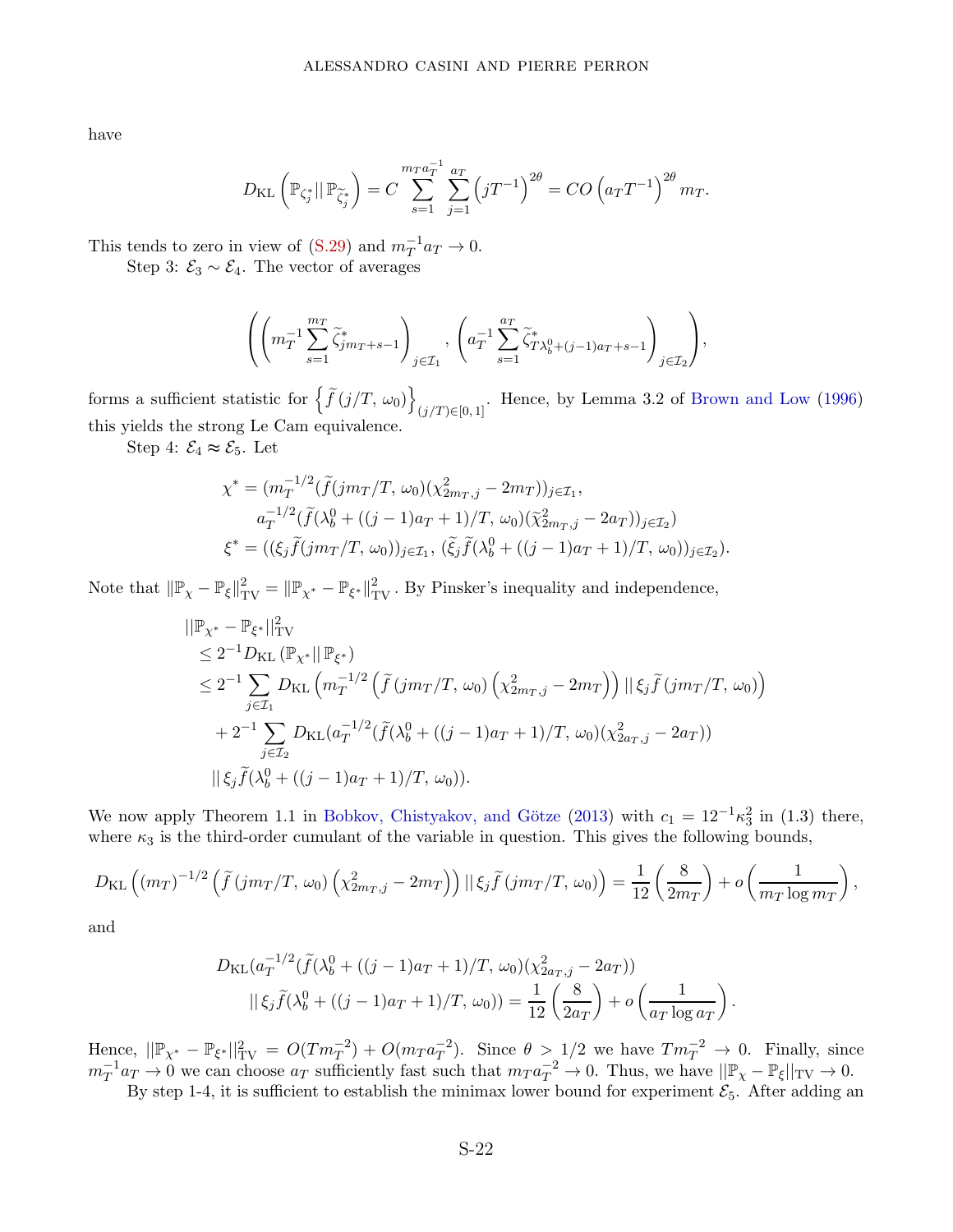additional drift  $\xi$ , which gives an equivalent problem, we cast the problem as a high dimensional location signal detection problem [cf. Ingster and Suslina (2003)] from which the bound can be derived using classical arguments. Consider the observations

$$
\xi^* = ((m_T^{-1/2}\xi_j \tilde{f}(jm_T/T, \omega_0) + \tilde{f}(jm_T/T, \omega_0) - 1)_{j \in \mathcal{I}_1},
$$
  

$$
(a_T^{-1/2}\tilde{\xi}_j \tilde{f}(\lambda_b^0 + ((j - 1)a_T + 1)/T, \omega_0) + \tilde{f}(\lambda_b^0 + ((j - 1)a_T + 1)/T, \omega_0) - 1)_{j \in \mathcal{I}_2}),
$$

and the hypothesis

$$
\mathcal{H}_0: \sup_j \left( \tilde{f}(j/T, \omega_0) - 1 \right) = 0 \quad \text{versus} \quad \mathcal{H}_1: \sup_j \left( \tilde{f}(j/T, \omega_0) - 1 \right) \ge b_T. \quad (S.34)
$$

The goal is to find the maximal value  $b_T \to 0$  such that the hypotheses  $\mathcal{H}_0$  and  $\mathcal{H}_1$  are non-distinguishable in the minimax sense or  $\lim_{T\to\infty} \inf_{\psi} \gamma_{\psi} (\theta, b_T) = 1$ . Here the detection rate is  $b_T \propto (T^{-1} m_T)^{\theta} \propto T^{-\frac{\theta}{2\theta+1}}$ . Consider the product measures  $\mathbb{P}_{\mathcal{H}_0} = \mathbb{P}_{\xi^*} \times \mathbb{P}_0$  and  $\mathbb{P}_{\mathcal{H}_1} = \mathbb{P}_{\xi^*} \times \mathbb{P}_{\lambda_p^0,1}$  where  $\mathbb{P}_{\xi^*}$  is the probability law of  $\xi^*$ and  $\mathbb{P}_0$  is the measure for the no break case. Thus,  $\mathbb{P}_{\mathcal{H}_0}$  is the probability measure under  $\mathcal{H}_0$  while  $\mathbb{P}_{\mathcal{H}_1}$  is the probability measure under  $\mathcal{H}_1$  which draws a break at time  $\lambda_b^0$  with  $T\lambda_b^0m_T^{-1} \in \{1, 2, \ldots, \lfloor T/m_T \rfloor - 1\}$ uniformly from this set. From similar derivations that yield eq. (2.20)-(2.22) in Ingster and Suslina (2003), it follows that

<span id="page-57-0"></span>
$$
\inf_{\psi} \gamma_{\psi} (\theta, b_T) \geq 1 - \frac{1}{2} \left\| \mathbb{P}_{\mathcal{H}_1} - \mathbb{P}_{\mathcal{H}_0} \right\|_{\text{TV}} \geq 1 - \frac{1}{2} \left| \mathbb{E}_{\mathbb{P}_{\mathcal{H}_0}} \left( \mathscr{L}_{0,1}^2 - 1 \right) \right|^{1/2},
$$

where  $\mathscr{L}_{0,1} = d\mathbb{P}_{\mathcal{H}_1}/d\mathbb{P}_{\mathcal{H}_0}$  is the likelihood ratio between  $\mathbb{P}_{\mathcal{H}_1}$  and  $\mathbb{P}_{\mathcal{H}_0}$ . By the above inequality, it is sufficient to show  $\mathbb{E}_{\mathbb{P}_{\mathcal{H}_0}}(\mathscr{L}_{0,1}^2) \to 1$ . The proof of the latter result follows similar arguments as in Bibinger, Jirak, and Vetter (2017).

It remains to consider the case  $\theta \leq 1/2$ . In a different setting, Bibinger, Jirak, and Vetter (2017) considered separately the case where their regularity exponent  $\alpha$  satisfies  $\alpha \leq 1/2$  to obtain the minimax lower bound. The same arguments can be applied in our context which lead to the same result as for the case  $\theta > 1/2$ .

The general case with  $f$ − ( $\omega_0$ ) > 0 rather than with  $f$ − ( $\omega_0$ ) = 1 as discussed above follows from the same arguments after we rescale the equations in [\(S.34\)](#page-57-0). The only difference is the form of the detection rate which is now  $b_T \leq f_-(\omega_0)D(T^{-1}m_T)^{\theta}$ .

The proof for the lower bound for the alternative  $\mathcal{H}_1^S$  is similar to the proof discussed above. The minor differences in the proof outlined by Bibinger, Jirak, and Vetter (2017) also apply here.  $\Box$ 

#### S.A.4.2 Proof of Theorem [4.2](#page-14-1)

We present the proof for the statistic  $S_{\text{max},T}$ . The proof for the other test statistics discussed in Section [3](#page-7-0) is similar and omitted. Without loss of generality we assume that  $\omega_0 \neq \pm \pi$ . Let  $M_{S,T}^* = m_T^*/m_{S,T}^*$  and  $m_{S,T}/m_T^* \to [0, \infty)$ . If  $[T\lambda_b^0] \notin {\{\mathbf{S}_r\}\cup{\{\mathbf{S}_{r+1}\}}\}$  or if  $\omega \neq \omega_0$  then

$$
\begin{aligned}\n&\left| \frac{\hat{f}_{L,r,T}(\omega) - \hat{f}_{R,r+1,T}(\omega)}{\sigma_{L,r}(\omega)} \right| \\
&= \left| \frac{\left(M_{S,T}^{*}\right)^{-1} \sum_{j \in \mathbf{S}_{r}} \left(f_{L,h,T}^{*}\left(j/T,\,\omega\right) + \mathbb{E}\left(f_{L,h,T}\left(j/T,\,\omega\right)\right)\right)}{\sigma_{L,r}(\omega)}\n\end{aligned}
$$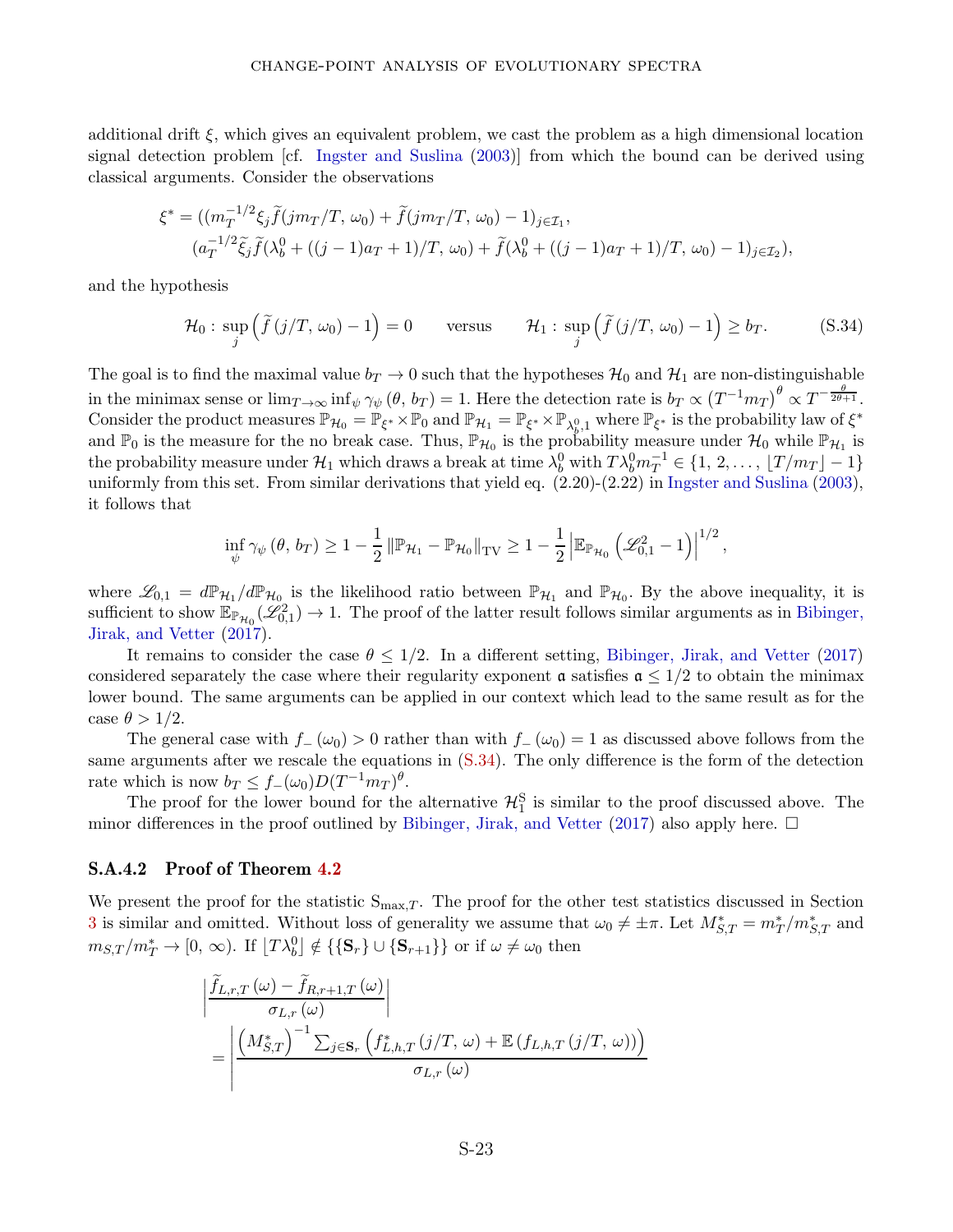$$
-\frac{\left(M_{S,T}^{*}\right)^{-1} \sum_{j \in \mathbf{S}_{r+1}} \left(f_{R,h,T}^{*} \left(j/T, \omega\right) + \mathbb{E}\left(f_{R,h,T} \left(j/T, \omega\right)\right)\right)}{\sigma_{L,r} \left(\omega\right)}
$$
\n
$$
=\left|\frac{\left(M_{S,T}^{*}\right)^{-1} \sum_{j \in \mathbf{S}_{r}} f_{L,h,T}^{*} \left(j/T, \omega\right) - \left(M_{S,T}^{*}\right)^{-1} \sum_{j \in \mathbf{S}_{r+1}} f_{R,h,T}^{*} \left(j/T, \omega\right)}{\sigma_{L,r} \left(\omega\right)}\right|
$$
\n
$$
+ O\left(\left(m_{T}^{*}/T\right)^{\theta}\right) + O_{\mathbb{P}}\left(\left(n_{T}/T\right)^{2} + \log\left(n_{T}\right)/n_{T}\right) + o\left(b_{W,T}^{2}\right)
$$
\n
$$
\triangleq \mathring{f}_{r,T} \left(\omega\right) + O\left(\left(m_{T}^{*}/T\right)^{\theta}\right) + O_{\mathbb{P}}\left(\left(n_{T}/T\right)^{2} + \log\left(n_{T}\right)/n_{T}\right) + o\left(b_{W,T}^{2}\right)
$$
\n
$$
= \mathring{f}_{r,T} \left(\omega\right) + o_{\mathbb{P}}\left(\left(\sqrt{m_{T}^{*}}\right)^{-1}\right),
$$

where the last inequality follows from [\(4.2\)](#page-14-3). As in the proof of Theorem [3.1,](#page-12-2) we have  $\sqrt{M_{S,T}^*} \mathring{f}_{r,T}(\omega)$  $O_{\mathbb{P}}(1)$  for  $1 \leq r \leq M_T^* - 2$ . This can be used to obtain the following inequality, if  $[T\lambda_b^0] \in \{\{\mathbf{S}_r\} \cup \{\mathbf{S}_{r+1}\}\}\$ and  $\omega = \omega_0$ ,

$$
S_{\max,T} (\omega_0) \geq -\mathring{f}_{r,T} (\omega_0)
$$
  
+  $\frac{T}{m_T^*} \left| \int_{(rm_T^* - m_T^* / 2 + n_T/2 + 1)/T}^{\lambda_0^0} f(u, \omega_0) du - \int_{\lambda_0^0}^{((r+1)m_T^* + n_T/2 + m_{S,T}M_{S,T}/2)/T} f(u, \omega_0) du \right|$   
\n $\times \frac{(1 - o_\mathbb{P}(1))}{\sup_u f(u, \omega_0)}$   
\n $\geq -O_\mathbb{P} \left( (m_T^*)^{-1/2} \right)$   
\n $+ \frac{T}{m_T^*} \left| \int_{(rm_T^* - m_T^* / 2 + n_T/2 + 1)/T}^{\lambda_0^0} f(u, \omega_0) du - \int_{\lambda_0^0}^{((r+1)m_T^* + n_T/2 + m_{S,T}M_{S,T}/2)/T} f(u, \omega_0) du \right|$   
\n $\times \frac{(1 - o_\mathbb{P}(1))}{\sup_u f(u, \omega_0)}.$  (S.35)

Note that  $\gamma_{\psi^*} (\theta, b_T^*) \to 0$  follows from

$$
\mathbb{P}\left(S_{\max,T}(\omega) < 2D^*\sqrt{\log\left(M_T^*\right)/m_T^*}\right) \to 1, \quad \text{for all } \omega \in [-\pi, \pi], \qquad \text{under } \mathcal{H}_0 \tag{S.36}
$$
\n
$$
\mathbb{P}\left(S_{\max,T}(\omega) \ge 2D^*\sqrt{\log\left(M_T^*\right)/m_T^*}\right) \to 1, \quad \text{for some } \omega \in [-\pi, \pi], \quad \text{under } \mathcal{H}_1^{\text{B}} \text{ or } \mathcal{H}_1^{\text{S}}. \tag{S.37}
$$

We first show [\(S.36\)](#page-58-0). Note that

<span id="page-58-1"></span><span id="page-58-0"></span>
$$
2D^* \sqrt{\log\left(M_T^*\right)/m_T^*} \ge 2\sqrt{\log\left(M_T^*\right)/m_T^*} + D\left(m_T^*/T\right)^{\theta}.
$$

Under  $\mathcal{H}_0$ , since  $\theta' < \theta$  we have for all  $\omega \in [-\pi, \pi]$ ,

$$
S_{\max,T}(\omega) \leq \max_{1 \leq r \leq M_T^* - 2} \mathring{f}_{r,T}(\omega) + D \left( m_T^*/T \right)^{\theta'} + O_{\mathbb{P}} \left( \left( n_T/T \right)^2 + \log \left( n_T \right) / n_T + o \left( b_{W,T}^2 \right) \right).
$$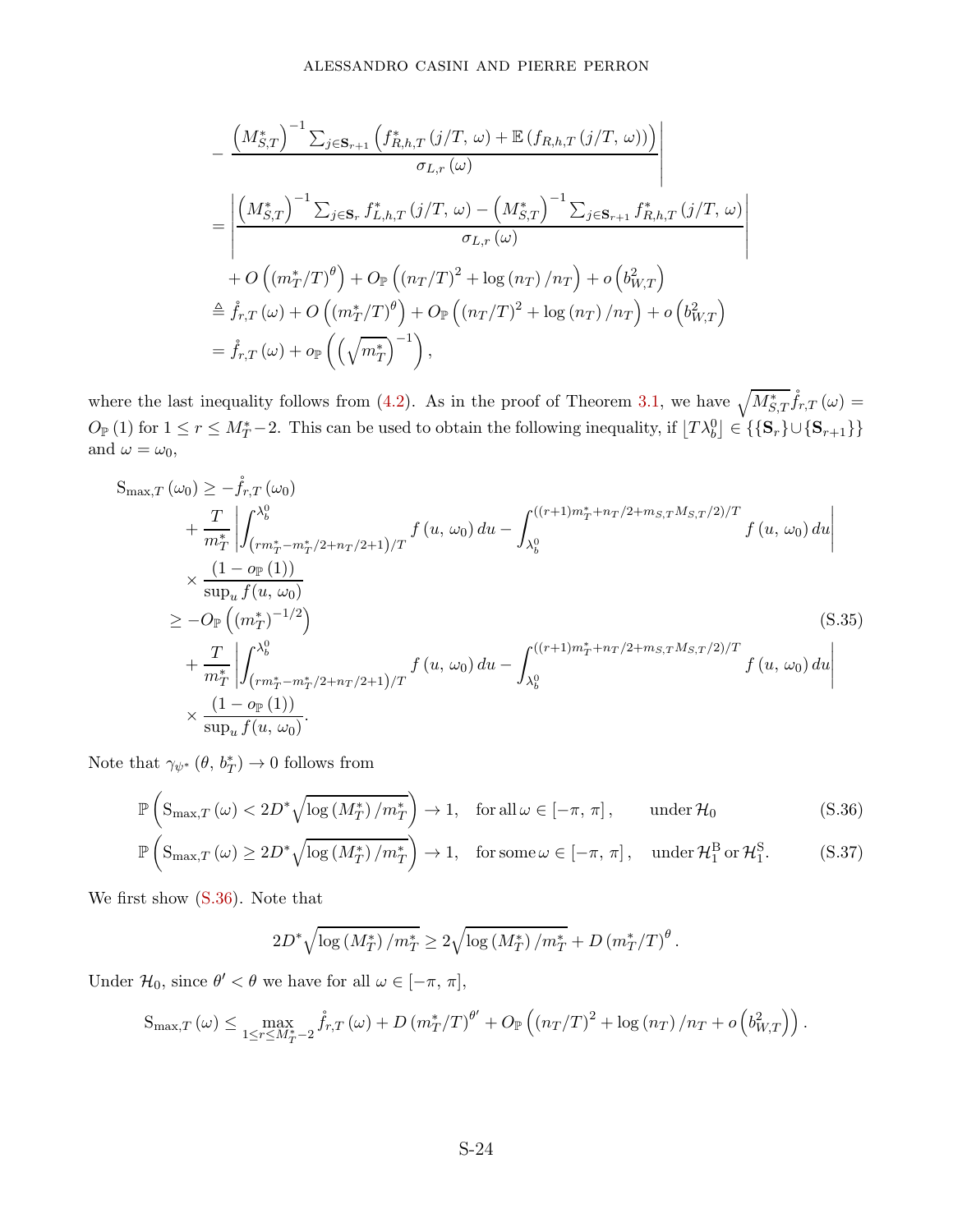Given [\(4.2\)](#page-14-3) to conclude the proof we have to show

$$
\mathbb{P}\left(\max_{1\leq r\leq M_T^*-2} \mathring{f}_{r,T}\left(\omega_0\right)\leq \sqrt{\log\left(M_T^*\right)/m_T^*}\right)\to 1.
$$

The latter result follows from  $\sqrt{\log (M_T^*)/m_T^*} \leq \sqrt{\log (M_T^*)/M_{S,T}^*}$  which is implied by Theorem [3.1.](#page-12-2)

We now prove  $(S.37)$  under  $\mathcal{H}_{1}^{B}$ . We have to show that the second term on the right hand side of  $(S.37)$ is greater than or equal to  $2D^*\sqrt{\log(M_T^*)/m_T^*}$ . The term in question is larger than  $b_T^* - 2D(m_T^*/T)^{\theta}$ . In view of  $(4.3)$  with  $\theta' = 0$  the result follows.

We now prove [\(S.37\)](#page-58-1) under  $\mathcal{H}_1^S$ . For  $h \leq 2m_T^*/T$  we have  $f(\lambda_b^0 + h, \omega_0) \geq f(\lambda_b^0, \omega_0) + b_T^* h^{\theta'}$  or  $f(\lambda_b^0 + h, \omega_0) \leq f(\lambda_b^0, \omega_0) - b_T^* h^{\theta'}$ . Thus,

$$
\frac{T}{m_T^*} \left| \int_{\lambda_b^0 + m_T^*/T}^{\lambda_b^0 + 2m_T^*/T} (f(u, \omega_0) - f(u - m_T^*/T, \omega_0)) du \right| \ge b_T \left( m_T^*/T \right)^{\theta'} \ge 2D^* \sqrt{\log \left( M_T^* \right) / m_T^*}
$$

<span id="page-59-0"></span>where the second equality follows from  $(4.3)$ .  $\Box$ 

### S.A.5 Proofs of the Results of Section [5](#page-15-0)

#### S.A.5.1 Proof of Proposition [5.1](#page-16-1)

The following lemma is simple to verify.

<span id="page-59-1"></span>**Lemma S.A.8.** Let  $C(u)$  and  $d(u)$  be functions on  $[0, \lambda_b^0]$  such that  $d(u)$  is increasing. As long as  $d\left(\lambda_b^0\right) - d\left(\lambda_b^0 - \kappa\right) \ge \sup_{0 \le u \le \lambda_b^0} |C(u)|$  for some  $\kappa \in [0, \lambda_b^0]$  we have that,

<span id="page-59-2"></span>
$$
\underset{0 \le u \le \lambda_b^0}{\operatorname{argmax}} \left( d(u) + C(u) \right) \ge \lambda_b^0 - \kappa. \tag{S.38}
$$

*,*

An analogous results holds if  $C(u)$  and  $d(u)$  are functions on  $\left[\lambda_b^0, 1\right]$  and  $d(u)$  is decreasing.

Proof of Proposition [5.1.](#page-16-1) For  $\lambda_b^0 \in (0, 1)$  define  $\overline{r}_b = [T\lambda_b^0 + 1]$ , i.e., the smallest integer such that  $\overline{r}_b/T$ is larger or equal than  $\lambda_b^0 + 1/T$ . Denote by  $\{\tilde{f}(u, \omega_0)\}_{u \in [0,1]}$  the path of the spectrum  $f(\cdot, \omega_0)$  without the break:  $f(r/T, \omega) = \tilde{f}(r/T, \omega) + \delta_T \mathbf{1} \{r \geq \overline{r}_b\}$ . Without loss of generality, we assume  $\delta_T > 0$ . Define  $d(r/T, \omega) = 0$  for  $\omega \neq \omega_0$  and

$$
d(r/T, \omega_0) = \begin{cases} 0 & \text{if } r + m_T < \overline{r}_b, \\ (r + m_T - \overline{r}_b) m_{S,T}^{-1} M_{S,T}^{-1/2} \delta_T & \text{if } r = \overline{r}_b - m_T, \ \overline{r}_b - m_T + m_{S,T} \dots, \overline{r}_b, \\ M_{S,T}^{1/2} \delta_T & \text{if } r > \overline{r}_b, \end{cases}
$$

and  $\{d(u, \omega_0)\}_{u\in[0,1]}$  is the associated piecewise constant increasing step function. By Lemma [S.A.5](#page-48-1) it is sufficient to consider

$$
D'_{r,T}(\omega) = M_{S,T}^{-1/2} \left| \sum_{j \in \mathbf{S}_{L,r}} f_{h,T}(j/T, \omega) - \sum_{j \in \mathbf{S}_{R,r}} f_{h,T}(j/T, \omega) \right|, \qquad \omega \in [-\pi, \pi]. \tag{S.39}
$$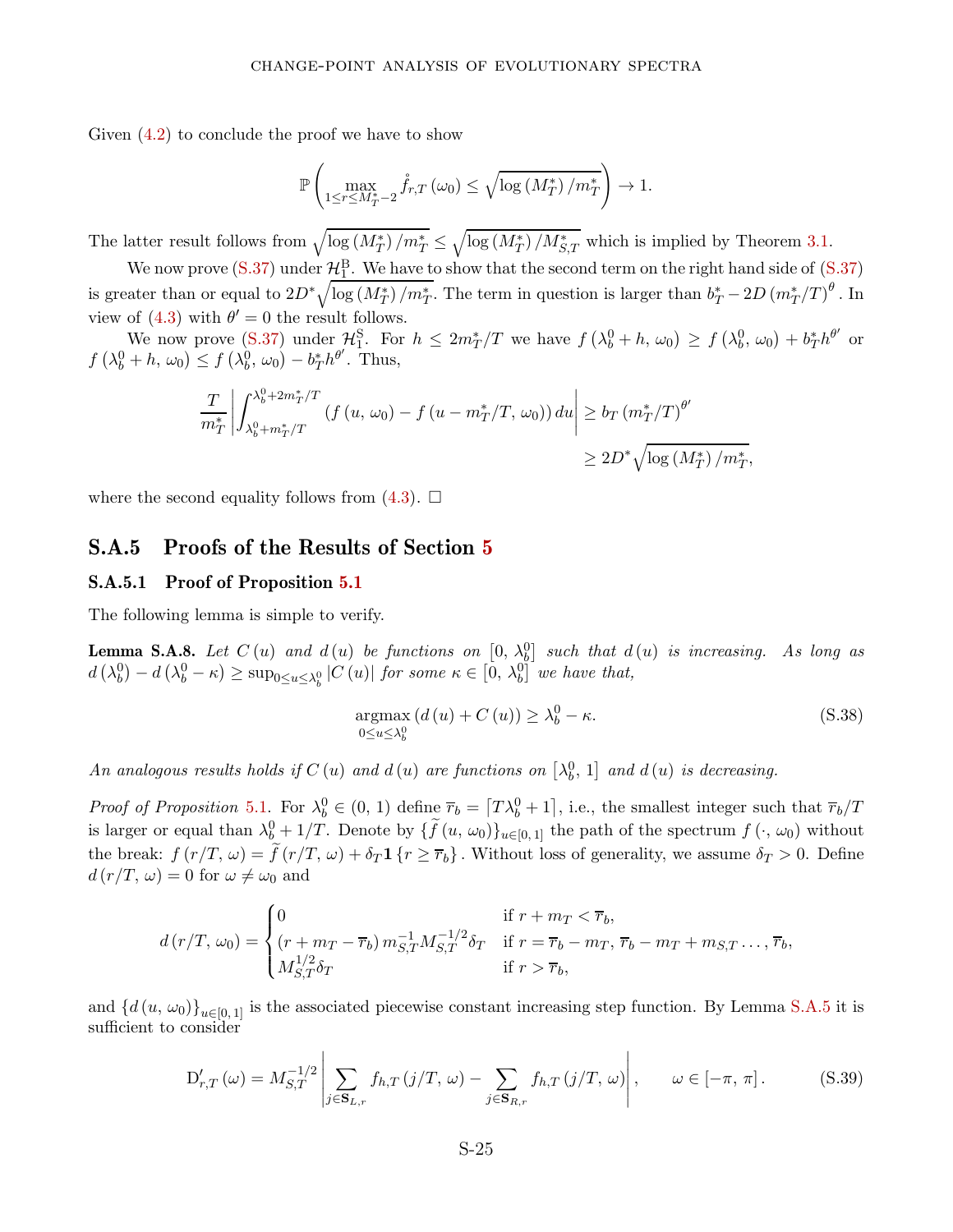For  $r = m_T, 2m_T, \ldots$  write

$$
\sum_{j \in \mathbf{S}_{L,r}} f_{h,T}(j/T, \omega_0) - \sum_{j \in \mathbf{S}_{R,r}} f_{h,T}(j/T, \omega_0)
$$
\n
$$
= \sum_{j \in \mathbf{S}_{L,r}} (f_{h,T}(j/T, \omega_0) - \mathbb{E}(f_{h,T}(j/T, \omega_0))) - \sum_{j \in \mathbf{S}_{R,r}} (f_{h,T}(j/T, \omega_0) - \mathbb{E}(f_{h,T}(j/T, \omega_0)))
$$
\n
$$
+ \sum_{j \in \mathbf{S}_{L,r}} (\mathbb{E}(f_{h,T}(j/T, \omega_0)) - \tilde{f}(j/T, \omega_0)) - \sum_{j \in \mathbf{S}_{R,r}} (\mathbb{E}(f_{h,T}(j/T, \omega_0)) - f(j/T, \omega_0))
$$
\n
$$
+ \sum_{j \in \mathbf{S}_{L,r}} \tilde{f}(j/T, \omega_0) - \sum_{j \in \mathbf{S}_{R,r}} \tilde{f}(j/T, \omega_0) - \sum_{j \in \mathbf{S}_{R,r}} (f(j/T, \omega_0) - \tilde{f}(j/T, \omega_0)).
$$

For  $r = 2m_T, \ldots, \overline{r}_b$  let  $C(r/T, \omega) = D'_{r,T}(\omega)$  for  $\omega \neq \omega_0$  and

$$
C(r/T, \omega_0) = M_{S,T}^{-1/2} \left( \sum_{j \in \mathbf{S}_{L,r}} f_{h,T}(j/T, \omega_0) - \sum_{j \in \mathbf{S}_{R,r}} f_{h,T}(j/T, \omega_0) + \sum_{j \in \mathbf{S}_{R,r}, j > \overline{r}_b} \left( f(j/T, \omega_0) - \tilde{f}(j/T, \omega_0) \right) \right),
$$

for  $\omega = \omega_0$ . Note that  $C(s/T, \omega)$  does not involve any break for any  $\omega$ . Thus, we can proceed sim-ilarly as in the proofs of Section [3.](#page-7-0) That is, we exploit the smoothness of  $f(\cdot, \cdot)$  under  $\mathcal{H}_0$  to yield  $\sup_{u\in[0,\lambda_b^0]} \sup_{\omega\in[-\pi,\pi]} |C(u,\omega)| = O_{\mathbb{P}}(\sqrt{\log(T)})$ . This combined with the definition of  $d(r/T, \omega_0)$  implies that for each  $r = \overline{r}_b - \lfloor m_T/B \rfloor, \ldots, \overline{r}_b$  where *B* is any finite integer with  $B > 1$ ,

$$
|d(r/T, \omega_0)| > \max_{\omega \in [-\pi, \pi]} (|C(r/T, \omega)|) > 0,
$$

with probability approaching one and

$$
D_{r,T}(\omega) = |d(r/T, \omega) + C(r/T, \omega)| = d(r/T, \omega) + sign (C(r/T, \omega)) |C(r/T, \omega)|.
$$

By definition of  $d(\cdot, \omega_0)$ , for  $\kappa_T \in [0, m_T / (BT)]$ ,

$$
d\left(\overline{r}_b/T, \omega_0\right) - d\left(\overline{r}_b/T - \kappa_T, \omega_0\right) = \lfloor \kappa_T T \rfloor m_{S,T}^{-1} \delta_T M_{S,T}^{-1/2}.
$$

In order to apply Lemma [S.A.8,](#page-59-1) we need to choose  $\kappa_T$  such that  $\lfloor \kappa_T T \rfloor m_{S,T}^{-1} \delta_T M_{S,T}^{-1/2} / \sqrt{\log(T)} \ge 1$  or  $\sqrt{M_{S,T} \log(T)} m_{S,T} / (\delta_T T) = o(\kappa_T)$ . Lemma [S.A.8](#page-59-1) then yields

$$
\frac{\overline{r}_b}{T} \ge \underset{r=2m_T, 3m_T...; r<\overline{r}_b}{\operatorname{argmax}} \max_{\omega \in [-\pi, \pi]} T^{-1} \mathcal{D}_{r,T}(\omega) = \underset{r=m_T,..., \overline{r}_b}{\operatorname{argmax}} T^{-1} \mathcal{D}_{r,T}(\omega_0) \ge \frac{\overline{r}_b}{T} - \kappa_T.
$$

The case  $r > \overline{r}_b$  can be treated similarly by symmetry. It results in

$$
\frac{\overline{r}_b}{T} \le \underset{r=\overline{r}_b,\dots,T-m_T}{\operatorname{argmax}} \max_{\omega \in [-\pi,\pi]} T^{-1} \mathcal{D}_{r,T} \left( \omega \right) = \underset{r=\overline{r}_b,\dots,T-m_T}{\operatorname{argmax}} T^{-1} \mathcal{D}_{r,T} \left( \omega_0 \right) \le \frac{\overline{r}_b}{T} + \kappa_T.
$$

Therefore, we conclude  $|\hat{\lambda}_b - \overline{r}_b/T| = O_{\mathbb{P}}(\kappa_T) \to 0.$   $\Box$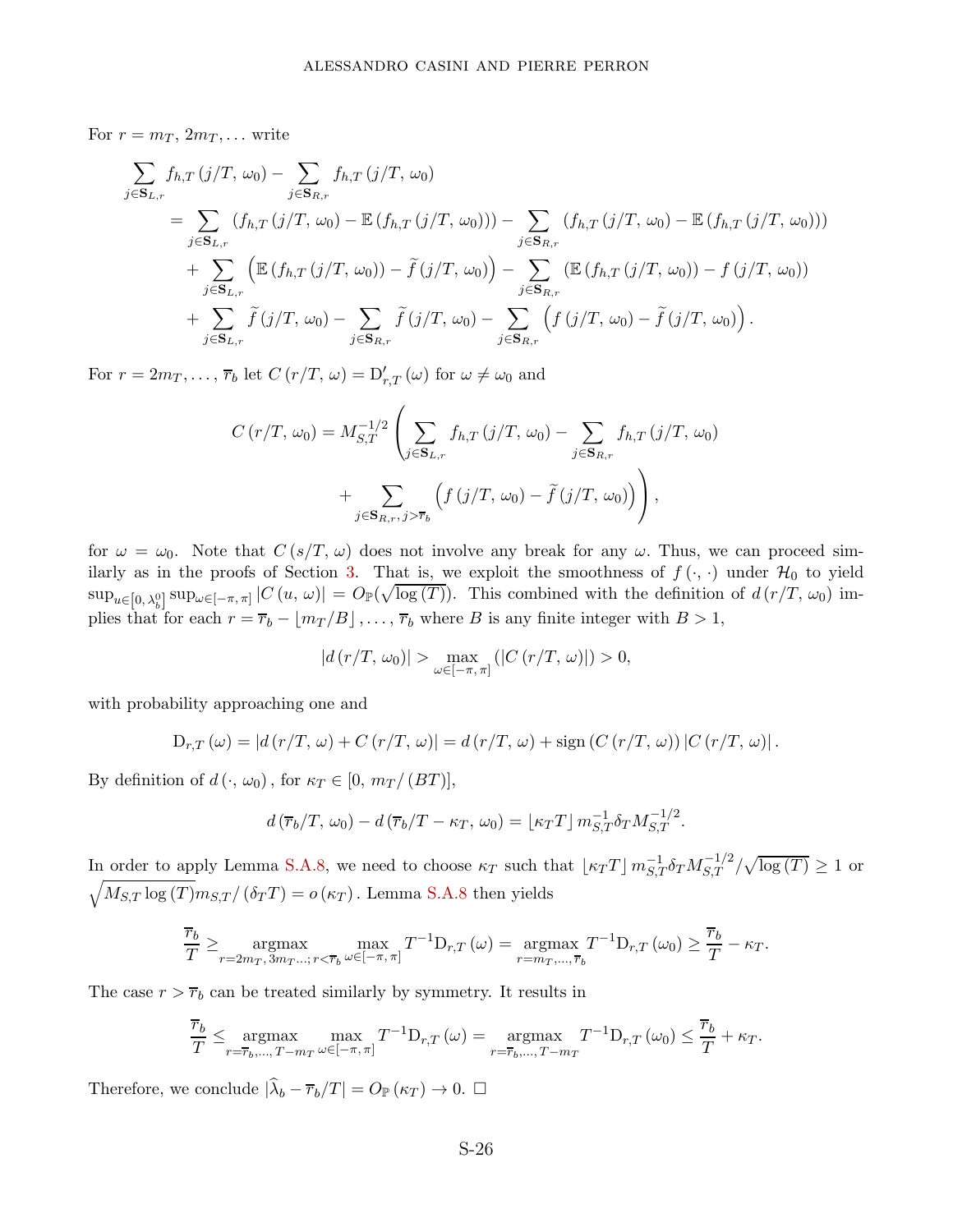### S.A.5.2 Proof of Proposition [5.2](#page-18-2)

Set  $\hat{\mathcal{I}} = \{2m_T, 3m_T, \ldots, (M_T-1)m_T - n_T\} \setminus \{2m_T\}$  and  $\hat{\mathcal{T}} = \emptyset$ . Under  $\mathcal{H}_{1,M}$ , the arguments in the proof of Theorem [3.2](#page-12-4) yields,

$$
\max_{r \in \widehat{\mathcal{I}}} \max_{\omega \neq \omega_1, ..., \omega_{m_0}} \mathrm{D}_{r,T}(\omega) = O_{\mathbb{P}}\left(\sqrt{\log(T)}\right).
$$

Let  $r_{L,l}$ ,  $r_{R,l} \in \hat{\mathcal{I}}$   $(l = 1, ..., m_0)$  such that  $r_{R,l} = r_{L,l} + m_T$  and  $r_{L,l} \leq T_l^0 < r_{R,l}$ . For any  $\omega$  we have

$$
\max_{r \in \widehat{T} \setminus \{r_{L,1}, r_{R,1}, \dots, r_{L,m_0}, r_{R,m_0}\}} D_{r,T}(\omega) = O_{\mathbb{P}}\left(\sqrt{\log(T)}\right).
$$

For each  $r \in \hat{\mathcal{I}}$ , we draw *K* points  $r_{k,r}^{\diamond}$  with  $k = 1, \ldots, K$  uniformly (without replacement) from **I**(*r*). Consider the following events,

$$
\mathbf{D}_1 = \left\{ \forall r \in \widehat{\mathcal{I}} \text{ and } \forall k = 1, \dots, K, (\exists! \ 1 \le l \le m_0) \lor (\nexists \ 1 \le l \le m_0) \text{ s.t. } T_l^0 \in \left[ r_{k,r}^{\diamond} - m_T, \ r_{k,r}^{\diamond} + m_T \right] \right\}
$$
\n
$$
\mathbf{D}_2 = \left\{ \forall l = 1, \dots, m_0 \ \exists \ r \in \widehat{\mathcal{I}} \text{ s.t. } \exists \ k = 1, \dots, K, \text{ s.t. } \left| T_l^0 - r_{k,r}^{\diamond} \right| = Cm_T \text{ for some } C \in [0, 1) \right\}.
$$

Let  $\mathbf{A}^c$  denote the complement of a set **A**. Note that  $\mathbb{P}((\mathbf{D}_1 \cap \mathbf{D}_2)^c) = \mathbb{P}((\mathbf{D}_2)^c)$  by Assumption [5.2](#page-18-0) and that  $\mathbb{P}((\mathbf{D}_2)^c) = 0$  if there are still undetected breaks.

The remaining arguments will be valid on the set  $D_1 \cap D_2$  as long as there are undetected breaks. Let  $r_l$ ,  $r_{l+1} \in \hat{\mathcal{I}}$  be such that  $T_l^0 \in [r_l, r_{l+1})$ . As in the proof of Proposition [5.1,](#page-16-1)

$$
D_{r_l,T}(\omega_l) = |O_{\mathbb{P}}\left(M_{S,T}^{-1/2}\delta_{l,T}\left(M_{S,T} - \left(r_l - T_l^0\right)\mathbf{1}\left\{r_{l-1} < T_l^0 \leq r_l\right\} + \left(r_{l+1} - T_l^0\right)\mathbf{1}\left\{r_l < T_l^0 < r_{l+1}\right\}\right)\right)|.
$$

Note that if  $D_{r_l,T}(\omega_l)/(\delta_{l,T}\sqrt{M_{S,T}}) \stackrel{\mathbb{P}}{\to} 0$  then we must have  $D_{r_{l+1},T}(\omega_l) = O_{\mathbb{P}}(\delta_{l,T}\sqrt{M_{S,T}})$ . Using a similar argument as in Lemma [S.A.5](#page-48-1) one can show that  $S_{\text{Dmax},T}(\hat{\mathcal{I}})$  is asymptotically equivalent to max *<sup>r</sup>*∈Ib  $\max_{k \in K} \max_{\omega \in [-\pi, \pi]} D_{r_{k,r}^{\diamond},T}(\omega)$ . Thus, in step (2)  $\psi(\lbrace X_t \rbrace_{1 \le t \le T}, \mathcal{I}) = 1$  because for large enough *T*,

$$
\max_{r \in \widehat{\mathcal{I}}} \max_{k \in K} \max_{\omega \in [-\pi, \pi]} D_{r_{k,r}^{\diamond}, T} (\omega_0) \ge \max_{r \in \widehat{\mathcal{I}}} \max_{\omega \in [-\pi, \pi]} D_{r,T} (\omega)
$$

$$
= |\delta_{l,T} O_{\mathbb{P}} \left( \sqrt{M_{S,T}} \right) |
$$

$$
\ge \inf_{1 \le l \le m_0} |\delta_{l,T} O_{\mathbb{P}} \left( \sqrt{M_{S,T}} \right)
$$

$$
= 2D^* (\log(T))^{2/3}
$$

$$
> 2D^* \sqrt{\log(M_T^*)},
$$

|

where the last equality follows from Assumption [5.2.](#page-18-0) We now move to step (3). By the arguments in the  $\text{proof of Proposition 5.1, there exists } 1 \leq l \leq m_0 \text{ such that } |\lambda_l^0 - \hat{\lambda}_T(\hat{\mathcal{I}})| \leq m_T/T. \text{ Since } \inf_{1 \leq l \leq m_0-1} |\lambda_{l+1}^0 - \hat{\lambda}_l|^2$  $\text{proof of Proposition 5.1, there exists } 1 \leq l \leq m_0 \text{ such that } |\lambda_l^0 - \hat{\lambda}_T(\hat{\mathcal{I}})| \leq m_T/T. \text{ Since } \inf_{1 \leq l \leq m_0-1} |\lambda_{l+1}^0 - \hat{\lambda}_l|^2$  $\text{proof of Proposition 5.1, there exists } 1 \leq l \leq m_0 \text{ such that } |\lambda_l^0 - \hat{\lambda}_T(\hat{\mathcal{I}})| \leq m_T/T. \text{ Since } \inf_{1 \leq l \leq m_0-1} |\lambda_{l+1}^0 - \hat{\lambda}_l|^2$  $|\lambda_l^0| \geq \nu_T^{-1}$  and  $m_T/v_T \to 0$  there can exist exactly one l that satisfies  $|\lambda_l^0 - \hat{\lambda}_T(\hat{\mathcal{I}})| \leq m_T/T$ . For such a  $\lambda_l^0$  define  $\overline{r}_{l,b} = [T\lambda_l^0 + 1]$ , the smallest integer such that  $\overline{r}_{l,b}/T$  is larger or equal than  $\lambda_l^0 + 1/T$ . Denote by  $\{f(u, \omega)\}_{u \in [0,1]}$  the path of the spectrum  $f(\cdot, \omega)$  without the break  $\delta_{l,T}$ :

$$
f(r/T, \omega_l) = \tilde{f}(r/T, \omega_l) + \delta_{l,T} \mathbf{1} \{r \geq \overline{r}_{l,b}\}.
$$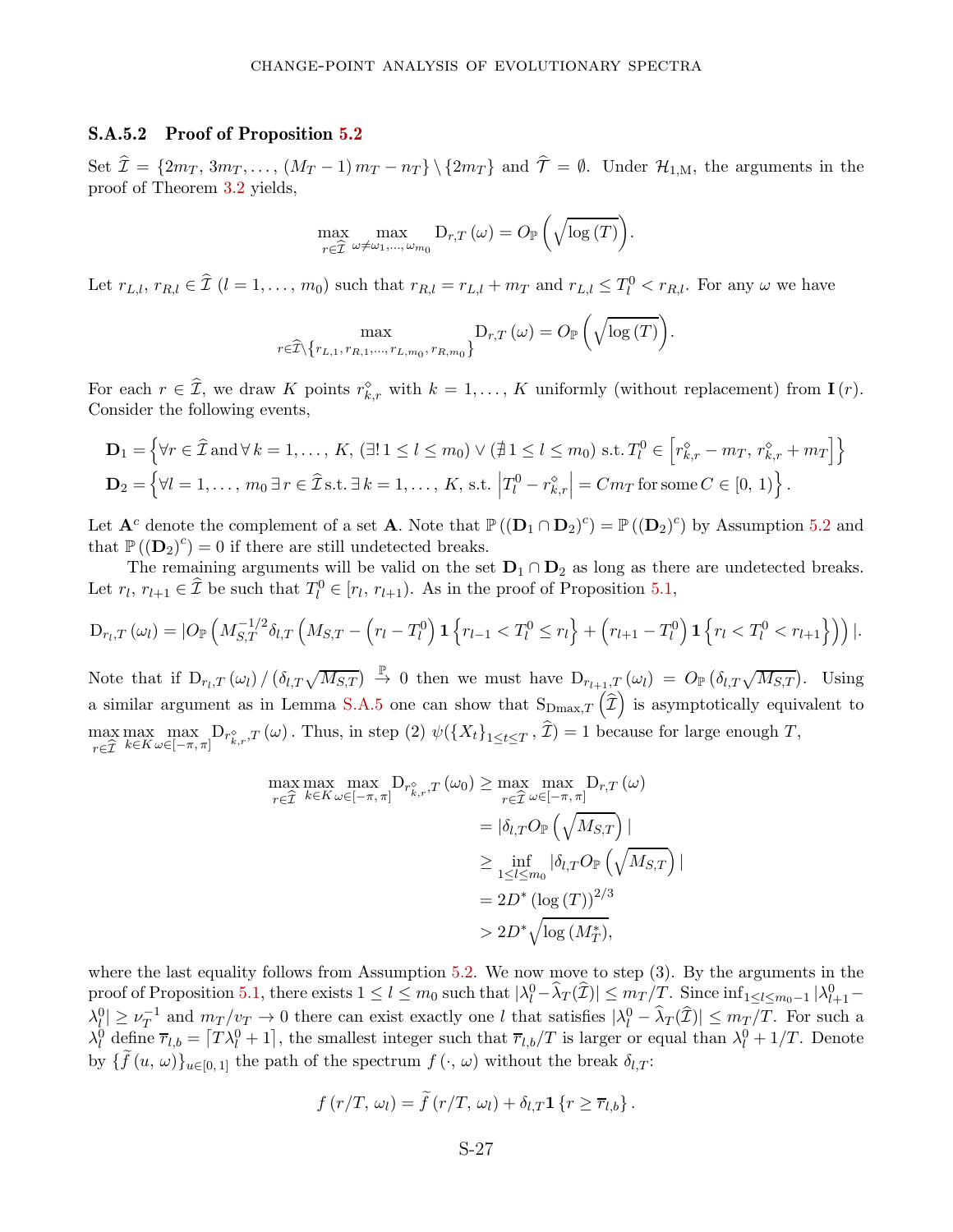Without loss of generality, we assume  $\delta_{l,T} > 0$ . Define  $d_l(r/T, \omega) = 0$  for  $\omega \neq \omega_l$  and

$$
d_l(r/T, \omega_l) = \begin{cases} 0 & \text{if } r + m_T < \overline{r}_{l,b}, \\ (r + m_T - \overline{r}_{l,b}) m_{S,T}^{-1} M_{S,T}^{-1/2} \delta_{l,T} & \text{if } r = \overline{r}_{l,b} - m_T, \, \overline{r}_{l,b} - m_T + m_{S,T}, \dots, \overline{r}_{l,b}, \\ M_{S,T}^{1/2} \delta_{l,T} & \text{if } r > \overline{r}_{l,b}, \end{cases}
$$

for  $\omega = \omega_l$ . Let  $\{d(u)\}_{u \in [0,1]}$  be the associated piecewise constant increasing step function. For any  $r \in \mathcal{I}$ , write

$$
\sum_{j \in \mathbf{S}_{L,r}} f_{h,T}(j/T, \omega) - \sum_{j \in \mathbf{S}_{R,r}} f_{h,T}(j/T, \omega)
$$
\n
$$
= \sum_{j \in \mathbf{S}_{L,r}} (f_{h,T}(j/T, \omega) - \mathbb{E}(f_{h,T}(j/T, \omega))) - \sum_{j \in \mathbf{S}_{R,r}} (f_{h,T}(j/T, \omega) - \mathbb{E}(f_{h,T}(j/T, \omega)))
$$
\n
$$
+ \sum_{j \in \mathbf{S}_{L,r}} \left( \mathbb{E}(f_{h,T}(j/T, \omega)) - \tilde{f}(j/T, \omega) \right) - \sum_{j \in \mathbf{S}_{R,r}} (\mathbb{E}(f_{h,T}(j/T, \omega)) - f(j/T, \omega))
$$
\n
$$
+ \sum_{j \in \mathbf{S}_{L,r}} \tilde{f}(j/T, \omega) - \sum_{j \in \mathbf{S}_{R,r}} \tilde{f}(j/T, \omega) - \sum_{j \in \mathbf{S}_{R,r}} \left( f(j/T, \omega) - \tilde{f}(j/T, \omega) \right).
$$

For  $r = 2m_T, 3m_T, \ldots, \overline{r}_b$  let  $C_l(r/T, \omega) = D'_{r,T}(\omega)$  for  $\omega \neq \omega_l$  where  $D'_{r,T}(\omega)$  is given in [\(S.39\)](#page-59-2) and

$$
C_{l}(r/T, \omega_{l}) = M_{S,T}^{-1/2} \left( \sum_{j \in \mathbf{S}_{L,r}} f_{h,T}(j/T, \omega_{l}) - \sum_{j \in \mathbf{S}_{R,r}} f_{h,T}(j/T, \omega_{l}) + \sum_{j \in \mathbf{S}_{R,r}, j > \overline{r}_{l,b}} \left( f(j/T, \omega_{l}) - \tilde{f}(j/T, \omega_{l}) \right) \right),
$$

for  $\omega = \omega_l$ . We proceed as in the proof of Proposition [5.1.](#page-16-1) We have

$$
d(r/T, \omega_l) \ge \max_{\omega \in \{[-\pi, \pi]/\{\omega_1, ..., \omega_{m_0}\}\}} |d(r/T, \omega)| > 0,
$$

with probability approaching one. Exploiting the smoothness on  $(\lambda_{l-1}^0, \lambda_l^0]$ , we have

$$
\sup_{u \in (\lambda_{l-1}^{0},\,\lambda_{l}^{0}]}\sup_{\omega \in [-\pi,\,\pi]}|C_{l}\left(u,\,\omega\right)| = O_{\mathbb{P}}\left(\sqrt{\log\left(T\right)}\right).
$$

This implies

$$
D_{r,T}(\omega) = |d_l(r/T, \omega) + C_l(r/T, \omega)| = (d_l(r/T, \omega) + \text{sign}(C_l(r/T, \omega)) |C_l(r/T, \omega)|),
$$

for each  $r = \overline{r}_{l,b} - \lfloor m_T/B \rfloor, \ldots, \overline{r}_{l,b}$  where B is any integer with  $1 < B < \infty$ . By definition of  $d_l(\cdot, \omega_l)$ , for  $\kappa_T \in [0, m_T/(BT)]$  we have

$$
d_l(\overline{r}_{l,b}/T,\,\omega_l)-d_l(\overline{r}_{l,b}/T-\kappa_T,\,\omega_l)=\lfloor \kappa_T T \rfloor m_{S,T}^{-1}\delta_{l,T}M_{S,T}^{-1/2}.
$$

In order to apply Lemma [S.A.8,](#page-59-1) we need to choose  $\kappa_T$  such that  $\lfloor \kappa_T T \rfloor \delta_{l,T} M_{S,T}^{-1/2} / m_{S,T} \sqrt{\log(T)} \ge 1$  or